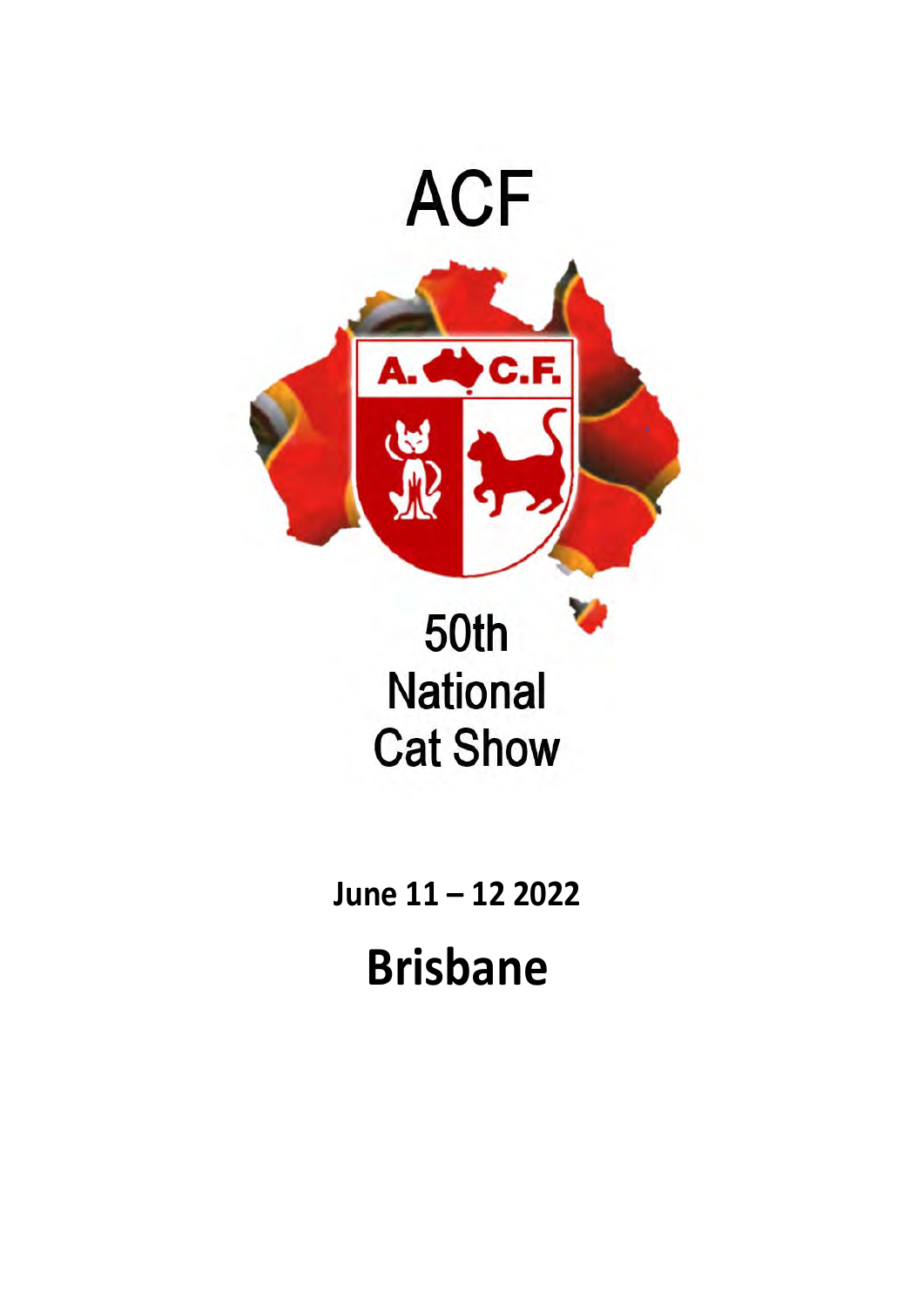## **ACF AoE Awards of Excellence**

|                              | Ring 1                   | Ring 2            | Ring 3 | Ring 4 | Ring 5         | Ring 6                  |
|------------------------------|--------------------------|-------------------|--------|--------|----------------|-------------------------|
| Group One Male               | 113                      | 111               | 116    | 113    | 144            | 121                     |
| Group One Female             | 104                      | 109               | 107    | 130    | 137            | 150                     |
| <b>Group One Neuter</b>      | 175                      | 175               | 173    | 175    | 187            | 165                     |
| Group One Spay               | 189                      | 190               | 189    | 189    | 160            | 158                     |
| Group Two Male               | 326                      | 326               | 326    | 344    | $\blacksquare$ | 341                     |
| <b>Group Two Female</b>      | 345                      | 346               | 345    | 327    | 345            | 344                     |
| <b>Group Two Neuter</b>      | $\overline{\phantom{a}}$ | 389               | 389    | 389    | 389            | 389                     |
| Group Two Spay               | 390                      | $\hbox{\small -}$ | 383    | 382    | 390            | 382                     |
| <b>Group Three Male</b>      | 286                      | 308               | 300    | 293    | 300            | 288                     |
| <b>Group Three Female</b>    | 323                      | 301               | 281    | 319    | 281            | 323                     |
| <b>Group Three Neuter</b>    | 360                      | 355               | 384    | 384    | 384            | 355                     |
| Group Three Spay             | 373                      | 371               | 364    | 373    | 372.1          | 371                     |
| <b>Group Four Neuter AoH</b> | 5                        | 5                 | 11     | 5      | 8              | $\overline{\mathbf{4}}$ |
| Group Four Spay AoH          | 17                       | 16                | 15     | 15     | 17             | 16                      |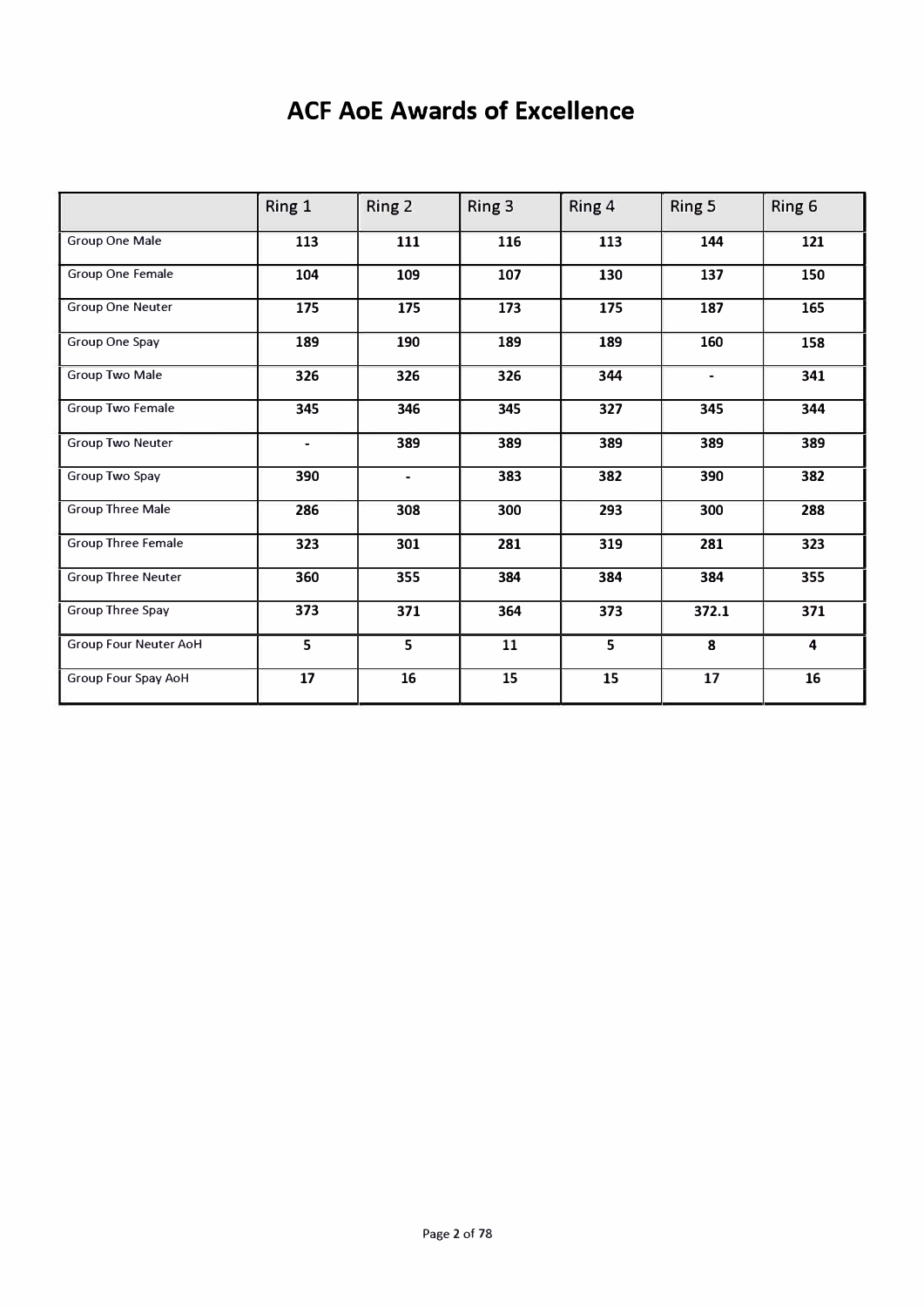|             |        |               |        | <b>Longhair Kittens</b> |               |        |                                      |
|-------------|--------|---------------|--------|-------------------------|---------------|--------|--------------------------------------|
|             | Ring 1 | <b>Ring 2</b> | Ring 3 | Ring 4                  | <b>Ring 5</b> | Ring 6 | <b>Best LH</b><br>Kitten in<br>Group |
| <b>Best</b> | 36     | 47            | 59     | 90                      | 47            | 62     | 59                                   |
| Reserve     | 47     | 62            | 47     | 88                      | 83            | 47     |                                      |
| 3rd         | 58     | 25            | 52     | 41                      | 62            | 20     |                                      |
| 4th         | 31     | 60            | 83     | 91                      | 25            | 76     |                                      |
| 5th         | 62     | 20            | 91     | 58                      | 46            | 97     |                                      |
| 6th         | 83     | 30            | 39     | 20                      | 76            | 60     |                                      |
| 7th         | 23     | 31            | 88     | 36                      | 61            | 83     |                                      |
| 8th         | 71     | 61            | 20     | 99                      | 20            | 31     |                                      |
| 9th         | 60     | 91            | 44     | 21                      | 44            | 44     |                                      |
| 10th        | 76     | 46            | 31     | 84                      | 85            | 58     |                                      |
| 11th        | 39     | 83            | 75     | 50                      | 88            | 36     |                                      |
| 12th        | 49     | 58            | 34     | 94                      | 23            | 99     |                                      |
| 13th        | 92     | 36            | 93     | 89                      | 92            | 71     |                                      |
| 14th        | 40     | 41            | 99     | 39                      | 72            | 88     |                                      |
| 15th        | 88     | 76            | 67     | 45                      | 36            | 25     |                                      |

# **Group Awards - Longhair**

8

|             |        |               |        | <b>Longhair Entires</b> |               |        |                                             |
|-------------|--------|---------------|--------|-------------------------|---------------|--------|---------------------------------------------|
|             | Ring 1 | <b>Ring 2</b> | Ring 3 | Ring 4                  | <b>Ring 5</b> | Ring 6 | <b>Best LH</b><br><b>Entire in</b><br>Group |
| <b>Best</b> | 113    | 111           | 116    | 130                     | 137           | 121    | 113                                         |
| Reserve     | 111    | 109           | 107    | 113                     | 104           | 150    |                                             |
| 3rd         | 145    | 119           | 149    | 131                     | 144           | 156    |                                             |
| 4th         | 104    | 102           | 142    | 102                     | 107           | 140    |                                             |
| 5th         | 110    | 144           | 120    | 149                     | 149           | 100    |                                             |
| 6th         | 135    | 113           | 111    | 104                     | 154           | 110    |                                             |
| 7th         | 106    | 120           | 115    | 151                     | 106           | 116    |                                             |
| 8th         | 122    | 124           | 109    | 116                     | 140           | 119    |                                             |
| 9th         | 116    | 150           | 121    | 145                     | 116           | 120    |                                             |
| 10th        | 112    | 149           | 148    | 139                     | 111           | 131    |                                             |
| 11th        | 149    | 104           | 139    | 155                     | 102           | 111    |                                             |
| 12th        | 124    | 139           | 102    | 120                     | 135           | 113    |                                             |
| 13th        | 108    | 116           | 137    | 117                     | 113           | 102    |                                             |
| 14th        | 148    | 106           | 110    | 121                     | 130           | 153    |                                             |
| 15th        | 146    | 156           | 156    | 154                     | 124           | 145    |                                             |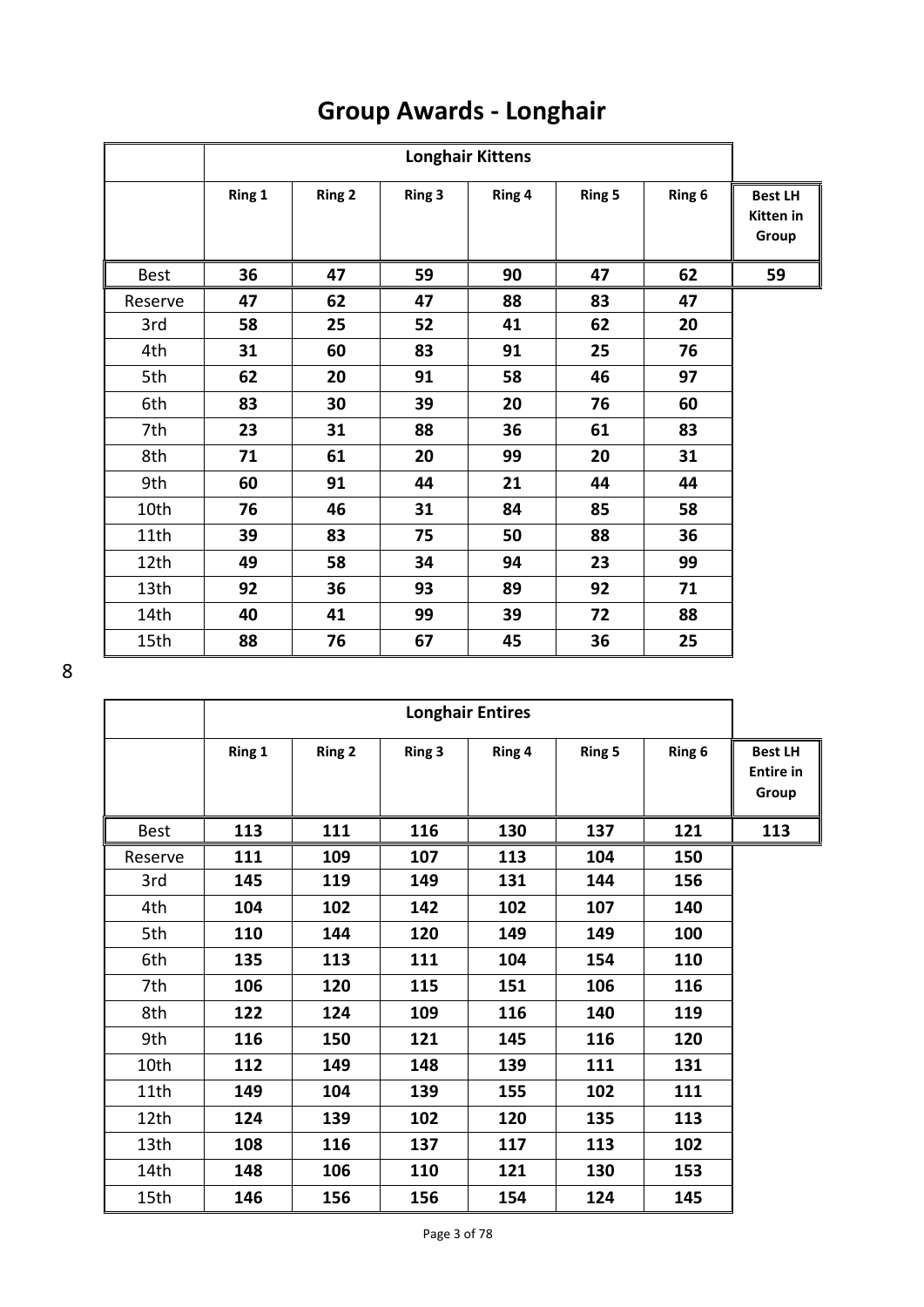|             |        |        | <b>Longhair Desexed</b> |        |        |        |                                     |
|-------------|--------|--------|-------------------------|--------|--------|--------|-------------------------------------|
|             | Ring 1 | Ring 2 | Ring 3                  | Ring 4 | Ring 5 | Ring 6 | <b>Best LH</b><br>Desex in<br>Group |
| <b>Best</b> | 175    | 175    | 173                     | 175    | 160    | 165    | 173                                 |
| Reserve     | 187    | 187    | 189                     | 187    | 187    | 158    |                                     |
| 3rd         | 189    | 165    | 185                     | 185    | 175    | 163    |                                     |
| 4th         | 177    | 157    | 175                     | 189    | 170    | 187    |                                     |
| 5th         | 178    | 170    | 177                     | 157    | 189    | 185    |                                     |
| 6th         | 188    | 177    | 157                     | 176    | 157    | 175    |                                     |
| 7th         | 182    | 190    | 163                     | 172    | 183    | 191    |                                     |
| 8th         | 184    | 185    | 187                     | 180    | 185    | 157    |                                     |
| 9th         | 186    | 176    | 160                     | 170    | 176    | 183    |                                     |
| 10th        | 180    | 178    | 183                     | 163    | 163    | 170    |                                     |

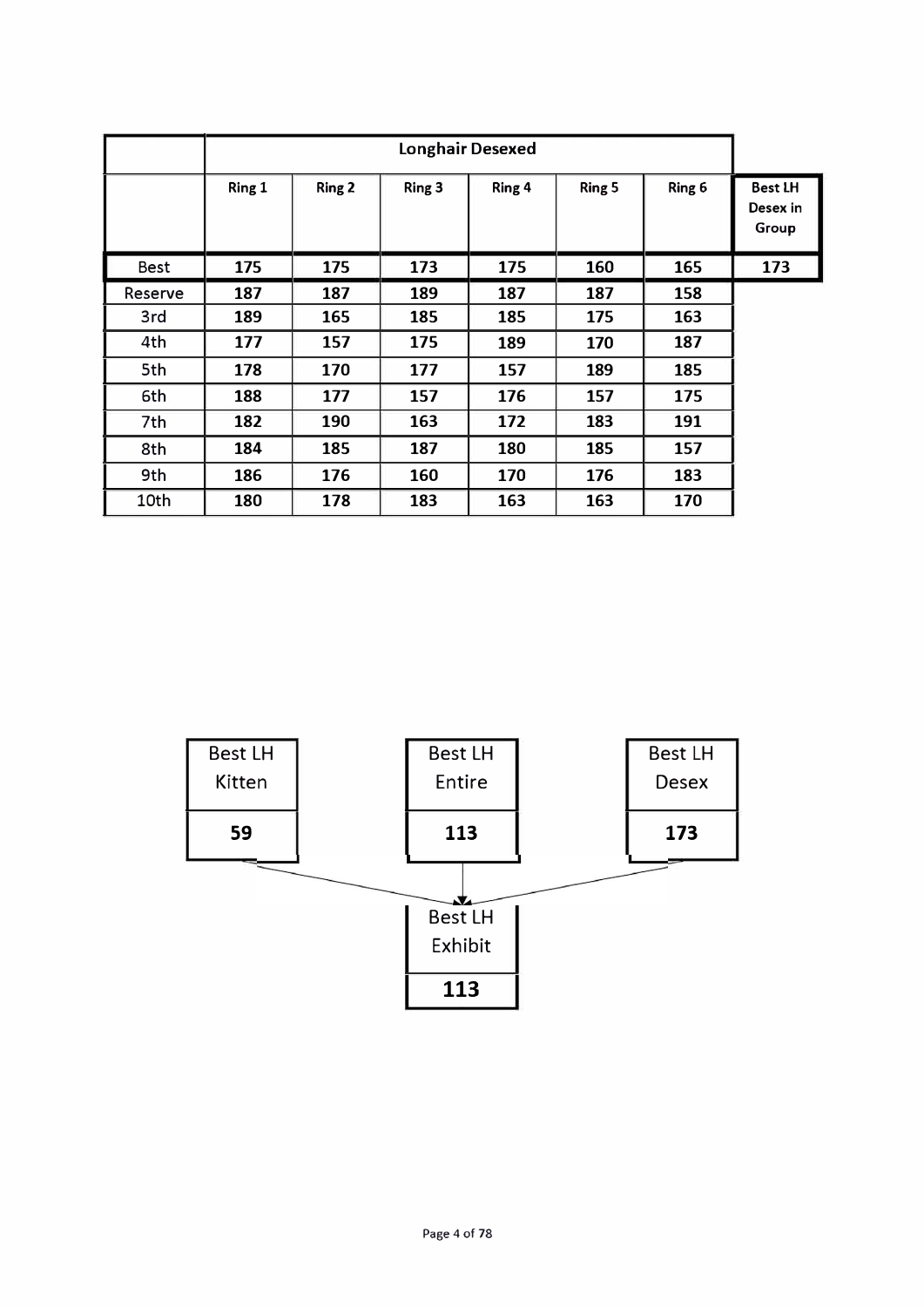|             |        |               |        | <b>Shorthair Kittens</b> |               |        |                                             |
|-------------|--------|---------------|--------|--------------------------|---------------|--------|---------------------------------------------|
|             | Ring 1 | <b>Ring 2</b> | Ring 3 | Ring 4                   | <b>Ring 5</b> | Ring 6 | <b>Best SH</b><br><b>Kitten</b> in<br>Group |
| <b>Best</b> | 193    | 194           | 262    | 231.1                    | 193           | 256    | 231.1                                       |
| Reserve     | 200    | 217           | 221    | 236                      | 235           | 264    |                                             |
| 3rd         | 214    | 242           | 256    | 240                      | 224           | 216    |                                             |
| 4th         | 250    | 237           | 193    | 250                      | 203           | 240    |                                             |
| 5th         | 261    | 260           | 223    | 205                      | 217           | 237    |                                             |
| 6th         | 235    | 250           | 214    | 268                      | 261           | 250    |                                             |
| 7th         | 246    | 253           | 194    | 209                      | 214           | 244    |                                             |
| 8th         | 216    | 209           | 236    | 198                      | 274           | 274    |                                             |
| 9th         | 230    | 202           | 261    | 246                      | 234           | 255    |                                             |
| 10th        | 276    | 271           | 272    | 263                      | 256           | 245    |                                             |
| 11th        | 203    | 264           | 240    | 260                      | 246           | 238    |                                             |
| 12th        | 194    | 270           | 257    | 219                      | 271           | 272    |                                             |
| 13th        | 272    | 203           | 235    | 234                      | 252           | 268    |                                             |
| 14th        | 231.1  | 193           | 217    | 275                      | 221           | 220    |                                             |
| 15th        | 264    | 206           | 237    | 267                      | 194           | 262    |                                             |

# **Group Awards - Shorthair**

|             |        |               |        | <b>Shorthair Entires</b> |               |        |                                             |
|-------------|--------|---------------|--------|--------------------------|---------------|--------|---------------------------------------------|
|             | Ring 1 | <b>Ring 2</b> | Ring 3 | Ring 4                   | <b>Ring 5</b> | Ring 6 | <b>Best SH</b><br><b>Entire in</b><br>Group |
| <b>Best</b> | 323    | 301           | 281    | 293                      | 281           | 288    | 288                                         |
| Reserve     | 312    | 281           | 300    | 308                      | 300           | 296    |                                             |
| 3rd         | 337    | 308           | 332    | 282                      | 311           | 323    |                                             |
| 4th         | 345    | 282           | 288    | 319                      | 319           | 285    |                                             |
| 5th         | 319    | 346           | 283    | 327                      | 336           | 304    |                                             |
| 6th         | 286    | 315           | 319    | 331                      | 282           | 344    |                                             |
| 7th         | 290    | 331           | 337    | 296                      | 299           | 310    |                                             |
| 8th         | 288    | 295           | 312    | 347                      | 349           | 331    |                                             |
| 9th         | 293    | 338           | 345    | 346                      | 290           | 299    |                                             |
| 10th        | 326    | 288           | 351    | 337                      | 295           | 351    |                                             |
| 11th        | 302    | 304           | 326    | 311                      | 345           | 341    |                                             |
| 12th        | 281    | 349           | 330    | 338                      | 330           | 327    |                                             |
| 13th        | 351    | 323           | 295    | 288                      | 287           | 340    |                                             |
| 14th        | 316    | 283           | 315    | 323                      | 316           | 317    |                                             |
| 15th        | 287K   | 354           | 351    | 285                      | 318           | 324    |                                             |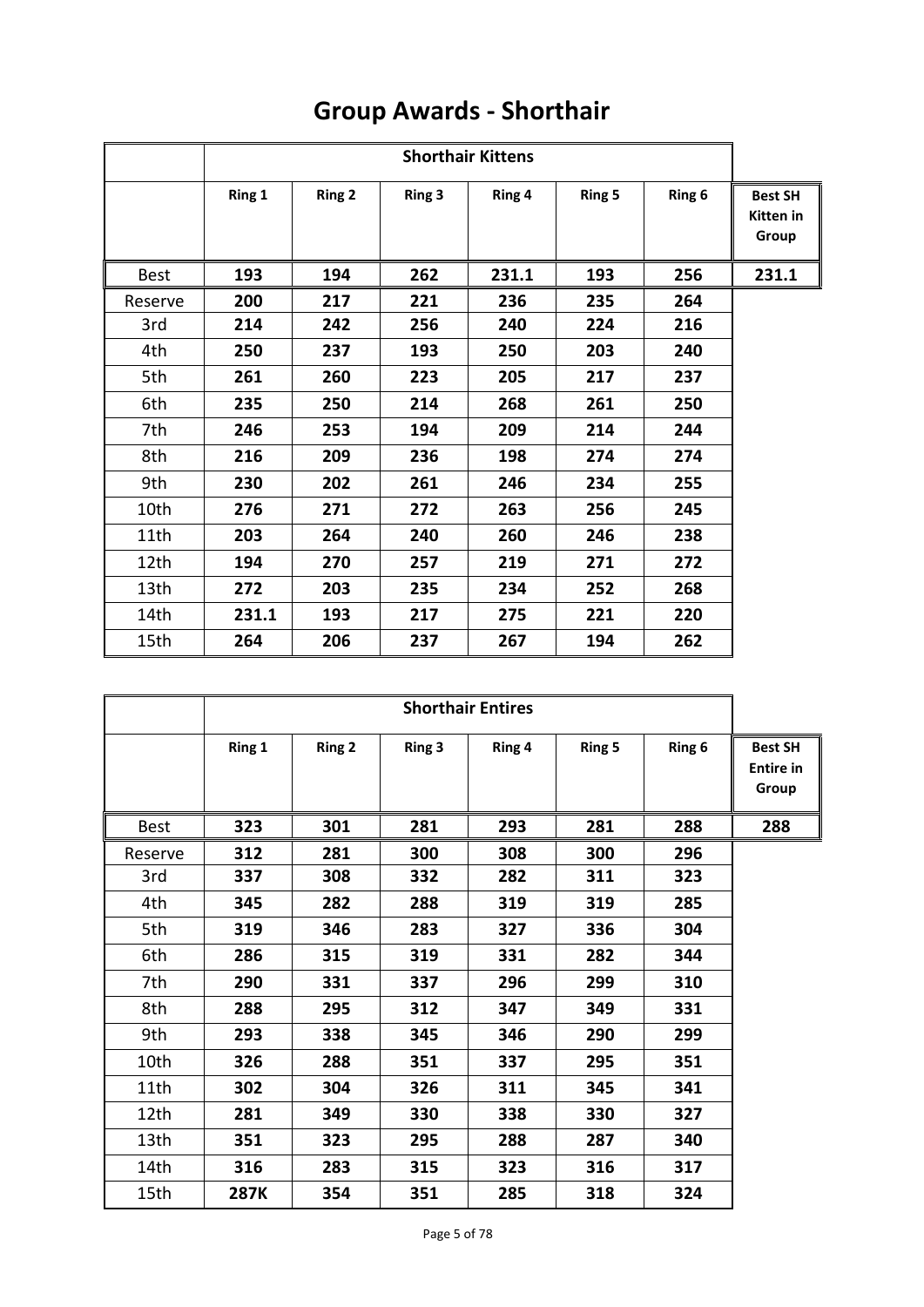|             |        |               |        | <b>Shorthair Desexed</b> |        |        |                                     |
|-------------|--------|---------------|--------|--------------------------|--------|--------|-------------------------------------|
|             | Ring 1 | <b>Ring 2</b> | Ring 3 | Ring 4                   | Ring 5 | Ring 6 | <b>Best SH</b><br>Desex in<br>Group |
| <b>Best</b> | 360    | 371           | 384    | 384                      | 372.1  | 355    | 384                                 |
| Reserve     | 373    | 355           | 364    | 367                      | 384    | 371    |                                     |
| 3rd         | 382    | 368           | 377    | 360                      | 356    | 364    |                                     |
| 4th         | 389    | 377           | 387    | 355                      | 377    | 380    |                                     |
| 5th         | 364    | 385           | 389    | 373                      | 380    | 366    |                                     |
| 6th         | 376    | 358           | 366    | 377                      | 367    | 374    |                                     |
| 7th         | 356    | 389           | 380    | 387                      | 387    | 358    |                                     |
| 8th         | 379    | 380           | 358    | 380                      | 397    | 372.1  |                                     |
| 9th         | 361    | 363           | 385    | 362                      | 374    | 385    |                                     |
| 10th        | 397    | 387           | 374    | 358                      | 389    | 367    |                                     |

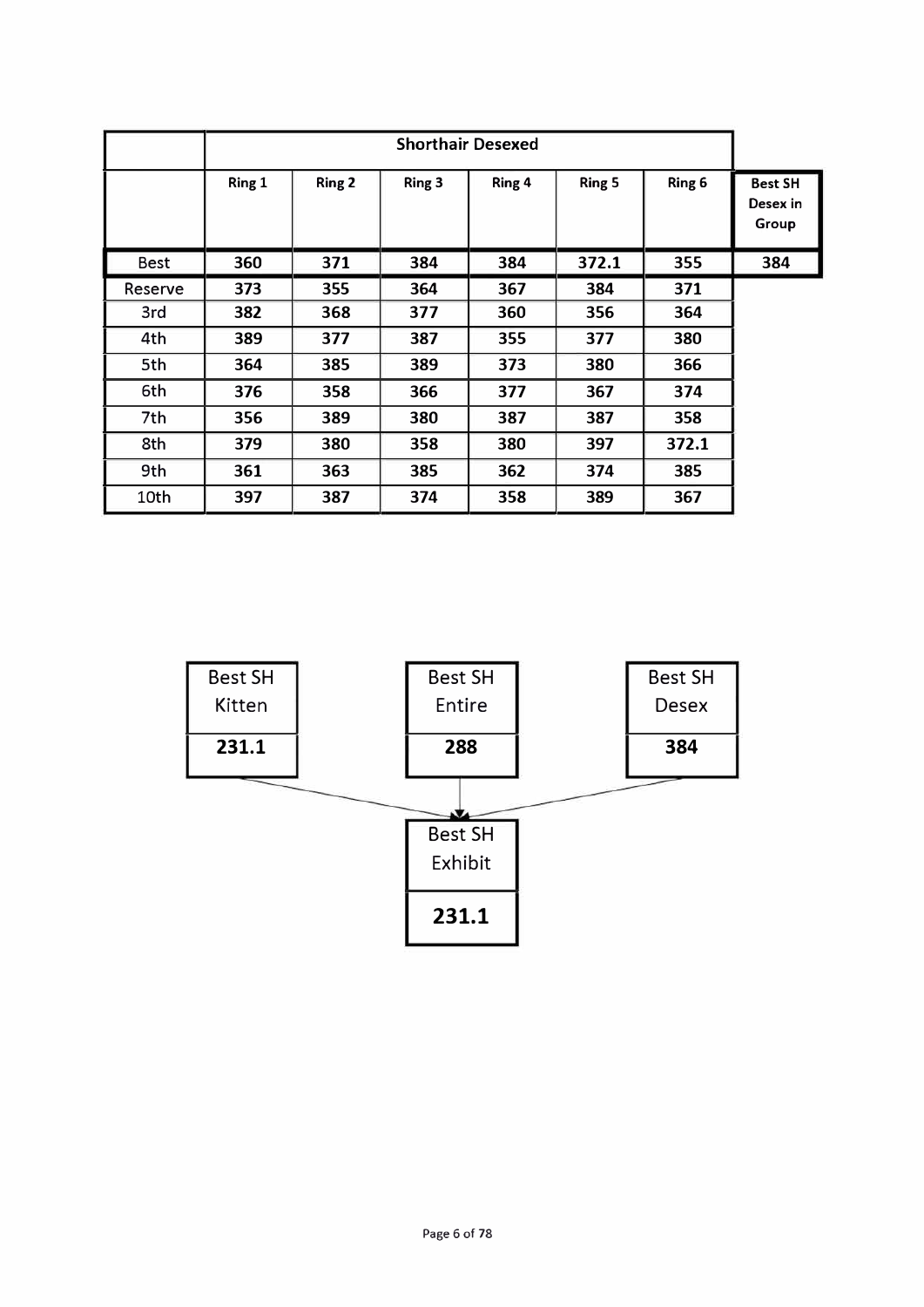|             |                |        |                | <b>Companions</b> |               |                |
|-------------|----------------|--------|----------------|-------------------|---------------|----------------|
|             | Ring 1         | Ring 2 | Ring 3         | Ring 4            | <b>Ring 5</b> | Ring 6         |
| <b>Best</b> | 5              | 16     | 15             | 5                 | 8             | 16             |
| Reserve     | 17             | 5      | 11             | $\overline{2}$    | 5             | 4              |
| 3rd         | 4              | 9      | 6              | $\mathbf{1}$      | 3             | 1              |
| 4th         | 16             | 10     | 5              | 6                 | 1             | 7              |
| 5th         | 8              | 3      | 17             | 15                | 17            | 13             |
| 6th         | 12             | 4      | 1              | 12                | 12            | 17             |
| 7th         | 1              | 12     | 7              | 10                | 4             | 11             |
| 8th         | $\overline{2}$ | 8      | 16             | 13                | 9             | 10             |
| 9th         | 15             | 17     | $\overline{2}$ | 8                 | 7             | 8              |
| 10th        | 9              | 11     | 8              | 3                 | 16            | $\overline{2}$ |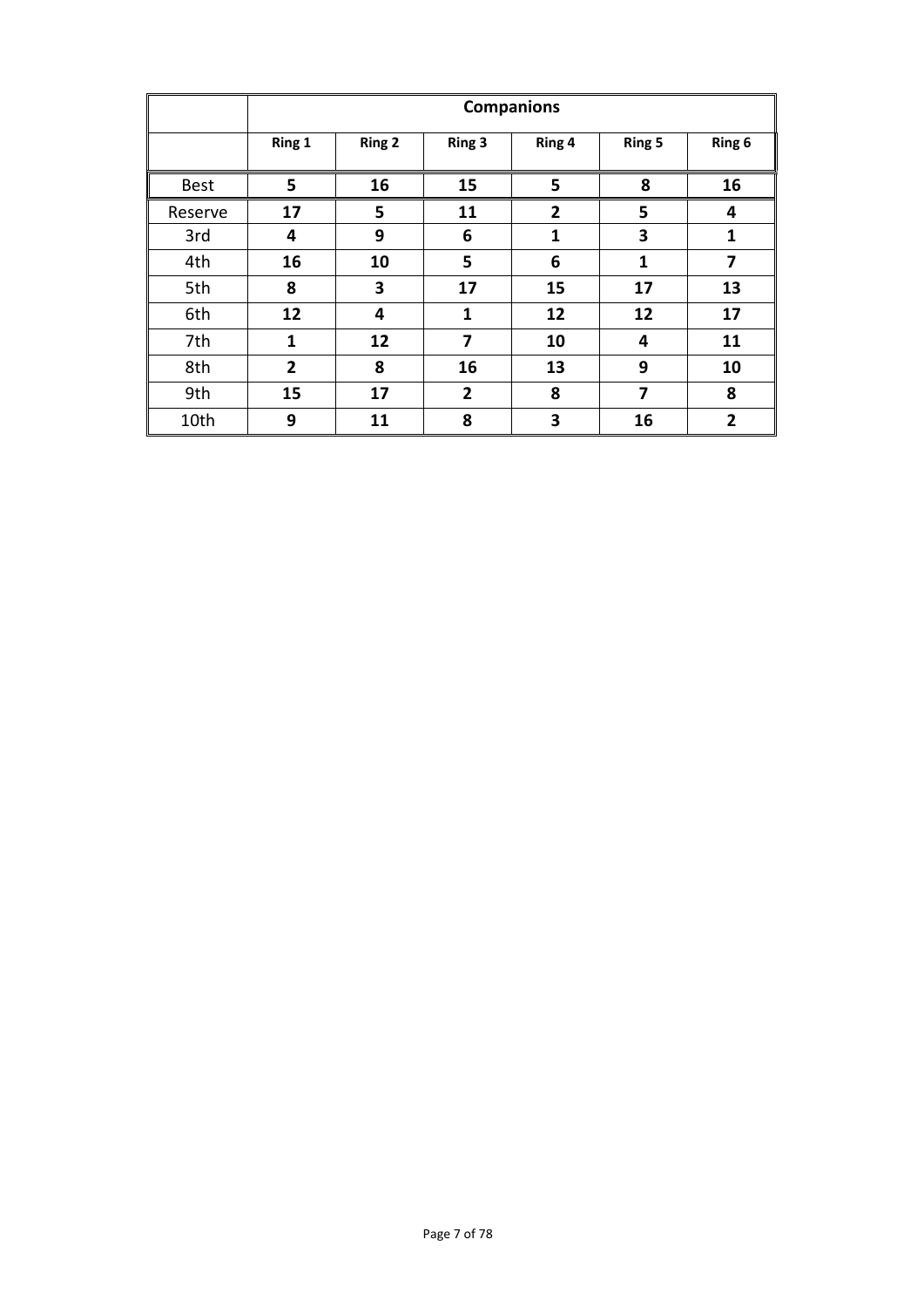## **Supreme Exhibit**

**Best Longhair Exhibit**

**113**

**Best Shorthair Exhibit** 

**231.1**

**Supreme Exhibit** 

**113**

**Supreme Companion**

**15**





Page 8 of 78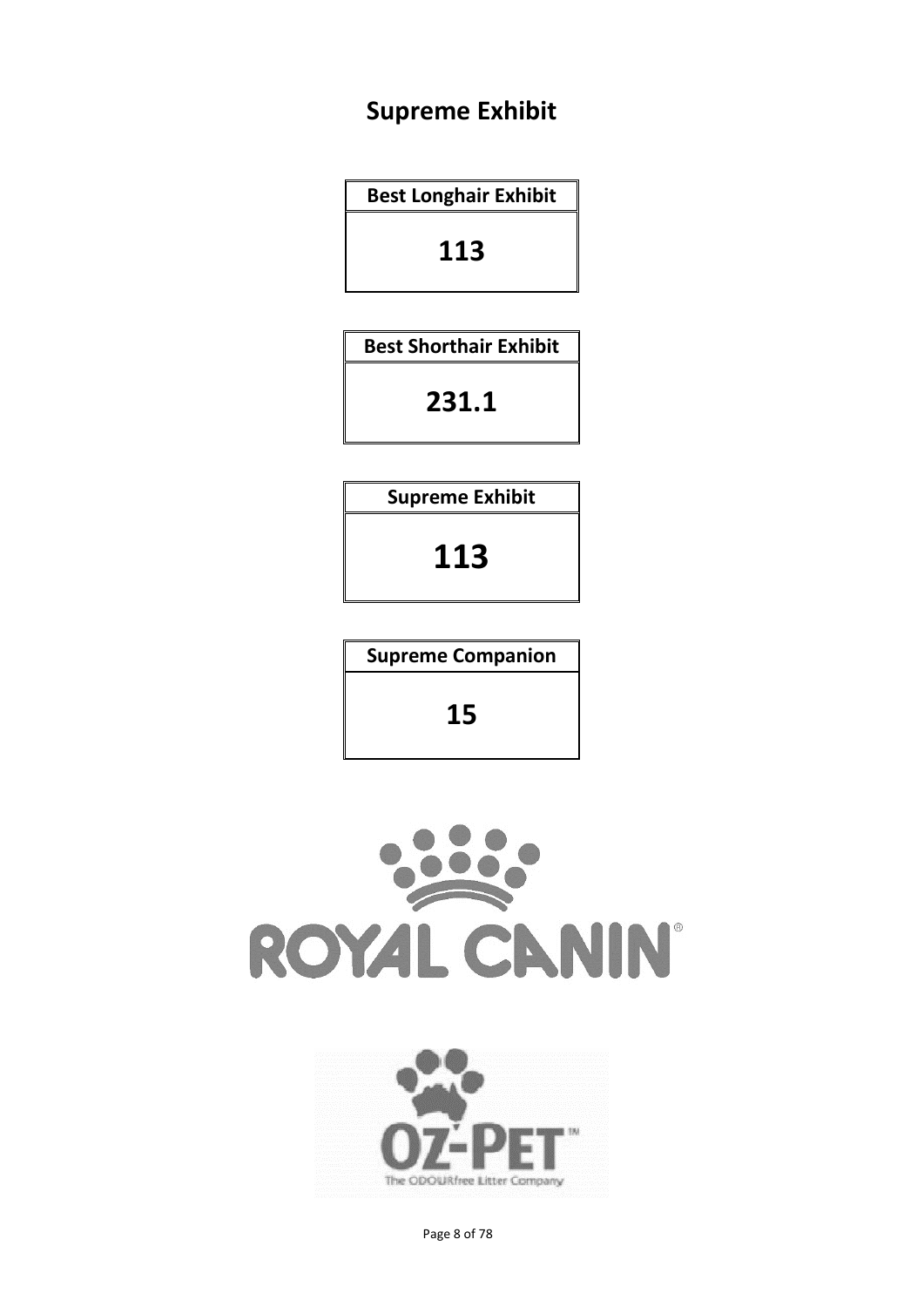# **Companions**

## **Companion Kittens**

#### **Black Silver Spotted Tabby (COM ps 24)**

|          | <b>JACK</b>                                                | Neuter Kitten under 9 months |  |  |  |  |  |
|----------|------------------------------------------------------------|------------------------------|--|--|--|--|--|
| 09.10.21 | Companion x Companion                                      |                              |  |  |  |  |  |
| 0.07     | FQ22/COM00010 Breeder: COMPANION Exhibitor: JOANNE YARDLEY |                              |  |  |  |  |  |

#### **Black Spotted Tabby (COM n 24)**

|          | <b>BELANNA</b>                                        | Spay Kitten under 9 months |  |              |  |  |  |  |  |
|----------|-------------------------------------------------------|----------------------------|--|--------------|--|--|--|--|--|
| 08.10.21 | Companion x Companion                                 |                            |  |              |  |  |  |  |  |
| 0.07     | (V)7274/50 Breeder: COMPANION Exhibitor: CINDY GRIMES |                            |  | $\mathbf{1}$ |  |  |  |  |  |

## **Companion Neuters**

#### **White (orange-eyed) (COM w 62)**

|          | <b>CHAMPION MASTER ABOMINABLE SNOWMAN</b>                | Neuter class |  |    |  |  |  |  |  |
|----------|----------------------------------------------------------|--------------|--|----|--|--|--|--|--|
| 26.11.20 | Companion x Companion                                    |              |  |    |  |  |  |  |  |
| 1.05     | QFA21/191 Breeder: COMPANION Exhibitor: LYNDA DU VALLIER |              |  | л. |  |  |  |  |  |

#### **Red & White (COM d)**

| 4        | <b>HOLY MOSES AND ME</b>                             |  |                               |  |
|----------|------------------------------------------------------|--|-------------------------------|--|
| 26.01.22 | Companion x Companion                                |  |                               |  |
| 0.03     | (N) CC0407 Breeder: COMPANION Exhibitor: LYN KEEVERS |  | $1 \mid 1 \mid 1 \mid 1 \mid$ |  |

#### **Black Smoke (COM ns)**

| 5        | <b>DIAMOND MR PUGSLEY</b>                                |  |  |                                        |  |
|----------|----------------------------------------------------------|--|--|----------------------------------------|--|
| 04.04.16 | Companion x Companion                                    |  |  |                                        |  |
| 6.01     | QFA17/143 Breeder: COMPANION Exhibitor: LYNDA DU VALLIER |  |  | $1 \mid 1 \mid 1 \mid 1 \mid 1 \mid 1$ |  |

#### **Seal Point (COM n 33)**

| -6       | <b>GOLD DGC MR FROSTY</b>                                |  |                                        |  |
|----------|----------------------------------------------------------|--|----------------------------------------|--|
| 25.12.13 | Companion x Companion                                    |  |                                        |  |
| 8.04     | QFA20/182 Breeder: COMPANION Exhibitor: LYNDA DU VALLIER |  | $1 \mid 1 \mid 1 \mid 1 \mid 1 \mid 1$ |  |

#### **Red Spotted Tabby & White (COM d 09 24)**

#### **7 MIRACLE LAZARUS**

07.05.21 Companion x Companion

1.00 AFA21/197 Breeder: COMPANION Exhibitor: LYNDA DU VALLIER **1** 1 1 1 1 1 1 1 1 1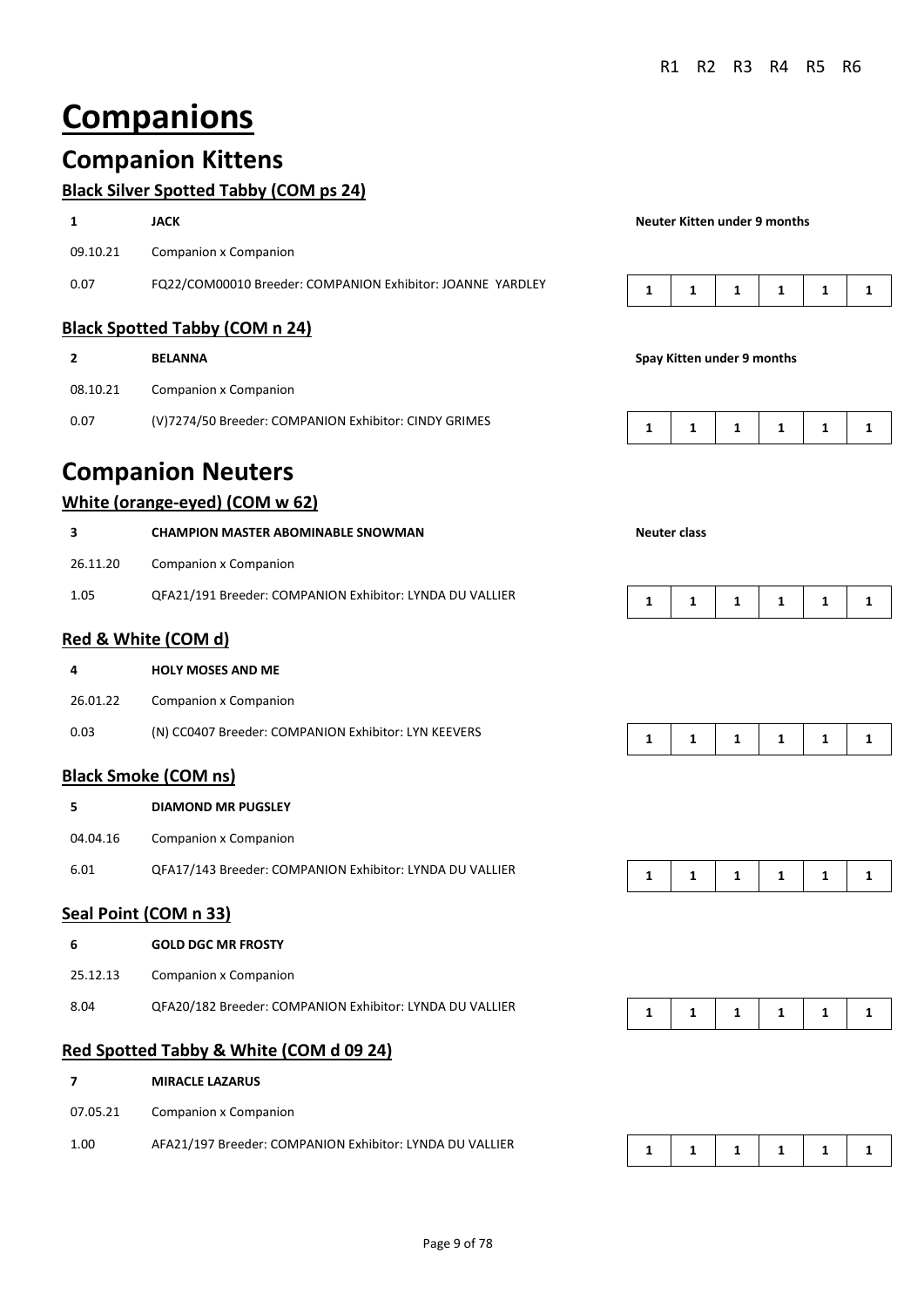#### **Red Classic Tabby (COM d 22)**

| 8        | <b>BRADLEY</b>                                              |              |                |                |                |                |              |
|----------|-------------------------------------------------------------|--------------|----------------|----------------|----------------|----------------|--------------|
| 19.02.21 | <b>Companion x Companion</b>                                |              |                |                |                |                |              |
| 1.02     | FQ21/46329 Breeder: COMPANION Exhibitor: JOANNE YARDLEY     | $\mathbf{1}$ | $\mathbf{1}$   | $\mathbf{1}$   | $\mathbf{1}$   | $\mathbf{1}$   | $\mathbf{1}$ |
|          | <b>Blue Spotted Tabby (COM a 24)</b>                        |              |                |                |                |                |              |
| 9        | <b>MR EVEL KNIEVEL</b>                                      |              |                |                |                |                |              |
| 25.07.21 | <b>Companion x Companion</b>                                |              |                |                |                |                |              |
| 0.09     | QFA21/201 Breeder: COMPANION Exhibitor: LYNDA DU VALLIER    | 1            | 1              | 1              | 1              | 1              | 1            |
|          | Blue Bi-Colour (COM a 03)                                   |              |                |                |                |                |              |
| 10       | FCCQ GR PR MR TEDDIE 4FR                                    |              |                |                |                |                |              |
| 14.04.09 | <b>Companion x Companion</b>                                |              |                |                |                |                |              |
| 13.01    | FQ21/98749QC21 Breeder: COMPANION Exhibitor: SHERYL WHITE   | $\mathbf{1}$ | $\mathbf{1}$   | $\mathbf{1}$   | $\mathbf{1}$   | $\mathbf{1}$   | $\mathbf{1}$ |
|          | Black & White (COM n 09)                                    |              |                |                |                |                |              |
| 11       | <b>GOLD DOUBLE GRAND CHAMPION MR CAPTAIN MORGAN</b>         |              |                |                |                |                |              |
| 30.04.18 | <b>Companion x Companion</b>                                |              |                |                |                |                |              |
| 4.00     | QFA19/173 Breeder: COMPANION Exhibitor: LYNDA DU VALLIER    | $\mathbf{2}$ | $\overline{2}$ | $\mathbf{1}$   | $\overline{2}$ | $\overline{2}$ | $\mathbf{1}$ |
| 12       | ACF BRONZE AOH & DIAMOND STAR & DIAMOND GD CH (V) OREO      |              |                |                |                |                |              |
| 20.10.13 | Companion x Companion                                       |              |                |                |                |                |              |
| 8.06     | (v)7233/50GC19 Breeder: COMPANION Exhibitor: REBECCA DAJCIC | $\mathbf{1}$ | $\mathbf{1}$   | $\overline{2}$ | $\mathbf{1}$   | $\mathbf{1}$   | $\mathbf{2}$ |
|          |                                                             |              |                |                |                |                |              |
|          | <b>Best Black &amp; White Neuter Companion Desexed</b>      | 12           | 12             | 11             | 12             | 12             | 11           |

**Neuter Companion Award of Merit (3,4,5,6,7,8,9,10,11,12) 5 5 11 5 8 4** 

## **Companion Spays**

#### **Black & White (COM n 09)**

| 13       | <b>DIAMOND DGC CLEOPATRA</b>                             | Spay class |  |  |  |  |  |
|----------|----------------------------------------------------------|------------|--|--|--|--|--|
| 22.03.13 | Companion x Companion                                    |            |  |  |  |  |  |
| 9.01     | QFA13/100 Breeder: COMPANION Exhibitor: LYNDA DU VALLIER |            |  |  |  |  |  |

#### **Blue & White (COM a 09)**

| 14       | <b>COI COMPANION OF HONOUR PICKLES</b>                     |   |              |   |   |   |   |
|----------|------------------------------------------------------------|---|--------------|---|---|---|---|
| 01.12.19 | Companion x Companion                                      |   |              |   |   |   |   |
| 2.05     | 21CC5973QC Breeder: COMPANION Exhibitor: STEPHANIE MARTINI | A | $\mathbf{A}$ | Α | Α | A | A |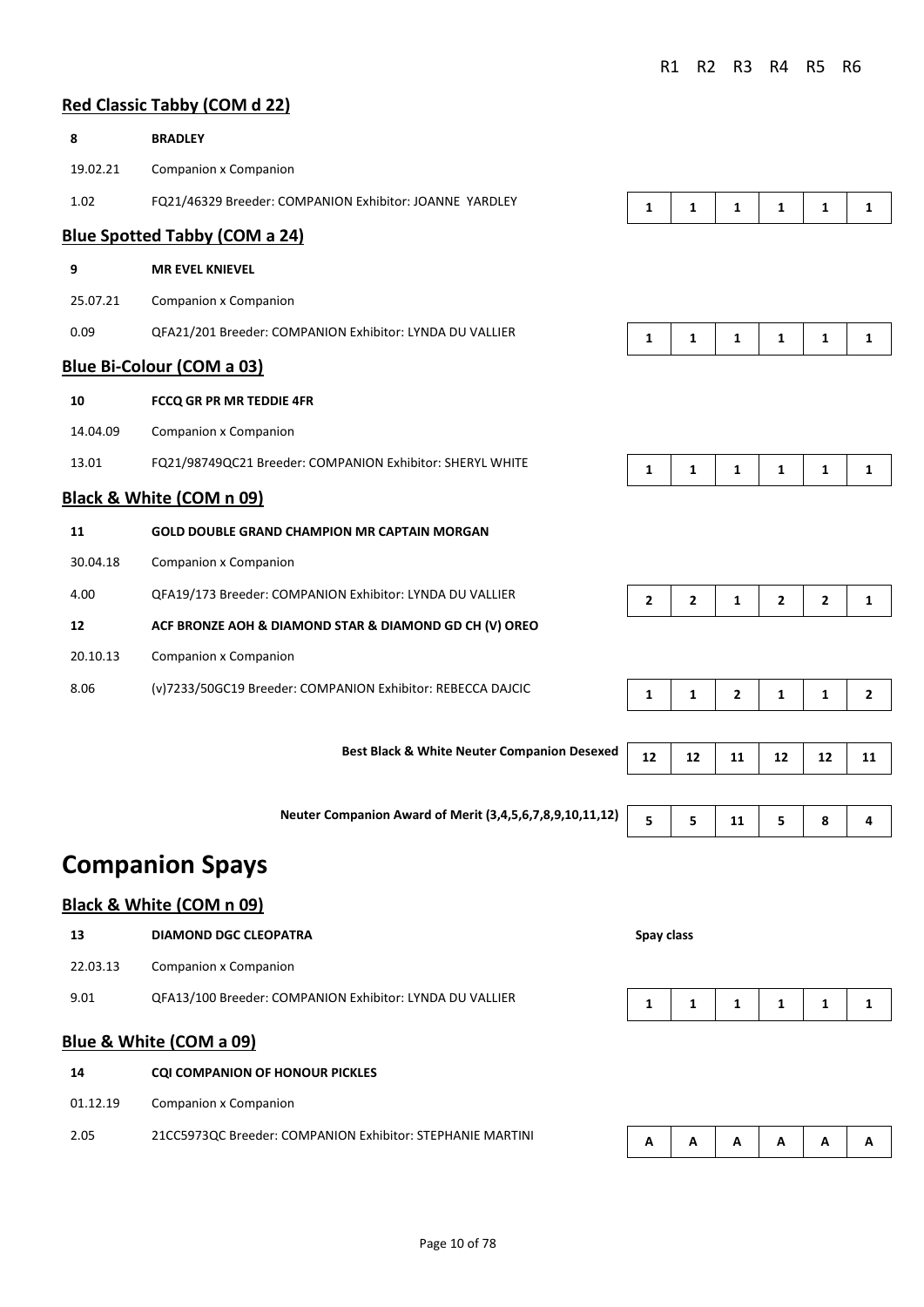## **Blue Tortie Tabby & White (COM g 09 21)**

| 15       | <b>QICC CHAMPION FCCQ PREMIER QFA CHAMPION SNUGGLEPUSS</b> |   |   |   |   |   |   |
|----------|------------------------------------------------------------|---|---|---|---|---|---|
| 07.02.05 | Companion x Companion                                      |   |   |   |   |   |   |
| 17.03    | QI42106002 Breeder: COMPANION Exhibitor: TAMSIN BICKERTON  | 1 | 1 | 1 | 1 | 1 | 1 |
|          | <b>Chocolate Tortie Smoke (COM hs)</b>                     |   |   |   |   |   |   |
| 16       | <b>MIRABELLA</b>                                           |   |   |   |   |   |   |
| 24.11.21 | <b>Companion x Companion</b>                               |   |   |   |   |   |   |
| 0.05     | QFA22/203 Breeder: COMPANION Exhibitor: LYNDA DU VALLIER   | 1 | 1 | 1 | 1 | 1 | 1 |
|          | <b>Seal Tortie Point (COM f 33)</b>                        |   |   |   |   |   |   |
| 17       | <b>GOLD DGC CHESSIE PEAKE</b>                              |   |   |   |   |   |   |
| 27.02.19 | <b>Companion x Companion</b>                               |   |   |   |   |   |   |
| 3.02     | FQ19/46330QC22 Breeder: COMPANION Exhibitor: ALVIN KATHAGE | 1 | 1 | 1 | 1 |   |   |

**Spay Companion Award of Merit (13,14,15,16,17)** 17 16 15 15 15 17 16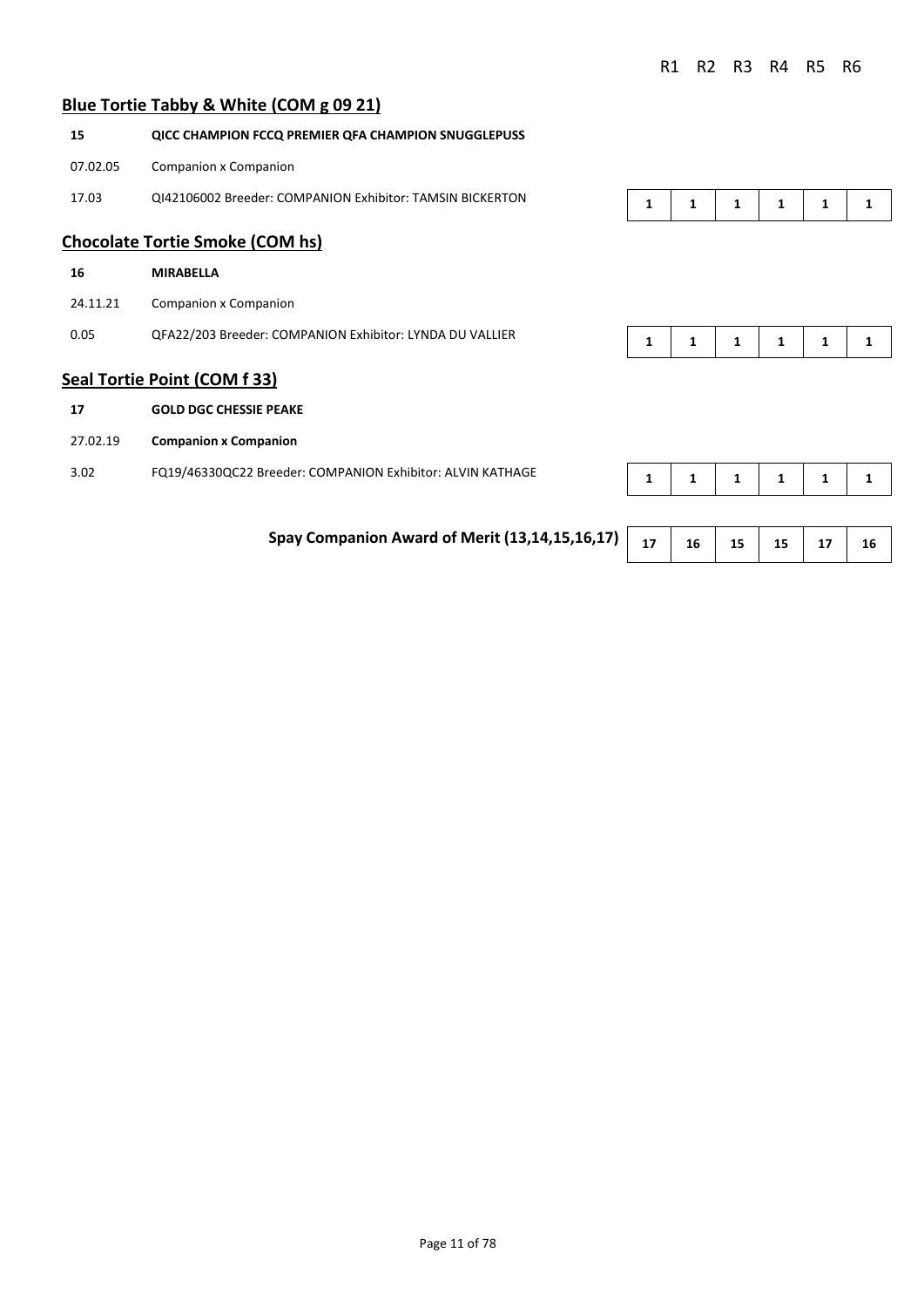# **Longhair Kittens**

## **Birman Kittens**

#### **Seal Point (SBI n)**

| 18       | <b>BIRALI ZOYA</b>                                                    | <b>Female Kitten under 5 months</b> |                |   |                |                |  |
|----------|-----------------------------------------------------------------------|-------------------------------------|----------------|---|----------------|----------------|--|
| 05.02.22 | Birali Samson x Sunsoar Frangipani                                    |                                     |                |   |                |                |  |
| 0.03     | CN22/007897(s) Breeder: A MOORE Exhibitor: LEILANI STABE              |                                     | $\overline{2}$ | 1 | $\overline{2}$ | $\overline{2}$ |  |
| 19       | <b>BRINCAT GEORGIE GIRL</b>                                           |                                     |                |   |                |                |  |
| 19.12.21 | Minosa Macdreamy x Brincat Lady Madonna                               |                                     |                |   |                |                |  |
| 0.04     | QFA22/113405(s) Breeder: LESMAR DEBRINCAT Exhibitor: LESMAR DEBRINCAT | $\overline{2}$                      | 1              | 2 | 1              | 1              |  |
| 20       | <b>SPELLBOUND TUTU</b>                                                | <b>Female Kitten under 7 months</b> |                |   |                |                |  |
| 16.10.21 | Florencia Lord Cosmos x Spellbound Nevada                             |                                     |                |   |                |                |  |
| 0.06     | 21TFA10653 Breeder: LESLEY GAZE Exhibitor: LESLEY GAZE                |                                     | 1              | 1 | 1              | 1              |  |



|  |  |  |  | Female Kitten under 7 months |  |
|--|--|--|--|------------------------------|--|
|--|--|--|--|------------------------------|--|

| SLEY GAZE                            | 1  |    |    |    |    |    |
|--------------------------------------|----|----|----|----|----|----|
| <b>Best Seal Point Birman Kitten</b> | 18 | 20 | 20 | 20 | 20 | 20 |
| Reserve Seal Point Birman Kitten     | 20 | 19 | 18 | 19 | 19 | 18 |

#### **Blue Point (SBI a)**

| 21       | <b>BIRALI ZABRINA</b>                                                                              |                                     | <b>Female Kitten under 5 months</b> |    |              |                |    |  |  |
|----------|----------------------------------------------------------------------------------------------------|-------------------------------------|-------------------------------------|----|--------------|----------------|----|--|--|
| 05.02.22 | Birali Samson x Sunsoar Frangipani                                                                 |                                     |                                     |    |              |                |    |  |  |
| 0.03     | CN22/007898(s) Breeder: A MOORE Exhibitor: LEILANI STABE                                           | 1                                   | 1                                   | 1  | 1            | 1              | 1  |  |  |
| 22       | <b>ELDORATO MARNIE</b>                                                                             | <b>Female Kitten under 7 months</b> |                                     |    |              |                |    |  |  |
| 25.11.21 | Eldorato Rebel x Eldorato Blue Angel                                                               |                                     |                                     |    |              |                |    |  |  |
| 0.05     | (V)37641 Breeder: LESLEY FREEMAN Exhibitor: LESLEY FREEMANN<br>2<br>$\overline{2}$<br>$\mathbf{2}$ |                                     |                                     |    |              |                | 1  |  |  |
| 23       | SARIKAMAJIK BELLADONNA                                                                             |                                     |                                     |    |              |                |    |  |  |
| 18.10.21 | Sarikamjik Wild Worrior x Sarikamjik Natalia                                                       |                                     |                                     |    |              |                |    |  |  |
| 0.06     | CN22/007590 Breeder: E ROBINSON Exhibitor: CORINNE OCONNELL                                        | 1                                   | 1                                   | 1  | $\mathbf{2}$ | $\overline{2}$ | 2  |  |  |
|          |                                                                                                    |                                     |                                     |    |              |                |    |  |  |
|          | <b>Best Blue Point Birman Kitten</b>                                                               | 23                                  | 21                                  | 21 | 21           | 23             | 23 |  |  |
|          | <b>Reserve Blue Point Birman Kitten</b>                                                            | 21                                  | 23                                  | 23 | 22           | 21             | 21 |  |  |
|          | <b>Chocolate Point (SBI b)</b>                                                                     |                                     |                                     |    |              |                |    |  |  |

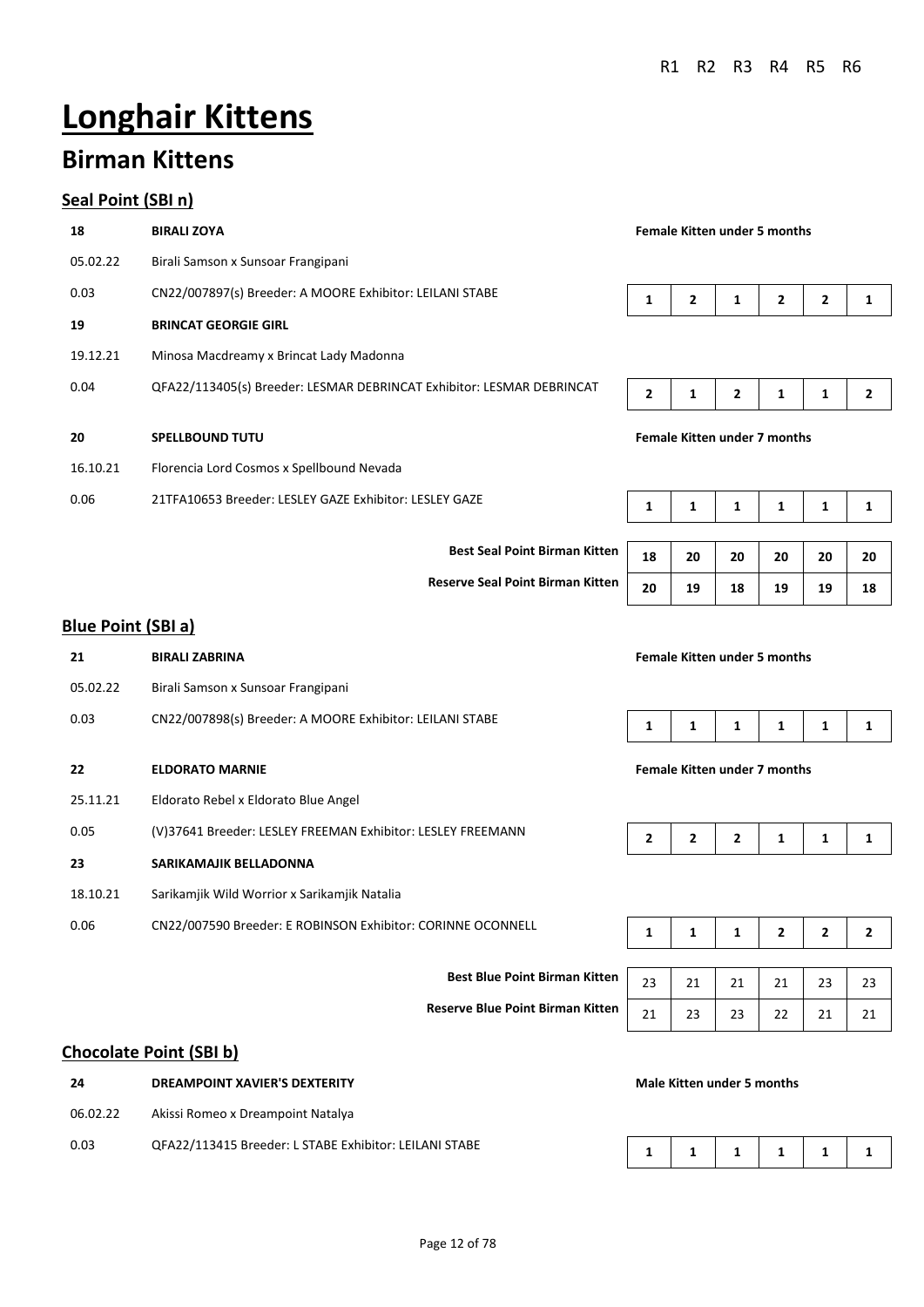## **25 SPELLBOUND TIARA Female Kitten under 7 months** 16.10.21 Florencia Lord Cosmos x Spellbound Nevada 0.06 21TFA10654 Breeder: LESLEY GAZE Exhibitor: LESLEY GAZE **1** 1 1 1 1 1 1 1 1 **Best Chocolate Point Birman Kitten** 25 25 25 24 25 25 **Lilac Point (SBI c) 26 DREAMPOINT ADONIS Male Kitten under 5 months**

| 27 | <b>EYECANDY CALIGULA</b> | Male Kitten under 7 months |
|----|--------------------------|----------------------------|
|    |                          |                            |

| 27 | 27 | 27 | 26 | 27 | 27 |
|----|----|----|----|----|----|

#### **Red Point (SBI d)**

| 28       | <b>BOBBYSOCKS MIDNIGHT SUN</b>                                         |  |     | Male Kitten under 7 months |                |              |          |  |  |
|----------|------------------------------------------------------------------------|--|-----|----------------------------|----------------|--------------|----------|--|--|
| 20.10.21 | Subria Nittersing x Bobbysocks Firelight                               |  |     |                            |                |              |          |  |  |
| 0.06     | QFA22/113040 Breeder: DENISE FIGG Exhibitor: SARAH CHELSEA DES JARDINS |  | A A |                            | $\overline{A}$ | $\mathbf{A}$ | <b>A</b> |  |  |

#### **Chocolate Tortie Point (SBI h)**

06.02.22 Akissi Romeo x Dreampoint Natalya

0.03 QFA22/113414 Breeder: LEILANI STABE Exhibitor: LEANNE ADAMS

15.11.21 Gd.ch.eyecandy Sir Atticus x Gd.ch.eyecandy Hot To Trot

0.05 (V) 37904 Breeder: LEANNE ADAMS Exhibitor: LEANNE ADAMS

| 29       | <b>FEANOR SIGNORA VIOLA</b>                                     |  |  | <b>Female Kitten under 5 months</b> |  |                                        |  |  |  |
|----------|-----------------------------------------------------------------|--|--|-------------------------------------|--|----------------------------------------|--|--|--|
| 31.01.22 | Subria Nittersing x Feanor Choc D'ora                           |  |  |                                     |  |                                        |  |  |  |
| 0.03     | FQ22/99305 Breeder: J & J SANDERCOCK Exhibitor: JOHN SANDERCOCK |  |  |                                     |  | $1 \mid 1 \mid 1 \mid 1 \mid 1 \mid 1$ |  |  |  |

#### **Seal Tabby Point (SBI n 21)**

- **30 SUNSOAR ORLANDO Male Kitten under 5 months** 27.01.22 Kasario Chekesha (imp Nz) x Spellbound Maid Of The Mist 0.03 CN22/007839 Breeder: GREG & JENNY WEEKES Exhibitor: JENNY WEEKES **31 BIRALI YOSHIARA Female Kitten under 7 months** 03.12.21 Kasario Chekesha x Birali Viennetta
- 0.05 CN22/007614 Breeder: ALISON MOORE Exhibitor: ALISON MOORE

**Best Seal Tabby Point Birman Kitten** 

**Best Lilac Point Birman Kitten** 

| - - | n | . . | <br>. . | ~ |
|-----|---|-----|---------|---|
|     |   |     |         |   |

#### **Female Kitten under 5 months**

| 31 | 30 | 31 | 30 | 31 | 31 |
|----|----|----|----|----|----|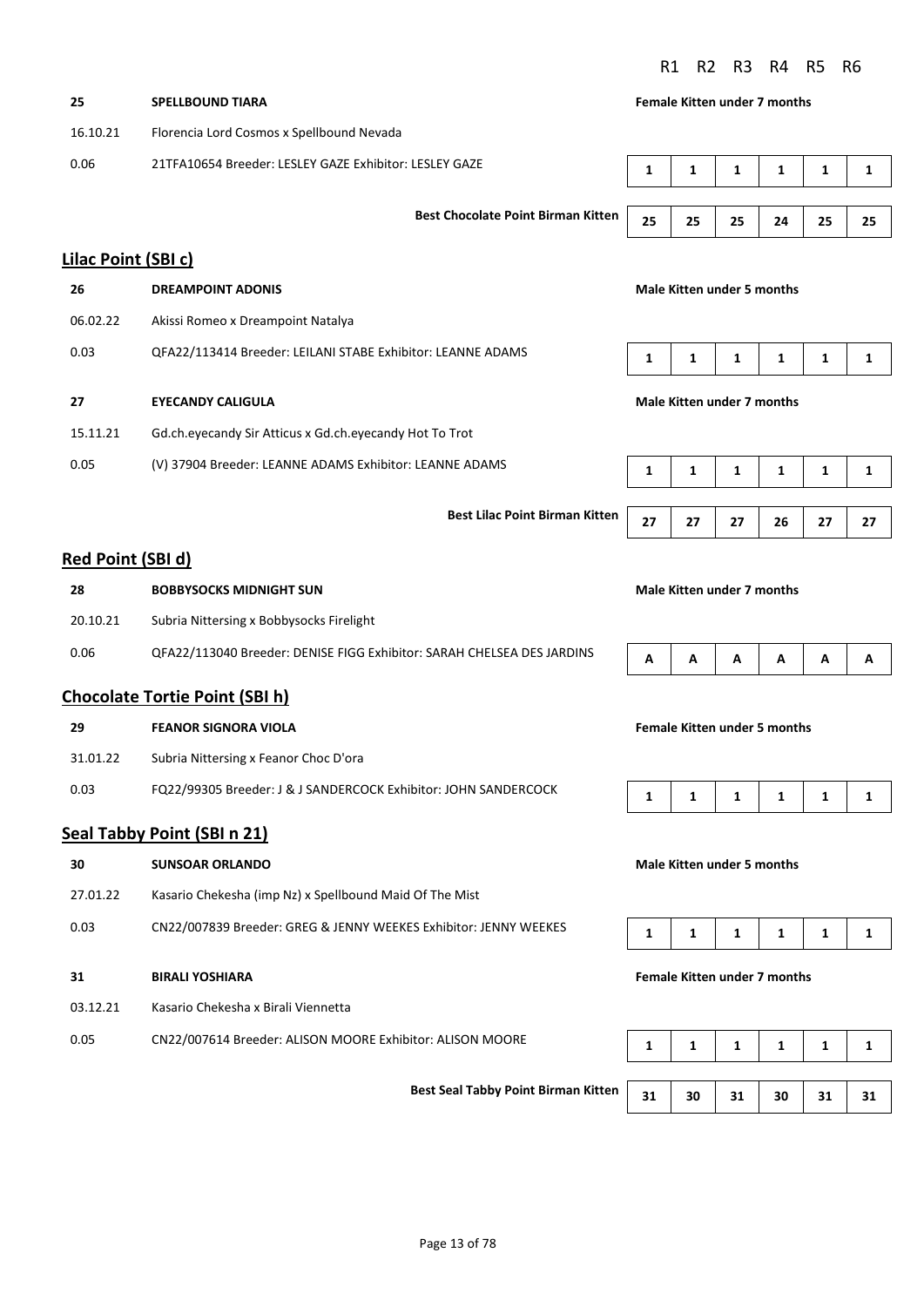#### **Chocolate Tabby Point (SBI b 21)**

| 32       | <b>BIRALI YOKAZI</b>                                                  | <b>Male Kitten under 7 months</b>   |                                     |    |              |    |              |
|----------|-----------------------------------------------------------------------|-------------------------------------|-------------------------------------|----|--------------|----|--------------|
| 03.12.21 | Kasario Chekesa (imp Nz) x Birali Vienetta                            |                                     |                                     |    |              |    |              |
| 0.05     | CN22/007613 Breeder: MRS E. ROBINSON Exhibitor: LIZ ROBINSON          | 1                                   | 1                                   | 1  | 1            | 1  | 1            |
|          | <b>Best Birman Kitten</b>                                             | 31                                  | 25                                  | 20 | 20           | 25 | 20           |
|          | <b>Reserve Birman Kitten</b>                                          | 23                                  | 20                                  | 31 | 21           | 20 | 31           |
|          | <b>Third Birman Kitten</b>                                            | 32                                  | 30                                  | 21 | 24           | 23 | 25           |
|          | <b>Fourth Birman Kitten</b>                                           | 18                                  | 31                                  | 27 | 32           | 31 | 23           |
|          |                                                                       |                                     |                                     |    |              |    |              |
|          | <b>Exotic Kittens</b>                                                 |                                     |                                     |    |              |    |              |
|          | <b>Black Shaded Silver (EXO ns 11 64)</b>                             |                                     |                                     |    |              |    |              |
| 33       | <b>ODDEYESEE SILVER EXPRESS</b>                                       |                                     | <b>Male Kitten under 5 months</b>   |    |              |    |              |
| 09.03.22 | Castlegate Ace Imp Usa x Oddeyesee Goldilocks                         |                                     |                                     |    |              |    |              |
| 0.02     | QI12205005 Breeder: T SIMPSON Exhibitor: TRICIA SIMPSON               | А                                   | А                                   | Α  | А            | Α  | Α            |
|          | <b>Blue Tortie Smoke (EXO gs)</b>                                     |                                     |                                     |    |              |    |              |
| 34       | <b>CHAINOPONDS SMOKEN DIVA</b>                                        | <b>Female Kitten under 9 months</b> |                                     |    |              |    |              |
| 12.10.21 | Admat Beau Bailey x Richmaure Miss Diva                               |                                     |                                     |    |              |    |              |
| 0.07     | CN21/007507(SLV) Breeder: ROSEMARY ROGERS Exhibitor: ROSEMARY ROGERS  | 1                                   | 1                                   | 1  | 1            | 1  | 1            |
|          | Blue Silver Classic Tabby (Orange Eyed) (EXO as 22 62)                |                                     |                                     |    |              |    |              |
| 35       | <b>GLEVUM I'M BIZZY BEING BLU</b>                                     |                                     | Spay Kitten under 7 months          |    |              |    |              |
| 16.10.21 | Glevum Constantine x Glevum Georgia On My Mind                        |                                     |                                     |    |              |    |              |
| 0.06     | FQ22/99146 Breeder: M COOPER Exhibitor: DENISE FIGG                   | Α                                   | А                                   | Α  | А            | А  | Α            |
|          | <b>Black Silver Tortie Classic Tabby (Orange Eyed) (EXO fs 22 62)</b> |                                     |                                     |    |              |    |              |
| 36       | <b>GLEVUM OPP'S A DAISY</b>                                           |                                     | <b>Female Kitten under 5 months</b> |    |              |    |              |
| 17.12.21 | Glevum Constantine x Glevum Henrietta                                 |                                     |                                     |    |              |    |              |
| 0.04     | FQ22/99257 Breeder: GLEVUM@OPTUSNET.COM.AU Exhibitor: MARION COOPER   | 1                                   | 1                                   | 1  | $\mathbf{1}$ | 1  | $\mathbf{1}$ |
|          | <b>Black Tortie Bi-colour (EXO f 03)</b>                              |                                     |                                     |    |              |    |              |
| 37       | <b>KENLOCH WISHING WELL</b>                                           |                                     | <b>Female Kitten under 5 months</b> |    |              |    |              |
| 17.02.22 | Bagira C-bee Phantom x Kenloch Clamity Jane                           |                                     |                                     |    |              |    |              |
| 0.02     | 22QC Breeder: L ULRICK Exhibitor: LESLEY ULRICK                       | 1                                   | 1                                   | 1  | 1            | 1  | 1            |
|          | <b>Blue Tortie Bi-colour (EXO g 03)</b>                               |                                     |                                     |    |              |    |              |
| 38       | <b>KENLOCH MELODY CAPERS</b>                                          |                                     | <b>Female Kitten under 5 months</b> |    |              |    |              |
| 17.02.22 | Bagara C Bee Phantom x Kenlkoch Clamity Jane                          |                                     |                                     |    |              |    |              |
| 0.02     | 22QC9625 Breeder: L ULRICK Exhibitor: LESLEY ULRICK                   | 1                                   | 1                                   | 1  | 1            | 1  | 1            |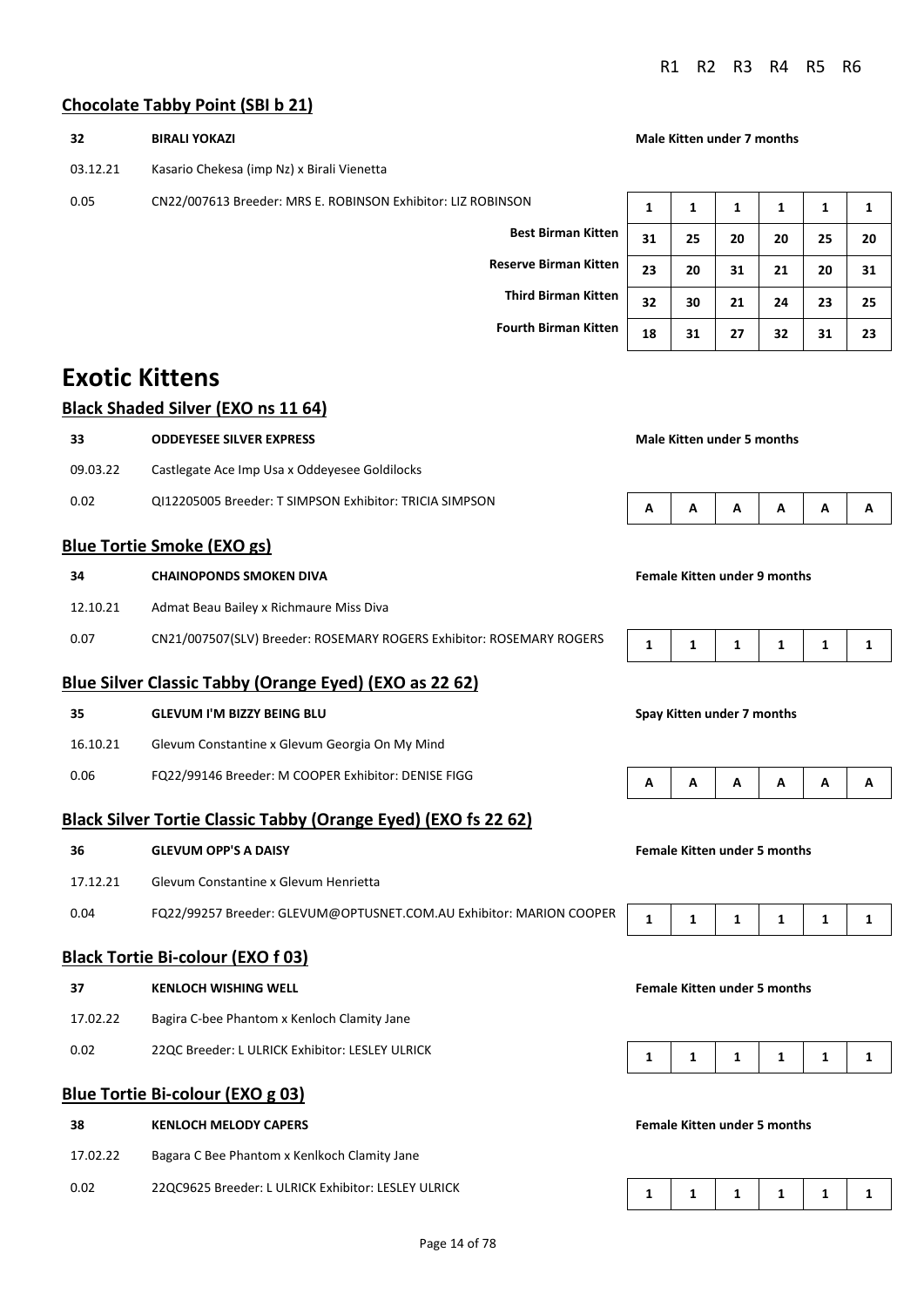#### **Red Silver Classic Tabby Bi-colour (Orange Eyed) (EXO ds 03 22)**

| -39      | <b>CHESNEY FROSTY SNOWMAN</b>             |
|----------|-------------------------------------------|
| 23.10.21 | Chesney Red Baron x Chesney Special Sanne |

0.06 22GC50394(s) Breeder: PATRICIA BUNTER Exhibitor: REBECCA DAJCIC

#### **Blue Spotted Tabby Bi-colour (EXO a 03 24)**

| 40 | JAYGEE ITZ ALL FOR LUV |
|----|------------------------|
|    |                        |

18.02.22 Greencroft Get Ur Betz On x Jaygee Tutti Frutti

0.02 CN22/007886 Breeder: J GREENTREE Exhibitor: JOANNE GREENTREE

**Male Kitten under 7 months** 

|--|--|--|--|

#### **Female Kitten under 5 months**

**Best Exotic Kitte Reserve Exotic Kitte Third Exotic Kitte Fourth Exotic Kitte** 

| 'n | 36 | 36 | 39 | 36 | 36 | 36 |
|----|----|----|----|----|----|----|
| 'n | 39 | 34 | 34 | 39 | 34 | 34 |
| 'n | 40 | 39 | 36 | 34 | 39 | 39 |
| 'n | 34 | 37 | 38 | 37 | 40 | 38 |

## **Maine Coon Kittens**

| <b>Agouti</b> |                                                                        |   |                            |   |                                     |              |  |
|---------------|------------------------------------------------------------------------|---|----------------------------|---|-------------------------------------|--------------|--|
| 41            | LADEDA ALBUS DUMBLEDORE (Black Classic Tabby) (MCO n 22)               |   | Male Kitten under 5 months |   |                                     |              |  |
| 20.02.22      | Fidelis Robinson Cruscoe x Fidelis Cybil                               |   |                            |   |                                     |              |  |
| 0.02          | FQ22/99306 Breeder: EBONY BRITTON Exhibitor: EBONY BRITTON             | 1 | 1                          | 1 | 1                                   | 1            |  |
| 42            | RAPSCALLION LITTLE BLUE JACKET (Blue Silver Classic Tabby) (MCO as 22) |   |                            |   |                                     |              |  |
| 15.03.22      | Migato Bonito Gianni Versace (uk) x Rapscallion Caramel Sundae         |   |                            |   |                                     |              |  |
| 0.02          | 22QC9696 [Slv] Breeder: ROBYN JOHNSTON Exhibitor: VANESSA WALKER       | 2 | 2                          | 2 | $\overline{2}$                      | $\mathbf{2}$ |  |
| 43            | LADEDA LETA LESTRANGE (Blue Classic Tabby) (MCO a 22)                  |   |                            |   | <b>Female Kitten under 5 months</b> |              |  |
| 20.02.22      | Dgc Fidelis Robinson Cruscoe x Fidelis Cybil                           |   |                            |   |                                     |              |  |
| 0.02          | FQ22/99307 Breeder: EBONY BRITTON Exhibitor: EBONY BRITTON             | 1 | 1                          | 1 | 1                                   | 1            |  |
| 44            | CADILLACCATS ACE (Red Mackerel Tabby) (MCO d 23)                       |   |                            |   | Neuter Kitten under 9 months        |              |  |
| 14.09.21      | Klassicoonz Flash x Cadillaccats Whooshka                              |   |                            |   |                                     |              |  |
| 0.08          | 22QC9433 [Slv] Breeder: MARIKA DUFFY Exhibitor: WENDY BRAY             | 1 | 1                          | 1 | 1                                   | 1            |  |





#### **43 LADEDA LETA LESTRANGE (Blue Classic Tabby) (MCO a 22) Female Kitten under 5 months**



| 44 | 41 | 44 | 41 | 44 | 44 |
|----|----|----|----|----|----|

| Best Agouti Maine Coon Kitten    | $\overline{a}$   | 41 |    | 44   41      | 44 | 44 |
|----------------------------------|------------------|----|----|--------------|----|----|
| Reserve Agouti Maine Coon Kitten | $\overline{a}$ 1 | 44 | 41 | $42 \quad  $ |    |    |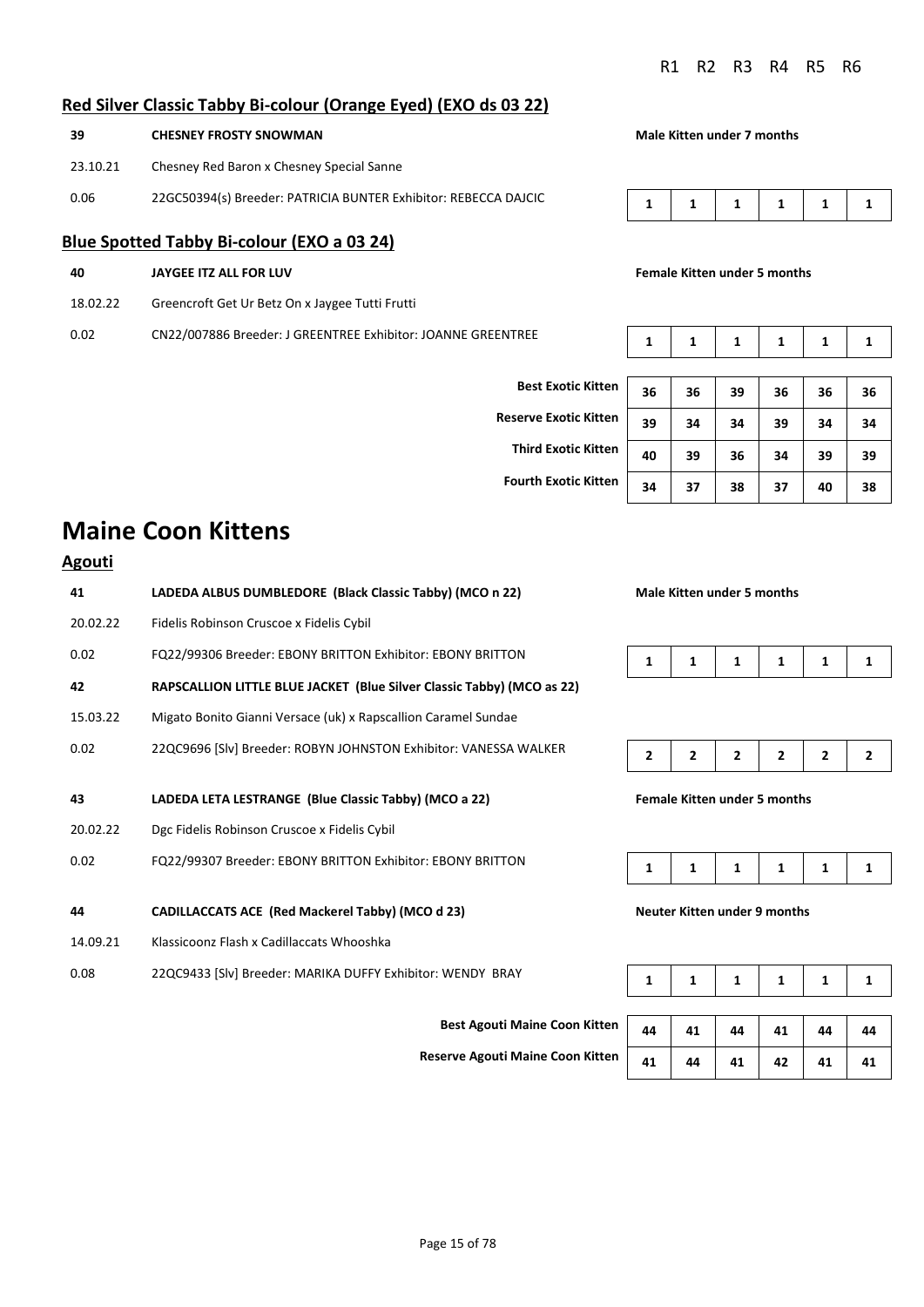#### **Agouti & White**

# **45 SUPERCOONS MONOPOLY (Black Classic Tabby & White) (MCO n 09 22) Female Kitten under 5 months** 18.12.21 Platon Akella Leader x Supercoons Wisdom 0.04 QFA22/113396(a) Breeder: SHIREEN BOOYSE Exhibitor: LOUIZE VAN ZYL **46 COONMAGIC DREAMWEAVER (Black Classic Tabby & White) (MCO n 09 22) Female Kitten under 9 months** 09.10.21 Coonmagic Othello x Coonmagic Ice Queen 0.07 GCSA1G13769S/CN22(SLV) Breeder: K MATTOCK Exhibitor: FIONA COOPER **47 SUPERCOONS CHESS (Black Silver Classic Tabby & White) (MCO ns 09 22) Male Kitten under 5 months** 18.12.21 Akella Leader Platon (imp Russia) x Supercoons Wisdom

0.04 QFA22/113397(s) Breeder: SHIREEN BOOYSE Exhibitor: EBONY BRITTON

**48 MONSTER BLACK OPAL (Black Silver Mackerel Tabby & White) (MCO ns 09 23) Male Kitten under 7 months**

- 12.12.21 Opal Eyes The Coal Miner x Monster Ivy Tellulah
- 0.05 (N)22N186815 (SLV) Breeder: LIZ HOLMES Exhibitor: MARIKA DUFFY

**Best Agouti & White Maine Coon Kitten** 

**Reserve Agouti & White Maine Coon Kitten 46 46 46 47 46 46** 

|--|--|--|--|--|--|--|

| - - | - - | . . | . . |  |
|-----|-----|-----|-----|--|
|     |     |     |     |  |

| 47 | 47 | 47 | 45 | 47 | 47 |
|----|----|----|----|----|----|
| 46 | 46 | 46 | 47 | 46 | 46 |

#### **Non-Agouti**

| 49       | <b>MONSTER FENDI FASHIONS (Blue) (MCO a)</b>                        | <b>Female Kitten under 9 months</b> |   |   |                                     |   |  |
|----------|---------------------------------------------------------------------|-------------------------------------|---|---|-------------------------------------|---|--|
| 18.09.21 | Wilson Britling*ru x Monster My Sweety                              |                                     |   |   |                                     |   |  |
| 0.07     | (N)21N186306(SLV) Breeder: LIZ HOLMES Exhibitor: LIZ HOLMES         |                                     | 1 | 1 | 1                                   | 1 |  |
| 50       | <b>MONSTER ANGELINE (Black Smoke) (MCO ns)</b>                      |                                     |   |   | <b>Female Kitten under 5 months</b> |   |  |
| 13.01.22 | Wilson Britling *ru [imp Rus] x Monster Dear Prudence               |                                     |   |   |                                     |   |  |
| 0.04     | [N] 22N186905QC22 [Slv] Breeder: MRS L HOLMES Exhibitor: WENDY BRAY |                                     |   | 1 | 1                                   |   |  |
|          |                                                                     |                                     |   |   |                                     |   |  |

#### **Non-Agouti & White**

- **51 RAPSCALLION SNUGGLEPIE (Black Tortie & White) (MCO f 09) Female Kitten under 9 months**
- 19.09.21 Jagahlee Chucky Texas Ranger x Rapscallion Midnight Mystery
- 0.07 21QC9278 (Slv) Breeder: ROBYN JOHNSTON Exhibitor: ROBYN JOHNSTON

|--|--|--|--|--|--|

#### **Female Kitten under 5 months**



| <b>Best Maine Coon Kitten</b>    | 47 | 47 | 47 | 41 | 47 | 47 |
|----------------------------------|----|----|----|----|----|----|
| <b>Reserve Maine Coon Kitten</b> | 49 | 46 | 44 | 50 | 46 | 44 |
| <b>Third Maine Coon Kitten</b>   | 46 | 41 | 51 | 49 | 44 | 49 |
| <b>Fourth Maine Coon Kitten</b>  | 41 | 44 | 43 | 45 | 49 | 51 |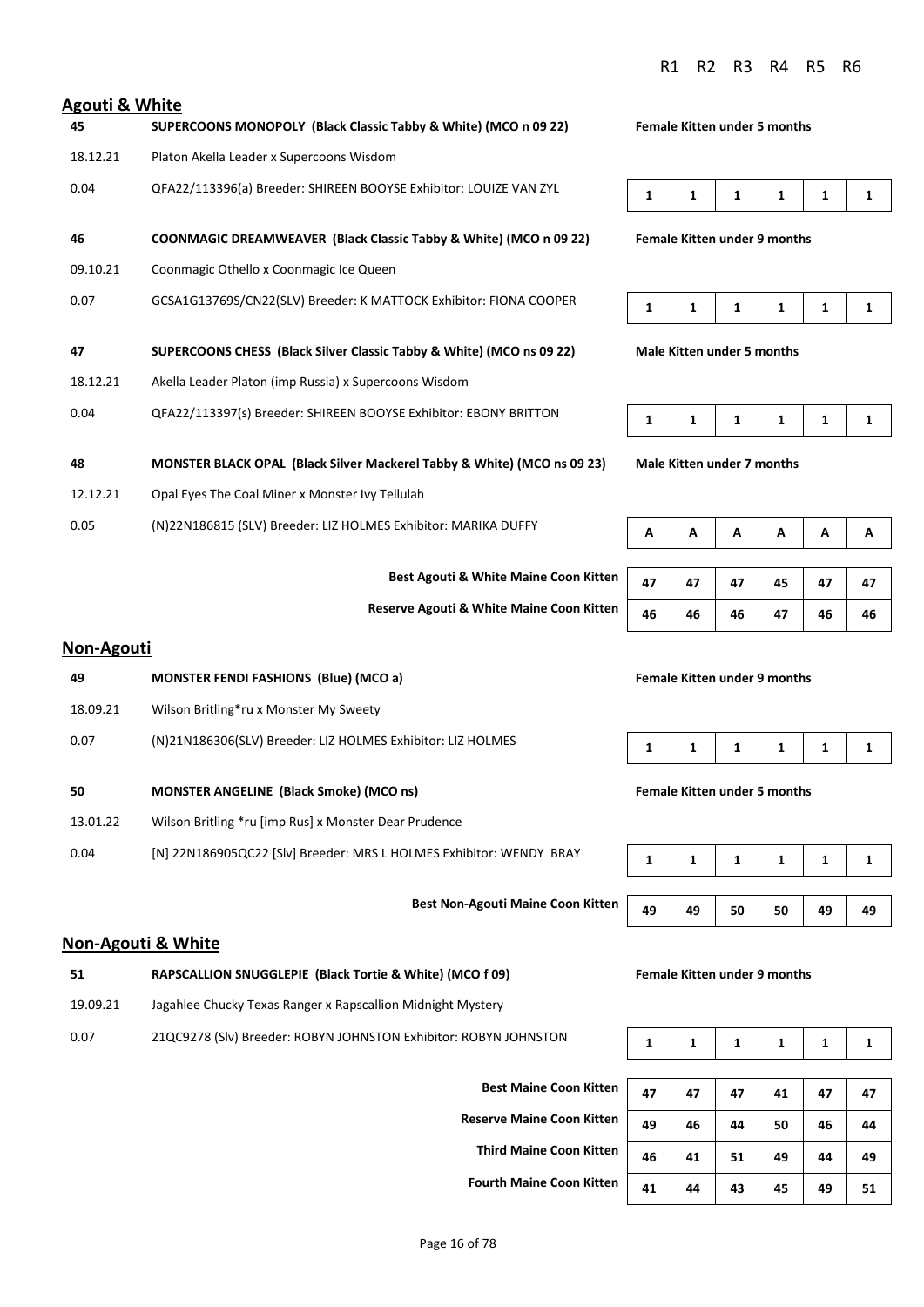## **Persian Kittens**

## **White (orange-eyed) (PER w 62)**

|                     | $\frac{1}{2}$                                                               |                                   |    |                                     |    |    |    |
|---------------------|-----------------------------------------------------------------------------|-----------------------------------|----|-------------------------------------|----|----|----|
| 52                  | <b>GREENCROFT SHAKN THINGS UP</b>                                           |                                   |    | <b>Male Kitten under 7 months</b>   |    |    |    |
| 05.12.21            | Sassypatch Folo My Lead x Greencroft Eyes Upon Us                           |                                   |    |                                     |    |    |    |
| 0.05                | CN22/007611 Breeder: S GREENTREE Exhibitor: SUZETTE GREENTREE               | 1                                 | 1  | 1                                   | 1  | 1  | 1  |
| 53                  | <b>COJEEN MY GIRL MINNIE</b>                                                |                                   |    | <b>Female Kitten under 5 months</b> |    |    |    |
| 25.01.22            | Sarthilda's Josh x Crownjems Bianica Moon                                   |                                   |    |                                     |    |    |    |
| 0.03                | FQ22/99311 Breeder: J FOSTER Exhibitor: HEATHER JONES                       | 1                                 | 1  | 1                                   | А  | А  | А  |
|                     | Best White (orange-eyed) Persian Kitten                                     | 52                                | 52 | 52                                  | 52 | 52 | 52 |
| <b>Blue (PER a)</b> |                                                                             |                                   |    |                                     |    |    |    |
| 54                  | <b>KRICHMORT PRINCE ROYALE</b>                                              |                                   |    | <b>Male Kitten under 5 months</b>   |    |    |    |
| 23.02.22            | Krichmort Bales Bentlee x Purebliss Koko Royale                             |                                   |    |                                     |    |    |    |
| 0.02                | 22QC9628(SLV/CPC) Breeder: R & M KING-TURNER Exhibitor: MAUREEN KING TURNER | 1                                 | 1  | 1                                   | 1  | 1  | 1  |
|                     | <b>Black Shaded Silver (PER ns 11 64)</b>                                   |                                   |    |                                     |    |    |    |
| 55                  | <b>ODDEYESEE FATBOY SLIM</b>                                                | <b>Male Kitten under 5 months</b> |    |                                     |    |    |    |
| 05.01.22            | Castlegate Ace Imp Usa x Oddeyesee Que Sera                                 |                                   |    |                                     |    |    |    |
| 0.04                | QI12205004 Breeder: T SIMPSON Exhibitor: TRICIA SIMPSON                     | А                                 | А  | А                                   | А  | А  | А  |
|                     | Blue Silver Classic Tabby Van. (Blue Eyed) (PER as 01 22 64)                |                                   |    |                                     |    |    |    |
| 56                  | <b>KENLOCH BACK TO ME</b>                                                   |                                   |    | <b>Neuter Kitten under 7 months</b> |    |    |    |
| 18.10.21            | Kenloch C Bee Legacy x Imaluv Eyes For You                                  |                                   |    |                                     |    |    |    |
| 0.06                | 22QC9469 Breeder: L ULRICK Exhibitor: LESLEY ULRICK                         | 1                                 | 1  | 1                                   | 1  | 1  | 1  |
|                     | <b>Black Bi-colour (PER n 03)</b>                                           |                                   |    |                                     |    |    |    |
| 57                  | <b>KRICHMORT KNIGHT ROYALE</b>                                              |                                   |    | <b>Male Kitten under 5 months</b>   |    |    |    |
| 23.02.22            | Krichmort Bales Bentlee x Purebliss Koko Royale                             |                                   |    |                                     |    |    |    |
| 0.02                | 22QC9627(SLV/CPC) Breeder: R & M KING-TURNER Exhibitor: MAUREEN KING TURNER | А                                 | А  | А                                   | А  | А  | А  |
|                     | <b>Blue Bi-colour (PER a 03)</b>                                            |                                   |    |                                     |    |    |    |
| 58                  | <b>CROWNJEMS BON BONS LILAS</b>                                             |                                   |    | <b>Female Kitten under 7 months</b> |    |    |    |

07.12.21 Gd Ch. Happy Cloud Silver Lining x Bz Db Gd Ch Royal Glamour Ms Universe 0.05 (N) 22N186648 Breeder: MR & MRS M & M CANNON Exhibitor: MARIANNE CANNON **1 1 1 1 1 1 1 1 1 1**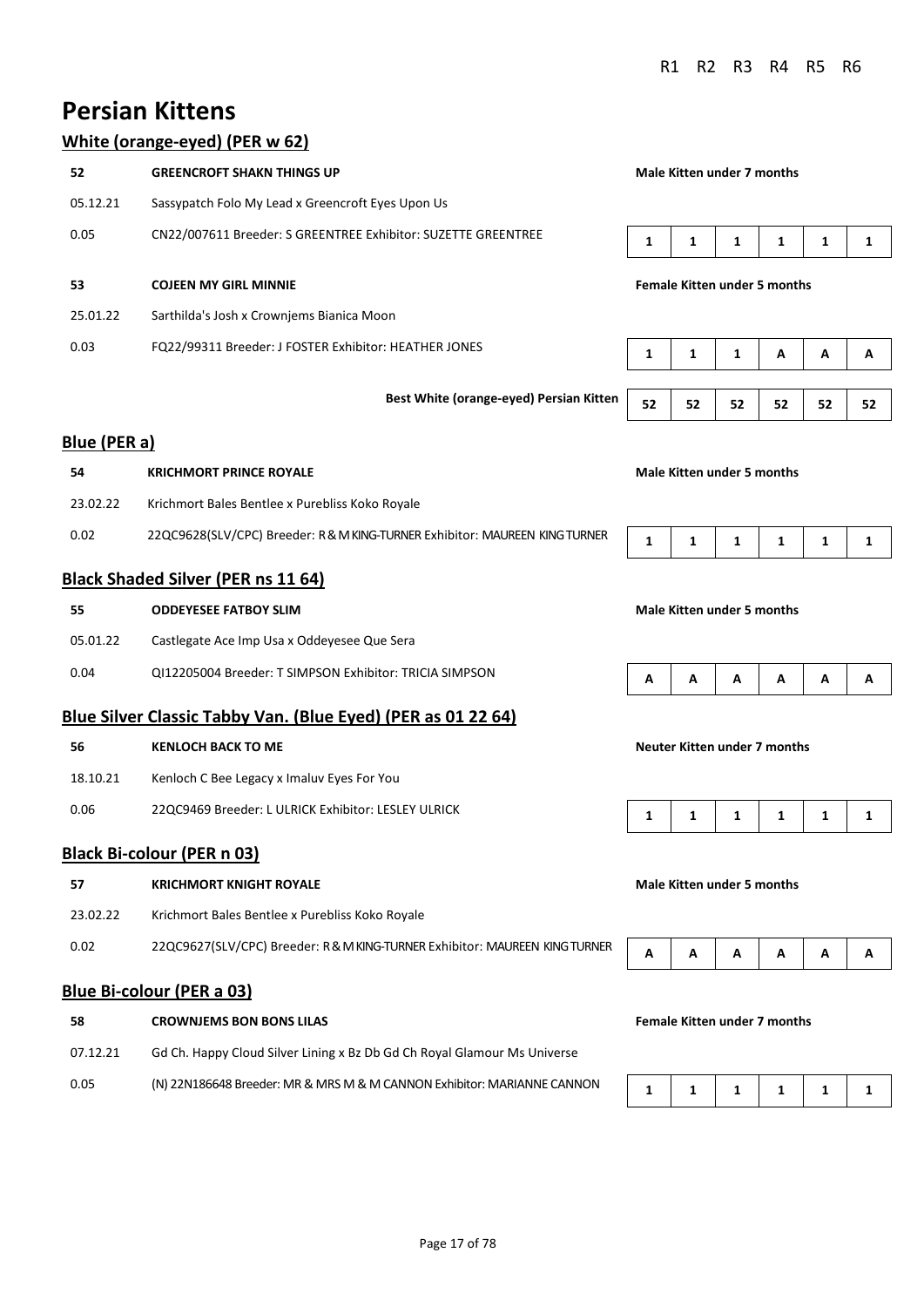#### **Red Bi-colour (PER d 03)**

| 59       | <b>TRAZARRA HERE I AM</b>                                      | Male Kitten under 9 months          |   |   |   |   |  |
|----------|----------------------------------------------------------------|-------------------------------------|---|---|---|---|--|
| 16.09.21 | Shawtop Hot Dam Here I Am x Chesney Special Image              |                                     |   |   |   |   |  |
| 0.07     | 22GC50353(s) Breeder: WENDY MIEGLITZ Exhibitor: WENDY MIEGLITZ |                                     | 1 | 1 | 1 | 1 |  |
| 60       | <b>GREENCROFT IM ALL FIRED UP</b>                              | <b>Neuter Kitten under 7 months</b> |   |   |   |   |  |
| 12.12.21 | Sassypatch Folo My Lead x Goliada Roulette                     |                                     |   |   |   |   |  |
| 0.05     | CN22/00770 Breeder: S GREENTREE Exhibitor: SUZETTE GREENTREE   | 1                                   |   | 1 | 1 | 1 |  |
|          |                                                                |                                     |   |   |   |   |  |

**Best Red Bi-colour Persian Kitten** 60 60 59 59 60 60

#### **Blue Tortie Bi-colour (PER g 03)**

| 61       | <b>CHAINOPONDS MS TAYLA</b>                                     | <b>Female Kitten under 9 months</b> |  |  |  |  |  |
|----------|-----------------------------------------------------------------|-------------------------------------|--|--|--|--|--|
| 25.09.21 | Amberdreams Davidoff (imp Gmy) x Ch Greencroft Movn On Up       |                                     |  |  |  |  |  |
| 0.07     | CN21/007758 Breeder: ROSEMARY ROGERS Exhibitor: ROSEMARY ROGERS | 2                                   |  |  |  |  |  |
| 62       | <b>CHAINOPONDS U LOVE ME</b>                                    |                                     |  |  |  |  |  |
| 25.09.21 | Amberdreams Davidoff (imp Gmy) x Ch Greencroft Movn On Up       |                                     |  |  |  |  |  |
| 0.07     | CN21/007760 Breeder: ROSEMARY ROGERS Exhibitor: ROSEMARY ROGERS |                                     |  |  |  |  |  |

**Best Blue Tortie Bi-colour Persian Kitten** 

#### **Female Kitten under 9 months**



|    |    |    | 2  |    |    |
|----|----|----|----|----|----|
|    |    |    |    |    |    |
| 62 | 62 | 62 | 61 | 62 | 62 |

#### **Blue Van (PER a 01)**

| 63       | <b>ODDEYESEE CALL ME MAYBE</b>                          | Male Kitten under 5 months |  |   |   |   |   |
|----------|---------------------------------------------------------|----------------------------|--|---|---|---|---|
| 18.03.22 | Sanfe Newton Imp Latvia x Tnt Exes And Ohs              |                            |  |   |   |   |   |
| 0.01     | QI12205006 Breeder: T SIMPSON Exhibitor: TRICIA SIMPSON | A                          |  | A | A | A | A |

#### **Blue Tortie Van (PER g 01)**

**64 KENLOCH UNDER MY SPELL Female Kitten under 5 months** 06.03.22 Bagira C Bee Phantom x Imaluv Eyes For You

0.02 22qc9622 Breeder: L ULRICK Exhibitor: LESLEY ULRICK



|                               | 1  | 1  | 1  | 1  | 1  |    |
|-------------------------------|----|----|----|----|----|----|
|                               |    |    |    |    |    |    |
| <b>Best Persian Kitten</b>    | 58 | 62 | 59 | 58 | 62 | 62 |
| <b>Reserve Persian Kitten</b> | 62 | 60 | 52 | 64 | 61 | 60 |
| <b>Third Persian Kitten</b>   | 60 | 61 | 62 | 61 | 58 | 58 |
| <b>Fourth Persian Kitten</b>  | 52 | 58 | 58 | 62 | 60 | 59 |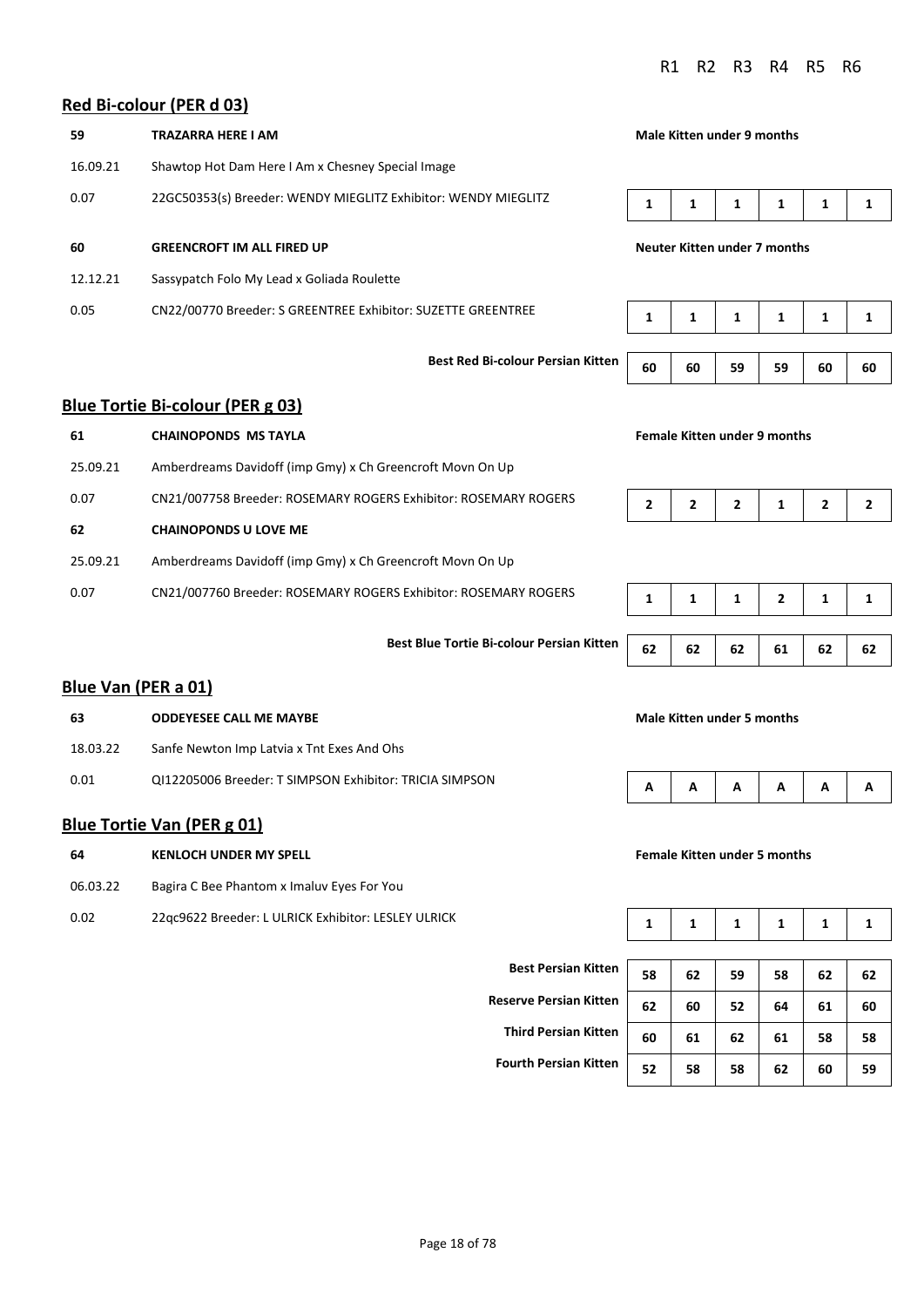## **Ragdoll Kittens**

## **Seal Point (RAG n)**

|                                                                              | 65                                                                  | AMJANCE THEODORE RANDOLPH                        | Neuter Kitten under 9 months |  |   |   |   |  |
|------------------------------------------------------------------------------|---------------------------------------------------------------------|--------------------------------------------------|------------------------------|--|---|---|---|--|
|                                                                              | 18.09.21                                                            | Amjance Black Russian x Amjance Blue Orchid      |                              |  |   |   |   |  |
|                                                                              | FQ22/99106 Breeder: MICHELE FARDELL Exhibitor: NICKY FRASER<br>0.07 |                                                  |                              |  | 1 | 1 | 1 |  |
|                                                                              | <b>Blue Point (RAG a)</b>                                           |                                                  |                              |  |   |   |   |  |
| 66<br><b>Female Kitten under 5 months</b><br><b>AMJANCE WALTZING MATILDA</b> |                                                                     |                                                  |                              |  |   |   |   |  |
|                                                                              | 11.02.22                                                            | Ch Jipsiglenn Purrfect Match x Jarrah Miss Layla |                              |  |   |   |   |  |

| FQ22/99269 Breeder: MICHEL FARDELL Exhibitor: MICHEL FARDELL<br>0.03 |  |  |  |  |  |  |
|----------------------------------------------------------------------|--|--|--|--|--|--|
|----------------------------------------------------------------------|--|--|--|--|--|--|

#### **67 JIPSIGLENN ONE NIGHT IN DUBAI Female Kitten under 7 months**

- 16.10.21 Gd Ch Guysndolls Jazz Me Blues x Jipsiglenn Roberta Mahli
- 0.06 FQ22/99184 Breeder: KERRY MACKIE Exhibitor: KERRY MACKIE **1 1 1 1 1 1**

**Best Blue Point Ragdoll Kitten** | 67 | 67 | 67 | 67 | 66

#### **Seal Mitted (RAG n 04)**

| 68       | <b>AMJANCE LEONARDO</b>                                      | Male Kitten under 5 months          |  |  |  |  |  |
|----------|--------------------------------------------------------------|-------------------------------------|--|--|--|--|--|
| 14.02.22 | Amjance Black Russian x Jimaline Nikita                      |                                     |  |  |  |  |  |
| 0.02     | FQ22/99278 Breeder: MICHEL FARDELL Exhibitor: MICHEL FARDELL |                                     |  |  |  |  |  |
| 69       | <b>AMJANCE LOVING MEMORIES</b>                               | <b>Female Kitten under 5 months</b> |  |  |  |  |  |
| 14.02.22 | Amjance Black Russian x Jimaline Nikita                      |                                     |  |  |  |  |  |
| റ റാ     | E022/99280 Breeder: MICHEL EARDELL Exhibitor: MICHEL EARDELL |                                     |  |  |  |  |  |



# **Best Seal Mitted Ragdoll Kitten** | 68 | 68 | 68 | 68 | 68 | 68

#### **Male Kitten under 5 months**

#### **Male Kitten under 7 months**





0.02 FQ22/99280 Breeder: MICHEL FARDELL Exhibitor: MICHEL FARDELL **1 1 1 1 1 1** 

#### **Blue Mitted (RAG a 04)**

| 70            | <b>MAYFLOWER LORD MONTGOMERY</b>                                     | Male Kitten under 5 months |   |   |   |   |  |
|---------------|----------------------------------------------------------------------|----------------------------|---|---|---|---|--|
| 17.12.21      | Perfect Change Like A Diamond Imp x Ragben Land Elma Imp             |                            |   |   |   |   |  |
| 0.04          | v22v37864 Breeder: CAROLYNNE MAY Exhibitor: SAMANTHA SEARLE          | 1<br>1<br>1<br>1<br>1      |   |   |   |   |  |
| 71            | <b>GRATHBRAE HANS N HEART</b>                                        | Male Kitten under 7 months |   |   |   |   |  |
| 25.11.21      | Ragville Spencer (imp Aut) x Kiwimagic Secrets Of Arcadia (imp Nz)   |                            |   |   |   |   |  |
| 0.05          | (N)22N186984 Breeder: TONY AND CATHY MCGRATH Exhibitor: KERRY MACKIE | 1                          | 1 | 1 | 2 | 1 |  |
| 72            | <b>CROSSFIRE OLLIVER TWIST</b>                                       |                            |   |   |   |   |  |
| 09.11.21      | Crossfire Blue Danube x Amjance Rose Of Tralee                       |                            |   |   |   |   |  |
| $\sim$ $\sim$ |                                                                      |                            |   |   |   |   |  |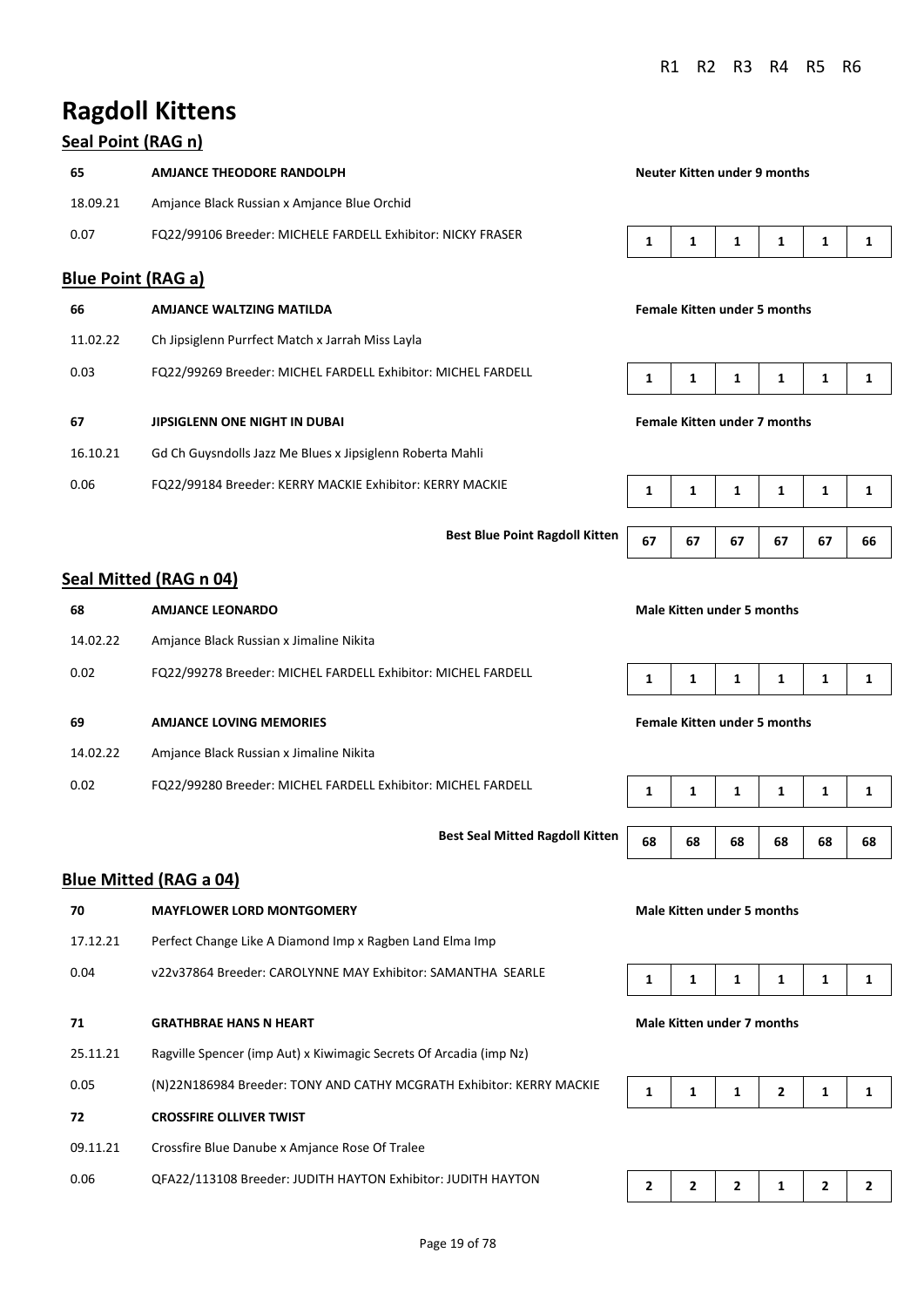**Best Blue Mitted Ragdoll Kitten** 

**Reserve Blue Mitted Ragdoll Kitten 72 70 72 72 70 72** 

| 71 | 71   71   70   72   71 |  |  |
|----|------------------------|--|--|
|    | 72 70 72 72 70 72      |  |  |

## **Seal Bi-colour (RAG n 03)**

| 73       | <b>AZREAL</b>                                                                                | Male Kitten under 5 months |                                     |                            |                              |                |                |  |
|----------|----------------------------------------------------------------------------------------------|----------------------------|-------------------------------------|----------------------------|------------------------------|----------------|----------------|--|
| 12.02.22 | Ragville Mr Percialr Imp Aut x Ragville Arsinoe Imp Aut                                      |                            |                                     |                            |                              |                |                |  |
| 0.03     | (n)22n187003 Breeder: A AND C MCGRATH Exhibitor: CATHY MCGRATH                               | A                          | А                                   | А                          | Α                            | А              | А              |  |
| 74       | <b>GRATHBRAE DUCATIE</b>                                                                     |                            |                                     |                            |                              |                |                |  |
| 12.02.22 | Ragville Mr Percival Imp Aut x Wroxton Sass In Boots                                         |                            |                                     |                            |                              |                |                |  |
| 0.03     | (N)22N187004 Breeder: CATHY AND TONY MCGRATH Exhibitor: CATHY MCGRATH                        | Α                          | А                                   | А                          | Α                            | Α              | А              |  |
| 75       | <b>GRATHBRAE MR MURPHY</b>                                                                   |                            |                                     | Male Kitten under 7 months |                              |                |                |  |
| 09.12.21 | Ragville Mr Percival x Ragville Arsinoe                                                      |                            |                                     |                            |                              |                |                |  |
| 0.05     | (N) 22N186996 Breeder: CATHY MCGRATH Exhibitor: NARELLE TOPHAM                               | 2                          | 2                                   | 1                          | $\mathbf{1}$                 | $\overline{2}$ | $\overline{2}$ |  |
| 76       | <b>TIPASHEENA TRY TO BE GOOD</b>                                                             |                            |                                     |                            |                              |                |                |  |
| 09.11.21 | Tipasheena Freeman x Tipasheena Clytemnestra                                                 |                            |                                     |                            |                              |                |                |  |
| 0.06     | QFA22/113201(s) Breeder: RUSSELL JOANNE AND RENAY CLARKE Exhibitor:<br>RUSSELL&JOANNE CLARKE | 1                          | 1                                   | 2                          | $\overline{2}$               | $\mathbf{1}$   | 1              |  |
| 77       | <b>WAGGY SHABU SHABU</b>                                                                     |                            | <b>Female Kitten under 5 months</b> |                            |                              |                |                |  |
| 17.02.22 | Pl*ancymony Ibrahim x Everdolls Jalapeno                                                     |                            |                                     |                            |                              |                |                |  |
| 0.02     | FQ22/99247 Breeder: MICHELE WAGHORN Exhibitor: MICHELE WAGHORN                               | $\mathbf{1}$               |                                     | 1                          | $\overline{2}$               | $\overline{2}$ | $\mathbf{2}$   |  |
| 78       | <b>GRATHBREA LADY MAGNOLIA</b>                                                               |                            |                                     |                            |                              |                |                |  |
| 12.02.22 | Ragville Mr Percival Imp Aut x Wroxton Sass In Boots                                         |                            |                                     |                            |                              |                |                |  |
| 0.03     | (n)22n187003 Breeder: CATHY AND TONY MCGRATH Exhibitor: CATHY MCGRATH                        | Α                          | А                                   | А                          | Α                            | А              | А              |  |
| 79       | <b>NZURI CHASE N MY DREAMS</b>                                                               |                            |                                     |                            |                              |                |                |  |
| 24.01.22 | Nzuri Chino x Raglace Lacey Wow                                                              |                            |                                     |                            |                              |                |                |  |
| 0.03     | GCSA1G13882 Breeder: ANNETTE SCHUIT Exhibitor: ANNETTE SCHUIT                                | 2                          |                                     | 2                          | 1                            | 1              | 1              |  |
| 80       | <b>GRATHBRAE FRANCES</b>                                                                     |                            |                                     |                            | Female Kitten under 7 months |                |                |  |
| 09.12.21 | Ragville Mr Percival x Ragville Arsinoe                                                      |                            |                                     |                            |                              |                |                |  |
| 0.05     | (N) 22N186007 Breeder: CATHY MCGRATH Exhibitor: NARELLE TOPHAM                               | $\mathbf{2}$               | $\mathbf{2}$                        | $\mathbf{1}$               | $\overline{2}$               | $\mathbf{1}$   | $\mathbf{1}$   |  |
| 81       | <b>GRATHBRAE REN</b>                                                                         |                            |                                     |                            |                              |                |                |  |
| 03.11.21 | Ragville Mr Percival x Grathbrae Miss Poppie                                                 |                            |                                     |                            |                              |                |                |  |
| 0.06     | (N) 22N186724 Breeder: A & C MCGRATH Exhibitor: MICHEL FARDELL                               | $\mathbf{1}$               | 1                                   | $\mathbf{2}$               | $\mathbf 1$                  | $\mathbf{2}$   | $\overline{2}$ |  |

**Best Seal Bi-colour Ragdoll Kitten 76 76 75 75 76 76** 

**Reserve Seal Bi-colour Ragdoll Kitten** 

| 1  | 1  | $\overline{2}$ | 1  | 2  | $\overline{2}$ |
|----|----|----------------|----|----|----------------|
|    |    |                |    |    |                |
| 76 | 76 | 75             | 75 | 76 | 76             |
| 81 | 81 | 77             | 79 | 79 | 79             |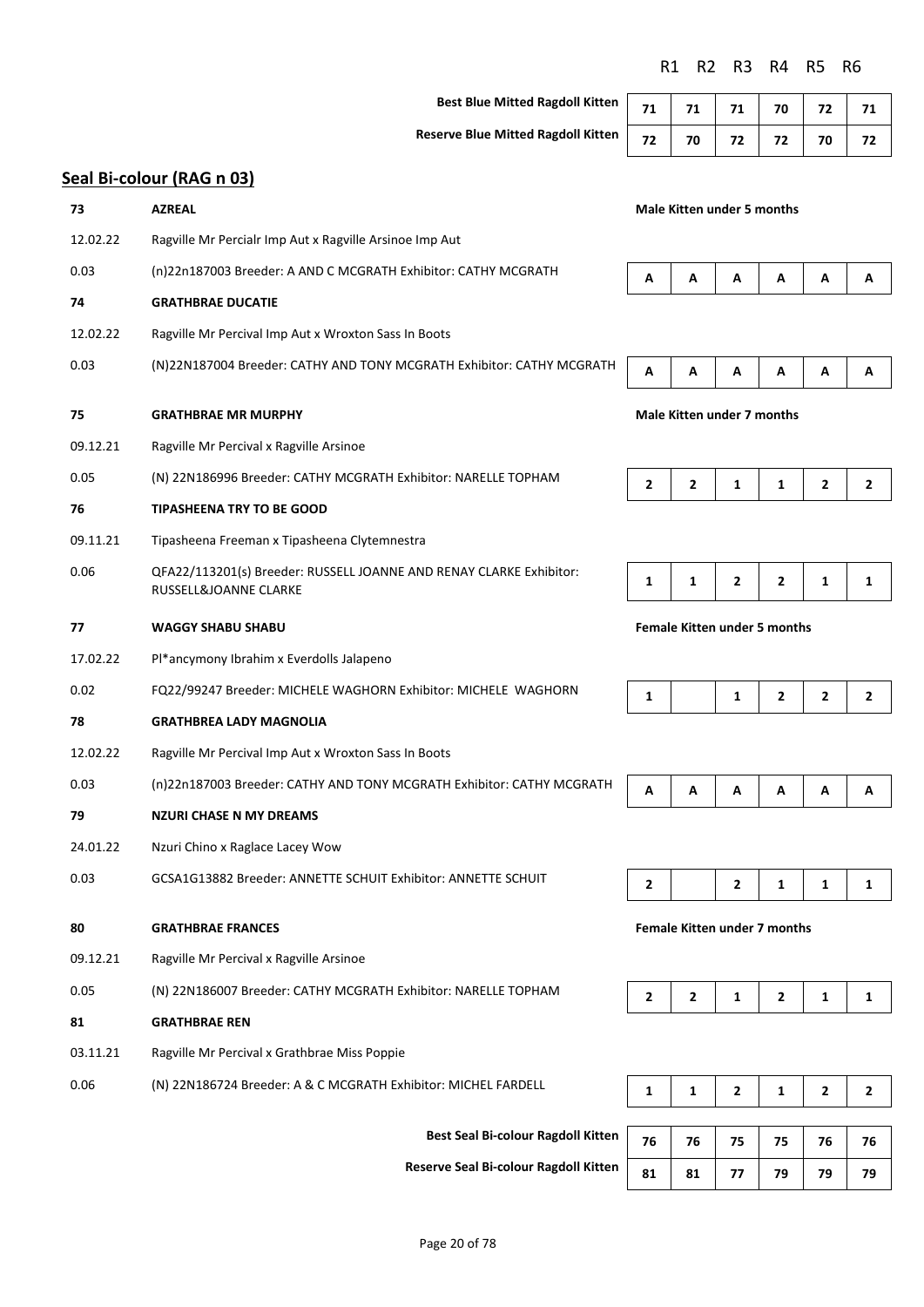#### **Blue Bi-colour (RAG a 03)**

## **82 TIPASHEENA PRINCESS DELILAH Female Kitten under 5 months** 12.02.22 Gold Dgc Kelanrowe Maximilion x Softnsweet Little Miss Priss 0.03 QFA22/113413 Breeder: RUSSELL JO-ANNE AND REANY CLARKE Exhibitor: **RUSSELL&JOANNE CLARKE 83 TIPASHEENA MILLION DOLLAR BABY Female Kitten under 9 months** 25.09.21 Wroxton Phantom x Tipasheena My Girl Lollie Pop

0.07 Q'\FA22/112998(s) Breeder: RUSSELL JOANNE AND RENAY CLARKE Exhibitor: RUSSELL&JOANNE CLARKE **1 1 1 1 1 1** 



#### **Seal Tabby Bi-colour (RAG n 03 21)**

| 84       | <b>WAGGY TAKOYAKI</b>                                          |  |  | <b>Female Kitten under 5 months</b> |  |  |  |  |  |  |
|----------|----------------------------------------------------------------|--|--|-------------------------------------|--|--|--|--|--|--|
| 25.01.22 | Pl*ancymony Ibrahim x Waggy Shiitake                           |  |  |                                     |  |  |  |  |  |  |
| 0.03     | FQ22/99251 Breeder: MICHELE WAGHORN Exhibitor: MICHELE WAGHORN |  |  |                                     |  |  |  |  |  |  |

#### **Blue Tabby Bi-colour (RAG a 03 21)**

| 85       | <b>FAIRYDOLL BELIEVE IN HEART</b>                                      | <b>Female Kitten under 9 months</b> |  |  |                 |  |  |  |
|----------|------------------------------------------------------------------------|-------------------------------------|--|--|-----------------|--|--|--|
| 21.09.21 | Ancats Db Gd Ch & Rw. Qgc Mirumkitty Ace Of Spades x Riviera Koci Eden |                                     |  |  |                 |  |  |  |
| 0.07     | (ANCATS) 62268 Breeder: WENDY CHEN Exhibitor: WENDY CHEN               |                                     |  |  | 1 1 1 1 1 1 1 1 |  |  |  |

|--|--|--|--|--|--|--|

**Female Kitten under 9 months** 

**Best Ragdoll Kitte Reserve Ragdoll Kitte Third Ragdoll Kitte Fourth Ragdoll Kitte** 

| 9Ŋ  | 83 | 83 | 83 | 84 | 83 | 76 |
|-----|----|----|----|----|----|----|
| 9Ŋ  | 71 | 76 | 75 | 75 | 76 | 83 |
| 9IJ | 76 | 71 | 67 | 65 | 85 | 71 |
| 9IJ | 84 | 81 | 71 | 79 | 72 | 68 |

## **Siberian Kittens**

#### **Agouti**

| 86       | PRIDESHILL GRISHAM (Black Classic Tabby) (SIB n 22)                     | <b>Male Kitten under 5 months</b> |    |   |   |   |   |
|----------|-------------------------------------------------------------------------|-----------------------------------|----|---|---|---|---|
| 30.12.21 | No*grensdalen Quinn (imp Nor) x Prideshill Zanthea                      |                                   |    |   |   |   |   |
| 0.04     | QFA22/113404(S) Breeder: BARBARA GALLAGHER Exhibitor: BARBARA GALLAGHER | A                                 | A  | A | A | A | А |
| 87       | NONE PRIDESHILL SILVER SHADOW (Black Silver Classic Tabby) (SIB ns 22)  |                                   |    |   |   |   |   |
| 10.02.22 | Shemiaka Firefox x Prideshill Autumn Mist                               |                                   |    |   |   |   |   |
| 0.03     | QFA22/113399(s) Breeder: BARBARA GALLAGHER Exhibitor: BARBARA GALLAGHER | A                                 | A  | A | A | A | А |
| 88       | PRIDESHILL DIABLO CHILLI (Red Classic Tabby) (SIB d 22)                 | Male Kitten under 9 months        |    |   |   |   |   |
| 12.10.21 | Bronze Db Gd Ch Vlasta Line Count x Prideshill Elidie                   |                                   |    |   |   |   |   |
| 0.07     | OFA21/112967(S) Breeder: BARBARA GALLAGHER Exhibitor: BARBARA GALLAGHER |                                   | п. |   |   |   |   |





|--|--|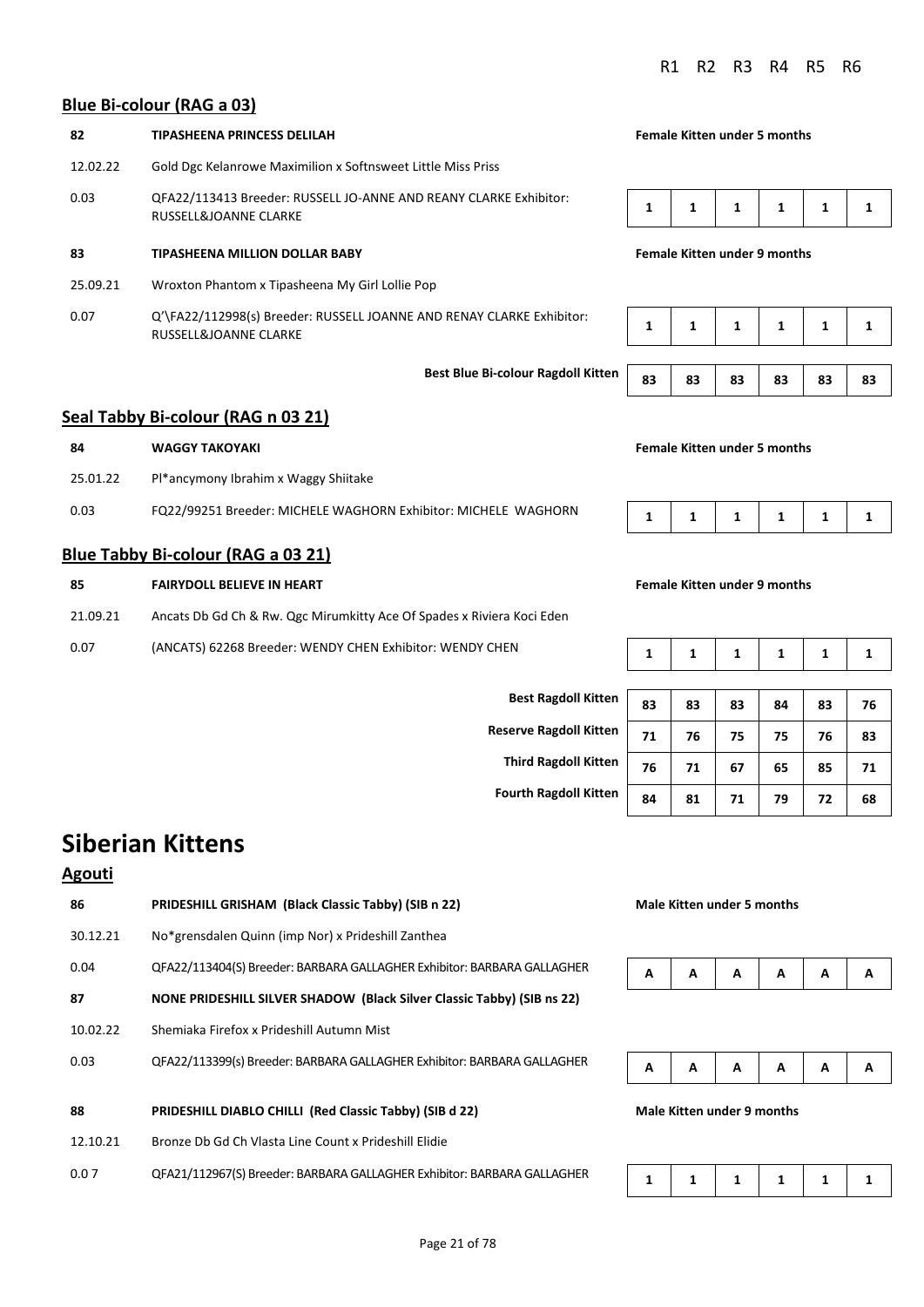| 89       | KAMARIA BLACK SAPPHIRE (Black Tabby) (SIB n 21)                    | <b>Female Kitten under 5 months</b> |                          |              |              |                |  |
|----------|--------------------------------------------------------------------|-------------------------------------|--------------------------|--------------|--------------|----------------|--|
| 27.01.22 | Chaynokity Drambruie x Kokoda Dreams                               |                                     |                          |              |              |                |  |
| 0.03     | QFA22/113449(S) Breeder: MARY WEST Exhibitor: MARY WEST            | $\overline{2}$                      |                          | 1            | 2            | 1              |  |
| 90       | <b>KAMARIA BLUE DIAMOND (Blue Tabby) (SIB a 21)</b>                |                                     |                          |              |              |                |  |
| 27.01.22 | Chaynikoty Drambruie x Kamaria Kokoda Dreams                       |                                     |                          |              |              |                |  |
| 0.03     | QFA22/113450(S) Breeder: MARY WEST Exhibitor: MARY WEST            |                                     | $\overline{2}$           | 2            | 1            | $\overline{2}$ |  |
| 91       | BABUSCHKA GOLDA (Black Golden Classic Tabby) (SIB ny 22)           | <b>Female Kitten under 7 months</b> |                          |              |              |                |  |
| 04.11.21 | Ch Anzelinka Bakari x Babuschka Contessa                           |                                     |                          |              |              |                |  |
| 0.06     | 22C00024(Slv) Breeder: MRS C & MR P COOTES Exhibitor: CAROL COOTES | $\overline{2}$                      | 1                        | 1            | 1            | $\overline{2}$ |  |
| 92       | ZHIVAGO PRIMROSE (Black Spotted Tabby) (SIB ny 24)                 |                                     |                          |              |              |                |  |
| 18.11.21 | Zhivago Aramis x Zhivago Joysie May                                |                                     |                          |              |              |                |  |
| 0.05     | CU22245 Breeder: JANIS THOMPSON Exhibitor: JANIS THOMPSON          | 1                                   | $\overline{\phantom{a}}$ | $\mathbf{z}$ | $\mathbf{z}$ | 1              |  |

#### **Female Kitten under 5 months**





|--|--|--|--|--|--|--|

| <b>Best Agouti Siberian Kitten</b> | 92 | 91 | 91 | 90 | 88 | 88 |
|------------------------------------|----|----|----|----|----|----|
| Reserve Agouti Siberian Kitten     | 88 | 88 |    | 88 |    | 91 |

#### **Agouti & White**

| 93       | TYUMEN INDIANA JONES (Black Mackerel Tabby & White) (SIB n 09 23)                     |   | Male Kitten under 7 months          |   |   |   |   |
|----------|---------------------------------------------------------------------------------------|---|-------------------------------------|---|---|---|---|
| 03.12.21 | Zorro Of Barvinok x Tyumen Brindabella                                                |   |                                     |   |   |   |   |
| 0.05     | 22C00010 Breeder: TRACY STEWART Exhibitor: TRACY STEWART                              | 1 | 1                                   | 1 | 1 | 1 | 1 |
| 94       | CHAYNIKOTY NEVER SEEN THE RAIN (Red Classic Tabby & White) (SIB d 09 22)              |   | <b>Male Kitten under 9 months</b>   |   |   |   |   |
| 17.09.21 | Damman Amur Optimus (imp Fra) x Miakoschka Zarli                                      |   |                                     |   |   |   |   |
| 0.07     | QFA21/112874(S) Breeder: PETRA KETTLE Exhibitor: MARY WEST                            | 1 | 1                                   | 1 | 1 | 1 | 1 |
| 95       | POUSSPOUSS FEYA (Blue Classic Tabby Bicolour) (SIB a 03 22)                           |   | <b>Female Kitten under 7 months</b> |   |   |   |   |
| 01.11.21 | Jan Siberian Sapphire (imp Ukr) x Sibmoor Ursula                                      |   |                                     |   |   |   |   |
| 0.06     | QFA22/113438(s) Breeder: L AKKARI Exhibitor: LUBA AKKARI                              | 1 | 1                                   | 1 | 1 | 1 | 1 |
| 96       | <b>CHAYNIKOTY DANCE MONKEY (Black Tortie Spotted Tabby &amp; White) (SIB f 09 24)</b> |   | <b>Female Kitten under 9 months</b> |   |   |   |   |
| 17.09.21 | Damman Amur Optimus x Miakoschka Zarlia                                               |   |                                     |   |   |   |   |
| 0.07     | QFA21/112875(s) Breeder: PETRA KETTLE Exhibitor: PETRA KETTLE                         | A | А                                   | A | Α | Α | А |
| 97       | POUSSPOUSS KATUSHA (Black Tortie Silver Mackerel Tabby Bicolour) (SIB fs 03 23)       |   |                                     |   |   |   |   |
| 14.09.21 | Pousspouss Timofey x Gd Ch Miakoschka Fireworks                                       |   |                                     |   |   |   |   |
| 0.08     | QFA22/113441(s) Breeder: L AKKARI Exhibitor: LUBA AKKARI                              | 1 | 1                                   | 1 | 1 | 1 | 1 |

**Male Kitten under 7 months** 

|--|--|





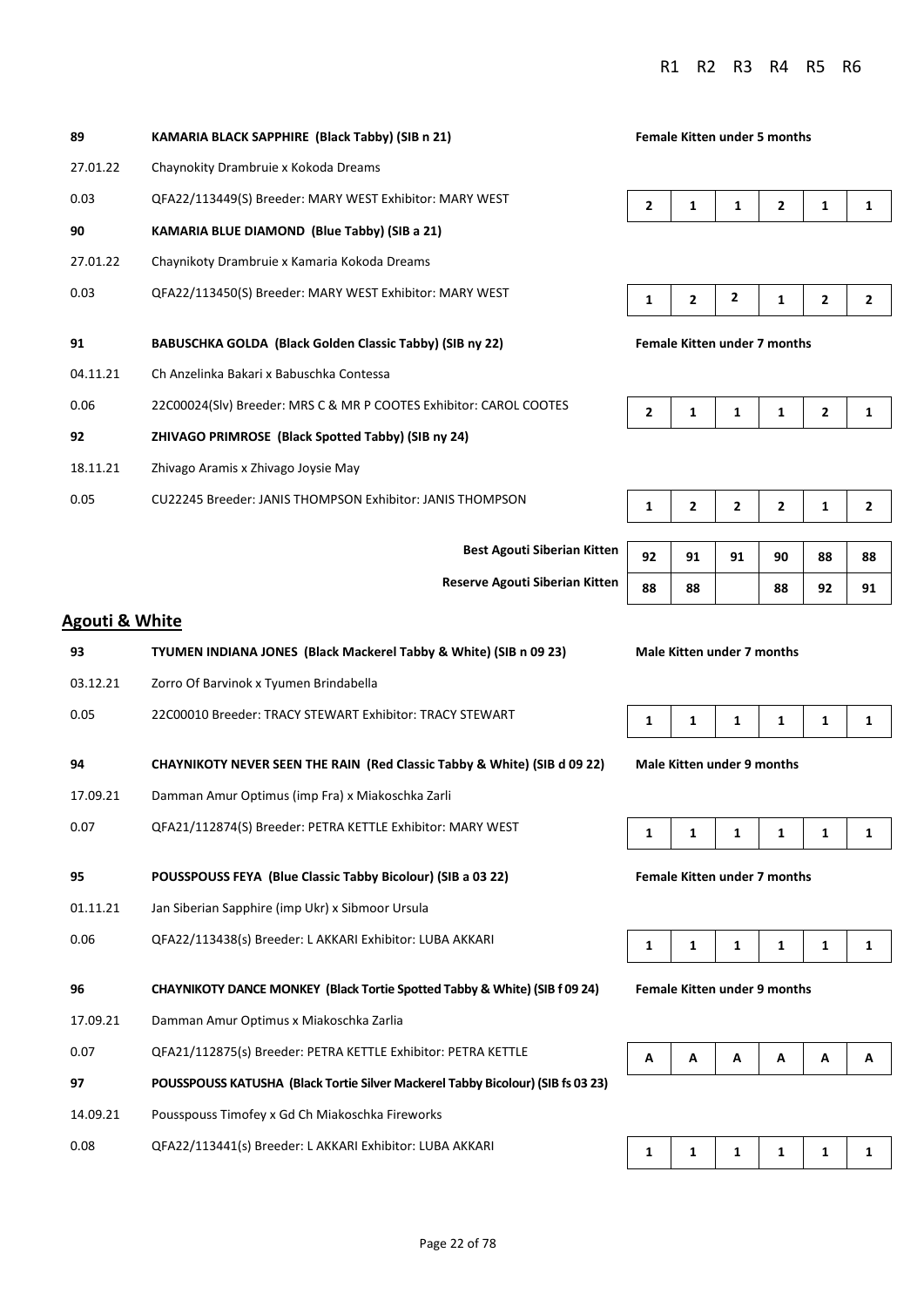#### **Non-Agouti & White**

| -98 | MIAKOSCHKA EVVA (Black Tortie & White) (SIB f 09) |  |
|-----|---------------------------------------------------|--|
|     |                                                   |  |

09.10.21 Shemiaka Firefox x Miakoschka Varinka

0.07 QFA22/113169(s) Breeder: MARIE MAHONEY Exhibitor: MARIE MAHONEY

## **Best Agouti & White Siberian Kitten** 93 94 93 94 94 97 **Reserve Agouti & White Siberian Kitten** 94 97 94 93 97 94

| E MAHONEY                   |    |    | N/E |    |    | N/E |
|-----------------------------|----|----|-----|----|----|-----|
|                             |    |    |     |    |    |     |
| <b>Best Siberian Kitten</b> | 92 | 91 | 91  | 90 | 88 | 97  |

**Female Kitten under 9 months** 

| <b>Fourth Siberian Kitten</b> |  |
|-------------------------------|--|
|-------------------------------|--|

|                                | 34 | JІ | JІ | ◡  | 00 | <b>JI</b> |
|--------------------------------|----|----|----|----|----|-----------|
| <b>Reserve Siberian Kitten</b> | 88 | 88 | 88 | 88 | 92 | 88        |
| <b>Third Siberian Kitten</b>   | 91 | 94 | 93 | 91 | 91 | 91        |
| <b>Fourth Siberian Kitten</b>  | 98 | 97 | 94 | 94 | 98 | 94        |
|                                |    |    |    |    |    |           |

## **Turkish Van Kittens**

#### **Blue Tortie Tabby Van (Amber eyed) (TUV g 21 62)**

| 99                                                                                           | <b>OZTURK FREESTYLYNN</b>                 |    |    |    |    | <b>Female Kitten under 7 months</b> |    |  |  |  |  |
|----------------------------------------------------------------------------------------------|-------------------------------------------|----|----|----|----|-------------------------------------|----|--|--|--|--|
| 18.11.21                                                                                     | Yenicizgi Pasha x Stylyn Annies Got A Gun |    |    |    |    |                                     |    |  |  |  |  |
| 0.05<br>22S1345716C Breeder: MARIE FRANCES PILKINGTON Exhibitor: MARIE FRANCES<br>PILKINGTON |                                           |    |    |    |    |                                     |    |  |  |  |  |
|                                                                                              | <b>Best Turkish Van Kitten</b>            | 99 | 99 | 99 | 99 | 99                                  | 99 |  |  |  |  |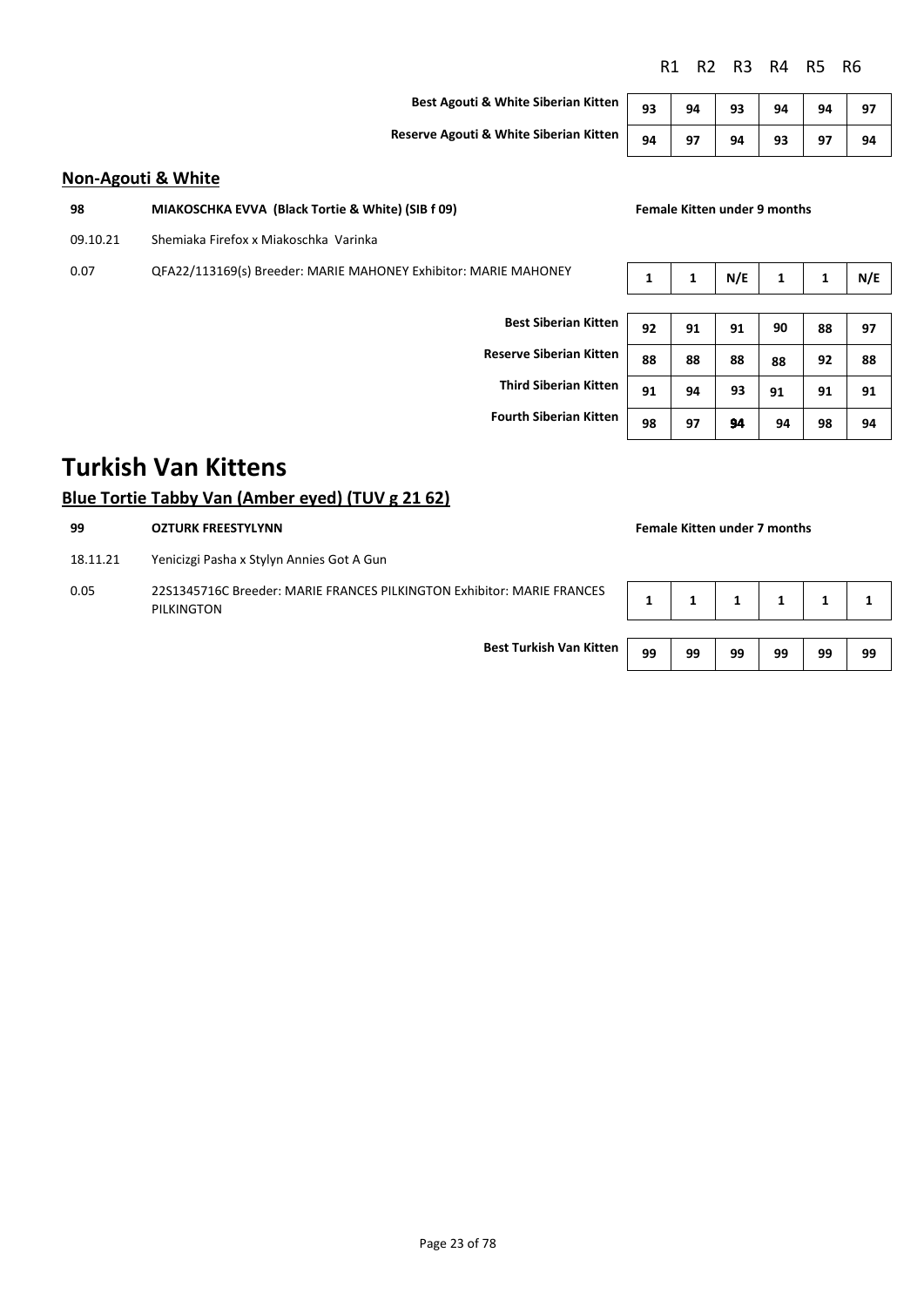# **Longhair Entires**

## **Birman Entires**

## **Seal Point (SBI n)**

| 100<br><b>ELDORATO DARCY</b>                                        | <b>Male Class</b> |                     |              |              |              |     |
|---------------------------------------------------------------------|-------------------|---------------------|--------------|--------------|--------------|-----|
| 17.03.21<br>Eldorato Dusty Blue x Eldorato Shylla                   |                   |                     |              |              |              |     |
| (V)37329 Breeder: LESLEY FREEMAN Exhibitor: LESLEY FREEMANN<br>1.01 | 1                 | $\mathbf{1}$        | $\mathbf{1}$ | $\mathbf{1}$ | $\mathbf{1}$ | 1   |
| Challenge (100)                                                     | <b>WH</b>         | 100                 | 100          | 100          | 100          | 100 |
| 101<br><b>BOBBYSOCKS BEATRIX</b>                                    |                   | <b>Female class</b> |              |              |              |     |
| 04.04.21<br>Subria Nittersing x Bobbysocks Firelight                |                   |                     |              |              |              |     |
| QFA21/112645 Breeder: DENISE FIGG Exhibitor: DENISE FIGG<br>1.01    | 1                 | 1                   | 2            | Α            | А            | А   |
| 102<br>ACF AOE BRZ DGC SPELLBOUND DAKOTA                            |                   |                     |              |              |              |     |
| 20.11.17<br>Fionella Just Rumours x Florencia Lady De Charlotte     |                   |                     |              |              |              |     |
| 20TFA-19883/T18 Breeder: LESLEY GAZE Exhibitor: LESLEY GAZE<br>4.05 | 2                 | $\mathbf{2}$        | 1            | 1            | 1            | 1   |
| <b>Challenge (101,102)</b>                                          | 101               | 102                 | 102          | 102          | 102          | 102 |
|                                                                     |                   |                     |              |              |              |     |
| <b>Best Seal Point Birman Entire</b>                                | 101               | 102                 | 102          | 102          | 102          | 100 |
| <b>Reserve Seal Point Birman Entire</b>                             | <b>NA</b>         | 100                 | 101          | 100          | 100          | 102 |
| <b>Blue Point (SBI a)</b>                                           |                   |                     |              |              |              |     |
| 103<br><b>STENMAH MAZIKEEN</b>                                      |                   | <b>Female class</b> |              |              |              |     |
| 15.04.21<br>Mayatiki Blue Romeo x Ch Stenmah Charlotte Monkey       |                   |                     |              |              |              |     |
| CN21/007388 Breeder: CRYSTAL MAHER Exhibitor: CRYSTAL MAHER<br>1.01 | Α                 | Α                   | Α            | Α            | Α            | А   |
| S DB GD CH NICSHA DIVANI<br>104                                     |                   |                     |              |              |              |     |
| 07.12.19<br>Spellbound Kanti x Mayatiki Blue Chandi                 |                   |                     |              |              |              |     |
| QFA20/111313 Breeder: M MAHONEY Exhibitor: MARIE MAHONEY<br>2.05    | 1                 | $\mathbf{1}$        | N/E          | 1            | 1            | 1   |
| Challenge (104)                                                     | 104               | 104                 |              | 104          | 104          | 104 |
| <b>Best Blue Point Birman Entire</b>                                | 104               | 104                 |              | 104          | 104          | 104 |
| <b>Chocolate Point (SBI b)</b>                                      |                   |                     |              |              |              |     |
| 106<br><b>GRAND CHAMPION EYECANDY SIR ATTICUS</b>                   | <b>Male Class</b> |                     |              |              |              |     |
| 06.03.19<br>Bindura Twice As Nice (act) x Arakan Corabellas Gem     |                   |                     |              |              |              |     |
| 3.02<br>(V) 35851 Breeder: LEANNE ADAMS Exhibitor: LEANNE ADAMS     | 1                 | 1                   | 1            | 1            | 1            | 1   |
| Challenge (106)                                                     | 106               | 106                 | 106          | 106          | 106          | 106 |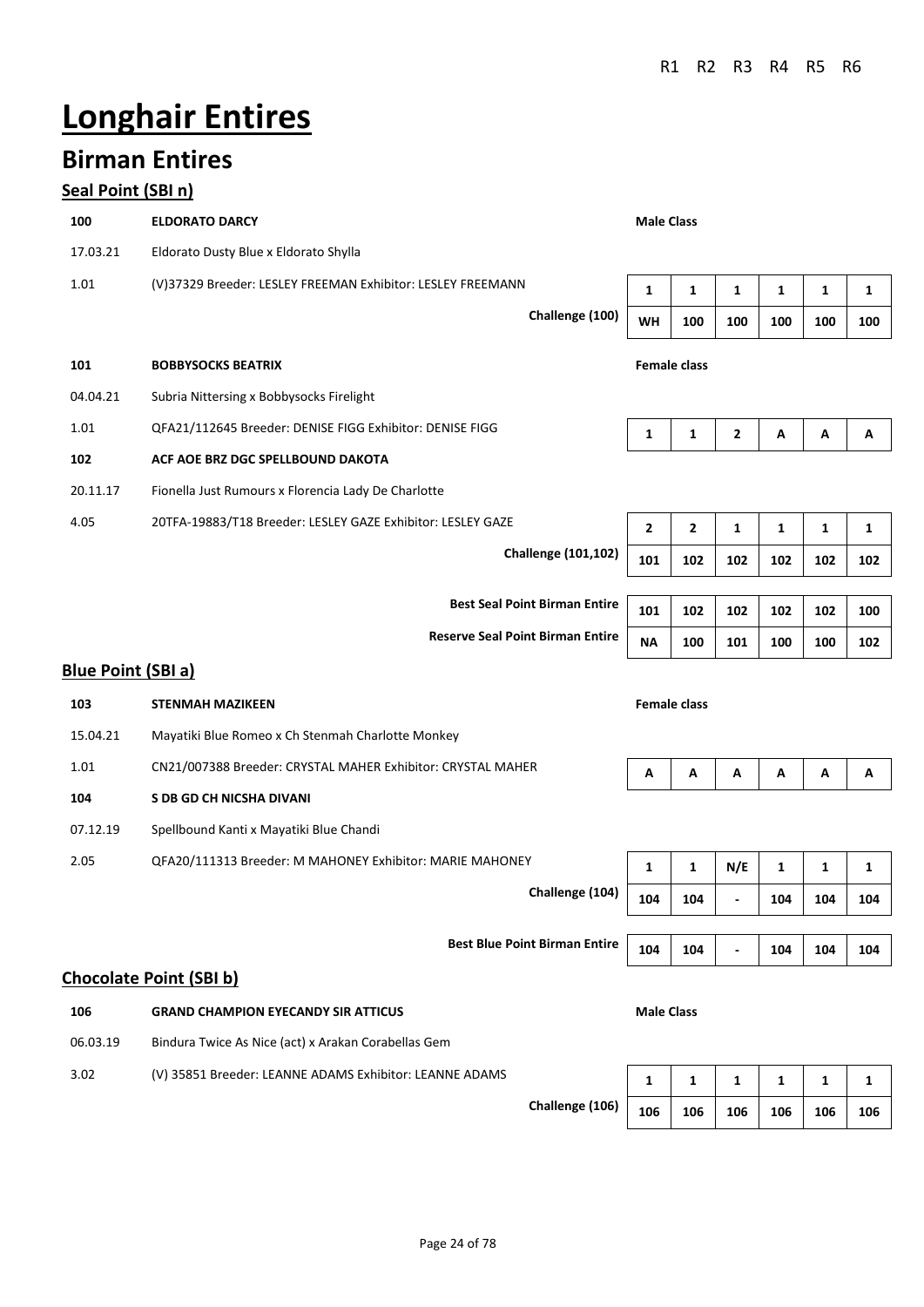#### **Lilac Point (SBI c)**

| Liiat Fuillt (JDI t)      |                                                             |                 |                     |              |     |     |     |     |  |  |  |
|---------------------------|-------------------------------------------------------------|-----------------|---------------------|--------------|-----|-----|-----|-----|--|--|--|
| 107                       | <b>SPELLBOUND CHANTILLY LACE</b>                            |                 | <b>Female class</b> |              |     |     |     |     |  |  |  |
| 13.02.21                  | Fionella Just Rumours x Spellbound Layla                    |                 |                     |              |     |     |     |     |  |  |  |
| 1.03                      | 21TFA10535 Breeder: LESLEY GAZE Exhibitor: LESLEY GAZE      |                 | 1                   | $\mathbf{1}$ | 1   | 1   | 1   | 1   |  |  |  |
|                           |                                                             | Challenge (107) | 107                 | 107          | 107 | 107 | 107 | 107 |  |  |  |
| Blue Tortie Point (SBI g) |                                                             |                 |                     |              |     |     |     |     |  |  |  |
| 108                       | <b>Female class</b><br><b>STENMAH FIESTY FIONA</b>          |                 |                     |              |     |     |     |     |  |  |  |
| 14.11.19                  | Nareedah Christo Creme x Stenmah Charlotte Monkey           |                 |                     |              |     |     |     |     |  |  |  |
| 2.06                      | cn20/001806 Breeder: CRYSTAL MAHER Exhibitor: CRYSTAL MAHER |                 | $\mathbf{1}$        | $\mathbf{1}$ | 1   | 1   | 1   | 1   |  |  |  |
|                           |                                                             | Challenge (108) | 108                 | 108          | 108 | 108 | 108 | 108 |  |  |  |
|                           | <b>Blue Tabby Point (SBI a 21)</b>                          |                 |                     |              |     |     |     |     |  |  |  |
| 109                       | <b>BRINCAT THE DEVINE MISS BLUE</b>                         |                 | <b>Female class</b> |              |     |     |     |     |  |  |  |

1.03 QFA21/112477(s) Breeder: L DEBRINCAT Exhibitor: LESMAR DEBRINCAT **1** 1 1 1 1 1 1 1 **Challenge (109) 109 109 109 109 109 109 Best Birman Entire 104 109 107 102 104 100** 

**Reserve Birman Entire 106 102 109 104 107 102 Third Birman Entire 108 104 102 107 106 107 Fourth Birman Entire 101 106 108 109 102 108** 

## **Exotic Entires**

#### **Black Smoke Bi-colour (EXO ns 03)**

**110 EMERALD SUP CH CCCA CH QFA RUBY DGC TWOMOR DARCI B GOOD 4 US Male Class** 01.12.14 Ozki Mister Dixie Blue x Twomor Driving Miss Daisy 7.05 15QC4809[Slv} Breeder: D & T MORRISON Exhibitor: DENIS AND TRISH MORRISON **1 1 1 1 1 1 Challenge (110) 110 110 110 110 110 110** 

#### **Red Classic Tabby Bi-colour (EXO d 03 22)**

| 111 | CH D'DEN LOVER PLAY WITH FIRE (IMP FRANCE) | <b>Male Class</b> |  |  |
|-----|--------------------------------------------|-------------------|--|--|
|     |                                            |                   |  |  |

01.02.21 Minosa Macdreamy x Dazamel Miss Sophistication

- 30.05.19 Usa Gc D'den Lover Naf Naf x Dã©den Lover Lucette Of Pipa
- 2.11 (FRA)7940-02876712N20/CN20 Breeder: F GASPARD & P LIBUTTI Exhibitor: JOANNE GREENTREE

| :xhibitor:      |     |     |     |     |     |     |
|-----------------|-----|-----|-----|-----|-----|-----|
| Challenge (111) | 111 | 111 | 111 | 111 | 111 | 111 |

| Male Class |  |
|------------|--|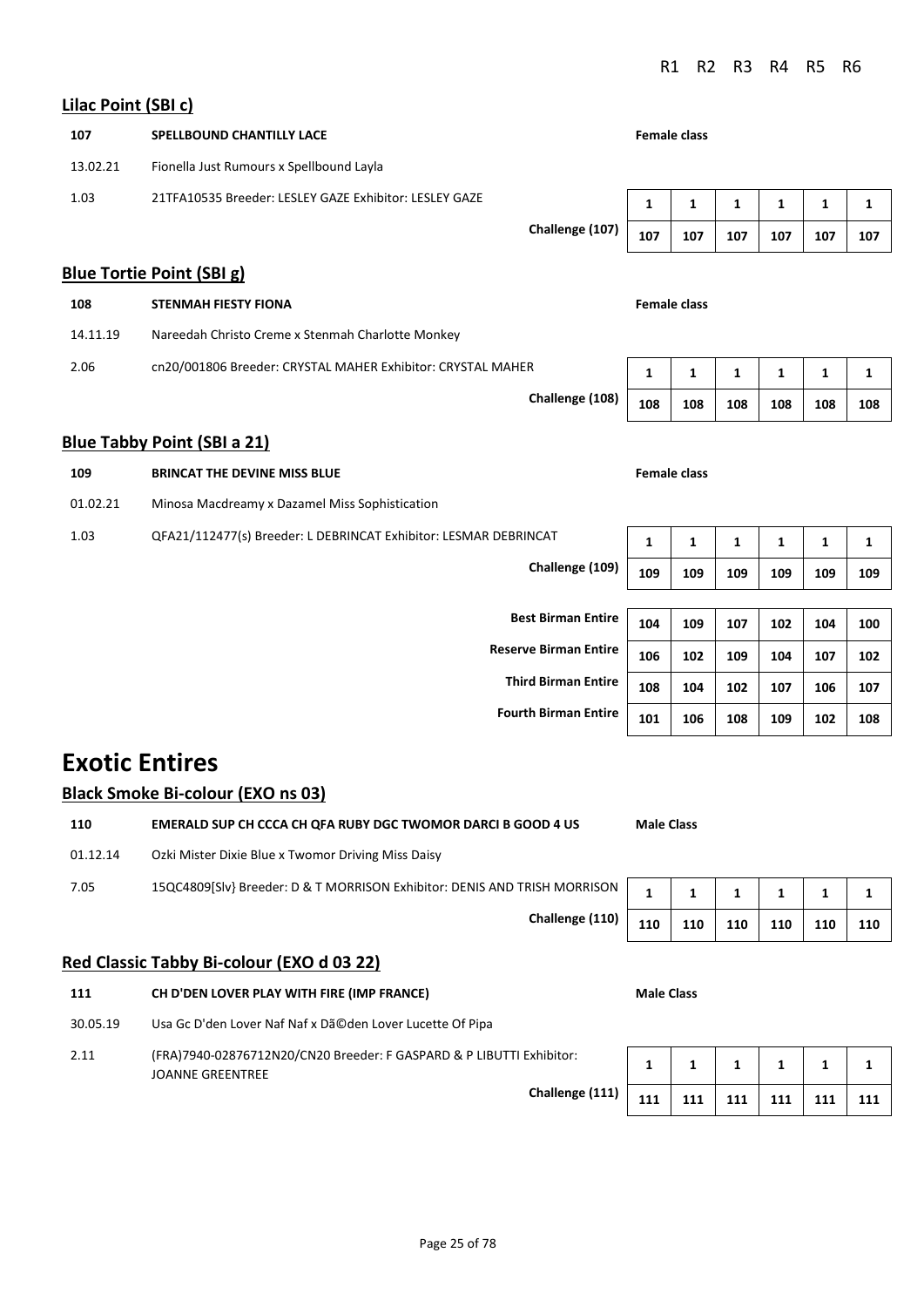## **Cream Spotted Tabby Bi-colour (EXO e 03 24)**

| 112                                                                              | <b>JAYGEE BUST A MOVE</b>                                              |     |     |     | <b>Male Class</b>        |                          |  |  |  |  |
|----------------------------------------------------------------------------------|------------------------------------------------------------------------|-----|-----|-----|--------------------------|--------------------------|--|--|--|--|
| 31.10.19<br>Ccca Gc Dgc Jaygee Talk It Up x Ch D'eden Lover Cover Girl (imp Fra) |                                                                        |     |     |     |                          |                          |  |  |  |  |
| 2.06                                                                             | FQ20(N) 19N183347 Breeder: MISS J.GREENTREE Exhibitor: JOELLENE FOSTER |     |     |     | A                        | А                        |  |  |  |  |
|                                                                                  | Challenge (112)                                                        | 112 | 112 | 112 | $\overline{\phantom{0}}$ | $\overline{\phantom{0}}$ |  |  |  |  |

**Best Exotic Entire Reserve Exotic Entir** 

| L) | 112 | 112 | 112 |     |     |     |
|----|-----|-----|-----|-----|-----|-----|
|    |     |     |     |     |     |     |
| e  | 111 | 111 | 111 | 111 | 111 | 110 |
| e  | 112 | 110 | 110 | 110 | 110 | 111 |

## **Maine Coon Entires**

#### **Agouti**

| 113      | <b>BRONZE ACF AOE SILVER DOUBLE GRAND CHAMPION COONMAGIC GASTON</b><br>(Black Classic Tabby) (MCO n 22) | <b>Male Class</b> |              |              |                |              |                |
|----------|---------------------------------------------------------------------------------------------------------|-------------------|--------------|--------------|----------------|--------------|----------------|
| 18.10.19 | Rubens Olimpian*ru (imp Russia) x Dgch Enchanted City Davina Claire (imp Italy)                         |                   |              |              |                |              |                |
| 2.06     | GCSA1G13495S Breeder: KIM MATTOCK Exhibitor: KIM MATTOCK                                                | 1                 | 1            | 3            | 1              | 1            | 1              |
| 114      | FIDELIS THE WOLVERINE (Black Silver Classic Tabby) (MCO ns 22)                                          |                   |              |              |                |              |                |
| 28.02.21 | Fidelis Asgard x Fidelis Venus Star                                                                     |                   |              |              |                |              |                |
| 1.02     | 21QC8987(slv) Breeder: TRACEY LAMB Exhibitor: TRACEY LAMB                                               | $\overline{2}$    | $\mathbf{2}$ | $\mathbf{2}$ | 3              | 3            | 3              |
| 115      | GOLD DGC FIDELIS BUMBLEBEE (Red Mackerel Tabby) (MCO d 23)                                              |                   |              |              |                |              |                |
| 12.09.18 | Saltus Zahrabske Z-changal x Fidelis Venus Star                                                         |                   |              |              |                |              |                |
| 3.08     | QFA19/110070QC21(S) Breeder: T LAMB Exhibitor: TRACEY LAMB                                              | <b>WH</b>         | 3            | 1            | $\overline{2}$ | $\mathbf{2}$ | $\overline{2}$ |
|          | Challenge (113,114,115)                                                                                 | 113               | 113          | 115          | 113            | 113          | 113            |
|          |                                                                                                         |                   |              |              |                |              |                |
|          | <b>Best Agouti Maine Coon Entire</b>                                                                    | 113               | 113          | 115          | 113            | 113          | 113            |
|          | <b>Reserve Agouti Maine Coon Entire</b>                                                                 | 114               | 114          | 114          | 115            | 115          | 115            |

#### **Non-Agouti**

| 116      | SUPERCOONS WOLVERINE (Black Smoke) (MCO ns)                       | <b>Male Class</b> |  |  |  |     |    |  |
|----------|-------------------------------------------------------------------|-------------------|--|--|--|-----|----|--|
| 28.07.21 | Akella Leader Platon x Supercoons Yogi                            |                   |  |  |  |     |    |  |
| 0.09     | QFA21/112789(s) Breeder: SHIREEN BOOYSE Exhibitor: SHIREEN BOOYSE |                   |  |  |  |     | 1  |  |
|          | Challenge (116)<br>116                                            |                   |  |  |  | 116 | 11 |  |
|          |                                                                   |                   |  |  |  |     |    |  |
|          | <b>Best Maine Coon Entire</b>                                     |                   |  |  |  |     |    |  |

| 113 | 113 | $115$ 113 |     | $\vert$ 113 | 113 |
|-----|-----|-----------|-----|-------------|-----|
| 114 | 114 | 114       | 115 | 115         | 115 |

| <b>DOYSE</b>    |     |     |     |     |     |     |
|-----------------|-----|-----|-----|-----|-----|-----|
| Challenge (116) | 116 | 116 | 116 | 116 | 116 | 116 |
|                 |     |     |     |     |     |     |

| Best Maine Coon Entire   113   113   116   113   116   116    |  |  |  |
|---------------------------------------------------------------|--|--|--|
| Reserve Maine Coon Entire   116   116   115   116   113   113 |  |  |  |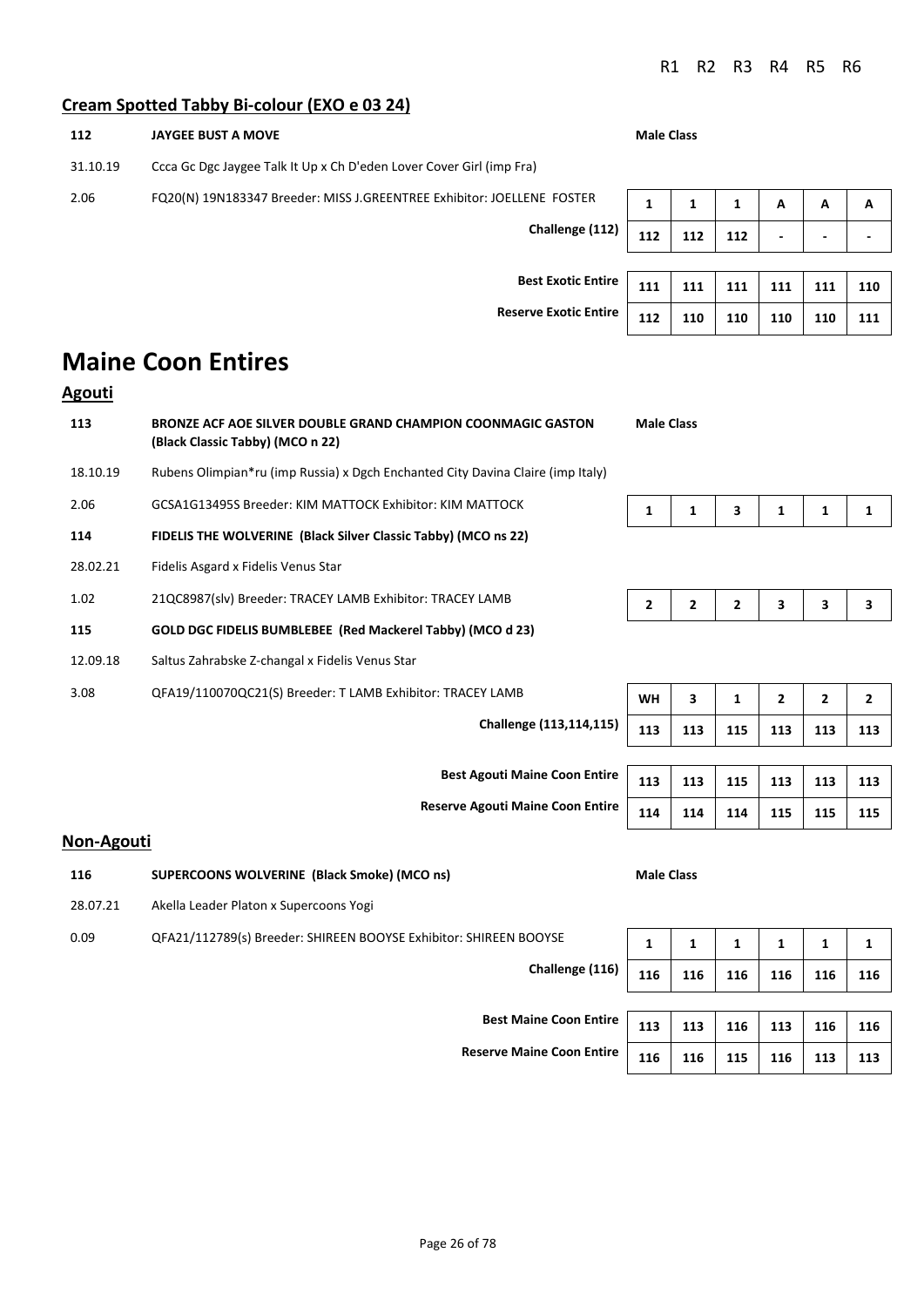## **Neva Masquerade Entires**

#### **Agouti**

| 119      | NEVA ANGELS JENNY WALKER OF ZHIVAGO (Blue Tabby Point) (NEM a 09 33)                   |  |  |  |  |
|----------|----------------------------------------------------------------------------------------|--|--|--|--|
| 14.12.16 | Jelly Bean Taiga Star Of Neva Angels *ru x Dbl Gd Ch Neva Angels Diamond In The<br>Skv |  |  |  |  |
| 5.05     | FS1625/2017/W18/CU18 Breeder: A MITIC & M VLAHOVIC Exhibitor: JANIS<br><b>THOMPSON</b> |  |  |  |  |
|          | Challenge (119)                                                                        |  |  |  |  |

#### **Non-Agouti & White**

| 117      | PLT GC & GLD GD CH NEVA ANGELS FACTOR X OF ZHIVAGO (Seal Tabby Point &<br>White) (NEM n 09 33) |     | <b>Male Class</b>   |     |              |              |    |
|----------|------------------------------------------------------------------------------------------------|-----|---------------------|-----|--------------|--------------|----|
| 29.04.16 | Gd Ch Magnus Kuzkin Dom Of Neva Angels x Gd Ch Lucia Snow Magic Of Neva<br>Angels              |     |                     |     |              |              |    |
| 6.00     | FS1433/2016/CU18 Breeder: A MITIC & M VLAHOVIC Exhibitor: JANIS THOMPSON                       |     | 1                   | 1   | $\mathbf{1}$ | $\mathbf{1}$ |    |
|          | Challenge (117)                                                                                | 117 | 117                 | 117 | 117          | 117          | 11 |
| 118      | CH ZHIVAGO ARIANNA (Blue Point & White) (NEM a 09 33)                                          |     | <b>Female class</b> |     |              |              |    |
| 22.04.21 | Forestgold Fredrick x Neva Angels Masterpiece                                                  |     |                     |     |              |              |    |
| 1.00     | CU21405 Breeder: JANIS THOMPSON Exhibitor: JANIS THOMPSON                                      | 1   | 1                   | 1   | 1            | 1            |    |

**Best Non-Agouti & White Neva Masquerade Entire** 

| Challenge (118) | 118 | 118 | 118 | 118 | 118 | 118 |
|-----------------|-----|-----|-----|-----|-----|-----|
|                 |     |     |     |     |     |     |
| squerade Entire | 117 | 117 | 117 | 117 | 117 |     |

#### **Agouti**

#### **119 NEVA ANGELS JENNY WALKER OF ZHIVAGO (Blue Point & White) (NEM a 09 33)**

| 14.12.16 | Jelly Bean Taiga Star Of Neva Angels *ru x Dbl Gd Ch Neva Angels Diamond In The<br>Skv |  |
|----------|----------------------------------------------------------------------------------------|--|
| 5.05     | FS1625/2017/W18/CU18 Breeder: A MITIC & M VLAHOVIC Exhibitor: JANIS<br><b>THOMPSON</b> |  |
|          |                                                                                        |  |

**Challenge (119) 119 119 119 119 119 119** 

| <b>Best Neva Masquerade Entire</b>    | 119 | 119 | 117 | 117 | 119 | 119 |
|---------------------------------------|-----|-----|-----|-----|-----|-----|
| <b>Reserve Neva Masquerade Entire</b> |     | 117 | 119 | 119 |     |     |

**1** | **1** | **1** | **1** | **1** | **1** 

## **Persian Entires**

#### **Black Smoke (PER ns)**

| 120 | OFA DIA DGC CO RUBY SUPREME CH CCCA GC ACF GOLD AOE OI ARGYLE DGC | <b>Male Class</b> |
|-----|-------------------------------------------------------------------|-------------------|
|     | KARAHAVEN BLUE BOTTICELLI                                         |                   |

01.02.13 Macat Champagne Bubbles x Charities Honey Bun

9.03 ANCATS 34046QC14 Breeder: WENDY SLATTER & ALLAN KANE Exhibitor: DENIS & TRISH MORRISON

**Challenge (120) 120 120 120 120 120 120** 

| 120 | 120 120 120 120 |  | $\vert$ 120 |  |
|-----|-----------------|--|-------------|--|

**1** | **1** | **1** | **1** | **1** | **1 Challenge (119) 119 119 119 119 119 119**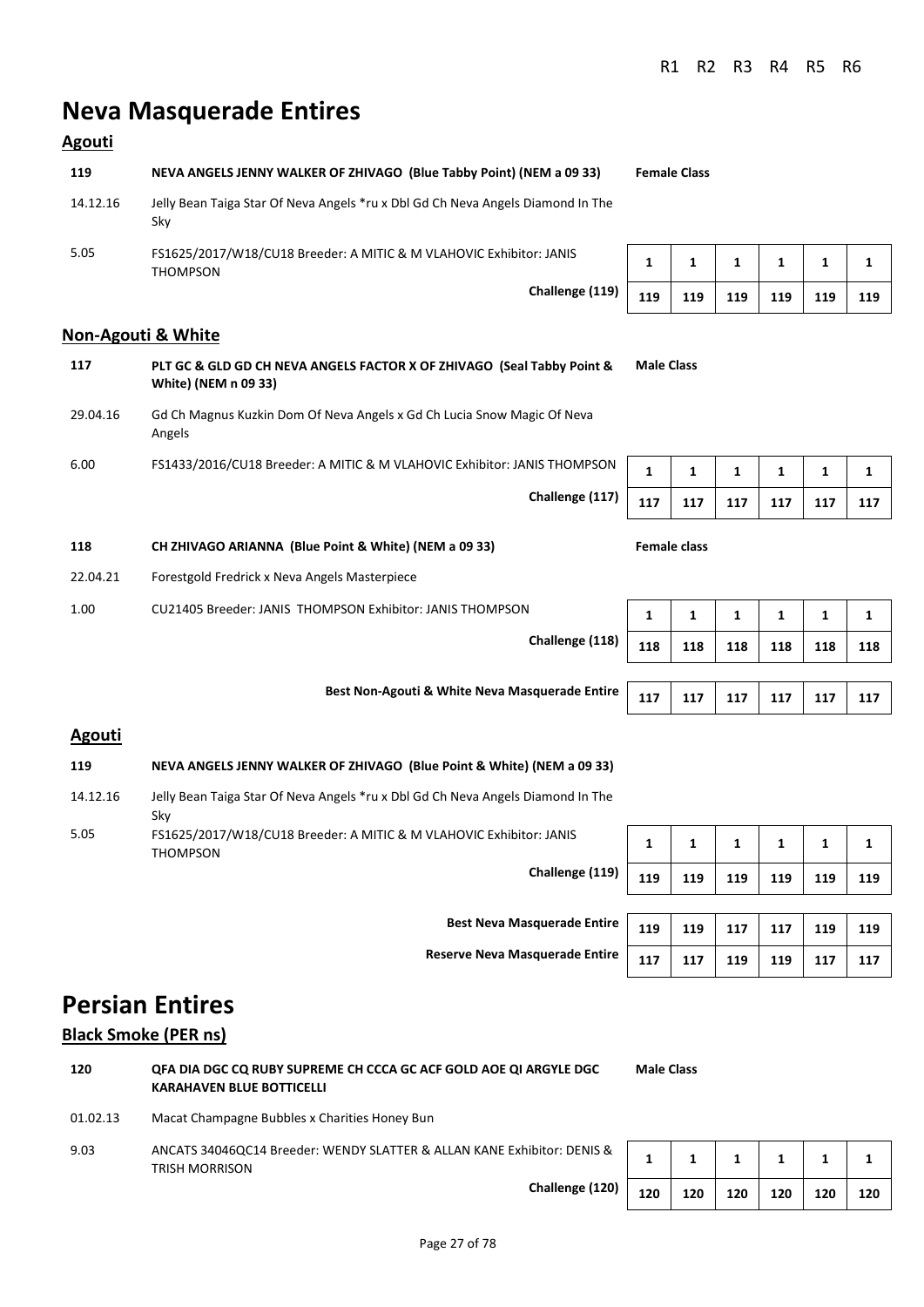24.04.21 Shawtop Counterfeit x Shawtop Moonshine 1.00 QFA21/112507 Breeder: TAMMY RUSHTON Exhibitor: TAMMY RUSHTON **1** 1 1 1 1 1 1 1 **Red Van (PER d 01)**

**121 SHAWTOP COMEBACK KING Male Class Male Class** 

| 122      | <b>DANDY DYNASTY MAJOR</b>                                                | <b>Male Class</b> |                   |  |  |
|----------|---------------------------------------------------------------------------|-------------------|-------------------|--|--|
| 20.10.20 | Dandy Dynasty Qatar x Bonne Sante Sandra Of Dandy Dynast                  |                   |                   |  |  |
| 1.06     | (Imp LAT)1110-02959987N22 Breeder: MAIJA KOVBA Exhibitor: MARIANNE CANNON |                   | 1 1 1 1 1 1 1 1 1 |  |  |

#### **Black Silver Classic Tabby Bi-colour. (Orange Eyed) (PER ns 03 22 63)**

| 123      | <b>ODEYESEE MY COSMOS</b>                              |                 | <b>Male Class</b> |   |   |   |   |   |
|----------|--------------------------------------------------------|-----------------|-------------------|---|---|---|---|---|
| 05.10.20 | Arkstar Zvedza Imp Russia x Mikael Return To Sender    |                 |                   |   |   |   |   |   |
| 1.07     | QI2102006 Breeder: T SIMPSON Exhibitor: TRICIA SIMPSON |                 | А                 | А | А | А | А | A |
|          |                                                        | Challenge (123) |                   |   |   |   |   |   |

#### **Black Classic Tabby Bi-colour (Orange Eyed) (PER n 03 22 63)**

| 124      | CHAMPION SHAOWMERE DREAM KEEPER                                                                                      |     | Female class |     |     |     |    |  |  |  |
|----------|----------------------------------------------------------------------------------------------------------------------|-----|--------------|-----|-----|-----|----|--|--|--|
| 16.03.21 | Ccca Nat Show Ch Gold Ch & Shap Gd Ch(v) Witchcatz The Overseer x Gold Ch &<br>Gold Ch(y) Shadowmere Digitaki (hons) |     |              |     |     |     |    |  |  |  |
| 1.01     | 21GC50285(s) Breeder: REBECCA DAJCIC Exhibitor: REBECCA DAJCIC                                                       |     |              |     |     |     |    |  |  |  |
|          | Challenge (124)                                                                                                      | 171 | 124          | 124 | 124 | 124 | 12 |  |  |  |

**Ragdoll Entires**

**Seal Point (RAG n)**

**Blue Van (PER a 01)**

| ---      | <b>DOODLE GIVAND CHAINT TON CITOSSI INE DEOE DANODE</b> | נכושים שומוזו |                 |  |  |
|----------|---------------------------------------------------------|---------------|-----------------|--|--|
| 01.11.20 | Amjance Black Russian x Amjance Blue Fantasy            |               |                 |  |  |
| 1.06     | QFA21/112166 Breeder: J HAYTON Exhibitor: JUDITH HAYTON |               | 1 1 1 1 1 1 1 1 |  |  |

**125 DOUBLE GRAND CHAMPION CROSSFIRE BLUE DANUBE Male Class**

| ◡               |     |     |     |     |     |     |
|-----------------|-----|-----|-----|-----|-----|-----|
| Challenge (124) | 124 | 124 | 124 | 124 | 124 | 124 |
|                 |     |     |     |     |     |     |

**Third Persian Entire 120 122 124 124 120 122** 

**Challenge (125) 125 125 125 125 125 125** 

**Reserve Persian Entire** 124 124 121 121 121 120

**Best Persian Entire** | 122 | 120 | 120 | 120 | 124 | 121

**Challenge (123) - - - - - -** 

**Challenge (121) 121 121 121 121 121 121** 

**Challenge (122) 122 122 122 122 122 122** 

| <b>Male Class</b> |  |  |  |
|-------------------|--|--|--|
|                   |  |  |  |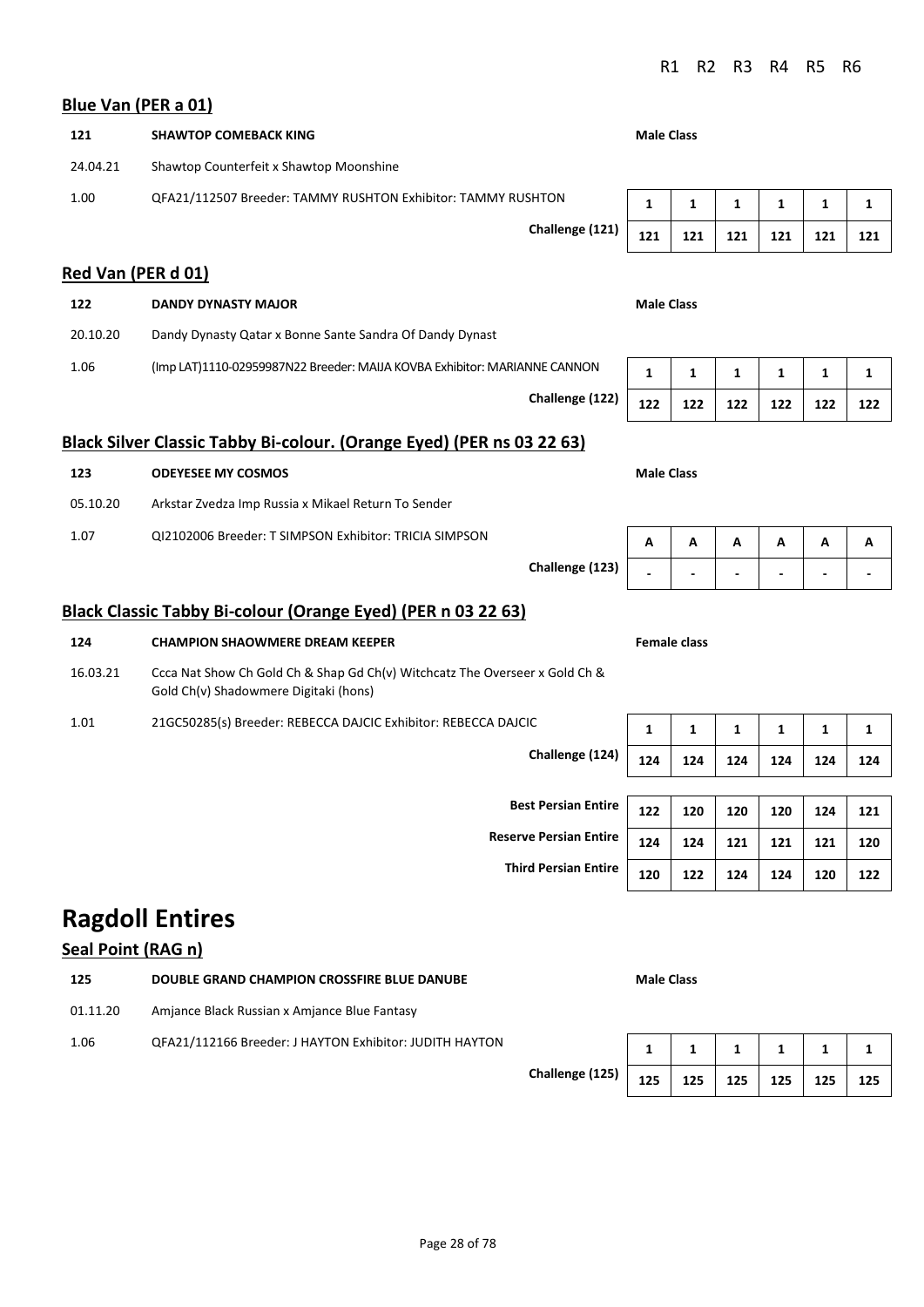|  | R1 R2 R3 R4 R5 R6 |  |
|--|-------------------|--|
|  |                   |  |

**126 CHAMPION JAIHAYSCO DIPPED IN LINDT Female class** 09.10.19 Gd Ch Krickelins Rossini \*s(imp Swd) x Jaihaysco Willameana Lulubelle 2.07 CU20086 Breeder: N TOPHAM Exhibitor: NARELLE TOPHAM **1** 1 1 1 1 1 1 1 1 1 1 1 **Challenge (126) 126 126 126 126 126 126 Best Seal Point Ragdoll Entire** | 125 | 126 | 126 | 126 | 126 | 126 **Blue Point (RAG a) 127 SILVER DOUBLE GRAND CHAMPION CROSSFIRE GRACIOUS GLAMOUR Female class** 02.11.20 Guysndolls Jazz Me Blues x Amjance Ally Mcbeal 1.06 QFA21/112172(s) Breeder: J HAYTON Exhibitor: JUDITH HAYTON **2 2 2 2 2 2 2** 2 **128 GOLD DGC TIPASHEENA KYRA NERYSE** 12.10.16 Gold Dgc Felensio Treasures Pride (imp Uk) x Acf Aoegold Dgc Kelanrowe Sweet Charity 5.07 QFA17/108209 Breeder: R AND J CLARKE Exhibitor: RUSSELL&JOANNE CLARKE 1 1 1 1 1 1 1 **Challenge (127,128) 128 128 128 128 128 128 Best Blue Point Ragdoll Entire** | 128 | 128 | 128 | 128 | 128 | 128

#### **Seal Mitted (RAG n 04)**

| 129      | <b>CHAMPION JAIHAYSCO CALL ME GEORGE</b>                               | <b>Male Class</b> |                     |     |     |     |                 |
|----------|------------------------------------------------------------------------|-------------------|---------------------|-----|-----|-----|-----------------|
| 20.04.21 | Gd Ch Kricklens Rossini *s x Dbl Gr Ch Sumibo Miss Roxette             |                   |                     |     |     |     |                 |
| 1.00     | CU21439 Breeder: NARELLE TOPHAM Exhibitor: NARELLE TOPHAM              |                   |                     | 1   | 1   | 1   | 1               |
|          | Challenge (129)                                                        | 129               | 129                 | 129 | 129 | 129 | 12 <sub>2</sub> |
| 130      | <b>GOLD DGC TIPASHEENA CHIAKI NANAMI</b>                               |                   | <b>Female class</b> |     |     |     |                 |
| 09.06.19 | Wroxton Phantom x Tipasheena Aravis                                    |                   |                     |     |     |     |                 |
| 2.11     | QFA19/110837(s) Breeder: R & J CLARKE Exhibitor: RUSSELL&JOANNE CLARKE | 1                 | 1                   | 1   | 1   | 1   |                 |
|          | Challenge (130)                                                        | 130               | 130                 | 130 | 130 | 130 | 13              |

#### **Seal Bi-colour (RAG n 03)**

| 131      | <b>DDLIONSDOLLS BOWEN</b>                                                | <b>Male Class</b> |  |  |  |  |  |
|----------|--------------------------------------------------------------------------|-------------------|--|--|--|--|--|
| 15.08.21 | Pl*bernar David Supurrsonic x Kr*bluecoins Queen Sissy                   |                   |  |  |  |  |  |
| 0.09     | 21GC50333 Breeder: JIANING(NINA) LI Exhibitor: NINA LI                   |                   |  |  |  |  |  |
| 132      | <b>RAGLACE ROMENO</b>                                                    |                   |  |  |  |  |  |
| 19.09.20 | Diamonddoll Designer Label x Xoxo Glittering Goddess Kisses              |                   |  |  |  |  |  |
| 1.07     | GCSA1G13691/FQ21/98702 Breeder: GAIL MATHIESON Exhibitor: ANNETTE SCHUIT |                   |  |  |  |  |  |

| Challenge (129) | 129 | 129                 | 129 | 129 | 129 | 129 |
|-----------------|-----|---------------------|-----|-----|-----|-----|
|                 |     | <b>Female class</b> |     |     |     |     |

**Challenge (130) 130 130 130 130 130 130 Best Seal Mitted Ragdoll Entire** 130 130 130 130 130 130 130

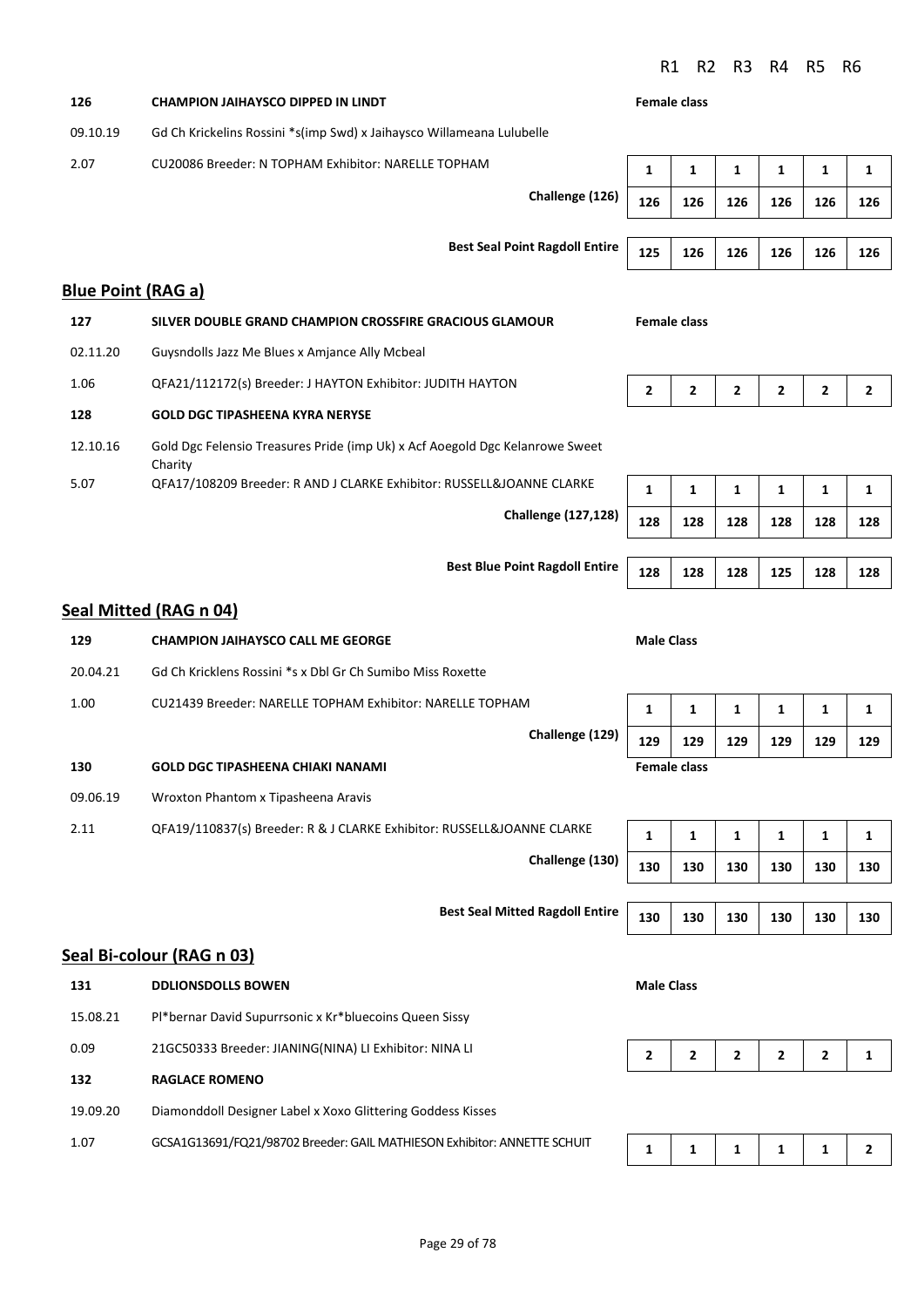#### **133 CCCA TR GD CH AND DB DIAMOND DGC KIWIMAGIC TWO WORLDS COLLIDE**

08.01.18 Your Cat Pacorabane x Kiwimagic Cover Girk

4.04 IMP NZ NZ034627DN18 Breeder: M DOWNES Exhibitor: CATHY MCGRATH **A A A A A** A **A** A

**Challenge (131,132) 132 132 132 131 132 131** 

#### **134 ES\*PIRULETA LECAHATTERAGDOLL Female class**

05.01.20 Tyrion Lechatteragdoll\*es x Omg Azure Eyes\*pl

2.04 (ES)ASFELO59092GC21 Breeder: ANGELA CARMEN SANZ Exhibitor: NINA LI **<sup>1</sup> <sup>1</sup> <sup>1</sup> <sup>1</sup> <sup>1</sup> <sup>1</sup>**

**Challenge (134) 134 134 134 134 134 134** 

**Best Seal Bi-colour Ragdoll Entire** 

**Reserve Seal Bi-colour Ragdoll Entire** 

#### **Blue Bi-colour (RAG a 03)**

## **135 WROXTON LORD ATTICUS Male Class Male Class** 18.02.21 Wanderduene Duke x Of Moonlightdolls Winnie 1.02 21S1345649A Breeder: KIM JOHNSTON Exhibitor: KIM JOHNSTON **1 1 1 1 1 1 Challenge (135) 135 135 135 135 135 135 136 SOFTNSWEET THREEPENCE Female class** 30.06.21 Dgc Diamond Dolls Deep Purr (imp Hun) x Dgc Wroxton Money Penny 0.10 QFA21/112754 Breeder: KIM JOHNSTON Exhibitor: KIM JOHNSTON **137 FAIRYDOLL XTRA YUMMY** 13.04.21 Ch Kiwimagic Tales Of A Winner x Angelina Jolie Koci Eden 1.01 (ANCATS) 60861 Breeder: WENDY CHEN Exhibitor: WENDY CHEN **2 2 2 2 1 2 2 1 138 GRATHBRAE SWEET MOLLY** 01.02.21 Ragville Spencer x Grathbrae Miss Bow Peep 1.03 (N)21n185541 Breeder: A & C MCGRATH Exhibitor: CATHY MCGRATH **A A A A A A A A 139 TIPASHEENA DRESSED FOR SUCCESS** 04.10.20 Gold Dgc Kelenrowe Maximilian x Wroxton Roxsette 1.07 QFA21/112089 Breeder: R AND J CLARKE Exhibitor: RUSSELL&JOANNE CLARKE

**Challenge (137,139) 139 139 139 139 137 139** 

**Best Blue Bi-colour Ragdoll Entire** 

**Reserve Blue Bi-colour Ragdoll Entire** 

|              | 132 132 132 131 132 131 |  |
|--------------|-------------------------|--|
| Esmala alass |                         |  |

| 134 | 134 | $134$ | 134 | 134 | 134 |
|-----|-----|-------|-----|-----|-----|
|     |     |       |     |     |     |

| 132   132   132   131   134   131 |  |  |
|-----------------------------------|--|--|
| 131   134   130   134   132   134 |  |  |

|  | 135   135   135   135   135   135 |  |
|--|-----------------------------------|--|

|  | - |  |  |
|--|---|--|--|





|  | 139   139   139   139   137   139 |  |  |
|--|-----------------------------------|--|--|

| 135 | 139 | $139$ 139           |         | $\vert$ 137 | 139 |
|-----|-----|---------------------|---------|-------------|-----|
| 139 | 135 | 137<br>$\mathbf{1}$ | 138 135 |             | 135 |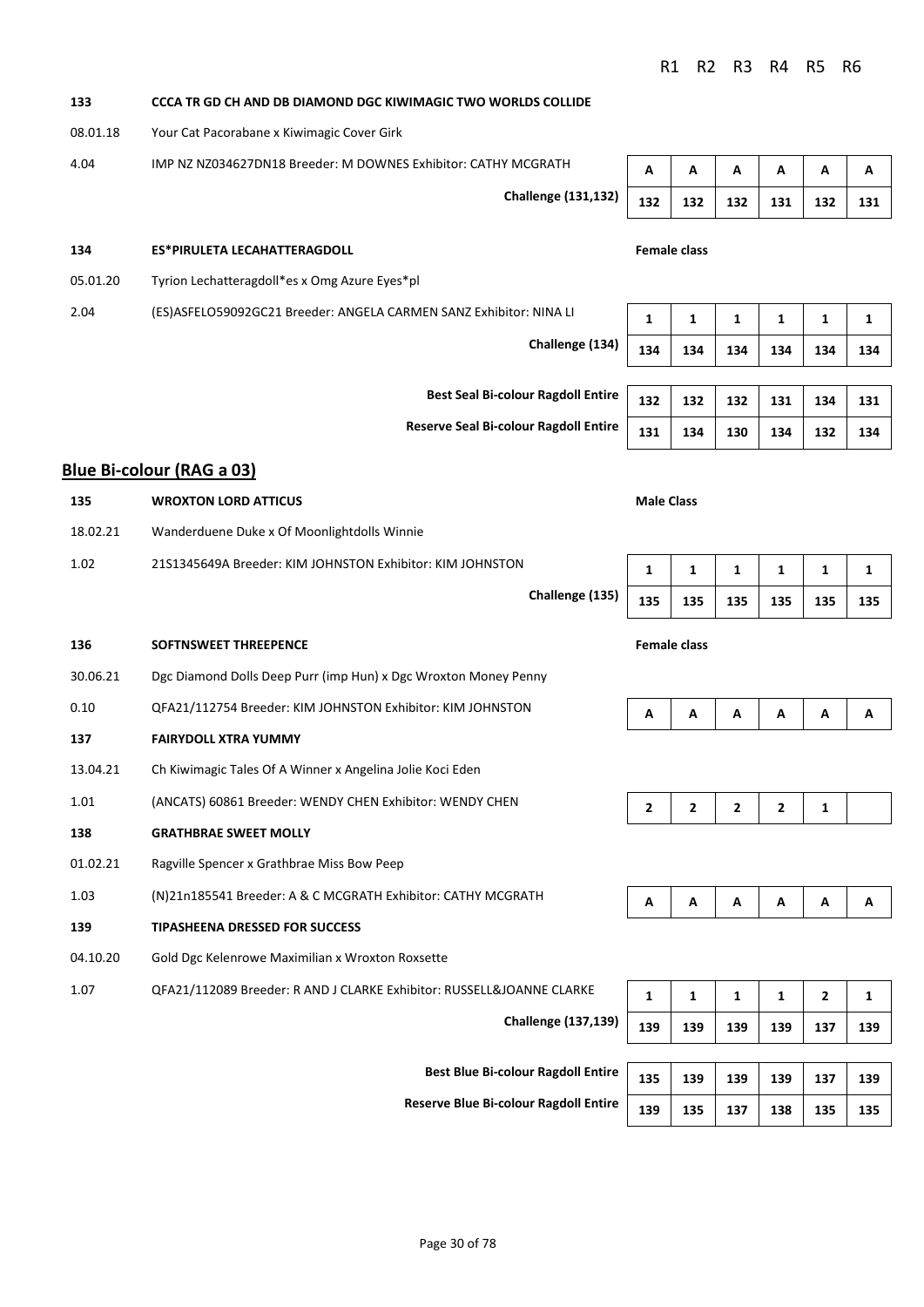#### **Seal Tortie Bi-colour (RAG f 03)**

**Blue Tabby Bi-colour (RAG a 03 21)**

01.08.20 Vader Ragbritta\*pl x Wabi-sabi Cassiopeia

**143 DB GD CH RW QGC MIRUMKITTY ACE OF SPADES**

11.05.19 Iw Sgc Mirumkitty Handsome As Hell x Adorabledolls Tiara

| 140      | <b>DDLIONSDOLLS MIUMIU</b>                            |                 |     | Female class |     |     |     |     |
|----------|-------------------------------------------------------|-----------------|-----|--------------|-----|-----|-----|-----|
| 21.08.21 | Pl*bernar David Supurrsonic x Kr*bluecoins Dorothy    |                 |     |              |     |     |     |     |
| 0.08     | 21GC50335 Breeder: JIANING(NINA)LI Exhibitor: NINA LI |                 | 1   |              |     |     |     |     |
|          |                                                       | Challenge (140) | 140 | 140          | 140 | 140 | 140 | 140 |
|          | Seal Tabby Bi-colour (RAG n 03 21)                    |                 |     |              |     |     |     |     |

| 141      | <b>Male Class</b><br>KIWIMAGIC BORN TO SHINE            |  |   |   |                |                           |                |
|----------|---------------------------------------------------------|--|---|---|----------------|---------------------------|----------------|
| 18.05.21 | Kiwimagic To Tusdus With Love x Kiwimagic Star Of Milly |  |   |   |                |                           |                |
| 0.11     | NZ037868A Breeder: M DOWNES Exhibitor: CATHY MCGRATH    |  | A | A | $\overline{A}$ | $\boldsymbol{\mathsf{A}}$ | $\overline{A}$ |

1.09 CH (HU)FHLO10818GC21 Breeder: BRIGITTA&ZSOLT SZABO Exhibitor: NINA LI **1 1 1 1 1 2** 

3.00 (HUN) 38/RD/2020/KATICA Breeder: JUDIT JOZAN Exhibitor: WENDY CHEN

# **Challenge (141) - - - - - - 142 CH HU\*WABI-SABI ROME Male Class Male Class**

| VENDY CHEN                  | $\overline{2}$ | $\mathbf{z}$ | $\overline{2}$ | $\overline{2}$ | $\mathbf{2}$ | 1   |
|-----------------------------|----------------|--------------|----------------|----------------|--------------|-----|
| <b>Challenge (142,143)</b>  | 142            | 142          | 142            | 142            | 142          | 143 |
|                             |                |              |                |                |              |     |
| <b>Best Ragdoll Entire</b>  | 135            | 139          | 142            | 130            | 137          | 140 |
| serve Ragdoll Entire        | 142            | 132          | 139            | 131            | 140          | 131 |
| <b>Third Ragdoll Entire</b> | 139            | 128          | 137            | 139            | 135          | 139 |

**Best Ragdoll Entire Reserve Ragdoll Entire 13 Third Ragdoll Entire** 

**Fourth Ragdoll Entire 143 142 128 128 130 130**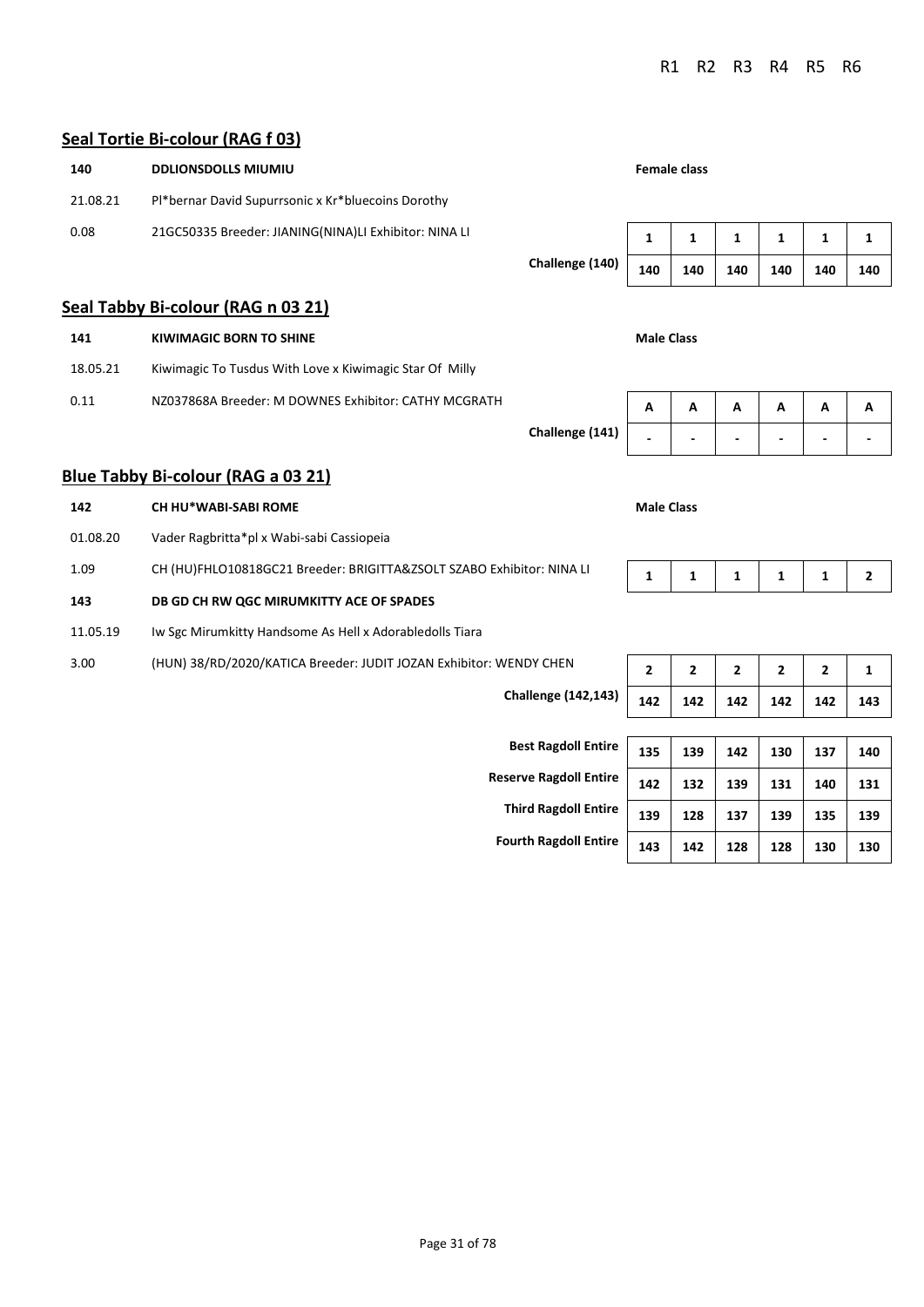## **Siberian Entires**

#### **Agouti**

| 144      | ARTEKATZ ROLEX DAYTONA (Black Classic Tabby) (SIB n 22)                | <b>Male Class</b> |              |     |   |                |  |
|----------|------------------------------------------------------------------------|-------------------|--------------|-----|---|----------------|--|
| 22.04.21 | Timbavati Cognac x Artekatz Bylgari Florin                             |                   |              |     |   |                |  |
| 1.00     | SACC2021040005 Breeder: C POWELL Exhibitor: JANIS THOMPSON             | 3                 |              | 2   | 2 | 1              |  |
| 145      | CH ZIVEN VISTULA*PL OF ZHIVAGO (Black Classic Tabby) (SIB n 22)        |                   |              |     |   |                |  |
| 25.05.20 | Russel x Amozonka                                                      |                   |              |     |   |                |  |
| 1.11     | [PL]FPL LO 192203 Breeder: JOANNA CZAMIECKA Exhibitor: JANIS THOMPSON  | 1                 | $\mathbf{z}$ | 1   | 1 | $\overline{2}$ |  |
| 146      | ACF AOE PLAT DGCH MIAKOSCHKA KAZZIMIR (Black Classic Tabby) (SIB n 22) |                   |              |     |   |                |  |
| 24.02.19 | Belshazar Von Der Selenga x Babushka Katryna                           |                   |              |     |   |                |  |
| 3.02     | QFA19/110536(S) Breeder: MARIE MAHONEY Exhibitor: MARIE MAHONEY        | 2                 | 3            | N/E | 3 | 3              |  |

**Challenge (144,145,146) 145 144 145 145 144 145** 

|     | 3   | N/E     | 3 | 3   | з   |
|-----|-----|---------|---|-----|-----|
| 145 | 144 | 145 145 |   | 144 | 145 |

## **147 PRIDESHILL SORREL (Black Tortie Classic Tabby) (SIB f 22) Female class** 01.07.21 It\*zen Heart Dan x Gr Ch Prideshill Mirjoh Siri 0.10 QFA21/112718(s) Breeder: BARBARA GALLAGHER Exhibitor: BARBARA GALLAGHER **2 2 A** A **A 148 PRIDESHILL PEPPER (Black Spotted Tabby) (SIB n 24)** 04.03.21 Damman Amur Optimus (imp France) x Rusik Leelo (imp Great Britain)

1.02 QFA21/112504(s) Breeder: BARBARA GALLAGHER Exhibitor: BARBARA GALLAGHER **1** 1 1 1 1 1 1 1

 $Challenge (147, 148)$ 

**Best Agouti Siberian Entire Reserve Agouti Siberian Entire** 

| 148 | 148 | 148 | 148 | 148 | 148 |
|-----|-----|-----|-----|-----|-----|
|     |     |     |     |     |     |
| 145 | 144 | 148 | 145 | 144 | 145 |
| 148 | 148 | 145 | 148 | 148 | 148 |

#### **Agouti & White**

**149 CHAYNIKOTY JUST LIKE FIRE (Red Mackerel Tabby & White) (SIB d 09 23) Male Class** 02.01.21 Prideshill Izzlexi Barron x Miakoschka Zarlia

## 1.04 QFA21/112312C21 Breeder: PETRA KETTLE Exhibitor: TRACY STEWART **1 1 1 1 1 1**

07.06.19 Plt Gd Ch Snowgum Sevastian x Astra

**Challenge (149) 149 149 149 149 149 149** 

| )) | 149 | 149   149   149 | 149 | 149 |
|----|-----|-----------------|-----|-----|

#### **150 ZHIVAGO MADONNA (Black Spotted Tabby & White) (SIB n 09 24) Female class**

2.11 CU19202 Breeder: JANIS THOMPSON Exhibitor: JANIS THOMPSON **1** 1 1 1 1 1 1 1 **Challenge (150) 150 150 150 150 150 150 Best Agouti & White Siberian Entire 149 150 149 149 149 150**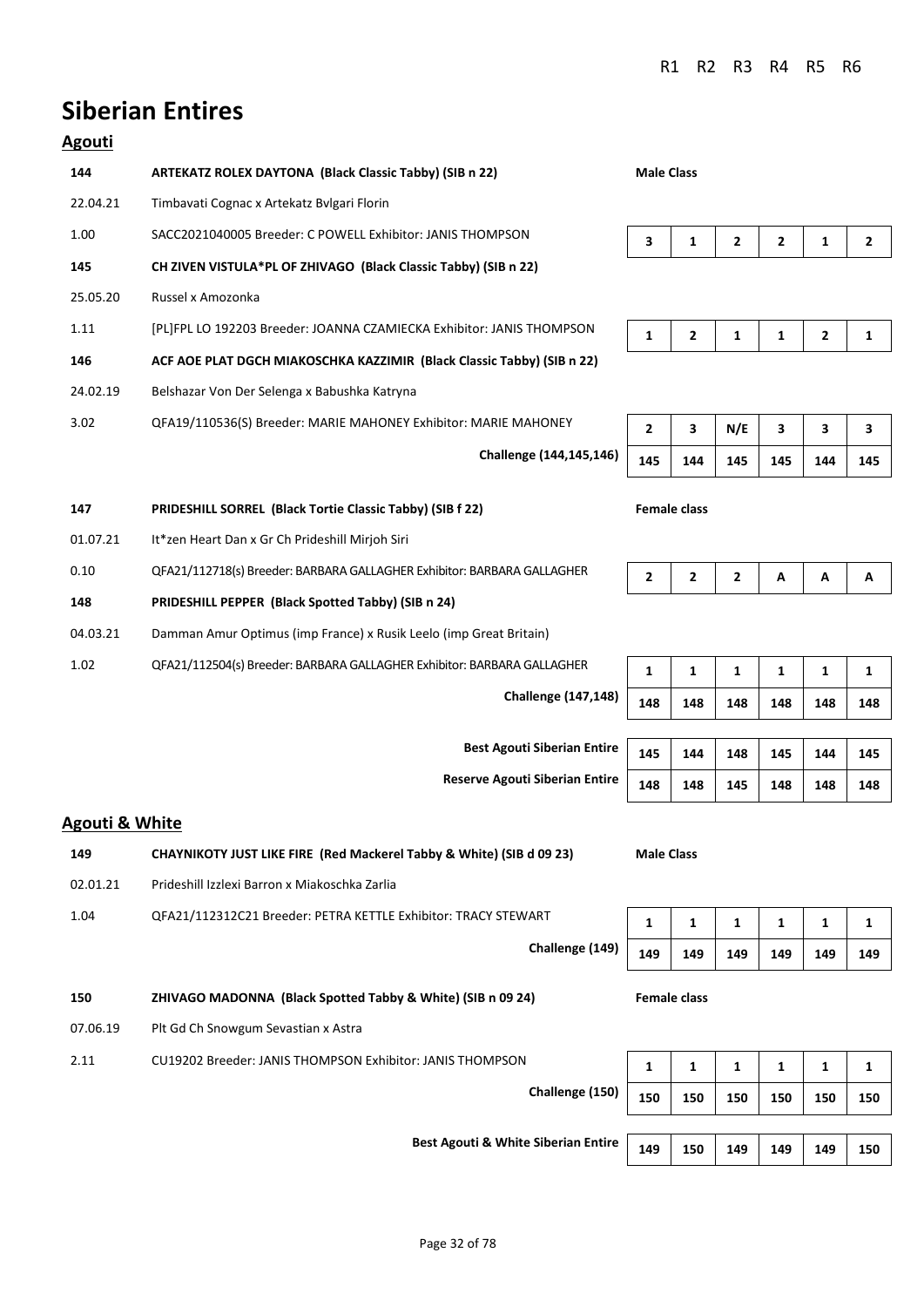| Best Siberian Entire          | 145 |
|-------------------------------|-----|
| Reserve Siberian Entire       | 149 |
| <b>Third Siberian Entire</b>  | 148 |
| <b>Fourth Siberian Entire</b> |     |

| <b>Best Siberian Entire</b>    | 145 | 144 | 149 | 149 | 150 |
|--------------------------------|-----|-----|-----|-----|-----|
| <b>Reserve Siberian Entire</b> | 149 | 150 | 148 | 145 | 145 |
| <b>Third Siberian Entire</b>   | 148 | 149 | 145 | 150 | 148 |
| <b>Fourth Siberian Entire</b>  | 146 | 148 | 144 | 148 | 144 |

## **Turkish Van Entires**

## **Black Van (Amber eyed) (TUV n 62)**

| 151                                          | <b>VANWILLOW WINTER WONDER BEAU</b>                                   | <b>Male Class</b> |     |                          |     |     |     |  |  |
|----------------------------------------------|-----------------------------------------------------------------------|-------------------|-----|--------------------------|-----|-----|-----|--|--|
| 15.07.21                                     | Yenicizgi Pasha x Vanstar Sweet Surrender                             |                   |     |                          |     |     |     |  |  |
| 0.10                                         | 21QC9214GC22 Breeder: BJ ROBERTS & IW HONOUR Exhibitor: MARGARET SUNG |                   |     | $\overline{\phantom{0}}$ |     |     |     |  |  |
|                                              | Challenge (151)                                                       | WH                | 151 | <b>WH</b>                | 151 | 151 | 151 |  |  |
| Blue Torti Tabby Van (Amber eyed) (TUV a 62) |                                                                       |                   |     |                          |     |     |     |  |  |

# **152 GD CH STYLYN ANNIES GOT A GUN Female class** 12.03.20 Stylyn Shades Ovajax x Vanstar Sweet Surrender

2.02 20QC8098S20 Breeder: L NIELSEN Exhibitor: MARIE FRANCES PILKINGTON **- 1 - 1 - 1** 

#### **Red Van (Amber eyed) (TUV d 62)**

| 153      | YENICIZGI PASHA                                                                        | <b>Male Class</b>   |     |     |     |     |     |
|----------|----------------------------------------------------------------------------------------|---------------------|-----|-----|-----|-----|-----|
| 11.08.17 | Halima Amun Ra x Kultaturkin Cetin Cebiz                                               |                     |     |     |     |     |     |
| 4.09     | 1030494/W18 Breeder: M UPHAM Exhibitor: BJ AND IW ROBERTS HONOUR                       | A                   | A   | A   | 1   | 1   | 1   |
|          | Challenge (153)                                                                        |                     |     |     | 153 | 153 | 153 |
| 154      | <b>VANWILLOW WO SHASTI WONDER</b>                                                      | <b>Female class</b> |     |     |     |     |     |
| 17.08.19 | Stylyn Bertie Blue Eyes x Vanwillow Gon With The Wind                                  |                     |     |     |     |     |     |
| 2.08     | 19QC7751 Breeder: BJ ROBERTS & IW HONOUR Exhibitor: BJ AND IW ROBERTS<br><b>HONOUR</b> | 1                   | 1   | 1   | 1   | 1   | 1   |
|          | Challenge (154)                                                                        | <b>WH</b>           | 154 | 154 | 154 | 154 | 154 |
|          |                                                                                        |                     |     |     |     |     |     |
|          | Best Red Van (Amber eyed) Turkish Van Entire                                           | $\blacksquare$      | 154 |     | 154 | 154 | 153 |

#### **Black Tortie Van (Amber eyed) (TUV f 62)**

#### **155 VANWILLOW LIDWINA WONDER Female class**

15.07.21 Yenicizgi Pasha x Vanstar Sweet Surrender

0.10 21QC9213 Breeder: B J ROBERTS & I W HONOUR Exhibitor: BJ AND IW ROBERTS HONOUR **Challenge (15** 

| i5) | <b>WH</b> | 155   155   155   155 |  | 155 |
|-----|-----------|-----------------------|--|-----|

**Challenge (152)** WH 152 WH 152 WH 152

**1** | **1** | **1** | **1** | **1** | **1**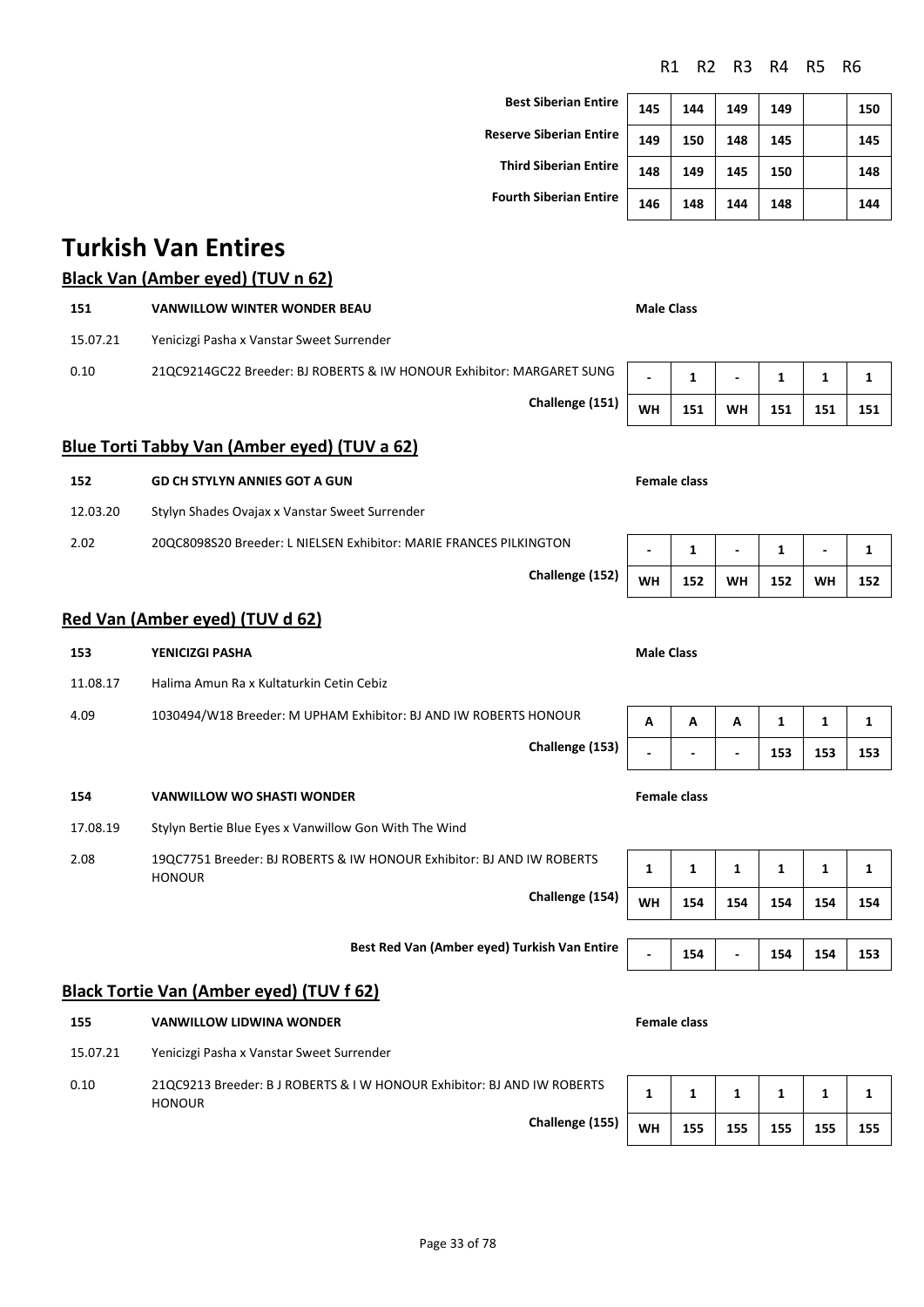#### **Blue Tabby Van (Amber eyed) (TUV a 21 62)**

#### **156 VANSTAR SWEET SURRENDER Female class**

11.12.18 Stylyn Levi x Vanstar Princess Neslisah

## 3.05 QI190620QC20 Breeder: JULIE WALKER Exhibitor: BJ AND IW ROBERTS HONOUR

**Challenge (156) 156 156 156 156 156 156** 

|   | 1   |     | 1   | 1   | 1   |     |
|---|-----|-----|-----|-----|-----|-----|
|   | 156 | 156 | 156 | 156 | 156 | 156 |
|   |     |     |     |     |     |     |
| ì | 156 | 156 | 156 | 151 | 154 | 156 |

**Best Turkish Van Entire** 

**Reserve Turkish Van Entire - 155 154 155 156 153** 

**Third Turkish Van Entire - 154 155 154 155 152**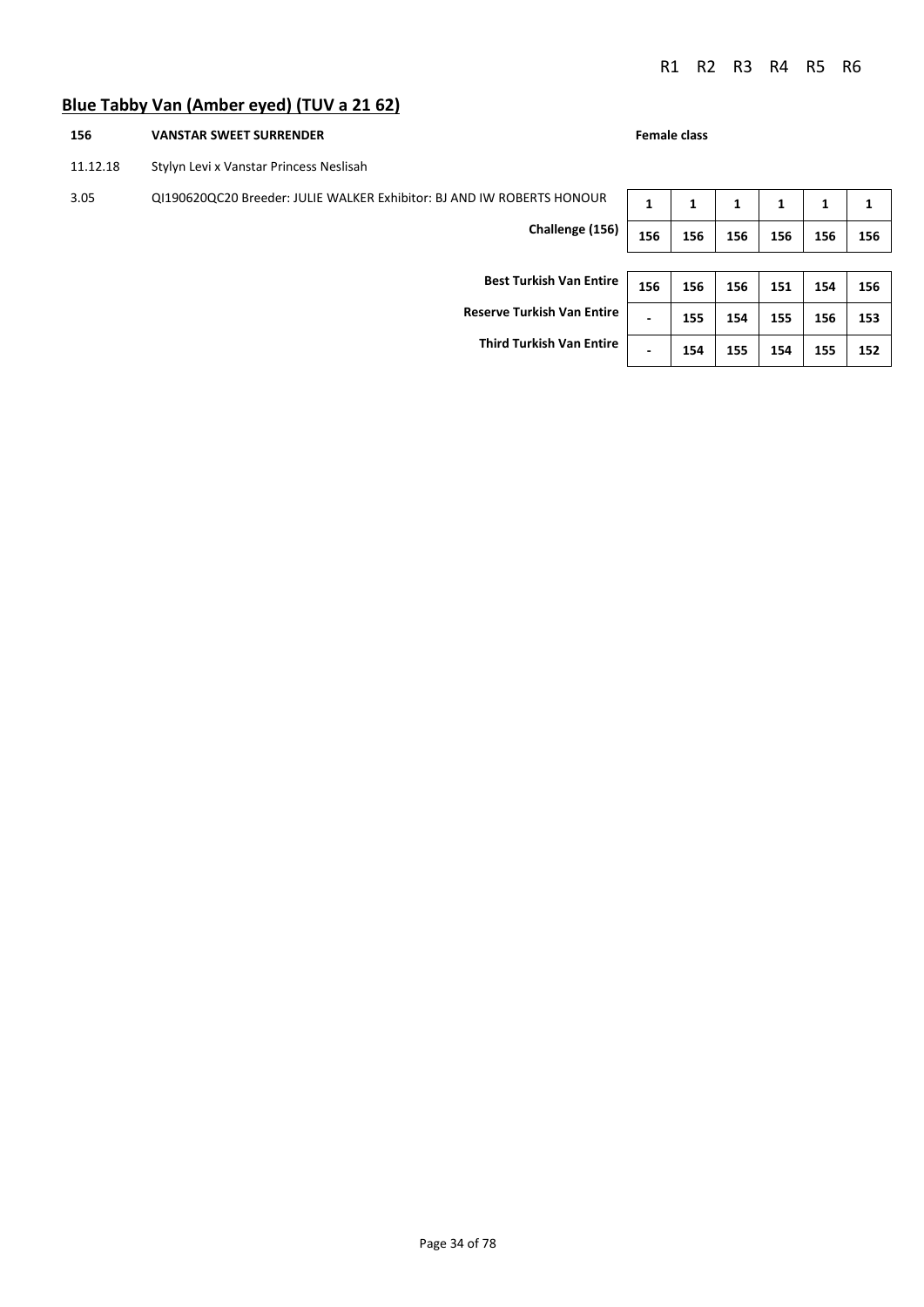# **Longhair Desexed**

## **Birman Desexed**

#### **Seal Point (SBI n)**

**157 ACF SAPPHIRE AOE SAPPHIRE DGC FQ DIAMOND DGC CQ PLATINUM DGC QI ARGYLE DGC HOSHIKO MISTER SPOCK**

- 24.03.15 Eldorato Xanadu x Eldorato Ingenue
- 7.01 QFA15/106617 Breeder: P ERRIDGE Exhibitor: KAREN FALLON **<sup>1</sup> <sup>1</sup> <sup>1</sup> <sup>1</sup> <sup>1</sup> <sup>1</sup>**
	- **Challenge (157) 157 157 157 157 157 157**

| 157 | 157 | 157 | 157 | 157 | 157 |
|-----|-----|-----|-----|-----|-----|

**Neuter class**

**Spay class**

- **158 ACF DIAMOND AOE DIAMOND DGC CQI EMERALD SCH FCCQ DIAMOND DGC CCCA GRAND CHAMPION SHAKANDAH SIENNA ROSE**
- 30.11.14 Gd Ch Shekinah Summah's Golden Sun x Shekinah Seraphina Rose
- 7.05 QFA 15/15GC28806 Breeder: A DAVIS Exhibitor: PATRICIA ERRIDGE **<sup>1</sup> <sup>1</sup> <sup>1</sup> <sup>1</sup> <sup>1</sup> <sup>1</sup>**

**Challenge (158) 158 158 158 158 158 158** 

**Best Seal Point Birman Desexed 158 157 157 157 157 158** 

## **Chocolate Point (SBI b)**

| 105      | <b>DREAMPOINT TOBLERONE TASHI</b>                            |                 |     | <b>Neuter Class</b> |     |     |     |     |
|----------|--------------------------------------------------------------|-----------------|-----|---------------------|-----|-----|-----|-----|
| 26.01.21 | Bindura Shere Khan x Maisondechat In Fashion                 |                 |     |                     |     |     |     |     |
| 1.03     | QFA21/112333 Breeder: LEILANI STABE Exhibitor: LEILANI STABE |                 |     |                     |     |     |     |     |
|          |                                                              | Challenge (105) | 105 | 105                 | 105 | 105 | 105 | 105 |

#### **Red Point (SBI d)**

| 159      | <b>GD CH FEANOR PANDORA ROSE</b>                                       | Spay class     |              |              |              |                |     |
|----------|------------------------------------------------------------------------|----------------|--------------|--------------|--------------|----------------|-----|
| 03.10.19 | Kucinta Prince Artemis x Feanor Caerita                                |                |              |              |              |                |     |
| 2.07     | FQ19/46792 Breeder: J & J SANDERCOCK Exhibitor: JOHN SANDERCOCK        |                | $\mathbf{z}$ | $\mathbf{z}$ |              | $\overline{2}$ | 2   |
| 160      | PLATINUM DGC FQ GOLD DGC FEANOR RED ARROW                              |                |              |              |              |                |     |
|          | Feanor Ulysses Helios x Feanor Sanita                                  |                |              |              |              |                |     |
| 7.07     | FQ18/QFA14/105948 Breeder: J & J SANDERCOCK Exhibitor: JOHN SANDERCOCK | $\overline{2}$ | 1            | 1            | $\mathbf{z}$ | 1              |     |
|          | <b>Challenge (159,160)</b>                                             | 159            | 160          | 160          | 159          | 160            | 160 |
|          |                                                                        |                |              |              |              |                |     |

**Best Red Point Birman Desexed** 159 160 160 160 160 160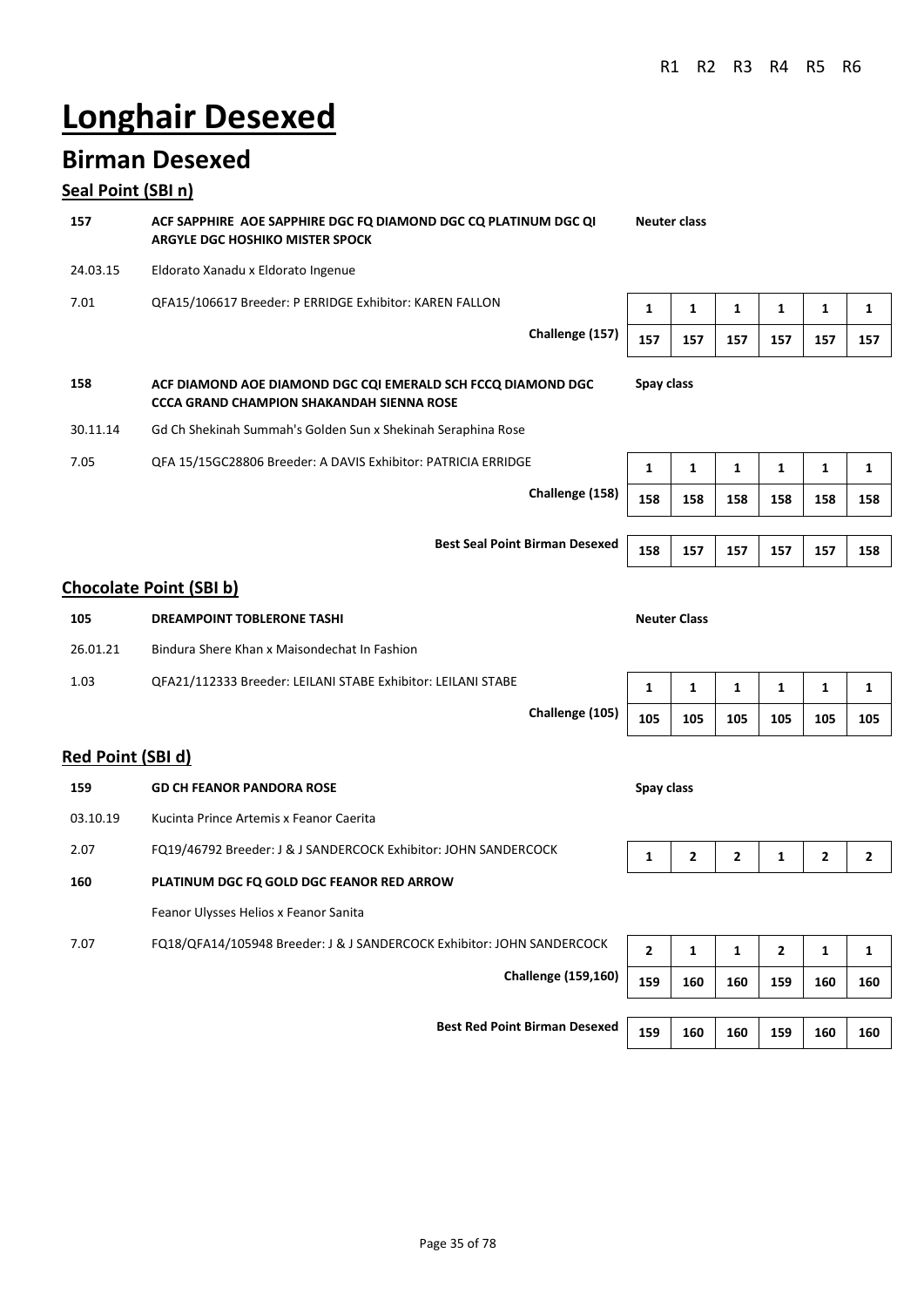#### **Seal Tabby Point (SBI n 21)**

| 161      | ACF BRONZE AOE PLATINUM DGC BRINCAT CELESTIAL ANGEL                   |            |     | Spay class |     |     |     |  |  |  |
|----------|-----------------------------------------------------------------------|------------|-----|------------|-----|-----|-----|--|--|--|
| 19.08.15 | Eldorato Xanadu 9hons0 x Jarlilli Angelpuss                           |            |     |            |     |     |     |  |  |  |
| 6.08     | QFA15/106977(s) Breeder: LESMAR DEBRINCAT Exhibitor: LESMAR DEBRINCAT | 1          | 1   | 1          | 1   | 1   | 1   |  |  |  |
|          | Challenge (161)                                                       |            |     | 161        | 161 | 161 | 161 |  |  |  |
|          | Seal Tortie Tabby Point (SBI f 21)                                    | 161        | 161 |            |     |     |     |  |  |  |
| 162      | <b>CHAMPION JODALYN GIDGET</b>                                        | Spay class |     |            |     |     |     |  |  |  |
| 06.12.10 | Subria Shakin Stevens x Jodalyn Aurelia                               |            |     |            |     |     |     |  |  |  |
| 11.05    | QFA11/101416 Breeder: SAANDY FAIRCHILD Exhibitor: KAI DILLON          | 1          | 1   | 1          | 1   | 1   | 1   |  |  |  |

**Challenge (162) 162 162 162 162 162 162** 

**Best Birman Desexed 162 157 157 157 160 159 Reserve Birman Desexed** |  $161$  |  $158$  |  $160$  |  $159$  |  $157$  |  $157$ **Third Birman Desexed 158 160 161 161 159 160** 

## **Exotic Desexed**

#### **Black Smoke (EXO ns)**

**163 DB GD CH GLEVUM CONSTANTINE Neuter class** 17.01.19 Ryani Bi All Means x Glevum She's A Lady 3.03 FQ19/42670 Breeder: MARION COOPER Exhibitor: MARION COOPER **1 1 1 1 1 1 Challenge (163) 163 163 163 163 163 163** 

## **Black (Brown) Mackerel Tabby (Orange Eyed) (EXO n 23)**

| <b>GRAND CHAMPION &amp; PREMIER NEUTER BROMLEY LOTSA SPICE</b><br>164 |                                                                    |              | Spay class |   |   |   |                |  |  |
|-----------------------------------------------------------------------|--------------------------------------------------------------------|--------------|------------|---|---|---|----------------|--|--|
| 20.12.18                                                              | Brz Gdch Bromley Cavalino x Brz Gd Ch Bromley Sugar N Spice        |              |            |   |   |   |                |  |  |
| 3.04                                                                  | (V)20V35885GC20(S) Breeder: GEOFF MURPHY Exhibitor: REBECCA DAJCIC | $\mathbf{A}$ | A          | A | A | A | $\overline{A}$ |  |  |

**Challenge (164) - - - - - -** 

**Best Exotic Desexed** 1

|  | 63   163   163   163   163   163 |  |  |
|--|----------------------------------|--|--|

## **Maine Coon Desexed**

#### **Agouti**

| 165      | FIDELIS DROPS OF JUPITER (Cream Classic Tabby) (MCO e 22)  |             |  | Neuter class |  |  |  |  |  |  |
|----------|------------------------------------------------------------|-------------|--|--------------|--|--|--|--|--|--|
| 28.02.21 | Fidelis Asgard x Fidelis Venus Star                        |             |  |              |  |  |  |  |  |  |
| 1.02     | 21QC8989(Slv) Breeder: TRACEY LAMB Exhibitor: TINA CROCKER | 1 1 3 2 2 1 |  |              |  |  |  |  |  |  |



Page 36 of 78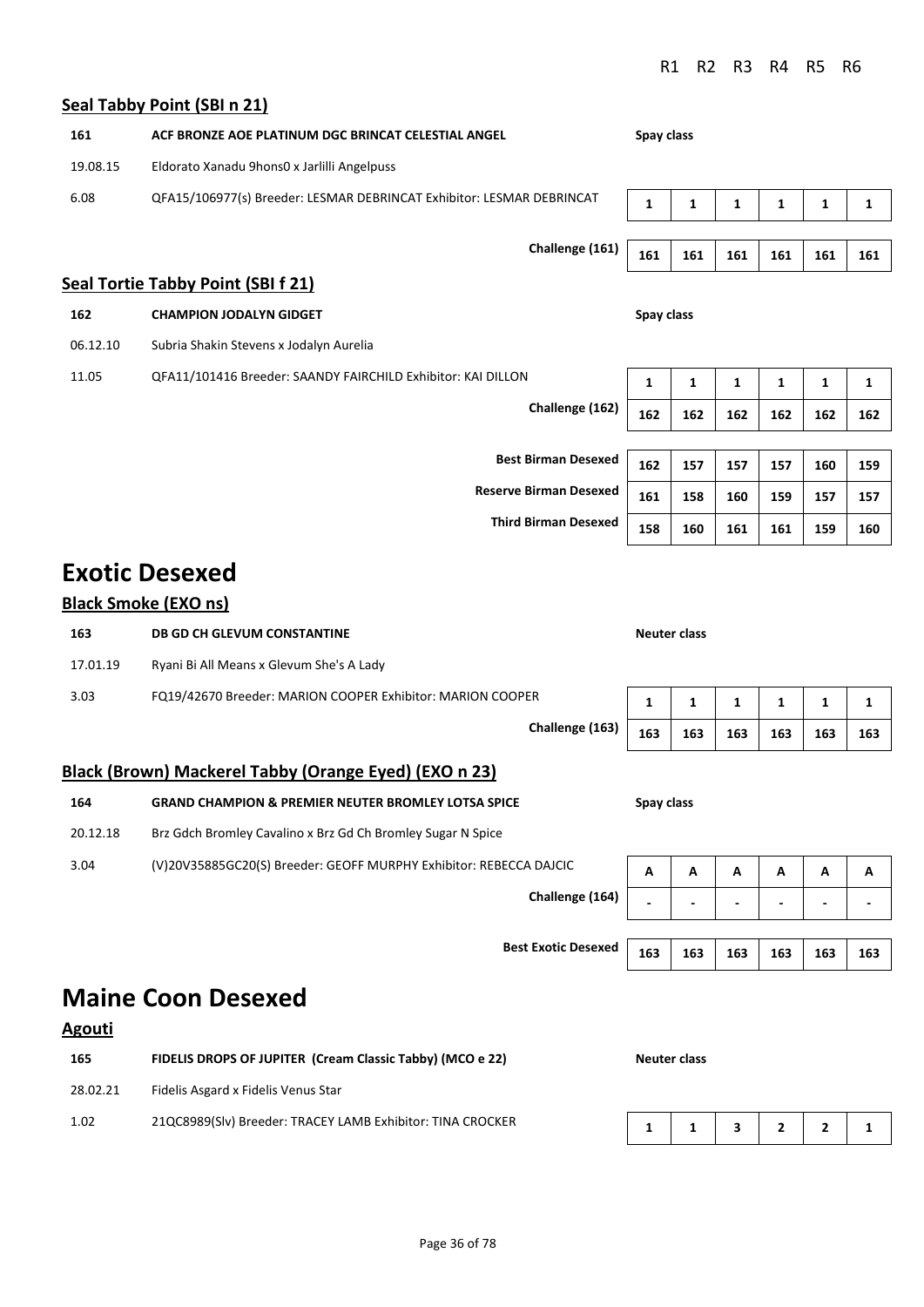| 1.08 | 21QC9069 [Slv] Breeder: MARIKA DUFFY Exhibitor: WENDY BRAY     |  |  | $A \mid A \mid A \mid A \mid A$ |  |
|------|----------------------------------------------------------------|--|--|---------------------------------|--|
| 167  | DB GD CH FIDELIS AGENT GIBBS (Black Mackerel Tabby) (MCO n 23) |  |  |                                 |  |

| 165 | 165 | 168 167 | 168 | 165 |
|-----|-----|---------|-----|-----|

**Best Agouti Maine Coon Desexed 165 165 168 167 168 165** 

**Challenge (165,167,168) 165 165 168 167 168 165** 

**Reserve Agouti Maine Coon Desexed** 167 167 167 165 165 167

#### **Agouti & White**

**166 CADILLACCATS MAXI (Black Silver Classic Tabby) (MCO ns 22)**

14.09.20 Klassicoonz Flash x Cadillaccats Whooshka

03.04.21 Fidelis Bumblebee x Fidelis Candy Dream

1.01 21QC9047(s) Breeder: T LAMB Exhibitor: CHERYL SMITH

5.06 17GC29468(S) Breeder: KYRA FOSTER Exhibitor: KYRA FOSTER **3 3 1 3 1 3** 

23.10.16 Rumplteeza Burberry x Coolcoons Alabaster Girl

**168 GOLD CHAMPION RUMPLTEEZA NICO (Black Mackerel Tabby) (MCO n 23)**

| 169      | <b>CHAMPION FIDELIS BACK TO THE FUTURE (Black Classic Tabby &amp; White) (MCO n</b><br>0922)      | <b>Neuter class</b> |                |     |                |              |                |
|----------|---------------------------------------------------------------------------------------------------|---------------------|----------------|-----|----------------|--------------|----------------|
| 28.02.21 | Fidelis Asgard x Fidelis Venus Star                                                               |                     |                |     |                |              |                |
| 1.02     | 21QC8991 (Slv) Breeder: TRACEY LAMB Exhibitor: SUSAN SHORING                                      | $\mathbf{2}$        | 3              |     | 3              | 5            | 3              |
| 170      | DOUBLE GRAND CHAMPION COONMAGIC YOSEMITE SAM (Black Classic Tabby<br>& White) (MCO n 09 22)       |                     |                |     |                |              |                |
| 26.01.21 | Rubens Olimpian (Imp Russia) x Coonmagic Tuesdays Child                                           |                     |                |     |                |              |                |
| 1.03     | GCSA1G13684S /21S1345658A Breeder: KIM MATTOCK Exhibitor: HEATHER<br><b>GORDON</b>                | 1                   | $\mathbf{1}$   |     | $\overline{2}$ | 1            | $\mathbf{1}$   |
| 171      | SILVER DGC LTREND MEMORY (Red Classic Tabby & White) (MCO d 09 22)                                |                     |                |     |                |              |                |
| 05.09.20 | Alpha Cat's Im Perator Hugo x Fidelis Venus Star                                                  |                     |                |     |                |              |                |
| 1.08     | (N)20N184885QC21(Slv) Breeder: D BARNETT & M TOWNLEY Exhibitor:<br><b>MEEGHAN SMITH</b>           | 3                   | $\overline{2}$ |     | 4              | $\mathbf{2}$ | 4              |
| 172      | ACF GOLD AOE RUBY DGC FIDELIS FIRE N ICE (Red Classic Tabby Bicolour) (MCO<br>d 03 22)            |                     |                |     |                |              |                |
| 16.12.16 | Coonflakes In Abrokendream x Fidelis Venus Star                                                   |                     |                |     |                |              |                |
| 5.04     | QFA17/108435CQ21(S) Breeder: T LAMB Exhibitor: TRACEY LAMB                                        | 4                   | 5              |     | 1              | 4            | 5.             |
| 173      | BRONZE DOUBLE GRAND CHAMPION FIDELIS THE MAGISTRATE (Red Classic<br>Tabby Bicolour) (MCO d 03 22) |                     |                |     |                |              |                |
| 14.11.20 | Fidelis Bumblebee x Fidelis Vancy Pants                                                           |                     |                |     |                |              |                |
| 1.06     | QFA21/112294(s) Breeder: TRACEY LAMB Exhibitor: DANIELLE HALL                                     | 5.                  | 4              | 1   | 5.             | 3            | $\overline{2}$ |
|          | Challenge (169,170,171,172,173)                                                                   | 170                 | 170            | 173 | 172            | 170          | 170            |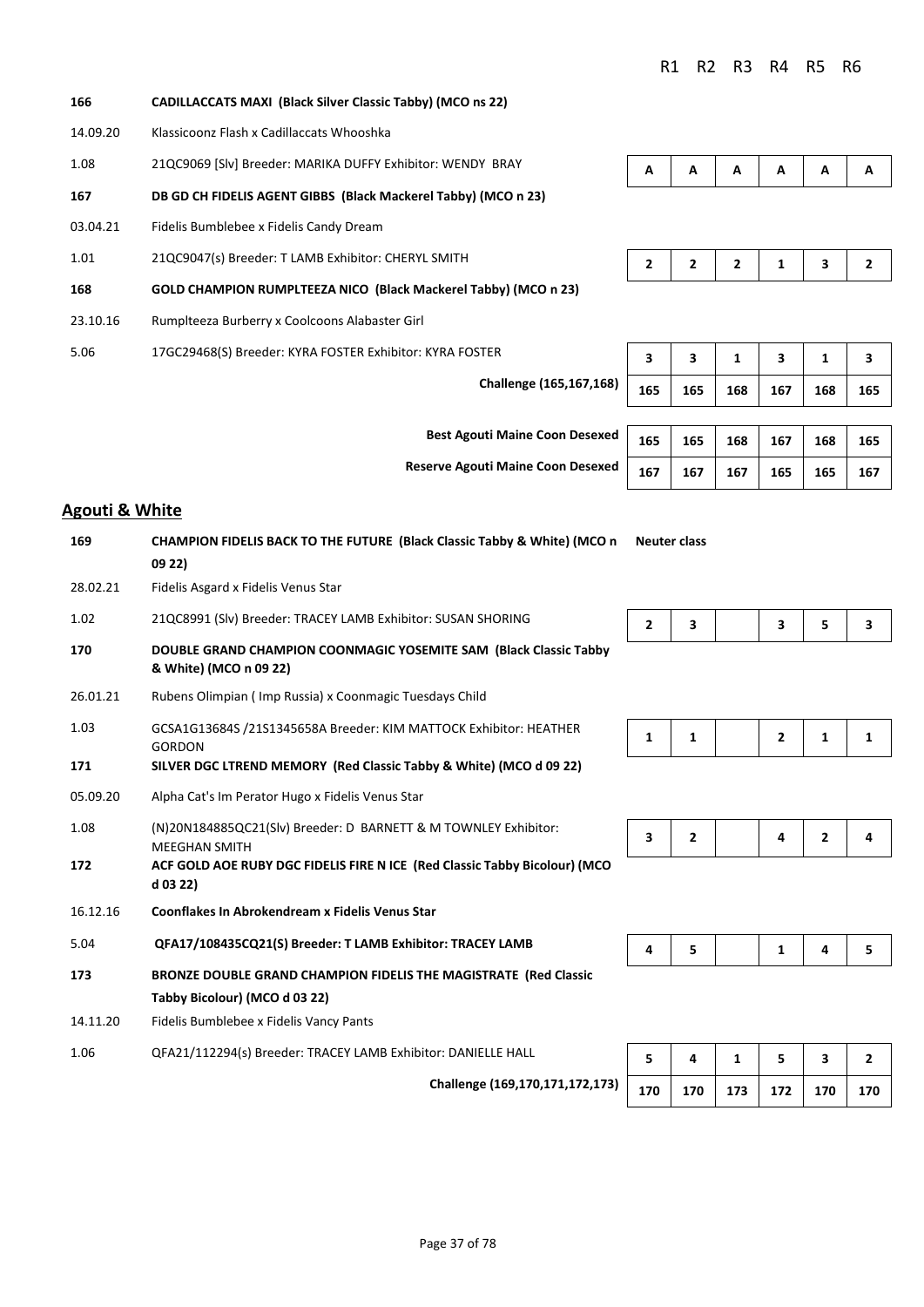#### 03.09.17 **Rapscallion Sir Tristan x Classic Laura Jayne**

4.08 FQ17/41808QC21 Breeder: ROBYN JOHNSTON Exhibitor: ROBYN JOHNSTON **1 1 1 1 1 1 1 1 1 1** 

**Challenge (174)**

**174 174 174 174 174 174 Best Agouti & White Maine Coon Desexed** | 174 | 170 | 173 | 172 | 170 | 170 **Reserve Agouti & White Maine Coon Desexed 170 174 170 170 171 173** 

> **Best Maine Coon Desexed Reserve Maine Coon Desexed Third Maine Coon Desexed Fourth Maine Coon Desexed**

| 174 | 165 | 173 | 172 | 170 | 165 |
|-----|-----|-----|-----|-----|-----|
| 165 | 170 | 168 | 170 | 168 | 170 |
| 170 | 174 | 167 | 169 | 171 | 173 |
| 167 | 167 | 170 | 167 | 173 | 169 |

## **Norwegian Forest Cat Desexed**

### **Agouti & White**

| 175      | GD CH QFA CH GUYSNDOLLS AKSEL (Black Mackerel Tabby & White) (NFO n 09<br>23)           | Neuter class |  |                                        |  |
|----------|-----------------------------------------------------------------------------------------|--------------|--|----------------------------------------|--|
| 05.03.19 | Acf Aoe Gdgc Hu*gallifrey's Bellamy Blake (imp Hun) x Perun's Karin Kuruma (imp<br>Ned) |              |  |                                        |  |
| 3.02     | 19QC7465/CN19 Breeder: DEBBIE LESTRANGE Exhibitor: PETA SPERDUTY                        |              |  | $1 \mid 1 \mid 1 \mid 1 \mid 1 \mid 1$ |  |

**Challenge (175) 175 175 175 175 175 175** 

|  | 175   175   175   175   175   175 |  |
|--|-----------------------------------|--|

#### **Non-Agouti & White**

| 176      | QC CH GUYSNDOLLS BURNING LOVE (Black Tortie Van) (NFO f 01)                  | Spay class |                                                                 |                 |                         |                |                         |
|----------|------------------------------------------------------------------------------|------------|-----------------------------------------------------------------|-----------------|-------------------------|----------------|-------------------------|
| 20.05.19 | Acf Aoe Gdgc Hu*gallifrey's Bellamy Blake (imp Hun) x Gc Guysndolls Euphemia |            |                                                                 |                 |                         |                |                         |
| 2.11     | 19QC7605 (SLV/CN21 Breeder: D LE-STRANGE Exhibitor: PETA SPERDUTY            |            | $\begin{array}{ c c c c c } \hline 1 & 1 \\ \hline \end{array}$ |                 | $\overline{\mathbf{1}}$ | $\blacksquare$ | $\overline{\mathbf{1}}$ |
|          | Challenge (176)                                                              | 17C        | 176                                                             | 17 <sub>C</sub> | 17 <sub>C</sub>         | 17C            | $\overline{17}$         |

**Best Norwegian Forest Cat Desexed** 

## **Persian Desexed**

#### **Red Bi-colour (PER d 03)**

| 177 | ACF GOLD AOE CCCA CH RUBY DGC CQI PDGC SHAWTOP TOO HOT | <b>Neuter class</b> |
|-----|--------------------------------------------------------|---------------------|
|     |                                                        |                     |

15.01.15 Shawtop Money Ball x Shawtop All The Secrets

7.03 QFA15/106296 Breeder: TAMMY RUSHTON Exhibitor: HEATHER JONES **1** 1 1 1 A **A A** 

| 1   | 1   | 1   | 1   | 1   |     |  |
|-----|-----|-----|-----|-----|-----|--|
| 176 | 176 | 176 | 176 | 176 | 176 |  |
|     |     |     |     |     |     |  |
| 175 | 175 | 175 | 175 | 175 | 175 |  |

**Challenge (177)**  $\begin{array}{|c|c|c|c|c|}\n\hline\n177 & 177 & 177 & - & - & - \ \hline\n\end{array}$ **Best Persian Desexed** | 177 | 177 | 177 | -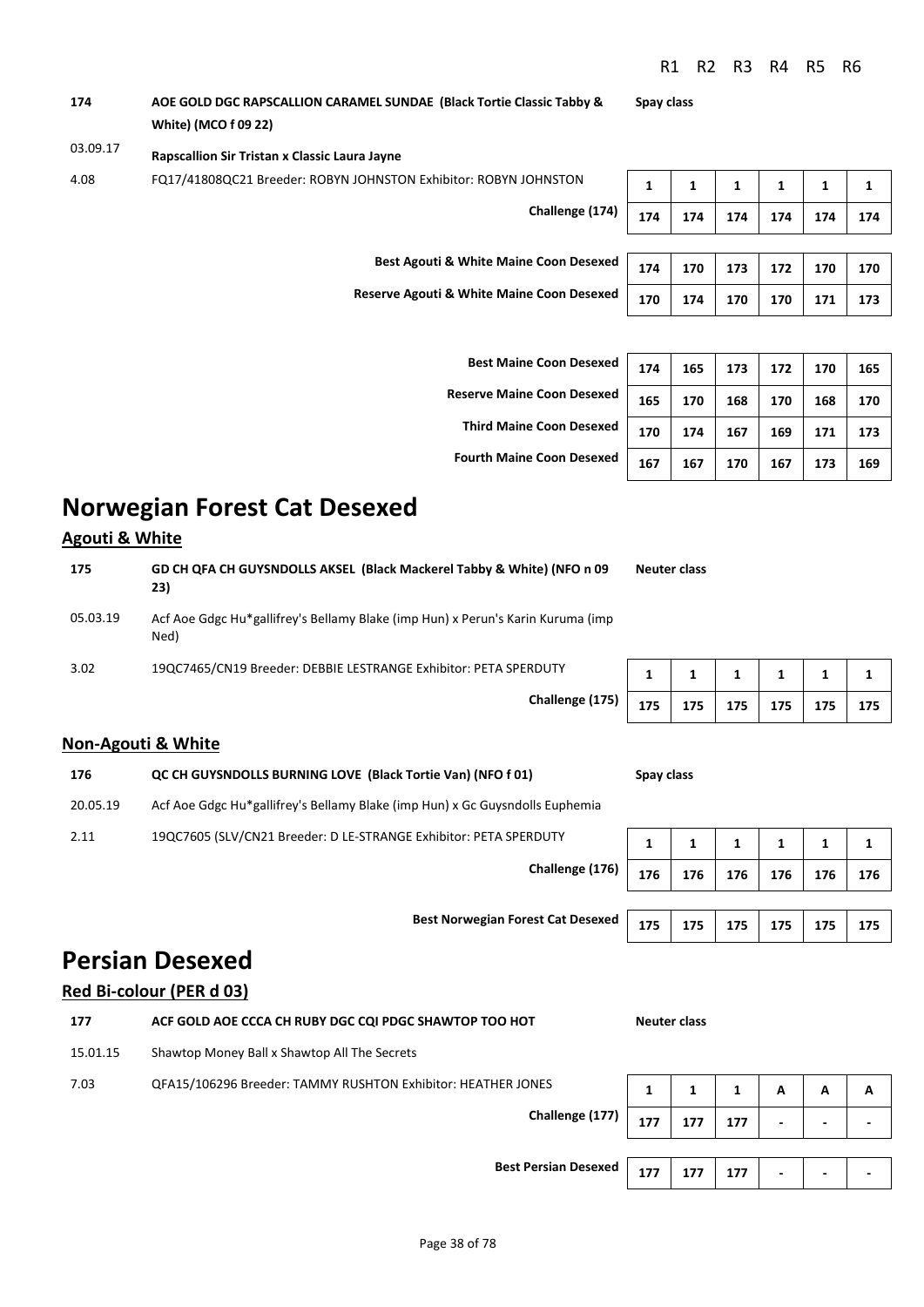# **Ragdoll Desexed**

### **Seal Point (RAG n)**

| 178      | <b>GARNET GRAND PREMIER LOVEUFOREVER THEODORE</b>             | Neuter class |  |  |  |
|----------|---------------------------------------------------------------|--------------|--|--|--|
| 04.02.19 | Gd Ch Kricklins Rossini *s (imp Swd) x Fancyrags Sophie Belle |              |  |  |  |
| 3.03     | CU19155 Breeder: J THOMPSON Exhibitor: NARELLE TOPHAM         |              |  |  |  |

### **Challenge (178) 178 178 178 178 178 178**

| 178 |  | 178   178   178   178   178 |  |
|-----|--|-----------------------------|--|

### **Seal Bi-colour (RAG n 03)**

| 179      | <b>OPEN AMJANCE VINCENT VAN GOGH</b>                                                      | <b>Neuter class</b> |                |   |                |   |   |
|----------|-------------------------------------------------------------------------------------------|---------------------|----------------|---|----------------|---|---|
| 07.09.21 | Amjance Black Russian x Amjance Fantasy Dreams                                            |                     |                |   |                |   |   |
| 0.08     | GCSA1G13847/FQ22/99096 Breeder: MICHEL FARDELL Exhibitor: LISA RHYNE                      | $\mathbf{2}$        | $\overline{2}$ | 1 | $\overline{2}$ | 2 |   |
| 180      | <b>RAGGYSANDME CHARMED ONE</b>                                                            |                     |                |   |                |   |   |
| 22.10.20 | Radiant Veni Didi Vici x Raggysandme Harmony Rose                                         |                     |                |   |                |   |   |
| 1.06     | ANCATS57805N21 Breeder: DONNA MAREE AND BOB STANTON Exhibitor:<br><b>CORINNE OCONNELL</b> |                     |                | 2 | 1              | 1 | 2 |
| 181      | <b>CHAMPION GRATHBRAE NOTRA DAME</b>                                                      |                     |                |   |                |   |   |
| 07.02.19 | Kiwimagic Two World Collide x Mikidz Sandys Gift                                          |                     |                |   |                |   |   |
| 3.03     | (N)19N182593 Breeder: A AND C MCGRATH Exhibitor: CATHY MCGRATH                            | A                   | A              | A | A              | A | А |
|          |                                                                                           |                     |                |   |                |   |   |

# **Challenge (179,180) 180 180 179 180 180 179**

#### **182 AMJANCE MUSTANG SALLY Spay class**

- 04.01.19 Gc Guysndolls Jazz Me Blues x Ch Kimmiesdolls Brigitte Bardot
- 3.04 FQ19/42576 Breeder: MICHEL FARDELL Exhibitor: ALVIN KATHAGE **1 2 2 2 2 2 2** 2

#### **183 GOLD DGC XOXO KISMET HUGS**

- 02.11.14 Gdgc Ragwell Mr Scooter x Gdgc Xoxo Caribbean Lady Kisses
- 7.06 Qi11501967 Breeder: DEE WILSON Exhibitor: KAY PETRI **2** 1 1 1 1 1 1 1

**Challenge (182,183) 182 183 183 183 183 183** 

**Best Seal Bi-colour Ragdoll Desexed** |  $182$  |  $183$  |  $183$  |  $180$  |  $183$  |  $183$ 

**Reserve Seal Bi-colour Ragdoll Desexed 183 180 182 183 182 179** 

### **Blue Bi-colour (RAG a 03)**

| 184      | Neuter class<br><b>CHAMPION AMJANCE MICHELANGELO</b>                 |  |  |  |  |   |  |
|----------|----------------------------------------------------------------------|--|--|--|--|---|--|
| 25.12.20 | Jipsiglen Match Parfait x Amjance Destiny                            |  |  |  |  |   |  |
| 1.04     | Gcsa1g13671/fq21/48674 Breeder: MICHEL FARDELL Exhibitor: LISA RHYNE |  |  |  |  | 2 |  |
| 185      | ACF BRONZE AOE SAPPHIRE DGC CQI PLATINUM DGC SOFTNSWEET CHEVY        |  |  |  |  |   |  |
| 25.08.18 | Koc-pol Cat Ares (imp PI) x Softnsweet Blue Purr                     |  |  |  |  |   |  |
| 3.08     | QFA18/109907 Breeder: KIM JOHNSTON Exhibitor: SUSAN SHORING          |  |  |  |  |   |  |



|--|--|--|--|--|--|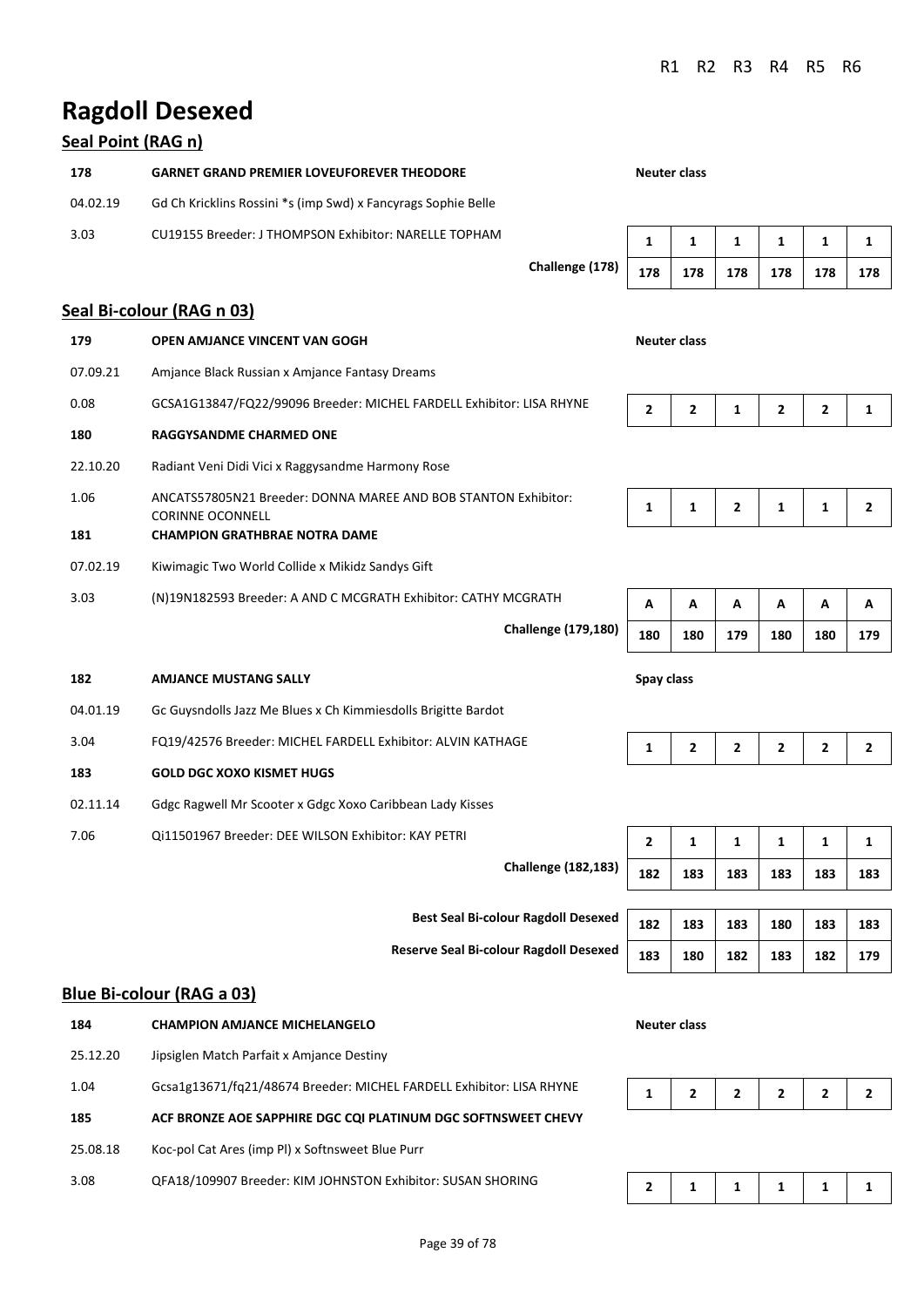|  | $3$ est Blue Bi-colour Ragdoll Desexed $\sqrt{ }$ |  |
|--|---------------------------------------------------|--|

**Challenge (184,185) 184 185 185 185 185 185** 

| <b>Best Blue Bi-colour Ragdoll Desexed</b> | 184 | 185 | 185 | 185 | 185 | 185 |
|--------------------------------------------|-----|-----|-----|-----|-----|-----|
|                                            |     |     |     |     |     |     |
| <b>Best Ragdoll Desexed</b>                | 178 | 185 | 185 | 185 | 183 | 185 |
| <b>Reserve Ragdoll Desexed</b>             | 182 | 178 | 183 | 180 | 185 | 183 |
| <b>Third Ragdoll Desexed</b>               | 184 | 183 | 184 | 178 | 184 | 179 |
| <b>Fourth Ragdoll Desexed</b>              | 180 | 184 | 182 | 183 | 178 | 178 |
|                                            |     |     |     |     |     |     |

# **Siberian Desexed**

### **Agouti & White**

| 186             | CH MIAKOSCHKA FELIKS EDGLEY (Black Classic Tabby & White) (SIB n 09 22)                                                                                                                                       | <b>Neuter class</b> |              |              |                |                |     |
|-----------------|---------------------------------------------------------------------------------------------------------------------------------------------------------------------------------------------------------------|---------------------|--------------|--------------|----------------|----------------|-----|
| 24.12.20        | Vivalavita Elbrus x Sibmoor Zoloto                                                                                                                                                                            |                     |              |              |                |                |     |
| 1.04            | QFA21/112302 (s) Breeder: M MAHONEY Exhibitor: RENAE EDGLEY                                                                                                                                                   | $\mathbf{2}$        | 2            | 2            | 2              | $\mathbf{2}$   | 2   |
| 187<br>22.01.16 | NS CH CCCA DIAMOND TGC BLK OPAL TGC ACF NAT CH ACF EMLD AOE DB<br>DIAMOND DGC (NSW) DIAMOND DGC (CNSW) BABUSCHKA ZEUS (Black<br>Mackerel Tabby & White) (SIB n 09 23)<br>Zorro Of Barvinok x Miakoschka Arina |                     |              |              |                |                |     |
|                 |                                                                                                                                                                                                               |                     |              |              |                |                |     |
| 6.03            | 16C00018(SLV) Breeder: C & P COOTES Exhibitor: TRACY STEWART                                                                                                                                                  | 1                   | 1            | 1            | 1              | 1              | 1   |
|                 | <b>Challenge (186,187)</b>                                                                                                                                                                                    | 187                 | 187          | 187          | 187            | 187            | 187 |
| 188             | ZHIVAGO JOJO (Black Golden Mackerel Tabby & White) (SIB ny 09 23)                                                                                                                                             | Spay class          |              |              |                |                |     |
| 05.02.17        | Zhivago Prince Harry x Snowgum Elsa                                                                                                                                                                           |                     |              |              |                |                |     |
| 5.03            | 423W17/CU18 Breeder: JANIS THOMPSON Exhibitor: TONIA KERNS                                                                                                                                                    | $\overline{2}$      | 3            | 3            | $\overline{2}$ | 3              | 3   |
| 189             | CCCA CH TGC BRZDGC(N) ACF AOE DB GC(CN) BABUSCHKA AVALON (Black<br>Mackerel Tabby & White) (SIB n 09 23)                                                                                                      |                     |              |              |                |                |     |
| 09.04.18        | Zorro Of Barvinok x Miakoschka Roksasa                                                                                                                                                                        |                     |              |              |                |                |     |
| 4.01            | 18C00031 Breeder: C COOTES Exhibitor: GAIL RANSOM                                                                                                                                                             | $\mathbf{1}$        | $\mathbf{2}$ | $\mathbf{1}$ | $\mathbf{1}$   | $\mathbf{1}$   | 1   |
| 190             | ZHIVAGO LADY SUMFIN SPECIAL (Black Spotted Tabby & White) (SIB n 09 24)                                                                                                                                       |                     |              |              |                |                |     |
| 30.11.18        | Plt Gc Gld Gd Neva Angels Factor X x Zhivago Anastasia                                                                                                                                                        |                     |              |              |                |                |     |
| 3.05            | CU19087 Breeder: JANIS THOMPSON Exhibitor: JANIS THOMPSON                                                                                                                                                     | 3                   | 1            | $\mathbf{2}$ | 3              | $\overline{2}$ | 2   |
|                 | Challenge (188,189,190)                                                                                                                                                                                       | 189                 | 190          | 189          | 189            | 189            | 189 |
|                 |                                                                                                                                                                                                               |                     |              |              |                |                |     |
|                 | <b>Best Siberian Desexed</b>                                                                                                                                                                                  | 187                 | 187          | 189          | 187            | 187            | 187 |

**Reserve Siberian Desexed 189 190 187 189 189 189** 

**Third Siberian Desexed 188 189 190 186 190 186**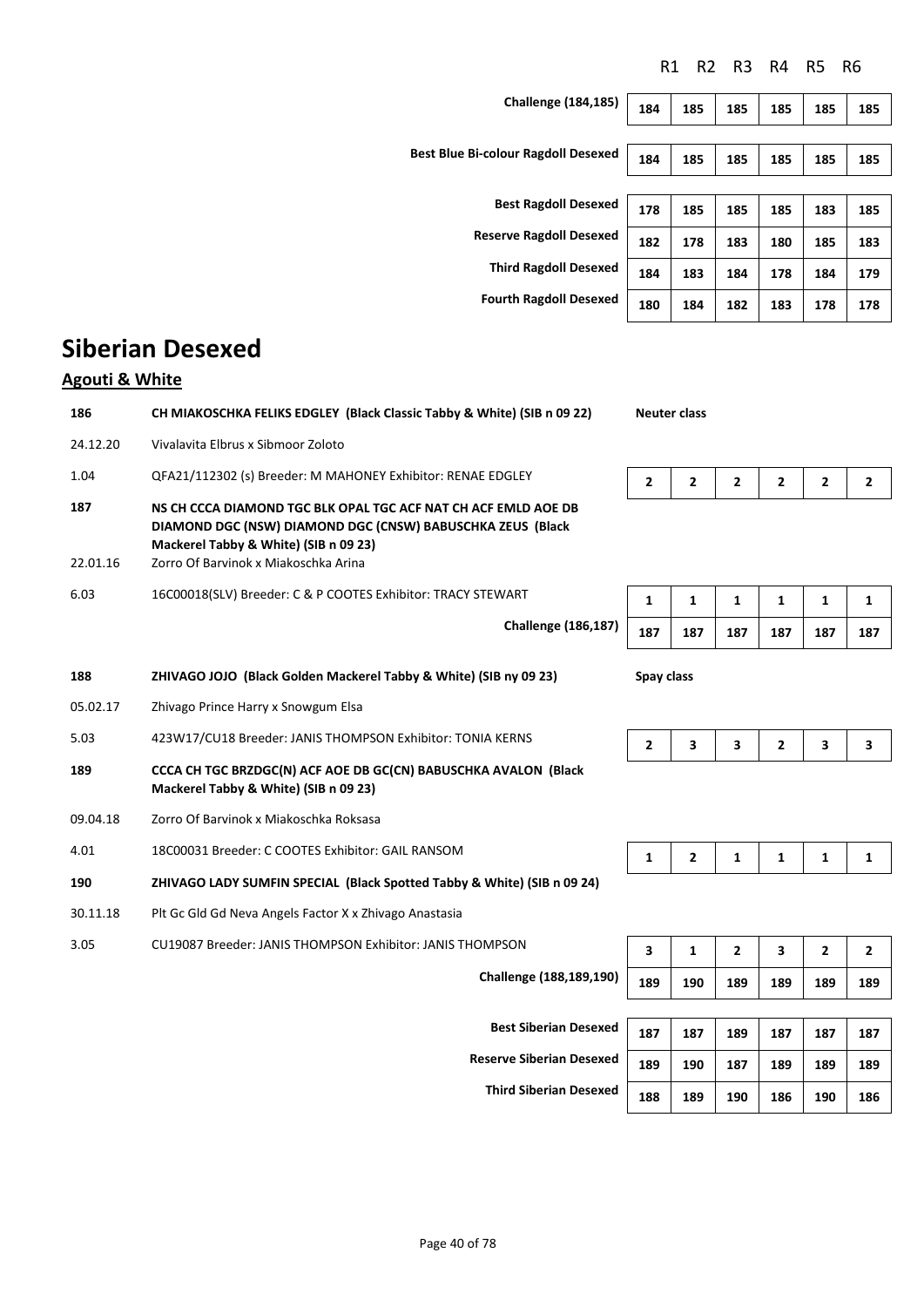# **Turkish Van Desexed**

### **Red Van (Odd eyed) (TUV d 63)**

| 191                                                                   | <b>STYLYN Q-PED</b>                                                                                                                                                                                                                                                                                                                   |     |     | <b>Neuter class</b> |     |     |     |  |  |  |
|-----------------------------------------------------------------------|---------------------------------------------------------------------------------------------------------------------------------------------------------------------------------------------------------------------------------------------------------------------------------------------------------------------------------------|-----|-----|---------------------|-----|-----|-----|--|--|--|
| 13.09.17                                                              | Stylyn Dashing In Red x Stylyn Haz Pazzaz                                                                                                                                                                                                                                                                                             |     |     |                     |     |     |     |  |  |  |
| QI11801010GC18 Breeder: LYNN NIELSEN Exhibitor: MARGARET SUNG<br>4.08 |                                                                                                                                                                                                                                                                                                                                       |     |     |                     |     |     |     |  |  |  |
|                                                                       | Challenge (191)                                                                                                                                                                                                                                                                                                                       | 191 | 191 | 191                 | 191 | 191 | 191 |  |  |  |
|                                                                       | $D_{\text{total}}$ , $T_{\text{c}}$ , $t_{\text{c}}$ , $T_{\text{c}}$ , $l_{\text{total}}$ , $l_{\text{C}}$ , $l_{\text{C}}$ , $l_{\text{C}}$ , $l_{\text{C}}$ , $l_{\text{C}}$ , $l_{\text{C}}$ , $l_{\text{C}}$ , $l_{\text{C}}$ , $l_{\text{C}}$ , $l_{\text{C}}$ , $l_{\text{C}}$ , $l_{\text{C}}$ , $l_{\text{C}}$ , $l_{\text{$ |     |     |                     |     |     |     |  |  |  |

### **Black Tortie Tabby Van (Blue eyed) (TUV f 21 61)**

| 192                                                                   | <b>STYLYN MISS DEMEANA</b>                  | Spay class               |                          |                          |                          |     |                          |
|-----------------------------------------------------------------------|---------------------------------------------|--------------------------|--------------------------|--------------------------|--------------------------|-----|--------------------------|
| 12.02.19                                                              | Vanwillow Windfall x Vanstar Sweet Surprise |                          |                          |                          |                          |     |                          |
| 3.03<br>QI11903028GC19 Breeder: LYNN NIELSEN Exhibitor: MARGARET SUNG |                                             |                          |                          | A                        | A                        | A   | A                        |
| Challenge (192)                                                       |                                             | $\overline{\phantom{0}}$ | $\overline{\phantom{0}}$ | $\overline{\phantom{0}}$ | $\overline{\phantom{a}}$ | -   | $\overline{\phantom{0}}$ |
|                                                                       |                                             |                          |                          |                          |                          |     |                          |
|                                                                       | <b>Best Turkish Van Desexed</b>             | 191                      | 191                      | 191                      | 191                      | 191 | 191                      |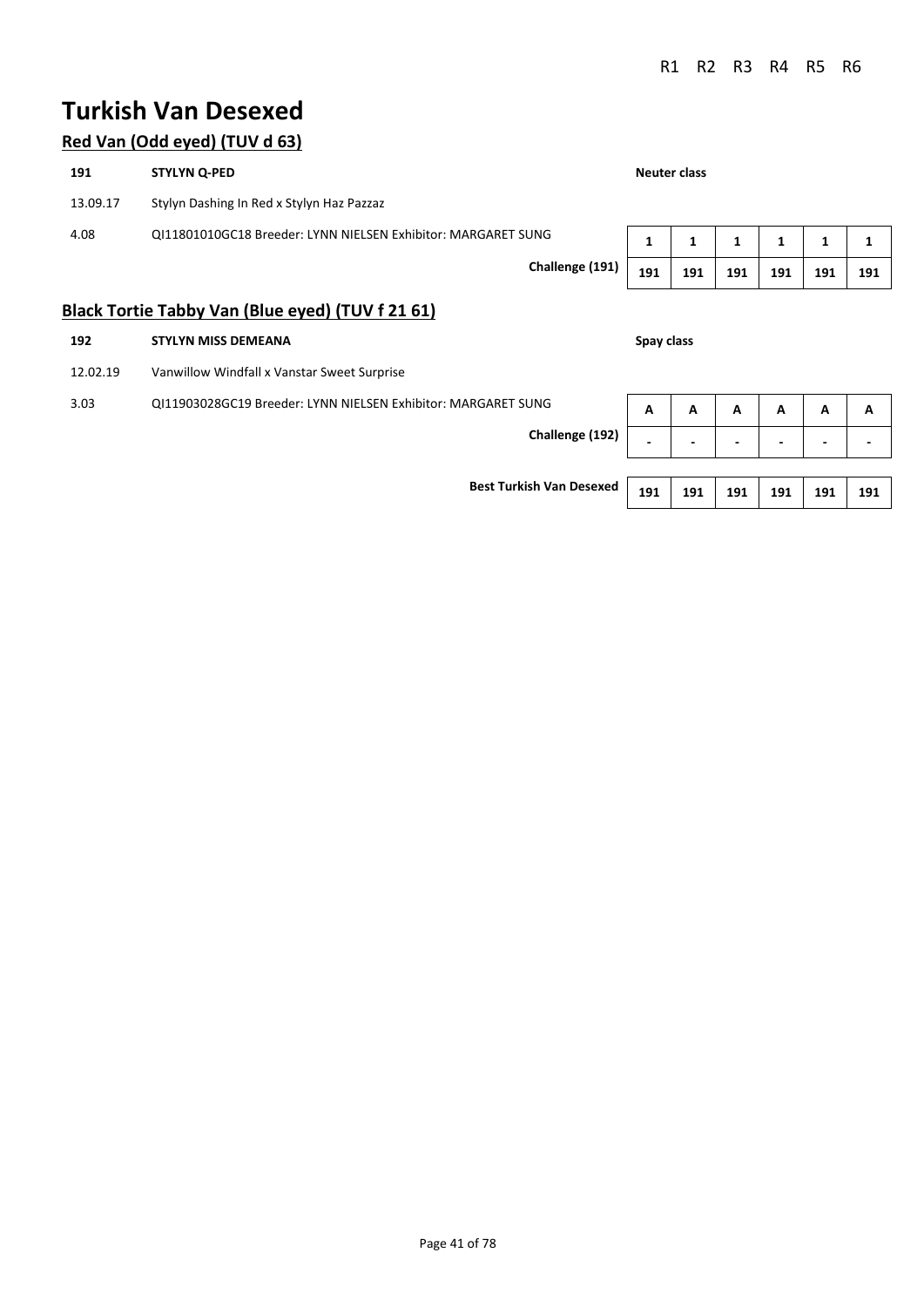# **Shorthair Kittens**

# **Abyssinian Kittens**

### **Tawny (ABY n)**

| 193      | OSIRIS(V) OOH LA LA                                                                        | <b>Male Kitten under 5 months</b>   |   |              |              |                |   |
|----------|--------------------------------------------------------------------------------------------|-------------------------------------|---|--------------|--------------|----------------|---|
| 27.12.21 | Abysrok Balian D'ibelin x Osiris(v) Beth Newkirk                                           |                                     |   |              |              |                |   |
| 0.04     | QI32203/02 Breeder: M & S SHAWN Exhibitor: MICHAEL AND SUE SHAWN                           | 1                                   | 1 | 1            | 1            | 1              | 1 |
| 194      | <b>OSIRIS(V) PERFECT ANGEL</b>                                                             | <b>Female Kitten under 5 months</b> |   |              |              |                |   |
| 27.12.21 | Abysrock Balian D'ibelin x Osiris(v) Beth Newkirk                                          |                                     |   |              |              |                |   |
| 0.04     | QI32203/03 Breeder: & S SHAWN Exhibitor: MICHAEL AND SUE SHAWN                             | 1                                   | 1 | 1            | 1            | 1              | 1 |
| 195      | <b>OSIRIS(V) CANDY NICE &amp; SWEET</b>                                                    | <b>Female Kitten under 9 months</b> |   |              |              |                |   |
| 06.10.21 | Osiris(v) Makes My Heart Sing x Osiris(v) Eye Candy                                        |                                     |   |              |              |                |   |
| 0.07     | Qi32112063 Breeder: M & S SHAWN Exhibitor: MICHAEL AND SUE SHAWN                           | 2                                   | 1 | $\mathbf{2}$ | $\mathbf{2}$ | 1              | 1 |
| 196      | <b>SWIFT FLASHDANCE</b>                                                                    |                                     |   |              |              |                |   |
| 30.09.21 | Swift Taj Burrow x Swift Mystic Ember                                                      |                                     |   |              |              |                |   |
| 0.07     | CN21/007526QFA22 Breeder: B.WHITE AND W.NEWTON Exhibitor: GAIL AND<br><b>MARK CLIGNETT</b> | 1                                   | 2 | 1            | 1            | $\overline{2}$ | 2 |
| 197      | <b>OSIRIS (V) THE CANDY MAN CAN</b>                                                        | <b>Neuter Kitten under 9 months</b> |   |              |              |                |   |
| 06.10.21 | Osiris (v) Makes My Heart Sing x Osiris (v) Eye Candy                                      |                                     |   |              |              |                |   |
| 0.07     | QI32112060 Breeder: M & S SHAWN Exhibitor: LINDA FIELD                                     | Α<br>Α<br>А<br>А<br>А               |   |              | Α            |                |   |

#### **Male Kitten under 5 months**



#### **1942 1943 Pemale Kitten under 5 months**

|--|--|--|--|--|--|

#### **1959 1955 Pemale Kitten under 9 months**

| А   | Α   | A   | А   | А   | А   |
|-----|-----|-----|-----|-----|-----|
|     |     |     |     |     |     |
| 195 | 194 | 193 | 196 | 193 | 194 |
| 194 | 193 | 194 | 194 | 194 | 195 |

### **Cinnamon (ABY o)**

| 198      | <b>ABYSROK JINX MONSOON</b>                            |  |  | Male Kitten under 5 months |  |                                        |  |  |  |  |
|----------|--------------------------------------------------------|--|--|----------------------------|--|----------------------------------------|--|--|--|--|
| 04.02.22 | Osiris(v) Blue Cupid x Abysrok Gigi Goode              |  |  |                            |  |                                        |  |  |  |  |
| 0.03     | QI32204/54 Breeder: C MANGIN Exhibitor: CHRISSY MANGIN |  |  |                            |  | $1 \mid 1 \mid 1 \mid 1 \mid 1 \mid 1$ |  |  |  |  |

#### **Black Silver (ABY ns)**

| 199      | <b>SHAYBA MUSETTE</b>                                    | <b>Female Kitten under 5 months</b> |  |  |                 |  |
|----------|----------------------------------------------------------|-------------------------------------|--|--|-----------------|--|
| 27.01.22 | S*saivokattens Onni-manni (imp Fin) x Shayba Feana Fae   |                                     |  |  |                 |  |
| 0.03     | QI32204/03 Breeder: JULIA CAUNCE Exhibitor: JULIA CAUNCE |                                     |  |  | 1 1 1 1 1 1 1 1 |  |

**Best Tawny Abyssinian Kitten** 

**Reserve Tawny Abyssinian Kitten**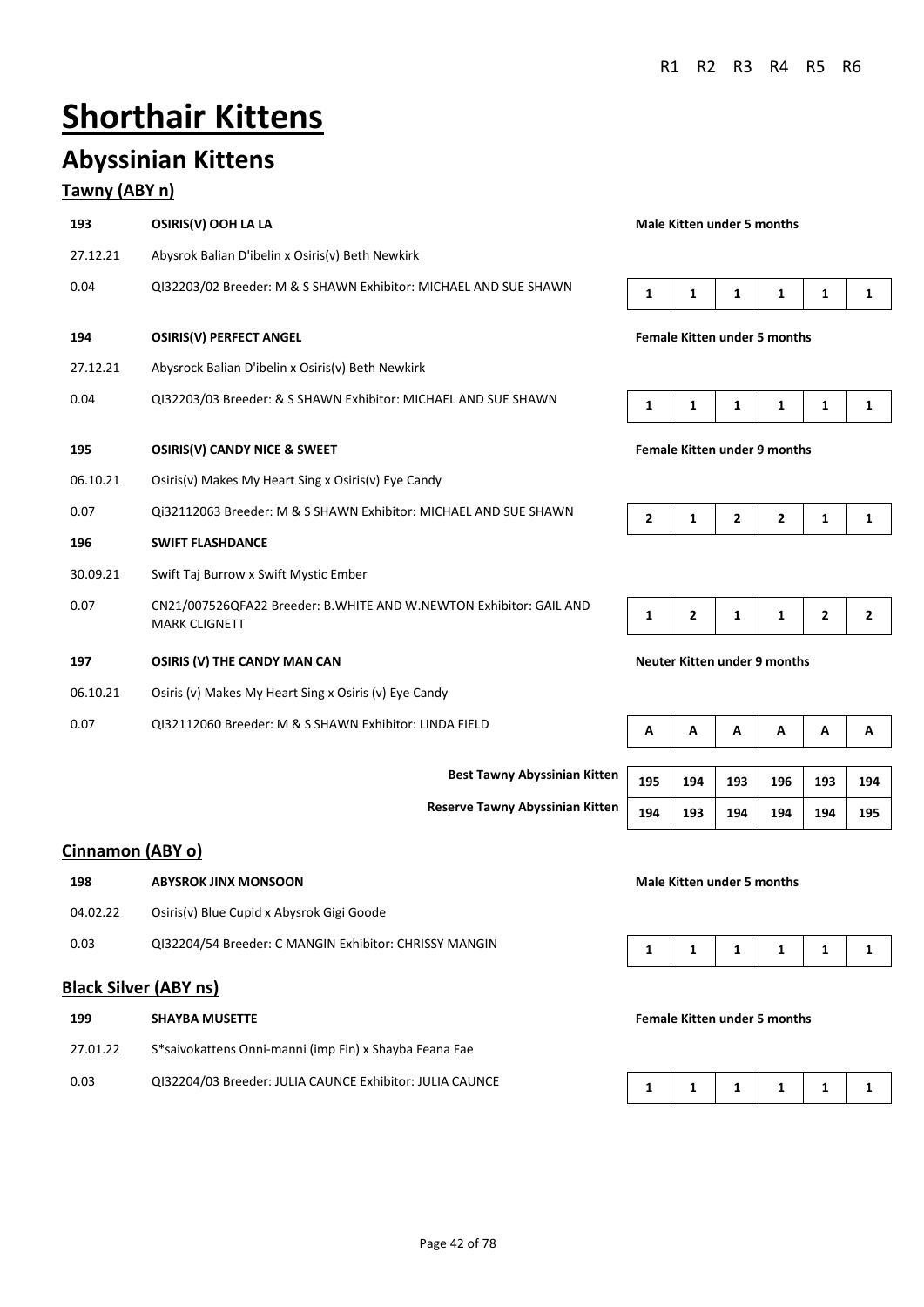**Best Abyssinian Kitter Reserve Abyssinian Kitter Third Abyssinian Kitten 198 198 196 194 195 193 Fourth Abyssinian Kitter** 

| n | 195 | 194 | 193 | 198 | 193 | 194 |
|---|-----|-----|-----|-----|-----|-----|
| n | 194 | 193 | 194 | 196 | 194 | 195 |
| n | 198 | 198 | 196 | 194 | 195 | 193 |
| n | 196 | 196 | 198 | 195 | 198 | 198 |

## **American Shorthair Kittens**

### **Black Silver Classic Tabby (AMS ns 22)**

| 200      | <b>CHESNEY SILVER MOON</b>                                    | <b>Female Kitten under 5 months</b> |  |  |                                     |  |  |
|----------|---------------------------------------------------------------|-------------------------------------|--|--|-------------------------------------|--|--|
| 13.01.22 | Kshc Blue Rocket(imp Usa) x Eyecandy Reach Forthesky          |                                     |  |  |                                     |  |  |
| 0.04     | 22GC46597 Breeder: PATRICIA BUNTER Exhibitor: PATRICIA BUNTER | 1                                   |  |  |                                     |  |  |
| 201      | <b>EYECANDY STRIPTEASE</b>                                    |                                     |  |  | <b>Female Kitten under 7 months</b> |  |  |
| 15.11.21 | Gs. Dw. Kshc Blue Rocket x Calci Fire's Arabella Of Ozki      |                                     |  |  |                                     |  |  |
|          |                                                               |                                     |  |  |                                     |  |  |

0.05 (V) 37909 (Slv) Breeder: LEANNE ADAMS Exhibitor: LEANNE ADAMS

**Best Black Silver Classic Tabby American Shorthair Kitten** 

### **Blue Silver Classic Tabby (AMS as 22)**

| 202      | <b>CHESNEY AMERICAN BELL</b>                                  | <b>Female Kitten under 5 months</b> |  |  |  |               |  |  |
|----------|---------------------------------------------------------------|-------------------------------------|--|--|--|---------------|--|--|
| 13.01.22 | Kshc Blue Rocket(imp Usa) x Eyecandy Reach Forthesky          |                                     |  |  |  |               |  |  |
| 0.04     | 22GC46598 Breeder: PATRICIA BUNTER Exhibitor: PATRICIA BUNTER |                                     |  |  |  | 1 1 1 1 1 1 1 |  |  |

#### **Black (Brown) Classic Tabby (AMS n 22)**

#### **203 CHESNEY AMERICAN BROWNIE Female Kitten under 5 months**

- 13.01.22 Kshc Blue Rocket(imp Usa) x Eyecandy Reach Forthesky
- 0.04 22GC46600 Breeder: PATRICIA BUNTER Exhibitor: PATRICIA BUNTER **1** 1 1 1 1 1 1 1 1 1 1

#### **Blue Classic Tabby (AMS a 22)**

- **204 CHESNEY NEAKITA Female Kitten under 5 months**
- 13.01.22 Kshc Blue Rocket(imp Usa) x Eyecandy Reach Forthesky
- 0.04 22GC46599 Breeder: PATRICIA BUNTER Exhibitor: PATRICIA BUNTER

#### **Black Tortie Silver Tabby Bicolour (AMS fs 03 21)**

#### **205 FRASCOTT LACED CANDY Female Kitten under 5 months**

- 02.02.22 Gd Ch. & Chb Schooner's Gold Coast x Frascott Hard Candy
- 0.03 22N186989 Breeder: ANDREW FRASER / CHRIS SMITH Exhibitor: CHRIS SMITH

**Best American Shorthair Kitten** 

**Reserve American Shorthair Kitten 203 203 203 200 204 200** 

**Third American Shorthair Kitten 204 204 205 204 205** 

| А   | А   | А   | А   | А   | А   |
|-----|-----|-----|-----|-----|-----|
|     |     |     |     |     |     |
| 200 | 200 | 200 | 200 | 200 | 200 |

**Female Kitten under 5 months** 





|--|--|--|--|--|--|

|--|

| 200 | 202 | 204 | 205 | 203 | 202 |
|-----|-----|-----|-----|-----|-----|
| 203 | 203 | 203 | 200 | 204 | 200 |
| 204 | 204 | 205 | 204 | 205 |     |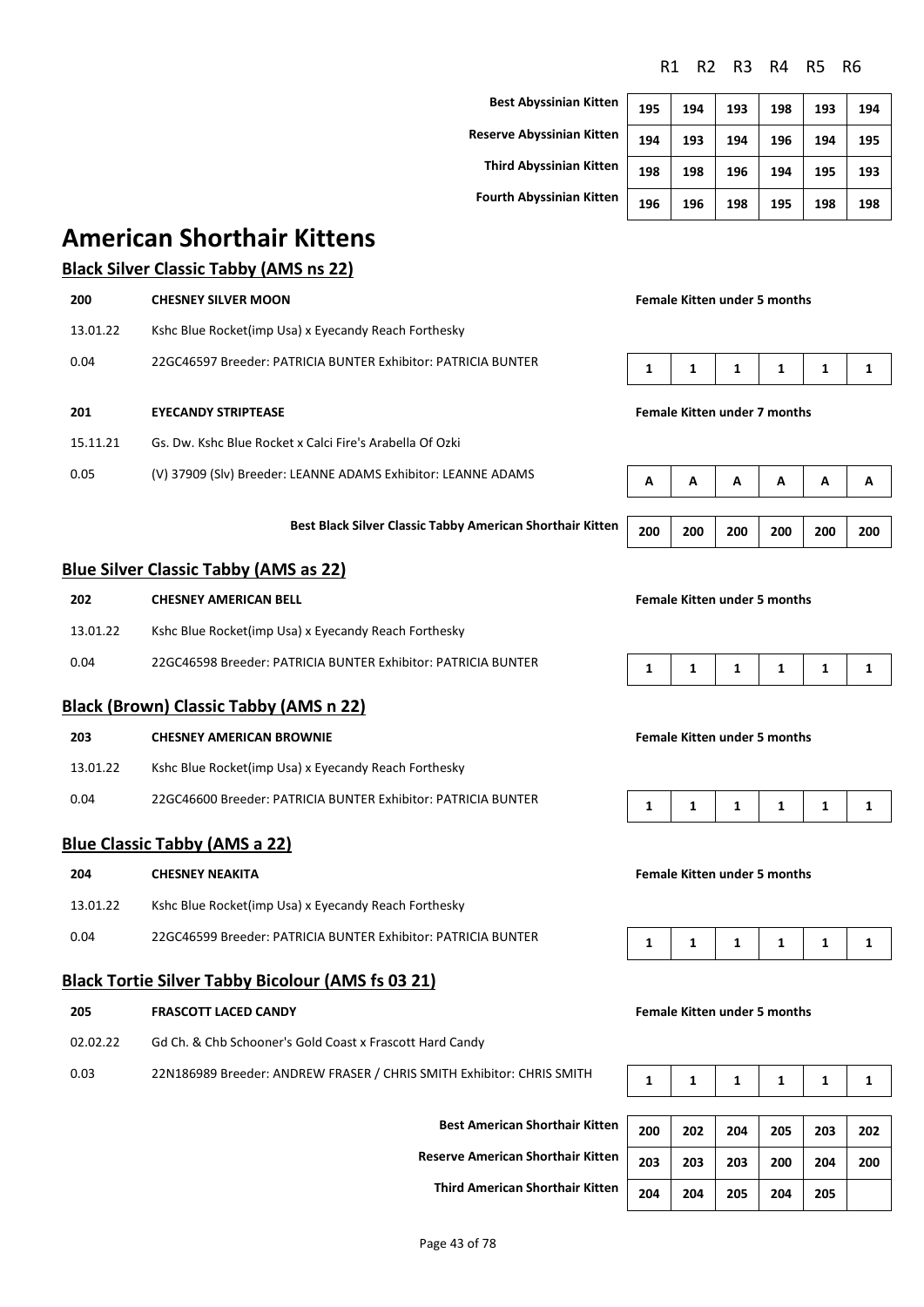# **Balinese Kittens**

### **Chocolate Point (BAL b)**

| 206      | AZOV MYSTIQUE ALLIRA                                               | <b>Female Kitten under 7 months</b> |  |  |  |  |
|----------|--------------------------------------------------------------------|-------------------------------------|--|--|--|--|
| 18.10.21 | Azov Honey Badger x Azov Sotless City                              |                                     |  |  |  |  |
| 0.06     | (ancats) 62516 Breeder: CATHY MURDOCH Exhibitor: JANEANE MCCONNELL |                                     |  |  |  |  |

**Best Balinese Kitten** 206

|  | 206   206   206   206   206 |  |
|--|-----------------------------|--|

# **Bengal Kittens**

### **Brown Spotted Tabby (BEN n 24)**

| 207      | <b>BENZOTS HAPPY GILMORE</b>                                            | <b>Male Kitten under 5 months</b> |                                     |   |              |                |              |
|----------|-------------------------------------------------------------------------|-----------------------------------|-------------------------------------|---|--------------|----------------|--------------|
| 16.03.22 | Amazongold Adam Sandler x Amazongold Dina Of Benzots                    |                                   |                                     |   |              |                |              |
| 0.02     | (N) 22N186992 Breeder: MRS NADEZHDA KOKORINA Exhibitor: LYN KEEVERS     | А                                 | А                                   | А | Α            | Α              | Α            |
| 208      | <b>CHANTAY DONATELLO</b>                                                |                                   |                                     |   |              |                |              |
| 04.03.22 | Ambridge Bengals Lightning Bolt x Chantay Harley Quinn                  |                                   |                                     |   |              |                |              |
| 0.02     | RB102455 Breeder: JAN COX Exhibitor: LISA RHYNE                         | А                                 | А                                   | А | Α            | A              | Α            |
| 209      | <b>ASYLUM CHAOS N CONFETTI</b>                                          |                                   | Male Kitten under 7 months          |   |              |                |              |
| 14.11.21 | Bansuli Fangs N Fetish x Asylum Kaleidokraze                            |                                   |                                     |   |              |                |              |
| 0.06     | 63320 Breeder: S PURCELL Exhibitor: SHANE PURCELL                       | 1                                 | 1                                   | 1 | 1            | 1              | 1            |
| 210      | <b>CATEMPIRE LADY CHARLOTTE</b>                                         |                                   | <b>Female Kitten under 5 months</b> |   |              |                |              |
| 09.02.22 | Aussieposhpaws Harry Spotter x Gc Catempire Princess Monique            |                                   |                                     |   |              |                |              |
| 0.03     | QI32204/31 Breeder: CAROLYN PRUSS Exhibitor: CAROLYN PRUSS              | $\mathbf{2}$                      | $\mathbf{2}$                        | 1 | $\mathbf{2}$ | $\overline{2}$ | $\mathbf{2}$ |
| 211      | <b>ADELHILLS CHIVAS REGAL</b>                                           |                                   |                                     |   |              |                |              |
| 28.12.21 | Dgch Adelhills Golden Light x Gch Afrikatte Apricot Brandy Of Adelhills |                                   |                                     |   |              |                |              |
| 0.04     | pending Breeder: MELINDA J RADUS Exhibitor: MELINDA RADUS               | 3                                 | 3                                   | 2 | A            | A              | Α            |
| 212      | <b>CATAMOUNT KRISMAZ CLAWZ</b>                                          |                                   |                                     |   |              |                |              |
| 25.12.21 | Tijah Ford Lincoln x Gdgc Catamount Chaandi Apsara Kanya                |                                   |                                     |   |              |                |              |
| 0.04     | QI32201/47 Breeder: T. BICKERTON Exhibitor: TAMSIN BICKERTON            | $\mathbf{1}$                      | $\mathbf{1}$                        | 3 | 1            | $\mathbf{1}$   | 1            |
| 213      | <b>ASYLUM PUPPETRY OF PANIC</b>                                         |                                   | <b>Female Kitten under 9 months</b> |   |              |                |              |
| 06.10.21 | Bansuli Fangs N Fetish x Valleycats Vivian                              |                                   |                                     |   |              |                |              |
| 0.07     | 63698 Breeder: S PURCELL Exhibitor: SHANE PURCELL                       | А                                 | А                                   | А | Α            | A              | Α            |
| 214      | <b>METANOIA VIOLET</b>                                                  |                                   |                                     |   |              |                |              |
| 01.10.21 | Leosleopards Shimmer x Bansuli Nebulas Heart                            |                                   |                                     |   |              |                |              |
| 0.07     | 22TFA10682(s) Breeder: LYN DOWD Exhibitor: LYN DOWD                     | 1                                 | 1                                   | 1 | 1            | 1              | 1            |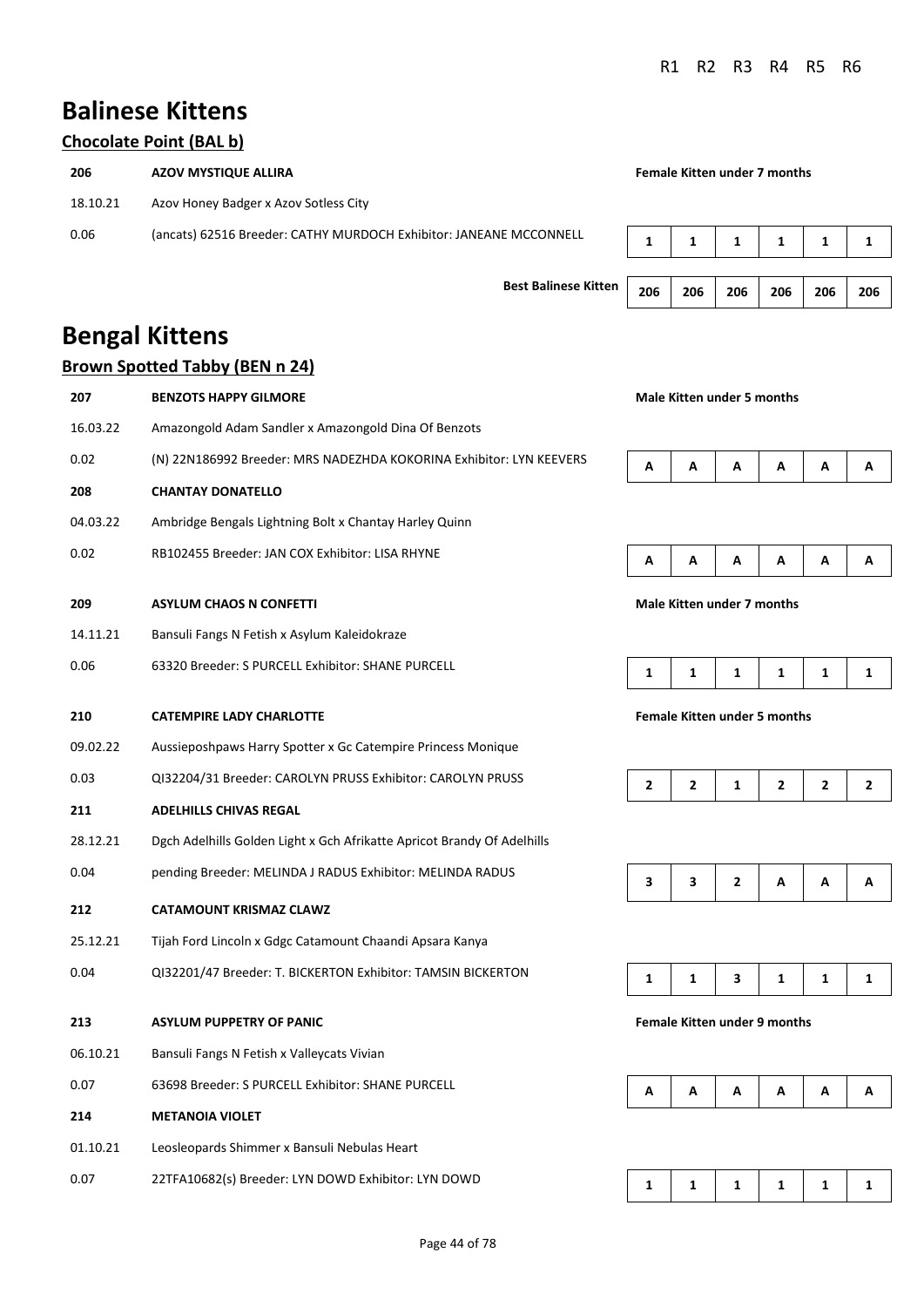**Best Bengal Kitt Reserve Bengal Kitt Third Bengal Kitt Fourth Bengal Kitt** 

| en | 214 | 209 | 214 | 209 | 214 | 209 |
|----|-----|-----|-----|-----|-----|-----|
| en | 209 | 212 | 209 | 214 | 209 | 214 |
| en | 212 | 214 | 210 | 212 | 212 | 212 |
| en | 210 | 210 |     | 210 | 210 | 210 |
|    |     |     |     |     |     |     |

# **British Shorthair Kittens**

### **Blue (BSH a)**

| 215      | N/A MARBELLA BEAUTY OF SOLACE                                     | <b>Male Kitten under 5 months</b> |              |                                   |              |                |                         |
|----------|-------------------------------------------------------------------|-----------------------------------|--------------|-----------------------------------|--------------|----------------|-------------------------|
| 10.02.22 | Reshky Romon Cruz x Reshky Havana                                 |                                   |              |                                   |              |                |                         |
| 0.03     | (T)CT 22T7362 Breeder: MRS TANIA FULKNER Exhibitor: FAYE JAKSON   | $\mathbf{2}$                      |              | 1                                 | 1            | $\overline{2}$ | $\overline{2}$          |
| 216      | <b>EWENIQUE WILLIAM HATHAWAY</b>                                  |                                   |              |                                   |              |                |                         |
| 06.01.22 | Ewenique Bo Diddley x Ewenique Kate Hathaway                      |                                   |              |                                   |              |                |                         |
| 0.04     | 22TFA10802 Breeder: SALLY TONKS Exhibitor: SALLY TONKS            | 1                                 |              | 2                                 | $\mathbf{2}$ | 1              | 1                       |
| 217      | <b>KALAME BENAIAH</b>                                             |                                   |              | <b>Male Kitten under 7 months</b> |              |                |                         |
| 03.11.21 | Kalame Thecla x Sawadas Summer Cloud                              |                                   |              |                                   |              |                |                         |
| 0.06     | 22GC46575 Breeder: F.MARTINI-JAKSON Exhibitor: FAYE JAKSON        | 2                                 | 1            | 1                                 | 2            | 1              | 1                       |
| 218      | <b>AUSSIBLUE JAKS BUDDY</b>                                       |                                   |              |                                   |              |                |                         |
| 28.10.21 | Aussiblue Union Jak x Aussiblue Andamooka                         |                                   |              |                                   |              |                |                         |
| 0.06     | QI32204(V)22V37583 Breeder: JUDI DE HAAN Exhibitor: JO DENNINGTON | 1                                 |              | $\mathbf{2}$                      | 3            | 3              | 3                       |
| 219      | <b>BELANTINE KASPER KOOL</b>                                      |                                   |              |                                   |              |                |                         |
| 17.10.21 | Ch Cool Man Von Walder*d (gmy) x Britz Nina Nikola                |                                   |              |                                   |              |                |                         |
| 0.06     | 62381 Breeder: EXH Exhibitor: BEL & JAI PARSONS                   | 3                                 |              | 3                                 | 1            | $\mathbf{2}$   | $\overline{\mathbf{c}}$ |
| 220      | <b>KALAME MORDECAL</b>                                            |                                   |              | <b>Male Kitten under 9 months</b> |              |                |                         |
| 15.10.21 | Kalame Thecla x Kalame Callista                                   |                                   |              |                                   |              |                |                         |
| 0.06     | 22GC46560 Breeder: F.MARTINI-JAKSON Exhibitor: FAYE JAKSON        | $\mathbf{1}$                      | $\mathbf{2}$ | 2                                 | 1            | $\mathbf{2}$   | 1                       |
| 221      | <b>BRITZ TAILOR OF GLOUCHESTER</b>                                |                                   |              |                                   |              |                |                         |
| 18.09.21 | Britz Samual Whiskers x Britz Tabitha Twitchit                    |                                   |              |                                   |              |                |                         |
|          |                                                                   |                                   |              |                                   |              |                |                         |

0.07 Q132112/21co631 Breeder: JEANETTE PHILIP Exhibitor: TREVOR COX & RAY CLARK **2** 1 1 2 1 2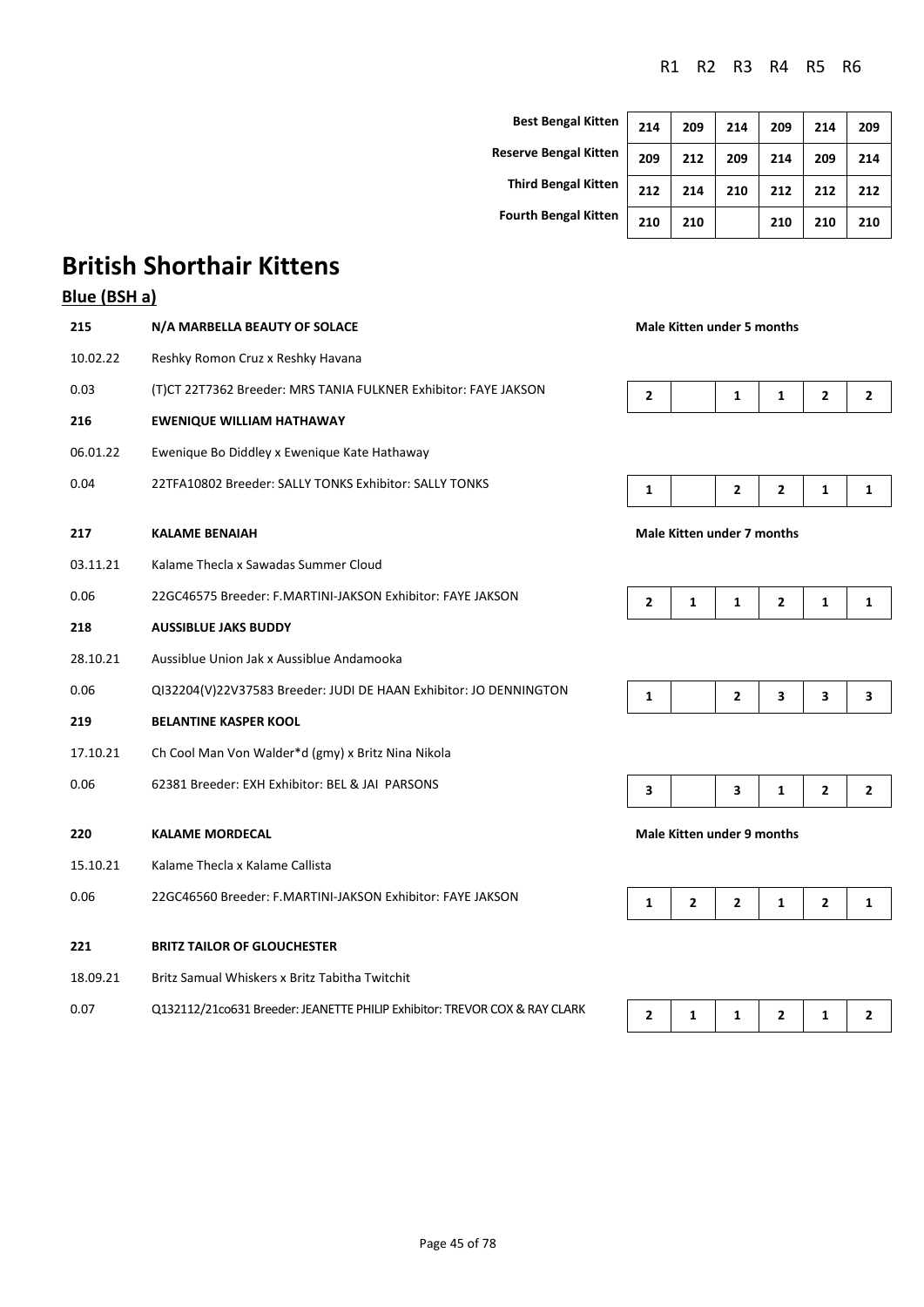**222 RESHKY THIS IS MAGIC Female Kitten under 5 months**

|--|

**224 CARINYA ANNIKA Female Kitten under 7 months**

**226 CUDDLETON BARONESS JESSICA Female Kitten under 9 months**

|  |  | 216   217   221   219   224   216 |  |
|--|--|-----------------------------------|--|
|  |  | 223 221 223 220 217 220           |  |

#### **Lilac (BSH c)**

| -227     | <b>AMBRITT CANTERBURY BELLE</b>                            |  |  | <b>Female Kitten under 5 months</b> |              |   |                |  |  |  |  |
|----------|------------------------------------------------------------|--|--|-------------------------------------|--------------|---|----------------|--|--|--|--|
| 05.03.22 | Ambritt Shamrock Shooter x Ambritt Shamrock Shakers Pearl  |  |  |                                     |              |   |                |  |  |  |  |
| 0.02     | 220C9619 Breeder: JULIE & AARON MAAS Exhibitor: JULIE MAAS |  |  | $A \mid A \mid$                     | $\mathbf{A}$ | A | $\overline{A}$ |  |  |  |  |

18.03.22 Reshky Cirque De Madgie x Kalame Amai Aoi Yume

06.01.22 Ewenique Do Diddley x Ewenique Kate Hathaway

0.04 22TFA10803 Breeder: SALLY TONKS Exhibitor: SALLY TONKS

0.06 22QC9408 Breeder: T & C MERRITT Exhibitor: JENNY GOWEN

30.09.21 Cuddleton Duke Bernard x Cuddleton Baroness Angelica

0.07 CU22059 Breeder: P LANIGAN Exhibitor: PAMELA LANIGAN

**223 EWENIQUE AUDREY HATHAWAY**

**225 CARINYA MA'TOR BABY DOLL**

0.01 FQ22/99299 Breeder: JO DENNINGTON Exhibitor: JO DENNINGTON

07.11.21 Dgc Carinya Buddy's God Of Thunder x Carinya Luvz By Da Moonlight

07.11.21 Dgc Carinya Buddy's God Of Thunder x Carinya Luvz By Da Moonlight

0.06 22QC9407 Breeder: T & C MERRITT Exhibitor: T AND C MERRITT AND C DAVIS

#### **Blue Bi-Colour (BSH a 03)**

| 228      | KITTYKATZ I WANNA DO MAGIC                                                  |  | Male Kitten under 5 months |    |                                     |  |  |
|----------|-----------------------------------------------------------------------------|--|----------------------------|----|-------------------------------------|--|--|
| 10.02.22 | Reshky Cirque De Magie x Mahaska Duchess Lola                               |  |                            |    |                                     |  |  |
| 0.03     | Q132204/57 Breeder: T.COX & R. CLARK Exhibitor: TREVOR COX & RAY CLARK<br>1 |  |                            |    | 2                                   |  |  |
| 229      | KITTYKATZ A TOUCH OF MAGIC                                                  |  |                            |    | <b>Female Kitten under 5 months</b> |  |  |
| 10.02.22 | Reshky Cirque De Magie x Mahaska Duchess Lola                               |  |                            |    |                                     |  |  |
| 0.03     | Q132204/59 Breeder: T.COX & R.CLARK Exhibitor: TREVOR COX & RAY CLARK       |  |                            | 1. |                                     |  |  |

**Best Blue Bi-Colour British Shorthair Kitten** 

**Best Blue British Shorthair Kitten** 

**Reserve Blue British Shorthair Kitten 223 221 223 220 217 220** 

| . . |
|-----|
|-----|

#### **228 KITTYKATZ I WANNA DO MAGIC Male Kitten under 5 months**

|  | 229 229 229 229 228 229 229 |  |
|--|-----------------------------|--|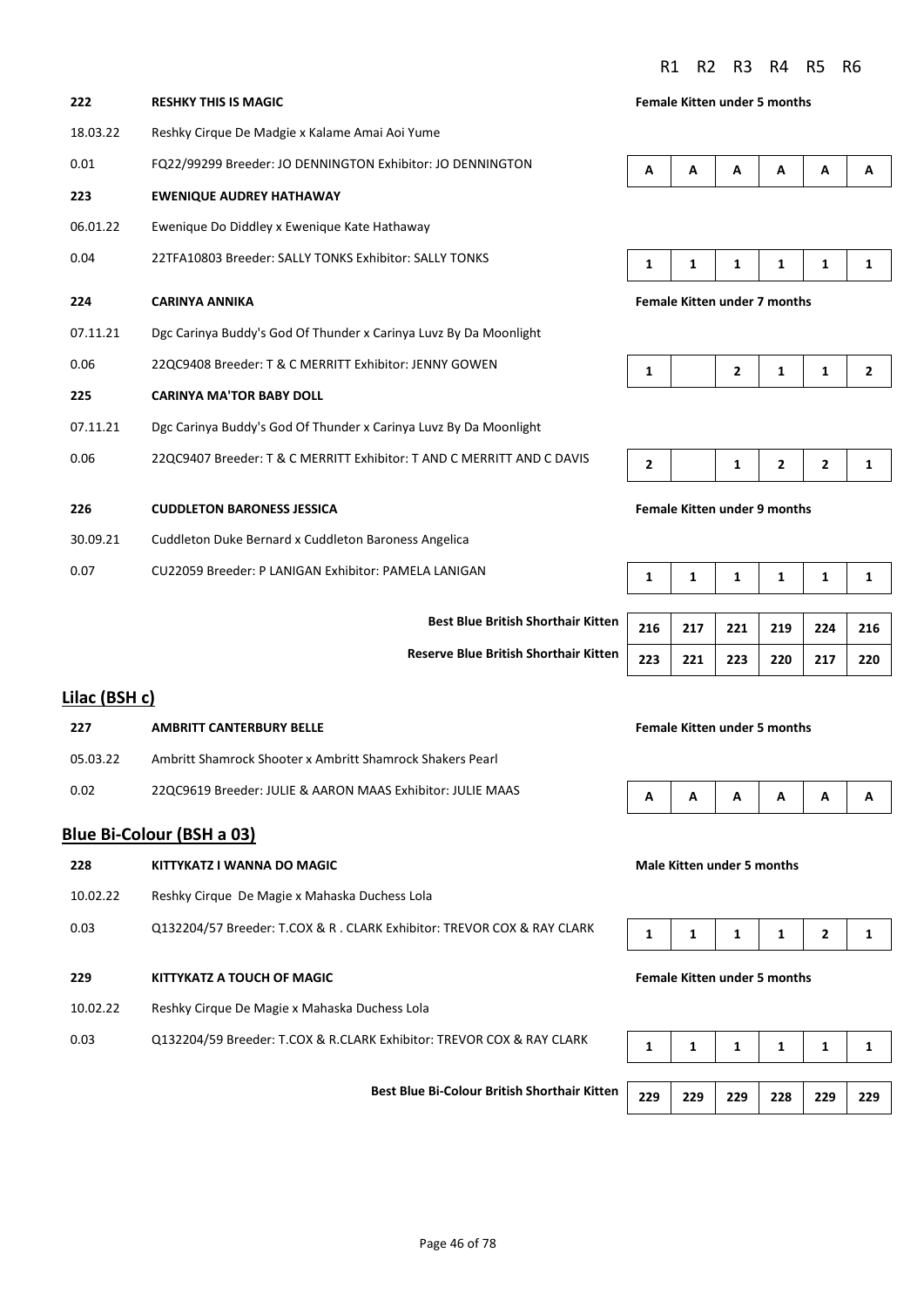### **Lilac Bi-Colour (BSH c 03)**

| 230      | AMBRITT TRADITIONAL GAL                                    | <b>Female Kitten under 5 months</b> |  |  |  |  |  |
|----------|------------------------------------------------------------|-------------------------------------|--|--|--|--|--|
| 05.03.22 | Ambritt Shamrock Shooter x Ambritt Shamrock Shakers Pearl  |                                     |  |  |  |  |  |
| 0.02     | 22QC9618 Breeder: JULIE & AARON MAAS Exhibitor: JULIE MAAS |                                     |  |  |  |  |  |
| 231      | <b>CUDDLETON BARON CUTHBERT</b>                            | Male Kitten under 7 months          |  |  |  |  |  |
| 05.11.21 | Cuddleton Her Gustav x Cuddleton Baroness Lucille          |                                     |  |  |  |  |  |
| 0.06     | CU22256 Breeder: PAMELA LANIGAN Exhibitor: PAMELA LANIGAN  | 1                                   |  |  |  |  |  |

| <b>Female Kitten under 5 months</b> |  |  |  |  |  |  |
|-------------------------------------|--|--|--|--|--|--|
|-------------------------------------|--|--|--|--|--|--|

| Male Vitton under 7 months |  |  |  |  |  |  |  |
|----------------------------|--|--|--|--|--|--|--|

| MELA LANIGAN                            | 1   | 1   | 1   | 1   | 1   |     |
|-----------------------------------------|-----|-----|-----|-----|-----|-----|
|                                         |     |     |     |     |     |     |
| <b>Best British Shorthair Kitten</b>    | 216 | 217 | 221 | 219 | 224 | 216 |
| <b>leserve British Shorthair Kitten</b> | 230 | 221 | 223 | 220 | 217 | 220 |
| <b>Third British Shorthair Kitten</b>   | 223 | 215 | 217 | 221 | 221 | 231 |
| <b>Fourth British Shorthair Kitten</b>  | 215 | 216 | 230 | 215 | 229 | 217 |

## **Burmese Kittens**

### **Brown (BUR n)**

| 231.1    | <b>BATICE IN THE BEGINNING</b>                                           |                                     | Male Kitten under 7 months          |              |              |                |              |
|----------|--------------------------------------------------------------------------|-------------------------------------|-------------------------------------|--------------|--------------|----------------|--------------|
| 25.11.21 | Firefly Thors Hammer x Batice Chant'l                                    |                                     |                                     |              |              |                |              |
| 0.06     | QFA22/317300 Breeder: Latika Macquire Exhibitor: Fiona Ransley           | 1                                   | 1                                   | 1            | 1            | 1              | 1            |
| 232      | <b>RIOKAY DIAMOND'S TREASURE</b>                                         |                                     | <b>Female Kitten under 5 months</b> |              |              |                |              |
| 10.01.22 | Riokay Armani's Diamond Edition x Riokay Paris For Me                    |                                     |                                     |              |              |                |              |
| 0.04     | QFA22/317421 Breeder: B LAROCCA Exhibitor: BARBARA LAROCCA               | 1                                   | 1                                   | 1            | 1            | 1              | 1            |
| 233      | <b>BELSHOGAR WALK OF FAME</b>                                            | <b>Female Kitten under 7 months</b> |                                     |              |              |                |              |
| 02.12.21 | Batice Mr President x Belshogar A Sky Full Of Stars                      |                                     |                                     |              |              |                |              |
| 0.05     | QFA22/317299 Breeder: MARISA THISTLEWAITE Exhibitor: MARISA THISTLEWAITE | 2                                   | $\mathbf{2}$                        | $\mathbf{2}$ | $\mathbf{2}$ | $\overline{2}$ | $\mathbf{2}$ |
| 234      | <b>BELSHOGAR HOLLYWOOD STARS</b>                                         |                                     |                                     |              |              |                |              |
| 02.12.21 | Batice Mr President x Belshogar A Sky Full Of Stars                      |                                     |                                     |              |              |                |              |
| 0.05     | QFA22/317298 Breeder: MARISA THISTLEWAITE Exhibitor: MARISA THISTLEWAITE | $\mathbf{1}$                        | 1                                   | 1            | 1            | 1              | 1            |
|          |                                                                          |                                     |                                     |              |              |                |              |
|          | <b>Best Brown Burmese Kitten</b>                                         | 231                                 | 234                                 | 232          | 231.1        | 234            | 231.1        |
|          | <b>Reserve Brown Burmese Kitten</b>                                      | 234                                 | 231.1                               | 234          | 234          | 231.1          | 234          |

### **Chocolate (BUR b)**

| 235      | KITTYKATZ MY SUGAR KANDY                                  |                   |  |  | <b>Female Kitten under 5 months</b> |  |  |  |  |  |  |
|----------|-----------------------------------------------------------|-------------------|--|--|-------------------------------------|--|--|--|--|--|--|
| 26.12.21 | Kittykayz Legend Of Excalibur x Kittykatz Lady Ga Ga      |                   |  |  |                                     |  |  |  |  |  |  |
| 0.04     | QI32204/63 Breeder: T.COX & R.CLARK Exhibitor: LYN WHALEY | 1 1 1 1 1 1 1 1 1 |  |  |                                     |  |  |  |  |  |  |

|--|--|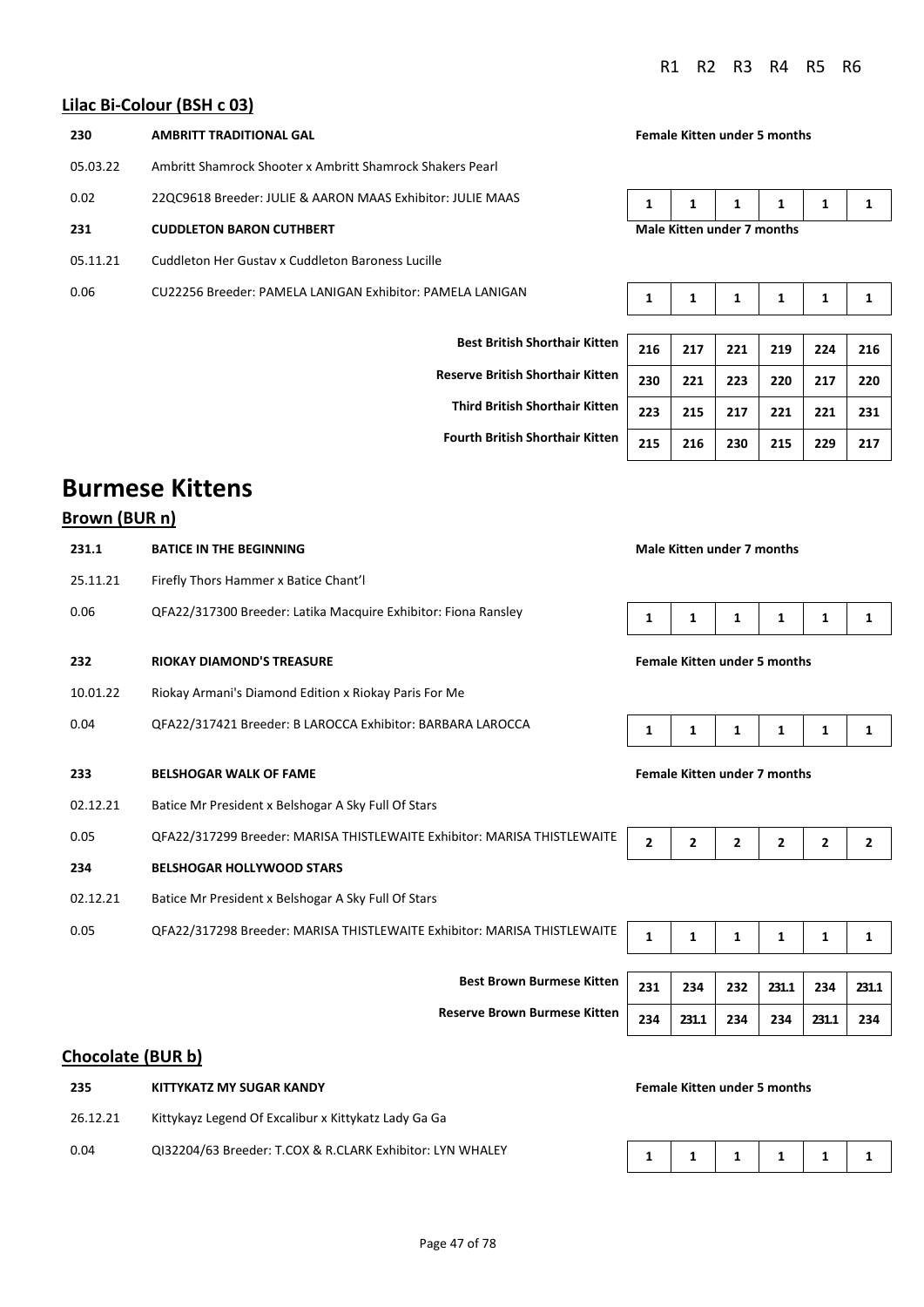#### **236 KITTYKATZ CRYSTAL DIOR Female Kitten under 9 months**

| 12.09.21      | Kittykatz Legend Of Excalibur x Kittykatz The Devine Miss M              |                                   |              |              |                                     |              |              |
|---------------|--------------------------------------------------------------------------|-----------------------------------|--------------|--------------|-------------------------------------|--------------|--------------|
| 0.08          | Q132111016 Breeder: T.COX & R CLARK Exhibitor: TREVOR COX & RAY CLARK    | 1                                 | 1            | $\mathbf{1}$ | 1                                   | 1            | $\mathbf{1}$ |
|               | <b>Best Chocolate Burmese Kitten</b>                                     | 235                               | 236          | 236          | 236                                 | 235          | 236          |
| Lilac (BUR c) |                                                                          |                                   |              |              |                                     |              |              |
| 237           | <b>BELSHOGAR PINK DIAMONDS</b>                                           |                                   |              |              | <b>Female Kitten under 5 months</b> |              |              |
| 17.02.22      | Batice Mr President x Belshogar Kimberley Jewels                         |                                   |              |              |                                     |              |              |
| 0.02          | QFA22/319391 Breeder: MARISA THISTLEWAITE Exhibitor: MARISA THISTLEWAITE | $\mathbf{1}$                      | $\mathbf{1}$ | $\mathbf{1}$ | $\mathbf{1}$                        | 1            | $\mathbf{1}$ |
| Red (BUR d)   |                                                                          |                                   |              |              |                                     |              |              |
| 238           | <b>BAJIMBI ULURU</b>                                                     | <b>Male Kitten under 5 months</b> |              |              |                                     |              |              |
| 20.01.22      | Fosterton Dark Valentine x Bajimbi Creme Ash B                           |                                   |              |              |                                     |              |              |
| 0.03          | (ANCATS) 52283V20 Breeder: B EDWARDS Exhibitor: JO HAAKMAN               | 1                                 | 1            | 1            | 1                                   | 1            | 1            |
|               | <b>Chocolate Tortie (BUR h)</b>                                          |                                   |              |              |                                     |              |              |
| 239           | <b>BAJIMBI HARMONY</b>                                                   |                                   |              |              | <b>Female Kitten under 5 months</b> |              |              |
| 20.01.22      | Fosterton Dark Valentine x Bajimbi Creme Encore                          |                                   |              |              |                                     |              |              |
| 0.03          | (ANCATS) 63831 Breeder: B EDWARDS Exhibitor: BAMBI EDWARD                | 1                                 | $\mathbf{1}$ | $\mathbf{1}$ | $\mathbf{1}$                        | $\mathbf{1}$ | 1            |
|               | <b>Best Burmese Kitten</b>                                               |                                   |              |              |                                     |              |              |
|               |                                                                          | 235                               | 237          | 236          | 231.1                               | 235          | 237          |
|               | <b>Reserve Burmese Kitten</b>                                            | 231                               | 234          | 235          | 236                                 | 234          | 238          |
|               | <b>Third Burmese Kitten</b>                                              | 234                               | 239          | 237          | 234                                 | 237          | 236          |

## **Burmilla Kittens**

### **Brown Silver Shaded (BML ns 12 31)**

| 240      | <b>MIAMBER OBERONS IMPERIAL</b>                              |  | Male Kitten under 7 months |                                        |  |
|----------|--------------------------------------------------------------|--|----------------------------|----------------------------------------|--|
| 21.10.21 | Miamber Oberons Imperial x Miamber Purrditas Bonnie          |  |                            |                                        |  |
| 0.06     | 22S228842C Breeder: M.RISTUCCIA Exhibitor: MICHELE RISTUCCIA |  |                            | $1 \mid 1 \mid 1 \mid 1 \mid 1 \mid 1$ |  |

**Best Burmilla Kitten 240 240 240 240 240 240** 

# **Cornish Rex Kittens**

### **Agouti**

| 241      | MK U7 SUSARAMO EYE OF A TIGER (Chocolate Tabby) (CRX b 21) |  |  | Male Kitten under 5 months |                                        |  |  |  |  |
|----------|------------------------------------------------------------|--|--|----------------------------|----------------------------------------|--|--|--|--|
| 25.12.21 | Susaramo Makes A Point x Sunset Wishes Come True           |  |  |                            |                                        |  |  |  |  |
| 0.04     | GCSA3G12574 Breeder: SUE MORTON Exhibitor: SUE MORTON      |  |  |                            | $A \mid A \mid A \mid A \mid A \mid A$ |  |  |  |  |

| <b>Best Burmese Kitten</b>    | 235 | 237 | 236 | 231.1 | 235   | 237   |
|-------------------------------|-----|-----|-----|-------|-------|-------|
| <b>Reserve Burmese Kitten</b> | 231 | 234 | 235 | 236   | 234   | 238   |
| <b>Third Burmese Kitten</b>   | 234 | 239 | 237 | 234   | 237   | 236   |
| <b>Fourth Burmese Kitten</b>  | 237 | 231 | 232 | 237   | 231.1 | 231.1 |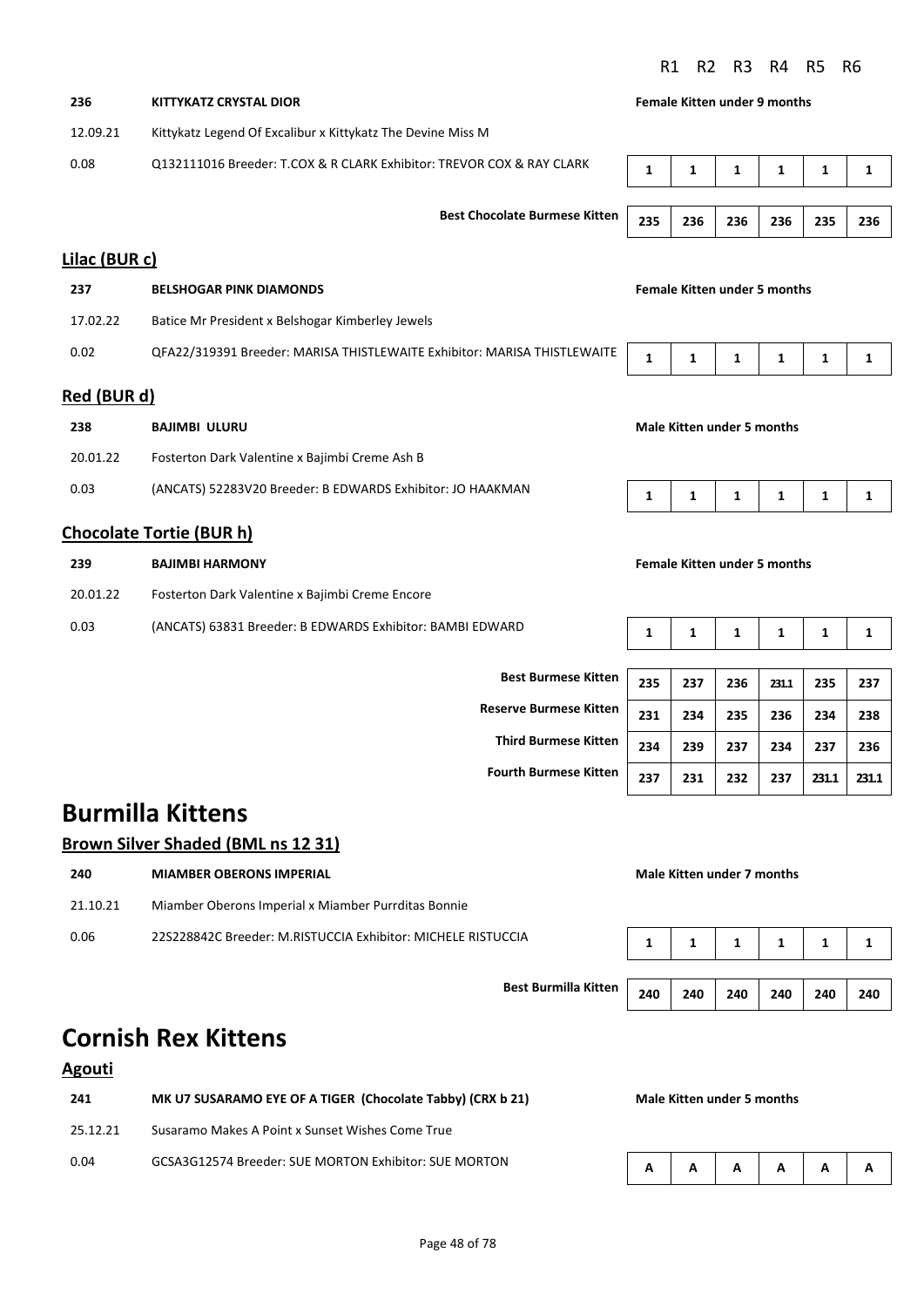#### **Non-Agouti & White**

| 242      | KIEWA MANDY (Chocolate Bi-Colour) (CRX b 03)                      | <b>Female Kitten under 5 months</b> |   |   |   |   |   |
|----------|-------------------------------------------------------------------|-------------------------------------|---|---|---|---|---|
| 14.02.22 | Kiewa Lucas x Kiewa Lady Jane                                     |                                     |   |   |   |   |   |
| 0.02     | 22QC9598(Slv) Breeder: L. SCHULTZ Exhibitor: LE SCHULTZ           | 1                                   | 1 | 1 | 1 | 1 |   |
| 243      | SUNSET NOT WHATCHA THINK (Chocolate Bi-Colour) (CRX b 03)         |                                     |   |   |   |   |   |
| 17.12.21 | Rembrant De Baudelaire x Sunset Cinnamon Twist                    |                                     |   |   |   |   |   |
| 0.04     | NZ038301B Breeder: JOANNA NEWMAN Exhibitor: SUE MORTON            | A                                   | A | A | A | A | А |
| 244      | PICOBELLO CONFETTI KISSES (Chocolate Tortie Bi-Colour) (CRX h 03) | Spay Kitten under 5 months          |   |   |   |   |   |
| 26.12.21 | Koshka Night Rider x Picobello Little Miss Sunshine               |                                     |   |   |   |   |   |
| 0.04     | COAWA 22COX157 Breeder: LOUSE LARKIN Exhibitor: JAN BIDDLE        | 1                                   | 1 | 1 | 1 | 1 |   |
|          |                                                                   |                                     |   |   |   |   |   |

**Best Non-Agouti & White Cornish Rex Kitten** 

**Reserve Non-Agouti & White Cornish Rex Kitten 242 243 242 242 242 242** 

|--|--|--|--|

|  | . . |  | . . |  |  |
|--|-----|--|-----|--|--|
|--|-----|--|-----|--|--|

|--|

|  | 244   244   244   244   244   244 |  |
|--|-----------------------------------|--|
|  | $242$ 243 242 242 242 242         |  |

| Best Cornish Rex Kitten   244   244   244   244   244          |  |  | 244 |
|----------------------------------------------------------------|--|--|-----|
| Reserve Cornish Rex Kitten   242   243   242   242   242   242 |  |  |     |

## **Devon Rex Kittens**

### **Non-Agouti & White**

| 245      | LAVISH IMA GREMLIN TOO (Black Smoke & White) (DRX ns 09)        |                            |     |              | <b>Female Kitten under 7 months</b> |     |     |
|----------|-----------------------------------------------------------------|----------------------------|-----|--------------|-------------------------------------|-----|-----|
| 25.11.21 | Ch Kyapark Templar's Treasure x Bdgc Devma Gremlins Daze        |                            |     |              |                                     |     |     |
| 0.05     | 21QC9321 [Slv] Breeder: K FERRIS Exhibitor: KARLA FERRIS        | 1                          | 1   | 1            | 1                                   | 1   | 1   |
| 246      | STARSEED COSMIC AMOR (Lilac Bi-Colour) (DRX c 03)               | Spay Kitten under 7 months |     |              |                                     |     |     |
| 17.10.21 | Kypark Cosmic Ellation x Kyapark Lilovgy                        |                            |     |              |                                     |     |     |
| 0.06     | 22QC9457 (Slv) Breeder: R CHRISTENSEN Exhibitor: LOUISE STEWART | 1                          | 1   | $\mathbf{1}$ | 1                                   | 1   | 1   |
|          |                                                                 |                            |     |              |                                     |     |     |
|          | <b>Best Non-Agouti &amp; White Devon Rex Kitten</b>             | 246                        | 246 | 245          | 246                                 | 246 | 245 |

#### **Agouti & White**

| 247      | LAVISH IMA TREASURED ODDITY (Black Spotted Tabby & White) (DRX n 24) |
|----------|----------------------------------------------------------------------|
| 12.12.21 | Ch Kyapark Templars Treasure x Kyapark Im Odd & Sexy                 |

0.05 22QC9633[Slv] Breeder: K FERRIS Exhibitor: KARLA FERRIS

#### **248 STARSEED CARINA'S GIFT (Red Tabby & White) (DRX d 09 21) Spay Kitten under 9 months**

- 17.09.21 Devma Im An Odd Ball x Kyapark Will Ya Be A Lady
- 0.07 (Q)21QC9310N22 (Slv) Breeder: REBECCA CHRISTENSEN Exhibitor: KRISTIE TATTON

| 246   246   245   246   246   245 |
|-----------------------------------|
|-----------------------------------|

**Male Kitten under 7 months** 

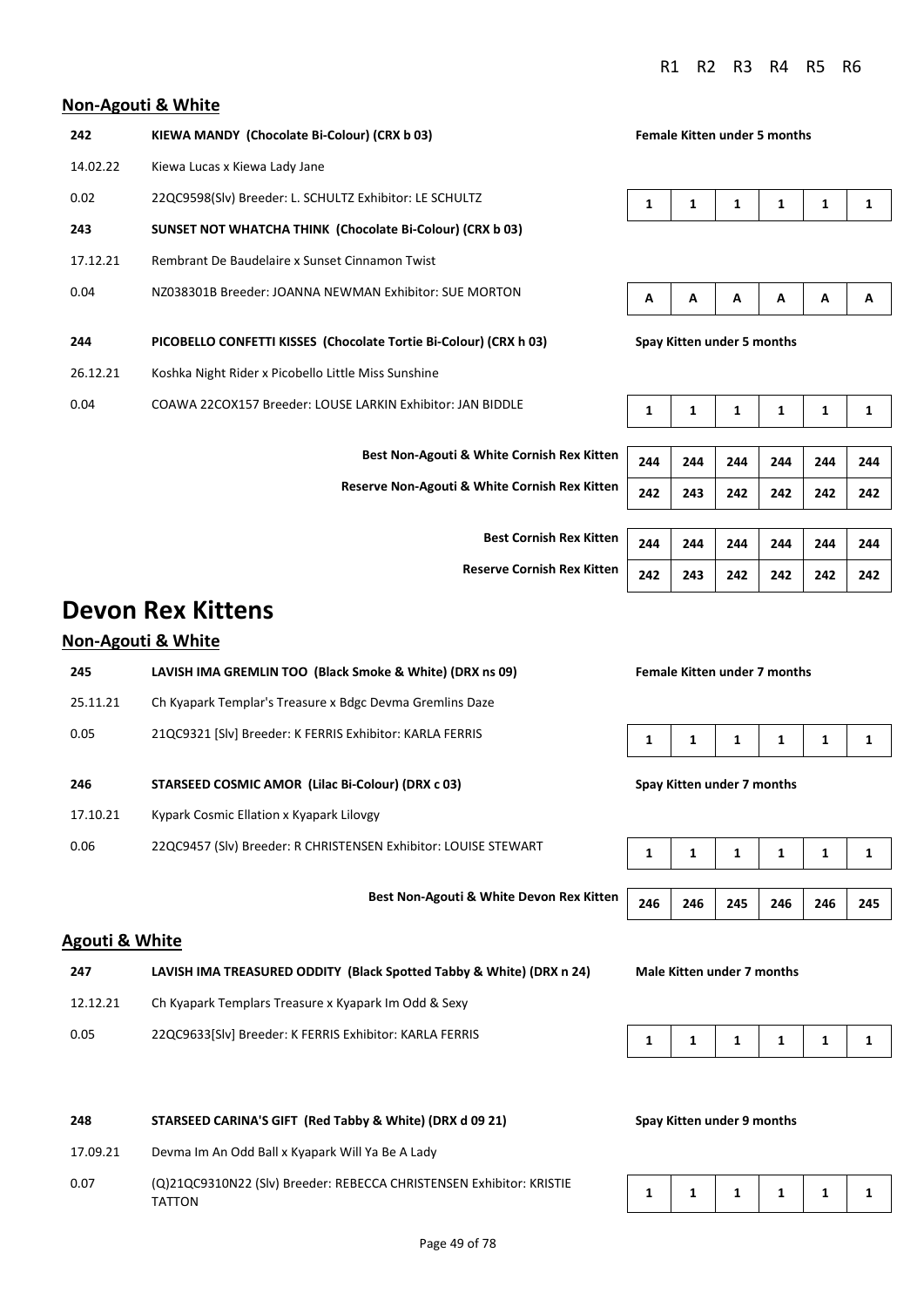**Third Devon Rex Kitten 248 245 246 247 247 246** 

**Best Mandalay Kitten 250 250 250 250 250 250** 

| 249      | KITTAMS MISS GYPSY ROSE (Seal Silver Tabby Mink & White) (DRX ns 09 21 32) | <b>Male Kitten under 5 months</b> |     |     |     |     |     |
|----------|----------------------------------------------------------------------------|-----------------------------------|-----|-----|-----|-----|-----|
| 15.03.22 | Kittams Marcel Marceau x Kittams Miss Molly                                |                                   |     |     |     |     |     |
| 0.02     | QI32204/82 Breeder: SUSAN HOOPER Exhibitor: SUE HOOPER                     | 1                                 | 1   | 1   | Α   | 1   | 1   |
|          |                                                                            |                                   |     |     |     |     |     |
|          | Best Agouti & White Devon Rex Kitten                                       |                                   | 247 | 248 | 248 | 247 | 247 |
|          |                                                                            |                                   |     |     |     |     |     |
|          | <b>Best Devon Rex Kitten</b>                                               | 246                               | 247 | 245 | 246 | 246 | 245 |
|          | <b>Reserve Devon Rex Kitten</b>                                            | 245                               | 246 | 248 | 248 | 245 | 247 |

# **Mandalay Kittens**

#### **Black (MDY n)**

| 250      | <b>BAHATI LA VOITURE NOIRE</b>                             | Male Kitten under 5 months |  |  |  |  |  |
|----------|------------------------------------------------------------|----------------------------|--|--|--|--|--|
| 25.01.22 | Myasanda Claus (imp Nz) x Bahati Amedei Porcelana          |                            |  |  |  |  |  |
| 0.03     | FQ22/99283 Breeder: CARISSA DYETT Exhibitor: CARISSA DYETT |                            |  |  |  |  |  |

### **Munchkin Kittens**

#### **Non-Agouti**

| 251      | MINIMARTINI MOON DANCER (Seal Mink) (MUS n 32)                   | <b>Female Kitten under 9 months</b> |  |  |  |  |  |
|----------|------------------------------------------------------------------|-------------------------------------|--|--|--|--|--|
| 01.10.21 | Prince Percival x Hocus Pocus                                    |                                     |  |  |  |  |  |
| 0.07     | 22QC9350 Breeder: STEPHANIE MARTINI Exhibitor: STEPHANIE MARTINI |                                     |  |  |  |  |  |

# **Best Munchkin Kitten** | 251 | 251 | 251 | 251 | 251 | 251

## **Oriental Kittens**

#### **Chocolate Ticked Tabby (OSH b 25)**

| 252                        | <b>HAREEM HEARTS ON FIRE</b>                       | Male Kitten under 7 months |  |  |  |  |  |
|----------------------------|----------------------------------------------------|----------------------------|--|--|--|--|--|
| 08.12.21                   | Plat D G Ch Zarlee Kambiri x Hareem Sugar'n'spice  |                            |  |  |  |  |  |
| 0.05                       | 22CQ9464 Breeder: JAN BIDDLE Exhibitor: JAN BIDDLE |                            |  |  |  |  |  |
| Black Bi-colour (OSH n 03) |                                                    |                            |  |  |  |  |  |

# **253 JAYALLWEND PURELY DIVINE (IMP NZ) Female Kitten under 7 months** 13.12.21 Eireachdail Knight Ryder (imp Gbr) x Jayallwend Queen Of Valentine's 0.05 NZ038402E Breeder: JAYALLWEND CATTERY Exhibitor: JANEANE MCCONNELL 1 1 1 1 1 1 1 1 1 1

**Best Oriental Kitten 253 253 253 252 252 253**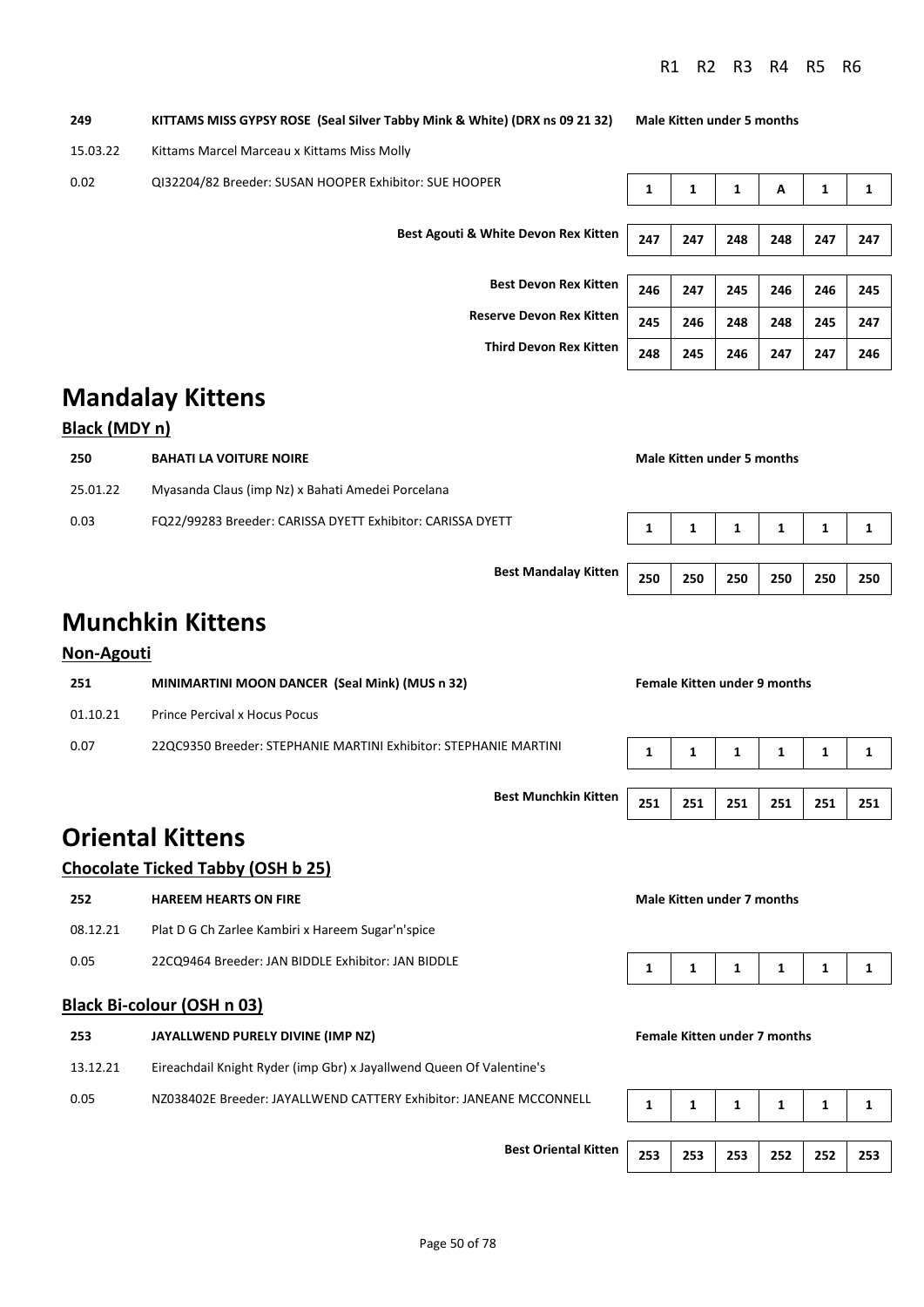# **Russian Kittens**

### **Blue (RUS a)**

| 254      | <b>BABUSHKABLUE RUPERT</b>                                                             |                                     |              | <b>Male Kitten under 5 months</b> |              |              |              |  |
|----------|----------------------------------------------------------------------------------------|-------------------------------------|--------------|-----------------------------------|--------------|--------------|--------------|--|
| 11.01.22 | Obanya Silver Humphrey Bogart x Babushkablue Madonna                                   |                                     |              |                                   |              |              |              |  |
| 0.04     | QFA22/317276 Breeder: MICHAEL AULD & LYNDA DU VALLIER Exhibitor: EBONY<br><b>HAYES</b> | Α                                   | A            | А                                 | A            | A            | Α            |  |
| 255      | <b>TACHALI DIAMOND IN THE SUN</b>                                                      |                                     |              | <b>Male Kitten under 7 months</b> |              |              |              |  |
| 11.11.21 | Tachali Grand Kye x Tachali Crown Paris                                                |                                     |              |                                   |              |              |              |  |
| 0.06     | CU22280 Breeder: MAREE CARLE Exhibitor: MAREE CARLE                                    | $\mathbf{1}$                        | 1            | $\mathbf{2}$                      | 2            | $\mathbf{2}$ | $\mathbf{2}$ |  |
| 256      | <b>TACHALI KATZE BAILEY</b>                                                            |                                     |              |                                   |              |              |              |  |
| 04.11.21 | Tachali Uki Darcy x Tachali Regal Shadow                                               |                                     |              |                                   |              |              |              |  |
| 0.06     | CU22276 Breeder: MAREE CARLE Exhibitor: MAREE CARLE                                    | $\mathbf{2}$                        | $\mathbf{2}$ | 1                                 | 1            | 1            | 1            |  |
| 257      | <b>TACHALI METALLICA BLU SKY</b>                                                       | <b>Female Kitten under 7 months</b> |              |                                   |              |              |              |  |
| 28.10.21 | Tachali Grand Kye x Kimara Blu Shimma Aschea                                           |                                     |              |                                   |              |              |              |  |
| 0.06     | CU22170 Breeder: MAREE CARLE Exhibitor: MAREE CARLE                                    | $\mathbf{1}$                        | 1            | 1                                 | 1            | 1            | 1            |  |
| 258      | <b>TACHALI MYSTIC BELL</b>                                                             | <b>Female Kitten under 9 months</b> |              |                                   |              |              |              |  |
| 01.10.21 | Tachali Grand Kye x Tachali Contessa Pandora                                           |                                     |              |                                   |              |              |              |  |
| 0.07     | CU22211 Breeder: MAREE CARLE Exhibitor: MAREE CARLE                                    | Α                                   | A            | A                                 | A            | A            | Α            |  |
| 259      | DJINDI SKY CZAR MIKHAEL                                                                |                                     |              | Male Kitten under 9 months        |              |              |              |  |
| 25.09.21 | Brz Gd Ch Djindi Shimma Sky Royale x Samnicki Czar Galina                              |                                     |              |                                   |              |              |              |  |
| 0.07     | (V)37733 Breeder: DJINDIRUS@GMAIL.COM Exhibitor: CINDY GRIMES                          | Α                                   | A            | A                                 | А            | A            | А            |  |
| 260      | <b>BABUSHKABLUE JOE EXOTIC</b>                                                         |                                     |              |                                   |              |              |              |  |
| 24.09.21 | Twili Prince Of Penzance x Babushkablue Posh Spice                                     |                                     |              |                                   |              |              |              |  |
| 0.07     | QFA21/317167 Breeder: LYNDA DU VALLIER Exhibitor: LYNDA DU VALLIER                     | $\mathbf{1}$                        | $\mathbf{1}$ | 1                                 | $\mathbf{1}$ | $\mathbf{1}$ | 1            |  |

| <b>Best Russian Kitten</b>    |  |
|-------------------------------|--|
| <b>Reserve Russian Kitten</b> |  |
| <b>Third Russian Kitten</b>   |  |
| <b>Fourth Russian Kitten</b>  |  |

| <b>Best Russian Kitten</b>    | 257 | 260 | 256 | 260 | 256 | 256 |
|-------------------------------|-----|-----|-----|-----|-----|-----|
| <b>Reserve Russian Kitten</b> | 256 | 256 | 257 | 256 | 257 | 255 |
| <b>Third Russian Kitten</b>   | 260 | 255 | -   | 257 | 255 | 257 |
| <b>Fourth Russian Kitten</b>  | 255 | 257 | -   | 255 | 260 | 260 |

# **Scottish Fold Kittens**

### **Non-Agouti**

| 261      | FLUFFYFOLDS SING DA BLUEZ (Blue) (SFS a)                 |  | <b>Female Kitten under 5 months</b> |                                        |  |
|----------|----------------------------------------------------------|--|-------------------------------------|----------------------------------------|--|
| 19.01.22 | Britern Bramham Moo x Fluffyfolds Outback Opal           |  |                                     |                                        |  |
| 0.03     | 63847/CU22 Breeder: BARB MCFADDEN Exhibitor: TARA MEERES |  |                                     | $1 \mid 1 \mid 1 \mid 1 \mid 1 \mid 1$ |  |

#### **Female Kitten under 5 months**

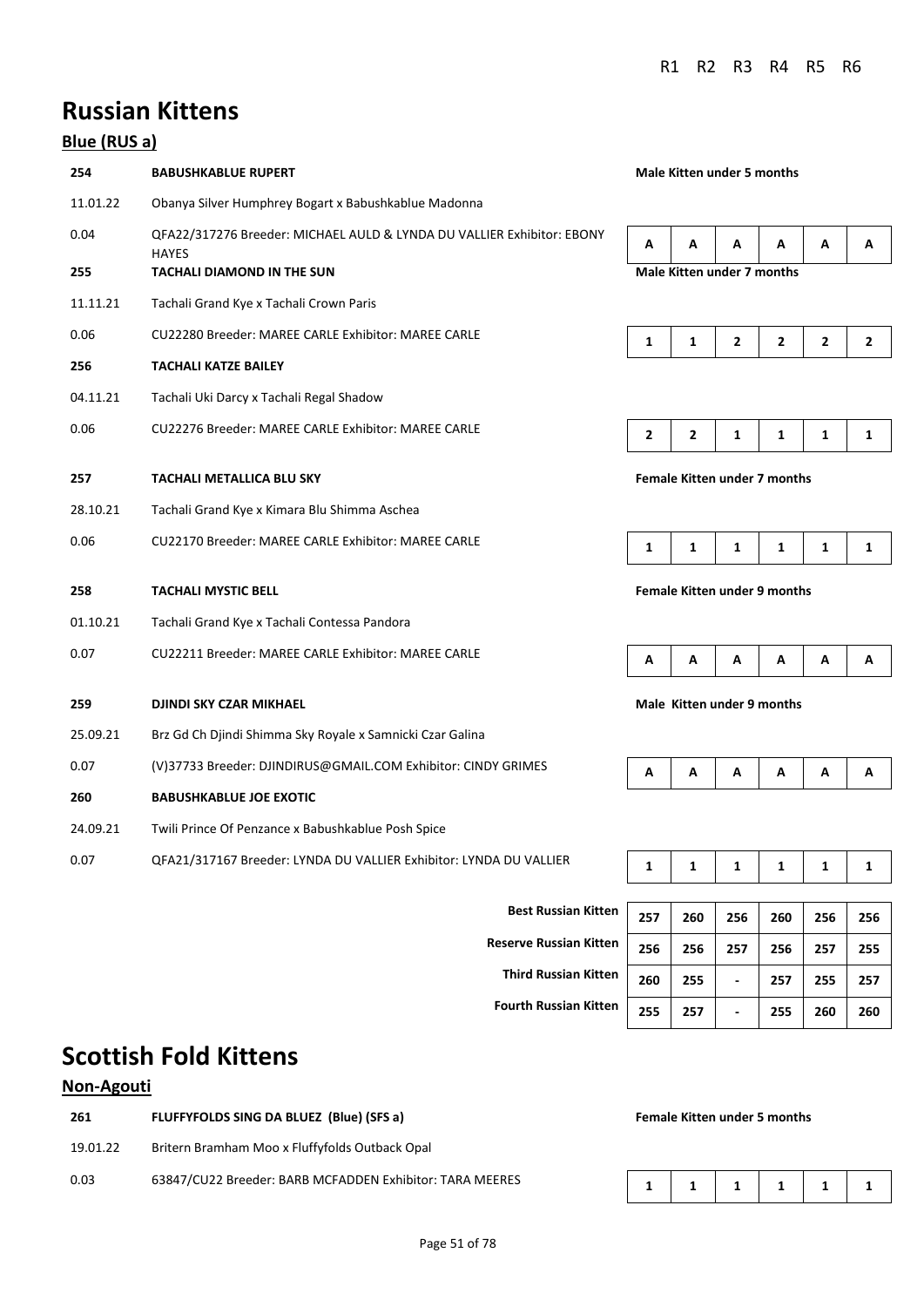| 262      | BELLASHAI PURPLE HAZE (Lilac) (SFS c)                  |     |     | <b>Female Kitten under 9 months</b> |     |     |     |
|----------|--------------------------------------------------------|-----|-----|-------------------------------------|-----|-----|-----|
| 22.09.21 | Chariotoffreya Tutunkhamen x Bellashai Bluebell        |     |     |                                     |     |     |     |
| 0.07     | QFA22/317205(s) Breeder: R HILL Exhibitor: TARA MEERES | 1   | 1   | 1                                   | 1   | 1   | 1   |
|          | <b>Best Non-Agouti Scottish Fold Kitten</b>            | 261 | 261 | 262                                 | 262 | 261 | 262 |
|          | <b>Best Scottish Fold Kitten</b>                       | 261 | 261 | 262                                 | 261 | 261 | 262 |

## **Selkirk Rex Kittens**

### **Agouti & White**

| 263      | KIEWA ISAAC (Chocolate Tabby Bi-Colour) (SRS b 03 21)   |  | Male Kitten under 5 months |  |  |
|----------|---------------------------------------------------------|--|----------------------------|--|--|
| 10.02.22 | Kiewa Joseph x Bumpkinzluv Sonya                        |  |                            |  |  |
| 0.03     | 22QC9597(Slv) Breeder: L. SCHULTZ Exhibitor: LE SCHULTZ |  |                            |  |  |

**Best Selkirk Rex Kitten 263 263 263 263 263 263** 

| 263 | 263   263   263   263 |  |
|-----|-----------------------|--|

# **Selkirk Rex Longhair Kittens**

### **Non-Agouti**

| 264      | <b>BRIGHTHILLS FERGAL (Lilac) (SRL c)</b>         |              | Male Kitten under 7 months |                         |              |                         |
|----------|---------------------------------------------------|--------------|----------------------------|-------------------------|--------------|-------------------------|
| 20.11.21 | Brighthills The Duke x Jengari Rain Dancer        |              |                            |                         |              |                         |
| 0.05     | 22N186723 Breeder: MRS S BELL Exhibitor: SUE BELL | $\mathbf{1}$ | $\mathbf{1}$               | $\overline{\mathbf{1}}$ | $\mathbf{1}$ | $\overline{\mathbf{1}}$ |

#### **Non-Agouti & White**

| 265      | MERILYNS BRIGHT FLEUR (Chocolate Bi-Colour) (SRL b 03)   |                 |  | <b>Female Kitten under 7 months</b> |  |
|----------|----------------------------------------------------------|-----------------|--|-------------------------------------|--|
| 29.10.21 | Brighthills The Duke x Merilyns Karine                   |                 |  |                                     |  |
| 0.06     | ANCATS 63112 Breeder: MERILYN BIDDLE Exhibitor: SUE BELL | 1 1 1 1 1 1 1 1 |  |                                     |  |

### **Agouti & White**

| -266 | KIEWA RED ROBIN (Red Tabby Bi-Colour) (SRL d 03 21) |  |
|------|-----------------------------------------------------|--|
|      |                                                     |  |

19.12.21 Bumpkinzluv Flaming Star x Bumpkinzluv Golden Fudge

0.04 22QC9573(Slv) Breeder: L. SCHULTZ Exhibitor: LE SCHULTZ

**Best Selkirk Rex Longhair Kitten** 

**Reserve Selkirk Rex Longhair Kitten 265 266 NA 265 265 266** 

# **Male Kitten under 7 months**

|--|

#### **266 Red Externe Table Red Transform Bi-Colours**

|  | 264 264 264 264 264 264          |  |  |
|--|----------------------------------|--|--|
|  | 265   266   NA   265   265   266 |  |  |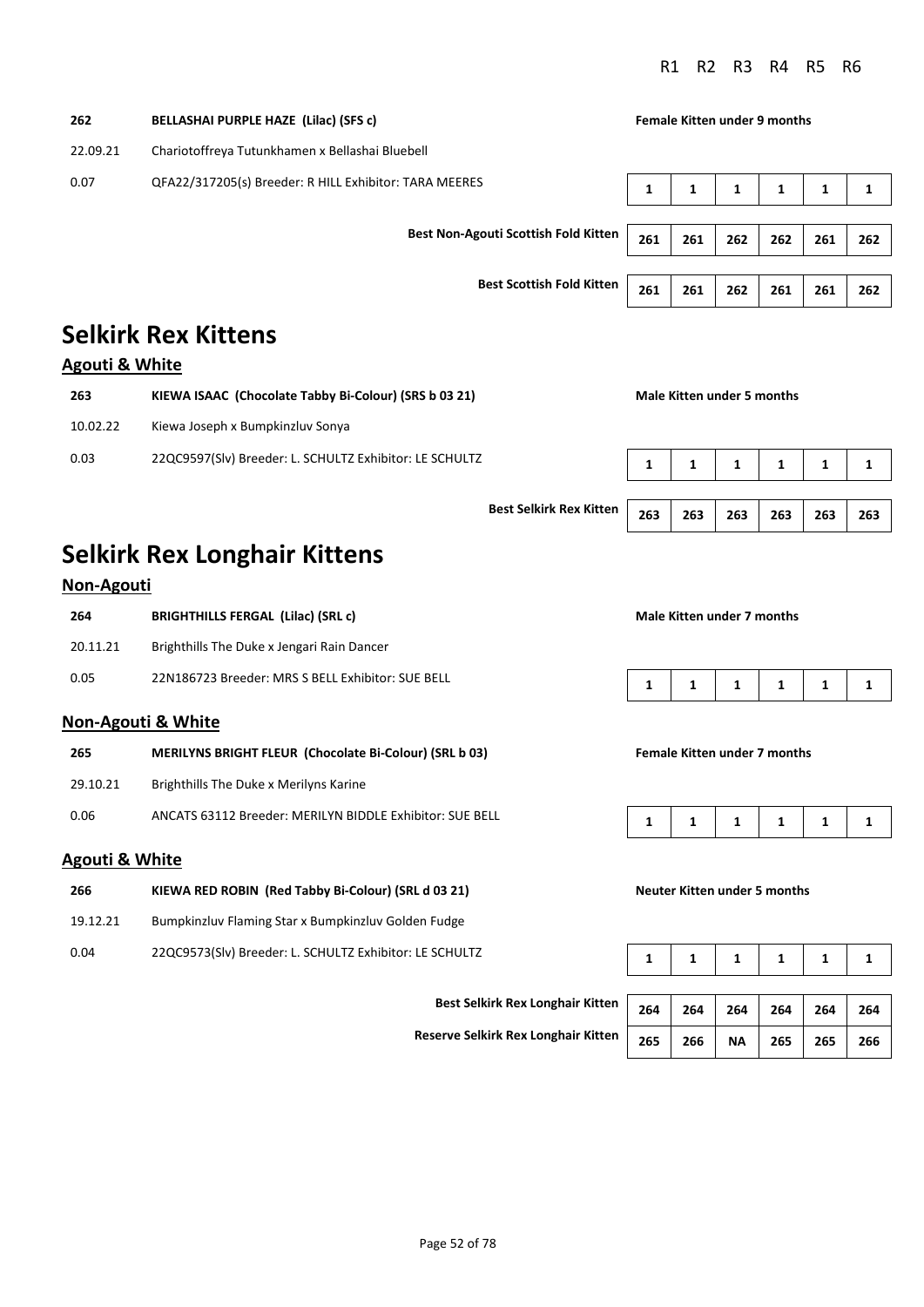# **Siamese Kittens**

### **Chocolate Point (SIA b)**

| 267      | <b>SEKI CHOC MANDRAKE</b>                                |                              | Male Kitten under 9 months |   |   |   |  |
|----------|----------------------------------------------------------|------------------------------|----------------------------|---|---|---|--|
| 13.10.21 | Gautama Sri Rama x Gautama Satori                        |                              |                            |   |   |   |  |
| 0.07     | 22QC9401 Breeder: DONNA EVANS Exhibitor: DONNA EVANS     | 1<br>1<br>1<br>1<br>1        |                            |   |   |   |  |
|          |                                                          | Neuter Kitten under 7 months |                            |   |   |   |  |
| 268      | <b>HAREEM UNCHAIN MY HEART</b>                           |                              |                            |   |   |   |  |
| 08.12.21 | Plat Dbl Gd Ch Zarlee Kambiri x Hareem Sugar'n'spice     |                              |                            |   |   |   |  |
| 0.05     | 22QC9465 (Slv) Breeder: JAN BIDDLE Exhibitor: JAN BIDDLE | 1                            | 1                          | 1 | 1 | 1 |  |

### **Best Chocolate Point Siamese Kitten 268 268 268 268 267 268**

#### **Chocolate Tabby Point (SIA b 21)**

| 269      | <b>SERENDIPPIDEE SHINTO</b>                                    |  |  | Neuter Kitten under 9 months |  |           |  |  |  |  |
|----------|----------------------------------------------------------------|--|--|------------------------------|--|-----------|--|--|--|--|
| 10.10.21 | Glenferry Coco Rebublic x Serendippidee Alaska                 |  |  |                              |  |           |  |  |  |  |
| 0.07     | FQ22/99262 Breeder: BELINDA PENGLIS Exhibitor: BELINDA PENGLIS |  |  |                              |  | 1 1 1 1 1 |  |  |  |  |

### **Chocolate Silver Tabby Point Bi-colour (SIA bs 03 21)**

| 270      | <b>ASHANTI VERSACHI</b>                                                |  |  | Male Kitten under 7 months |  |  |  |  |  |  |
|----------|------------------------------------------------------------------------|--|--|----------------------------|--|--|--|--|--|--|
| 19.11.21 | Elygrad Sir Tristram x Hareem Amazing Aura                             |  |  |                            |  |  |  |  |  |  |
| 0.05     | (ANCATS) 62154 Breeder: JANEANE MCCONNELL Exhibitor: JANEANE MCCONNELL |  |  |                            |  |  |  |  |  |  |

**Best Siamese Kitten Reserve Siamese Kitten 267 269 270 267 270 270** 

| 268 | 270 | 268 | 268 | 269 | 268 |
|-----|-----|-----|-----|-----|-----|
| 267 | 269 | 270 | 267 | 270 | 270 |

# **Somali Kittens**

### **Tawny (SOM n)**

| 271      | <b>NAREIRA MURRAY</b>                                     |  |  | Neuter Kitten under 7 months |                                        |  |  |  |  |
|----------|-----------------------------------------------------------|--|--|------------------------------|----------------------------------------|--|--|--|--|
| 05.12.21 | Gc Ch Nareira Khal Drogo x Nareira Madamkilmouseski       |  |  |                              |                                        |  |  |  |  |
| 0.05     | CN 22/007714 Breeder: D. THOMAS Exhibitor: JOANNE YARDLEY |  |  |                              | $1 \mid 1 \mid 1 \mid 1 \mid 1 \mid 1$ |  |  |  |  |

**Best Somali Kitten** 

|  | 271   271   271   271   271   271 |  |  |
|--|-----------------------------------|--|--|

## **Sphynx Kittens**

### **Non-Agouti & White**

| 272      | <b>MANIS YOU BEAUTY (Black Tortie &amp; White) (SPH f 09)</b>                         | <b>Female Kitten under 5 months</b> |  |  |              |  |  |  |
|----------|---------------------------------------------------------------------------------------|-------------------------------------|--|--|--------------|--|--|--|
| 17.03.22 | Rainbow Warrior's Mr Nosey Leon x Manis Make My Day                                   |                                     |  |  |              |  |  |  |
| 0.01     | QI32204/78 Breeder: R MCGREGOR & S HENRIKSEN Exhibitor: S HENRIKSEN AND<br>R MCGREGOR |                                     |  |  | $\mathbf{1}$ |  |  |  |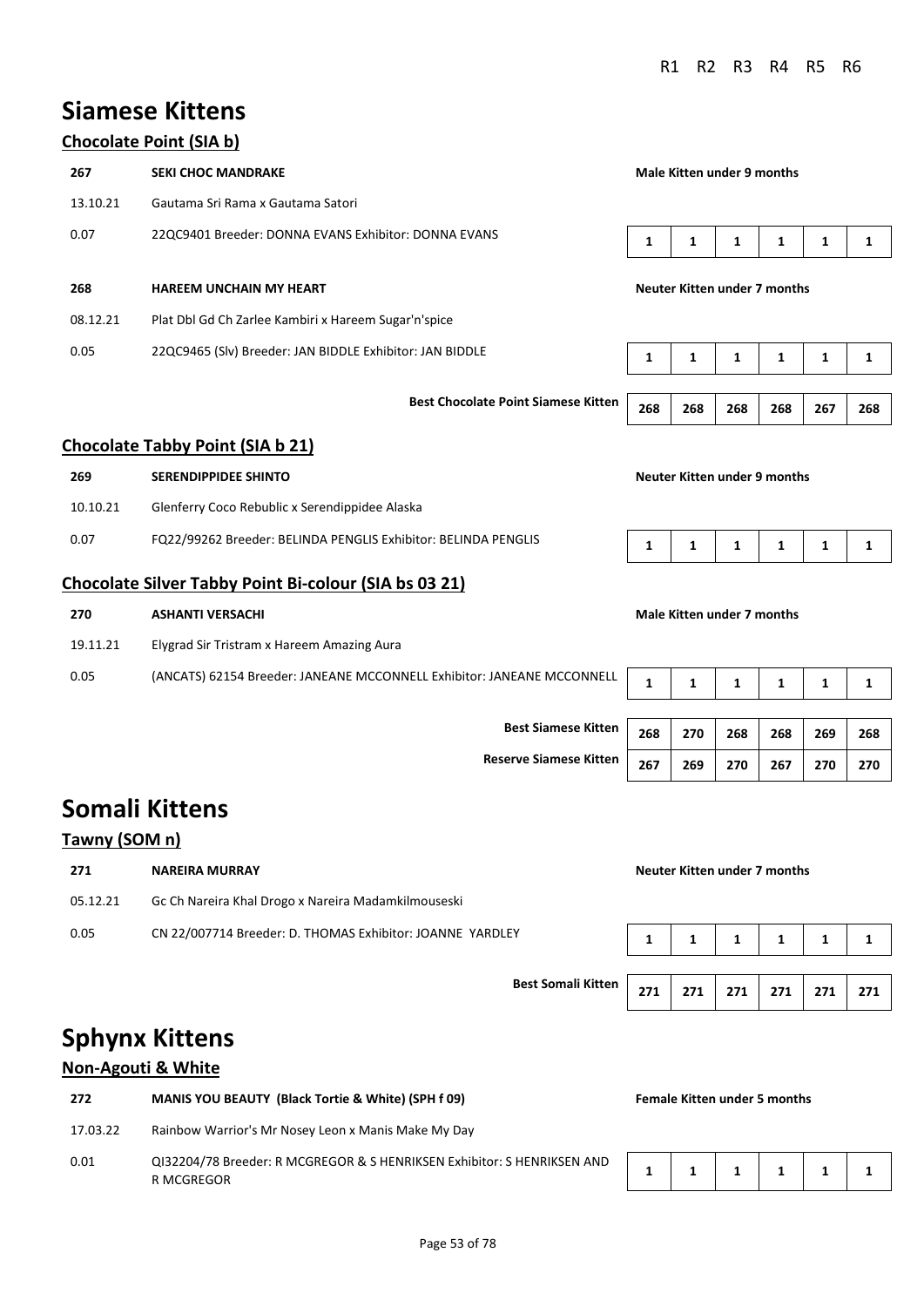**273 MANIS JUST PURE MIRACLE (Red & White) (SPH d 09) Female Kitten under 9 months** 

| A | A | A | A | <b>A</b> | A |
|---|---|---|---|----------|---|
|   |   |   |   |          |   |
|   |   |   |   |          |   |

### **Non-Agouti**

| 274                                                                 | FURRKIN BACK IN BLACK (Black) (SPH n)                            | Male Kitten under 7 months |                                     |              |   |   |  |
|---------------------------------------------------------------------|------------------------------------------------------------------|----------------------------|-------------------------------------|--------------|---|---|--|
| 27.10.21                                                            | Nudelicious Tony Wan Kenobi [imp Nz] x Im Baba Yaga              |                            |                                     |              |   |   |  |
| 22QC9485[Slv/CPC] Breeder: TERRI HUNT Exhibitor: TERRI HUNT<br>0.06 |                                                                  |                            | 1                                   | 1            | 1 | 1 |  |
|                                                                     |                                                                  |                            |                                     |              |   |   |  |
| 275                                                                 | <b>BORN BOLD HARMONY (Blue Point) (SPH a 33)</b>                 |                            | <b>Female Kitten under 7 months</b> |              |   |   |  |
| 27.11.21                                                            | Best Show Neo x Best Show Quiele                                 |                            |                                     |              |   |   |  |
| 0.05                                                                | (ANCATS) 61953 Breeder: JANE COCKERTON Exhibitor: JANE COCKERTON |                            |                                     | $\mathbf{z}$ |   |   |  |

- **276 BORN BOLD GEMINI (Blue Sepia) (SPH a 31)**
- 20.11.21 Best Show Neo x Sphynxwillow Pulchra
- 0.05 (ANCATS) 61838 Breeder: JANE COCKERTON Exhibitor: JANE COCKERTON
- **277 SOUL TEE (Black Karpati) (SPH n 28) Female Kitten under 9 months**
- 20.09.21 Nudelicious Tony Wan Kenobe (nz) x Furrkin Santeria
- 0.07 22QC9332 Breeder: T HUNT & J MICHAEL Exhibitor: JANET MICHAEL





|--|--|--|--|--|--|--|

| 276   274   274   275   274   274 |  |  |  |
|-----------------------------------|--|--|--|
| 274   275   276   274   275   277 |  |  |  |

**Best Sphynx Kitte Reserve Sphynx Kitte 7hird Sphynx Kitte** 

**Best Non-Agouti Sphynx Kitten 276 274 274 275 274 274** 

**Reserve Non-Agouti Sphynx Kitten 274 275 276 274 275 277** 

| 'n |     |  | 276 274 272 275 274               | -274 |
|----|-----|--|-----------------------------------|------|
| 'n |     |  | 272   275   274   274   275   272 |      |
| 'n | 275 |  | 272 276 276 270                   | 277  |

- 12.10.21 Manis Roland x Manis Just Pure Hope
- 0.07 QI32201/70 Breeder: R MCGREGOR & S HENRIKSEN Exhibitor: S HENRIKSEN AND R MCGREGOR

**Best Non-Agouti & White Sphynx Kitten 272 272 272 272 272 272**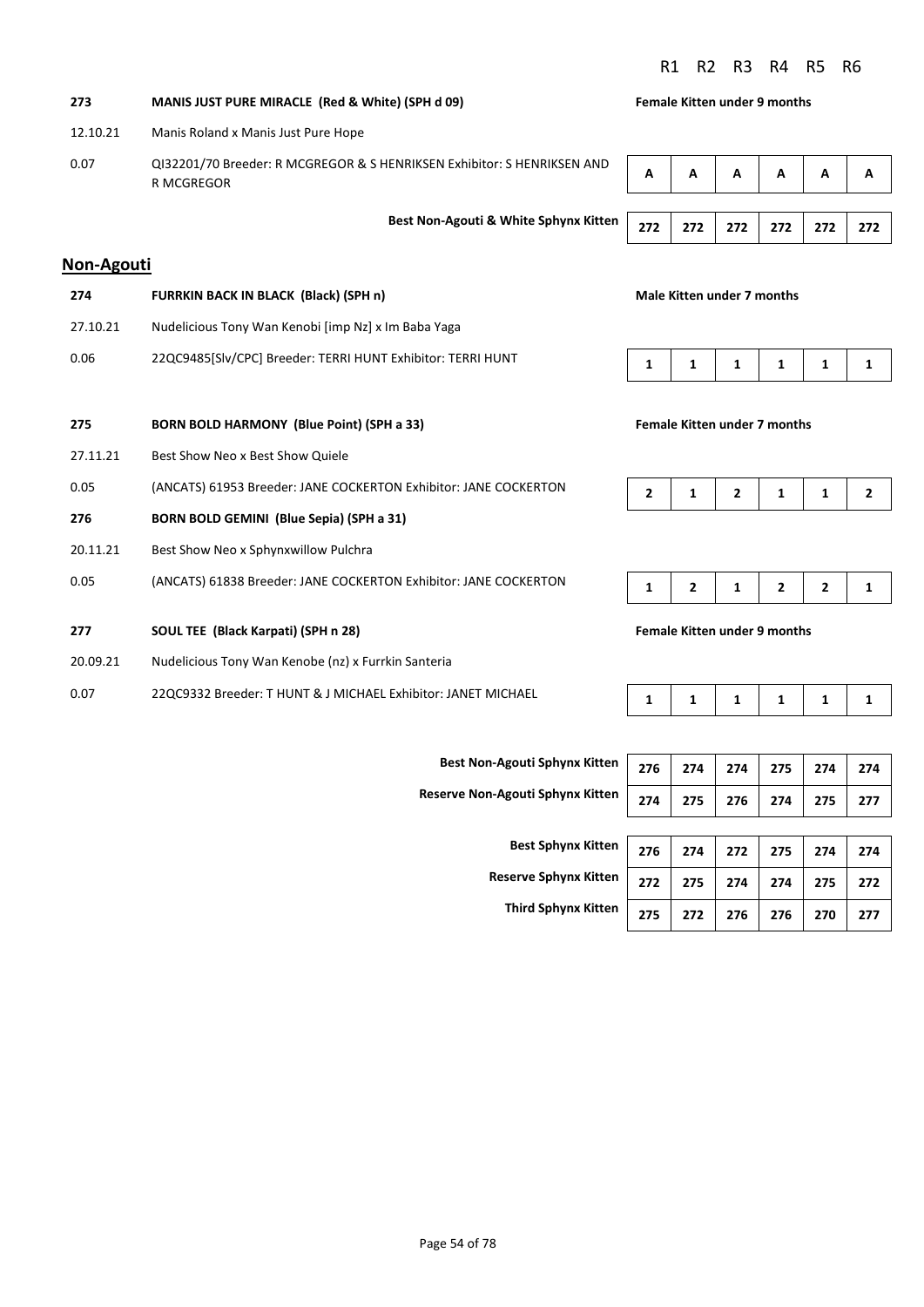## **Tonkinese Kittens**

### **Seal (Natural) Point (TOS n 33)**

| 278      | <b>EMMEL YOU HAD ME AT HELLO</b>                                   |  | <b>Female Kitten under 7 months</b> |   |   |   |   |
|----------|--------------------------------------------------------------------|--|-------------------------------------|---|---|---|---|
| 07.11.21 | Fosterton Joshua x Emmel Ice And Fire                              |  |                                     |   |   |   |   |
| 0.06     | QI32204/36(GEN3) Breeder: MARK LATHOURAS Exhibitor: MARK LATHOURAS |  | A                                   | A | A | A | A |
|          | <b>Blue Point (TOS a 33)</b>                                       |  |                                     |   |   |   |   |
| 279      | <b>EMMEL ALIA ATREIDES</b>                                         |  | <b>Female Kitten under 9 months</b> |   |   |   |   |
| 14.09.21 | Emmel Amaretto x Emmel Octavia                                     |  |                                     |   |   |   |   |

0.08 QI32201/84(GEN3) Breeder: MARK LATHOURAS Exhibitor: MARK LATHOURAS **A A A A A A A Best Tonkinese Kitten - - - - - -**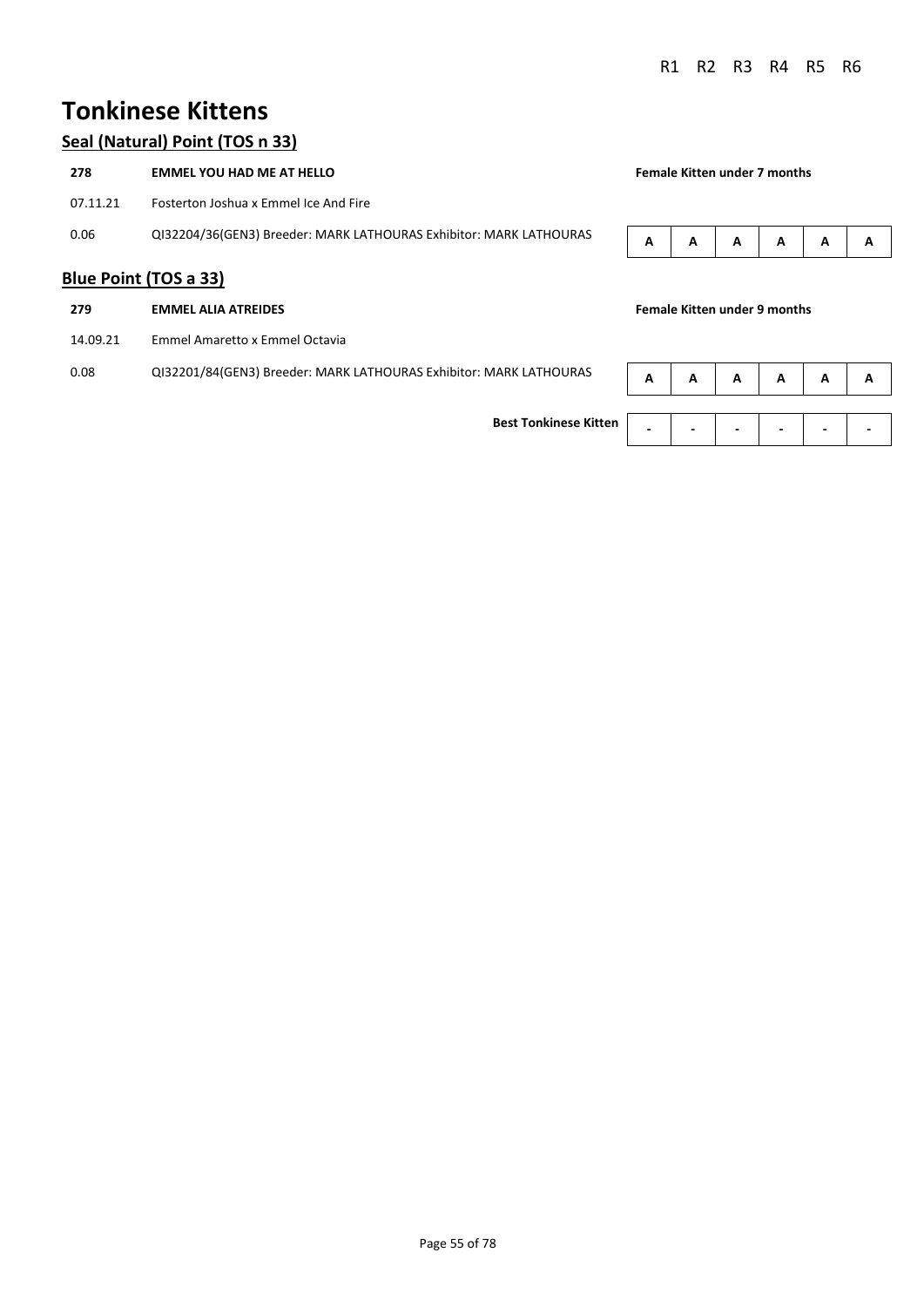# **Shorthair Entires**

# **Abyssinian Entires**

### **Cinnamon (ABY o)**

| 280      | <b>ABYSROK BALIAN D'IBELIN</b>                                   | <b>Male Class</b> |     |     |                          |   |   |
|----------|------------------------------------------------------------------|-------------------|-----|-----|--------------------------|---|---|
| 20.12.20 | Osiris(v) Louie The Fly x Abysrok Endoras Bewitching             |                   |     |     |                          |   |   |
| 1.04     | QI32103013 Breeder: M & S SHAWN Exhibitor: MICHAEL AND SUE SHAWN |                   |     |     | А                        | А | A |
|          | Challenge (280)                                                  | 280               | 280 | 280 | $\overline{\phantom{0}}$ | - |   |

### **Blue (ABY a)**

| 281      | <b>OSIRIS(V) JASMINE</b>                                         | Female class |     |     |     |     |     |
|----------|------------------------------------------------------------------|--------------|-----|-----|-----|-----|-----|
| 23.08.21 | Osiris(v) Blue Cupid x Osiris(v) Sweet Love                      |              |     |     |     |     |     |
| 0.08     | QI32112059 Breeder: M & S SHAWN Exhibitor: MICHAEL AND SUE SHAWN |              |     |     |     |     |     |
|          | Challenge (281)                                                  | 281          | 281 | 281 | 281 | 281 | 281 |

# **American Shorthair Entires**

### **Black Silver Classic Tabby (AMS ns 22)**

| 282      | <b>EYECANDY BIG MACK</b>                                                     | <b>Male Class</b> |                     |           |                |              |     |
|----------|------------------------------------------------------------------------------|-------------------|---------------------|-----------|----------------|--------------|-----|
| 20.01.21 | Gd Ch Bonnybrooke Shades Of Gray x Eyecandy American Beauty                  |                   |                     |           |                |              |     |
| 1.03     | (V) 37155 Breeder: LEANNE ADAMS Exhibitor: LEANNE ADAMS                      | 1                 | 1                   | 1         | 1              | 1            | 1   |
|          | Challenge (282)                                                              | 282               | 282                 | 282       | 282            | 282          | 282 |
| 283      | <b>GRAND CHAMPION EYECANDY REACH FORTHESKY</b>                               |                   | <b>Female class</b> |           |                |              |     |
| 30.09.20 | Gd Ch Bonnybrooke Shades Of Grey x Eyecandy Dokata Blue                      |                   |                     |           |                |              |     |
| 1.07     | (V)21V36863(Slv)GC21 Breeder: LEANNE ADAMS Exhibitor: PATRICIA BUNTER        | 1                 | 1                   | 1         | 1              | $\mathbf{z}$ | 1   |
| 284      | <b>GD CH FRASCOTT ROULETTE RUBY</b>                                          |                   |                     |           |                |              |     |
| 13.10.18 | Sgc Ozki James U Wonderful Wiz x Ch Bonnybrooke Lady Vegas                   |                   |                     |           |                |              |     |
| 3.07     | (N) 19N181965 (sil) Breeder: MR A FRASER & MR C SMITH Exhibitor: CHRIS SMITH | $\overline{2}$    |                     | <b>WD</b> | $\overline{2}$ | 1            | 2   |
|          | <b>Challenge (283,284)</b>                                                   | 283               | 283                 | 283       | 283            | 284          | 283 |
|          |                                                                              |                   |                     |           |                |              |     |
|          | <b>Best Black Silver Classic Tabby American Shorthair Entire</b>             | 283               | 283                 | 283       | 282            | 282          | 282 |

**Reserve Black Silver Classic Tabby American Shorthair Entire 281 282 283 284 283** 

**Best Abyssinian Entire 281 281 281 281 281 281** 

| Challenge (282) | 282 | 282                 | 282 | 282 | 282 | 282 |
|-----------------|-----|---------------------|-----|-----|-----|-----|
|                 |     | <b>Female class</b> |     |     |     |     |

|--|--|--|--|--|--|

| ibitor: CHRIS SMITH         | -   | WD  |     |     |     |
|-----------------------------|-----|-----|-----|-----|-----|
| Challenge (283,284)   $283$ | 283 | 283 | 283 | 284 | 283 |

|     |  | 283 283 283 282 282 282 |  |
|-----|--|-------------------------|--|
| 281 |  | 282   283   284   283   |  |

Page 56 of 78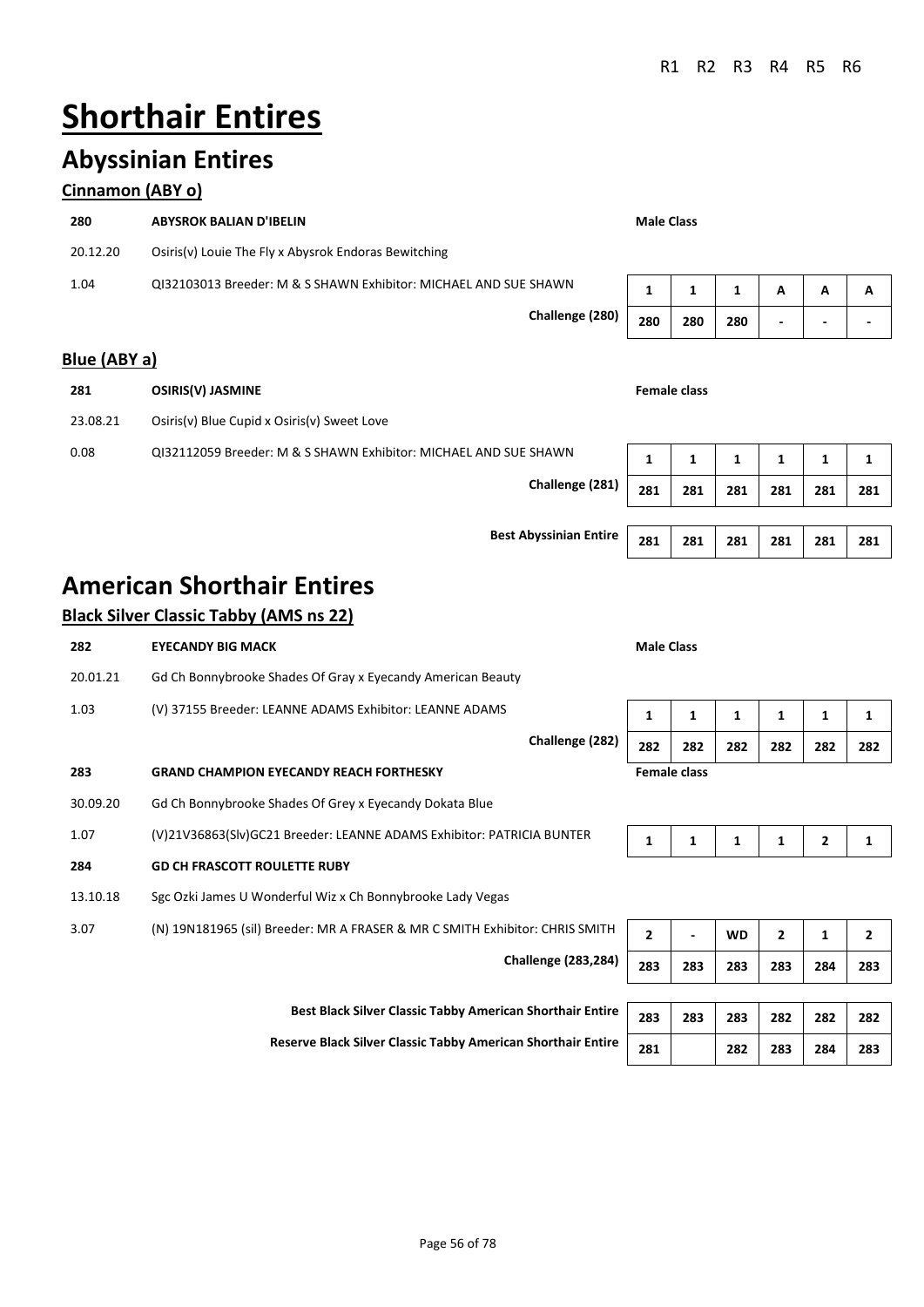#### **Blue Classic Tabby (AMS a 22)**

### **285 GC DW KSHC BLUE ROCKET (IMP CFA) Male Class** 12.07.17 Nudawnz Joey Ramone Of Kshc (cfa) x Richson American Beauty Of Kshc 4.10 (CFA)7068-02729521(S) Breeder: BADER ALQALLAF/MISHAL ALHOUTI Exhibitor: LEANNE ADAMS  $Challenge (285)$

### **Black Silver Tabby Bicolour (AMS ns 03 21)**

## **286 FRASCOTT ACES HIGH Male Class**

- 03.09.21 Gd Ch. Chb Schooner's Gold Coast x Ch. Bonnybrooke Lady Vegas
- 0.08 21N186160 Breeder: ANDREW FRASER / CHRIS SMITH Exhibitor: CHRIS SMITH **1 1 1 1 1 1**

**Challenge (286) 286 286 286 286 286 286** 

**Best American Shorthair Entire 286 282 283 282 282 285** 

**Reserve American Shorthair Entire 283 283 285 285 285 282** 

**Third American Shorthair Entire 282 285 286 283 286 283** 

# **Australian Mist Entires**

### **Chocolate Spotted (AUM b 22)**

| 287      | AACARMAR UHIRAANI PUMPKIN                                                             | Female class |     |     |     |     |     |  |
|----------|---------------------------------------------------------------------------------------|--------------|-----|-----|-----|-----|-----|--|
| 25.01.19 | Acf Aoe Gdgc Aacarmar Aelikali Ma Zion x Aliya Uterlaz Hiraani                        |              |     |     |     |     |     |  |
| 3.03     | QI32102(FQ19/46419) Breeder: C HIGGINS & M DART Exhibitor: TAMSIN<br><b>BICKERTON</b> |              |     | 1   | 1   |     | 1   |  |
|          | Challenge (287)<br>287                                                                |              | 287 | 287 | 287 | 287 | 287 |  |
|          |                                                                                       |              |     |     |     |     |     |  |
|          | <b>Best Australian Mist Entire</b>                                                    | 287          | 287 | 287 | 287 | 287 | 287 |  |

# **Bengal Entires**

### **Brown Spotted Tabby (BEN n 24)**

| 288      | <b>Male Class</b><br><b>ADELHILLS GONE WILD</b>               |     |     |     |     |     |     |
|----------|---------------------------------------------------------------|-----|-----|-----|-----|-----|-----|
| 04.08.21 | Spice Ginger Of Adelhills Imp Swtz x Ch Adelhills Wild Nymph  |     |     |     |     |     |     |
| 0.09     | GCSA3G12467 Breeder: MELINDA J RADUS Exhibitor: MELINDA RADUS |     |     |     |     |     |     |
|          | Challenge (288)                                               | 288 | 288 | 288 | 288 | 288 | 288 |

|  |  | 285   285   285   285   285   285 |  |
|--|--|-----------------------------------|--|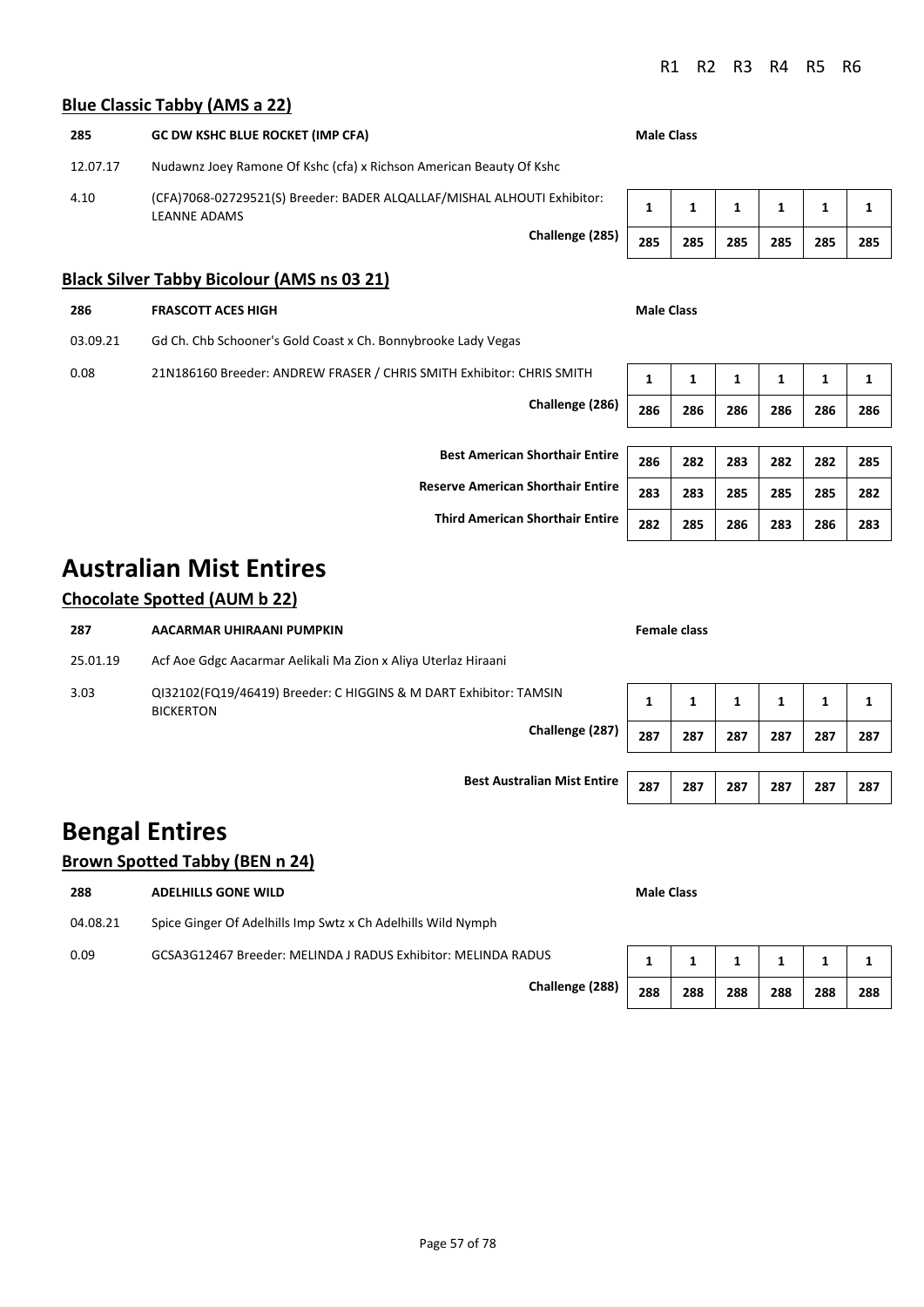| 289      | <b>CHAMPION CATEMPIRE LADY SYBELLA</b>                             |                 | Female class |     |     |     |     |     |
|----------|--------------------------------------------------------------------|-----------------|--------------|-----|-----|-----|-----|-----|
| 26.06.21 | Aussieposhpaws Harry Spotter x Gc Catempire Princess Monique       |                 |              |     |     |     |     |     |
| 0.10     | QI32110/FQ21/98973 Breeder: CAROLYN PRUSS Exhibitor: CAROLYN PRUSS |                 | A            | A   | A   | A   | A   | A   |
| 290      | <b>MIGALOO MAMMA MIA</b>                                           |                 |              |     |     |     |     |     |
| 05.09.20 | Spotzettebengal Migaloo Gustavo x Adelhills Panoramic Art          |                 |              |     |     |     |     |     |
| 1.08     | FQ20/48338 Breeder: K WILLIAMS Exhibitor: KATHLEEN BYRNES          |                 | 1            | 1   | 1   | 1   | 1   |     |
|          |                                                                    | Challenge (290) | 290          | 290 | 290 | 290 | 290 | 290 |
|          |                                                                    |                 |              |     |     |     |     |     |

**Reserve Brown Spotted Tabby Bengal Entire** 288 290 290 - 288 290

### **Seal Mink Spotted Tabby (BEN n 24 32)**

| 291      | <b>MIGALOO KENJI</b>                                    |                 |     | <b>Male Class</b> |     |     |     |     |  |  |  |
|----------|---------------------------------------------------------|-----------------|-----|-------------------|-----|-----|-----|-----|--|--|--|
| 04.09.21 | Afrikatte Niko x Migaloo Ava Corona                     |                 |     |                   |     |     |     |     |  |  |  |
| 0.08     | FQ21/99084 Breeder: K WILLIAMS Exhibitor: KATE WILLIAMS |                 |     |                   | ٠.  |     |     |     |  |  |  |
|          |                                                         | Challenge (291) | 291 | 291               | 291 | 291 | 291 | 291 |  |  |  |

**Best Brown Spotted Tabby Bengal Entire** 290 288 288 288 290 288

| <b>Best Bengal Entire</b>    | 290 | 288 | 288 | 288 | 290 | 288 |
|------------------------------|-----|-----|-----|-----|-----|-----|
| <b>Reserve Bengal Entire</b> | 288 | 291 | 290 | 290 | 288 | 290 |

# **British Shorthair Entires**

#### **Blue (BSH a)**

| 292      | <b>BIRCHFIELD SUPER TROOPER</b>                                                              | <b>Male Class</b> |   |   |                |   |   |
|----------|----------------------------------------------------------------------------------------------|-------------------|---|---|----------------|---|---|
| 29.08.21 | Ursus Major Of Great Fate x Kalame Alohomora                                                 |                   |   |   |                |   |   |
| 0.08     | QI32203/QFA2131514(s) Breeder: JANICE & PAUL GABLONSKI Exhibitor: JANICE<br><b>GABLONSKI</b> | A                 | A | A | А              | A | A |
| 293      | <b>BRITZ BRAVEHEART</b>                                                                      |                   |   |   |                |   |   |
| 16.04.21 | Ch Britz Samual Whiskers x Britz Little Britain                                              |                   |   |   |                |   |   |
| 1.00     | (W) 21CO487 Breeder: JEANETTE & MURRAY PHILIP Exhibitor: BEL & JAI PARSONS                   |                   | 3 |   | 1              |   |   |
| 294      | <b>KALAME MY SWEET LION HEART</b>                                                            |                   |   |   |                |   |   |
| 20.02.21 | Kalame Abishua x Kalame Magdaleen                                                            |                   |   |   |                |   |   |
| 1.02     | FQ21/2GC46539 Breeder: FAYE MARTINI JAKSON Exhibitor: JO DENNINGTON                          |                   |   |   | А              | A | A |
| 295      | <b>EWENIQUE BO DIDDLEY</b>                                                                   |                   |   |   |                |   |   |
| 28.11.20 | Ewenique Two Bob x Ewenique Cloud Nine                                                       |                   |   |   |                |   |   |
| 1.05     | 21TFA10445(s) Breeder: SALLY TONKS Exhibitor: SALLY TONKS                                    | 3                 | 1 | 2 | 3              | 3 | 3 |
| 296      | <b>CH BRITZ SAMUAL WHISKERS</b>                                                              |                   |   |   |                |   |   |
| 02.02.20 | Ch Britz Challenger x Es*cancion De Cuna (111) Muchachita (imp Spain)                        |                   |   |   |                |   |   |
| 2.03     | 20CO181 Breeder: JEANETTE & MURRAY PHILIP Exhibitor: BEL & JAI PARSONS                       | $\mathbf{z}$      |   |   | $\overline{2}$ |   | 1 |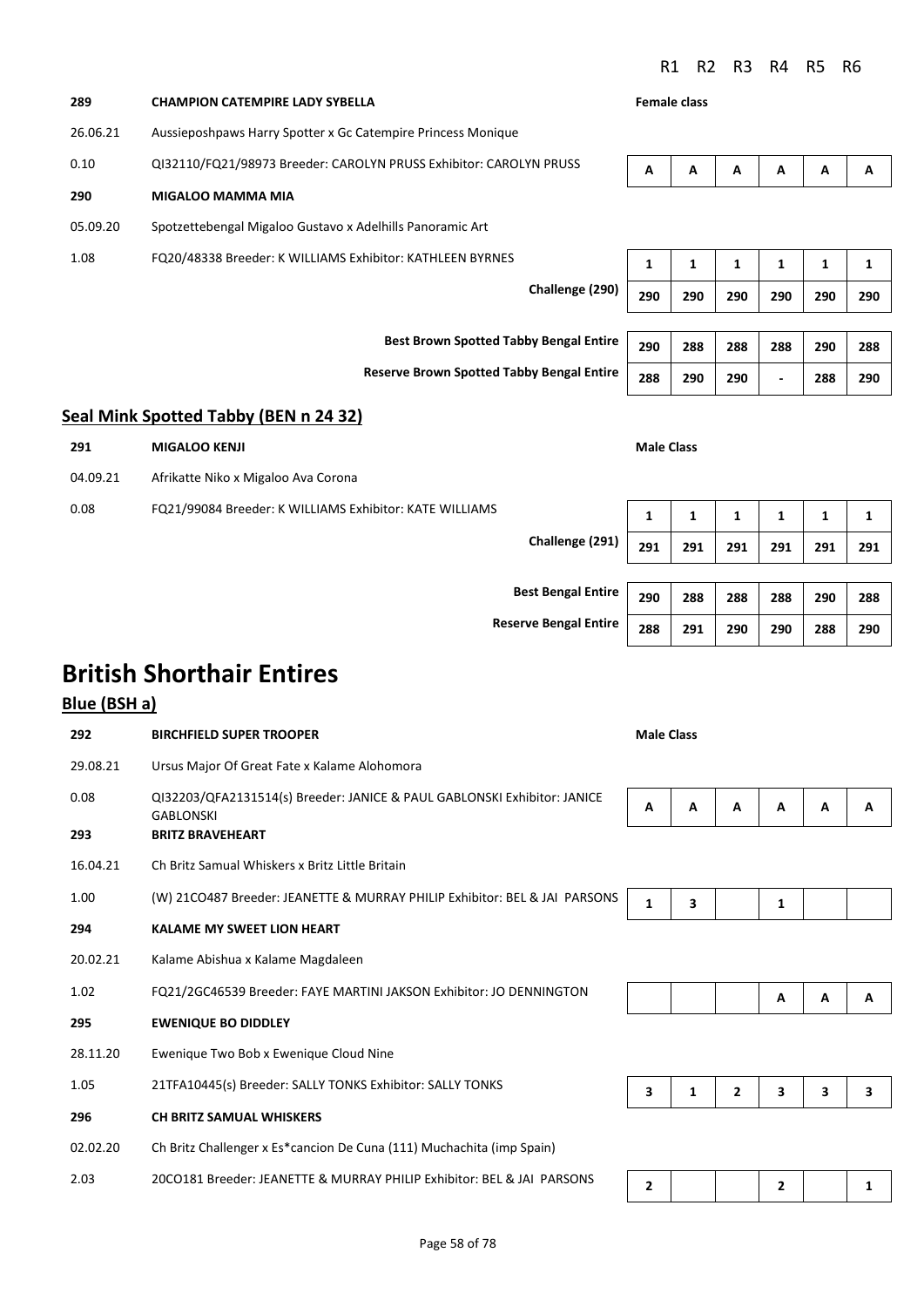| 297             | <b>SAWADAS TOP GUN</b>                                                                                                              |     |                     |     |                |              |              |
|-----------------|-------------------------------------------------------------------------------------------------------------------------------------|-----|---------------------|-----|----------------|--------------|--------------|
| 10.01.20        | Simba Perla Poludnia*pl (imp Pol) x Nea Zarilla*pl (imp Pol)                                                                        |     |                     |     |                |              |              |
| 2.04            | 20N184118 Breeder: MARILYN ANGELO Exhibitor: TRACEY BILL                                                                            | A   | A                   | A   | A              | A            | A            |
| 298             | <b>SAWADAS NAVAJO DREAMS</b>                                                                                                        |     |                     |     |                |              |              |
| 10.01.20        | Simba Perla Poludnia*pl (imp Pol) x Nea Zarilla*pl(imp Pol)                                                                         |     |                     |     |                |              |              |
| 2.04            | (N) 20N184117 Breeder: MARILYN ANGELO Exhibitor: ANN ELPHICK                                                                        |     | 2                   |     |                |              |              |
| 299<br>14.03.19 | ACF BRONZE AOE PLATINUM DOUBLE GRAND CHAMPION BEVINGTON<br><b>WINDSOR BLUE</b><br>Furdinkum Storm Cloud x Bevington Persephone Blue |     |                     |     |                |              |              |
| 3.02            | QFA19/314651(s) Breeder: N & C TRICARICO Exhibitor: NICK AND CATHY<br><b>TRICARICO</b>                                              |     |                     | 3   |                | 2            | $\mathbf{2}$ |
| 300             | <b>GARNET GRAND CHAMPION &amp; ACF AOE CUDDLETON BARON HERBERT</b>                                                                  |     |                     |     |                |              |              |
| 16.04.18        | Cuddleton Lord Wallace x Platinum Grand Champion Ambritt Poetry In Motion                                                           |     |                     |     |                |              |              |
| 4.00            | 692W18/CU18 Breeder: PAMELA LANIGAN Exhibitor: PAMELA LANIGAN                                                                       |     |                     | 1   |                | 1            |              |
|                 | Challenge (292,293,294,295,296,297,298,299,300)                                                                                     | 293 | 295                 | 300 | 293            | 300          | 296          |
| 301             | <b>SHYANN WICHITAR</b>                                                                                                              |     | <b>Female class</b> |     |                |              |              |
| 06.02.19        | Kalame Apache x Shyann Pocahontas                                                                                                   |     |                     |     |                |              |              |
| 3.03            | (N) 19N182492 (Slv) Breeder: ELPHICK Exhibitor: ANN ELPHICK                                                                         | 3   | $\mathbf{1}$        | 3   | $\overline{2}$ |              | $\mathbf{2}$ |
| 302             | <b>EWENIQUE GWEN HATHAWAY</b>                                                                                                       |     |                     |     |                |              |              |
| 08.09.18        | Ewenique Mr Chester Fields x Ewenique Kate Hathaway                                                                                 |     |                     |     |                |              |              |
| 3.08            | 20TFA Breeder: SALLY TONKS Exhibitor: SALLY TONKS                                                                                   | 1   | 2                   | 1   | 1              | $\mathbf{z}$ | 1            |
| 303             | <b>EWENIQUE ASH BARTY</b>                                                                                                           |     |                     |     |                |              |              |

- 16.09.19 Ewenique Mr Chester Fields x Kaloofa Skye Blue
- 7.01 20TFA-T6661 Breeder: SALLY TONKS Exhibitor: SALLY TONKS **2 3 2 3 1 3**

**Challenge (301,302,303) 302 301 302 302 303 302** 

**Best Blue British Shorthair Entire** 

**Reserve Blue British Shorthair Entire 302 301 295 296 302 299** 



|  | 293 295 300 293 300 296 |  |  |
|--|-------------------------|--|--|

|  | 302 301 302 302 303 302 |  |  |
|--|-------------------------|--|--|

|  |  | 293   295   300   293   303   296 |  |
|--|--|-----------------------------------|--|
|  |  | 302   301   295   296   302   299 |  |

### **Lilac (BSH c)**

| 304      | ANCATS CH COOL MAN VON WALDER*D                                                        | <b>Male Class</b> |     |     |     |     |     |  |  |
|----------|----------------------------------------------------------------------------------------|-------------------|-----|-----|-----|-----|-----|--|--|
| 28.04.19 | Euro Ch Dorian Grey From Town House x Jamaica Von Walder                               |                   |     |     |     |     |     |  |  |
| 3.00     | (GMY)KG-03-9172/19-M Breeder: M DITTOR & L WELK Exhibitor: BEL & JAI<br><b>PARSONS</b> |                   |     |     |     |     |     |  |  |
|          | Challenge (304)                                                                        | 304               | 304 | 304 | 304 | 304 | 304 |  |  |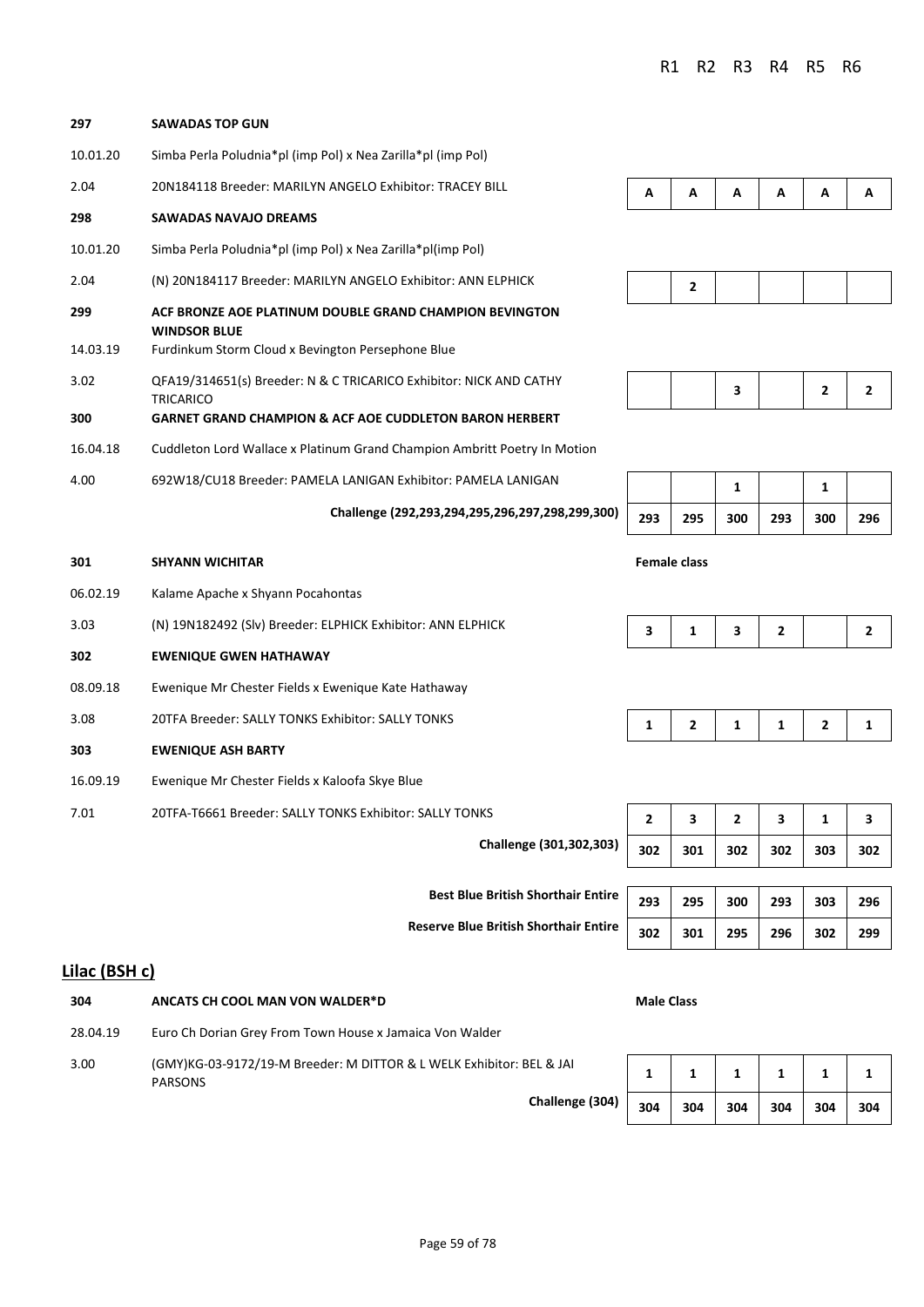#### **Golden Shaded (BSH ny 11 64)**

| 305                                   | <b>HANS GOLDENBRI</b>                                            |                 | <b>Male Class</b>   |     |     |     |           |         |  |  |
|---------------------------------------|------------------------------------------------------------------|-----------------|---------------------|-----|-----|-----|-----------|---------|--|--|
| 22.05.21                              | Lucas Of Coco Palace x Ch Josephine Goldenbri                    |                 |                     |     |     |     |           |         |  |  |
| 0.11                                  | EST CATO 6421-21-BRI Breeder: DMITRI HMARA Exhibitor: WENDY CHEN |                 |                     | 1   | 1   | 1   |           | п<br>J. |  |  |
|                                       |                                                                  | Challenge (305) | 305                 | 305 | 305 | 305 | <b>WH</b> | 305     |  |  |
| <b>Blue Shaded Golden (BSH ay 11)</b> |                                                                  |                 |                     |     |     |     |           |         |  |  |
| 306                                   | <b>GARIN GOLDENBRI</b>                                           |                 | <b>Female class</b> |     |     |     |           |         |  |  |

20.04.21 Gic Absolu Talisman x Gech Laura Goldenbri

1.00 EST CATO 6339-21-BRI Breeder: DMITRI HMARA Exhibitor: WENDY CHEN **A A A A A A A A A** 

**Challenge (306) - - - - - -** 

| A              | А                        | A                        | A                        | A                        | $\mathbf{A}$ |
|----------------|--------------------------|--------------------------|--------------------------|--------------------------|--------------|
| $\blacksquare$ | $\overline{\phantom{a}}$ | $\overline{\phantom{a}}$ | $\overline{\phantom{0}}$ | $\overline{\phantom{0}}$ |              |
|                |                          |                          |                          |                          |              |

# **Best British Shorthair Entire 293 301 300 293 300 296 Reserve British Shorthair Entire 302 295 295 296 299 304 Third British Shorthair Entire 296 304 302 295 295 299 Fourth British Shorthair Entire 304 298 299 302 304 302**

## **Burmese Entires**

#### **Brown (BUR n)**

| 307      | KITTYKATZ SAMURAI SWORD                                       | <b>Male Class</b> |   |   |   |                          |   |  |  |  |
|----------|---------------------------------------------------------------|-------------------|---|---|---|--------------------------|---|--|--|--|
| 30.06.21 | Kittykatz Legend Of Excalibur x Kittykatz Blu Ribbons         |                   |   |   |   |                          |   |  |  |  |
| 0.10     | QI32111019 Breeder: T COX & R CLARK Exhibitor: MARK LATHOURAS | A                 | A | Α | A | A                        | A |  |  |  |
|          |                                                               |                   |   |   |   |                          |   |  |  |  |
|          | Challenge (307)                                               |                   |   |   |   | $\overline{\phantom{0}}$ |   |  |  |  |
|          | <b>Chocolate (BUR b)</b>                                      |                   |   |   |   |                          |   |  |  |  |
| 308      | <b>GOLD DOUBLE GRAND CHAMPION YAHZTAK TOMIO</b>               | <b>Male Class</b> |   |   |   |                          |   |  |  |  |
| 02.04.20 | Gdgc Sabokah Arata Haruki x Dgc Yahztak Sugureta Tamiko       |                   |   |   |   |                          |   |  |  |  |

2.01 20QC8164 Breeder: L WARREN/C JOHNSON Exhibitor: L WARREN AND C **JOHNSON** 

### **309 SABOKAH COUNT ON ME Female class**

- 24.12.20 Sabokah Nucky Fuddpukka x Sabokah Indra Bang
- 1.04 (ANCATS) 58914 Breeder: S & C PURCELL Exhibitor: BILLIE SORENSEN **1** 1 1 1 1 1 1 1

**1** | **1** | **1** | **1** | **1** | **1 Challenge (308) 308 308 308 308 308 308** 

**Challenge (309) 309 309 309 309 309 309 Best Chocolate Burmese Entire 308 308 308 308 308**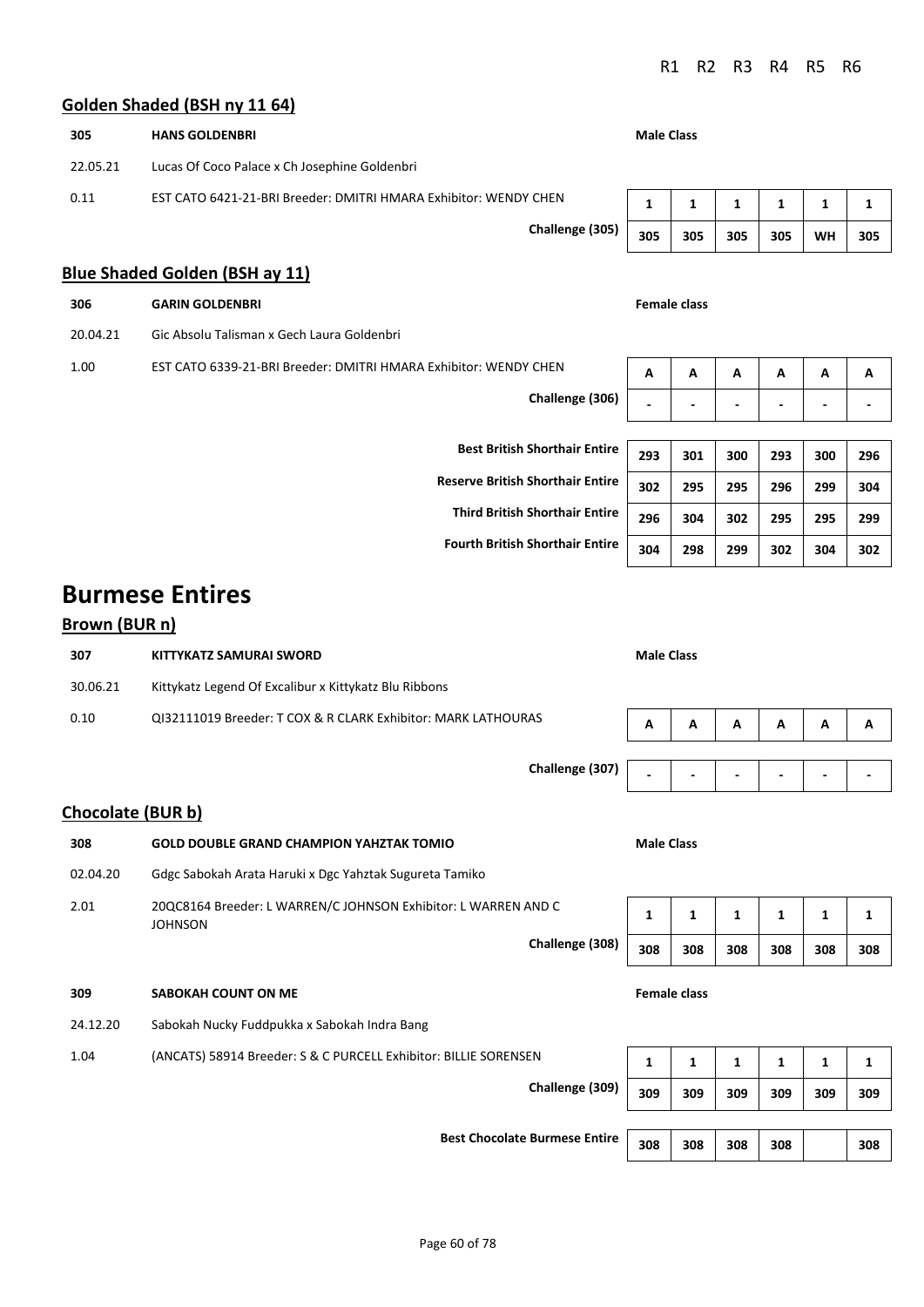08.12.18 Gdgc Sabokah Arata Haruki x Dgc Yahztak Sugureta Tamiko 3.05 19QC7294 Breeder: L WARREN/ C JOHNSON Exhibitor: L WARREN AND C JOHNSON **1** | **1** | **1** | **1** | **1** | **1 Challenge (310) 310 310 310 310 310 310 Cream (BUR e) 311 BAJIMBI CREME ASH B Female class** 27.12.20 Bajimbi Creme Encore x Bajimbi Cream Flirtations 1.04 (ANCATS) 57280 Breeder: B EDWARDS Exhibitor: BAMBI EDWARD **1** 1 1 1 1 1 1 1 **Challenge (311) 311 311 311 311 311 311** 

### **Chocolate Tortie (BUR h)**

**Lilac (BUR c)**

| 312      | <b>CHIZZELLE MUSTANG SALLY</b>                                                                |     | <b>Female class</b> |              |     |     |     |
|----------|-----------------------------------------------------------------------------------------------|-----|---------------------|--------------|-----|-----|-----|
| 16.07.21 | Ancats Gdch & Gl Db Gd Ch Beaupoppeta Dauphin Maverick x Ch Kittykatz Fancy<br><b>Ribbons</b> |     |                     |              |     |     |     |
| 0.09     | 21GC46529 Breeder: LYN WHALEY Exhibitor: LYN WHALEY                                           |     |                     | $\mathbf{1}$ |     |     |     |
|          | Challenge (312)                                                                               | 312 | 312                 | 312          | 312 | 312 | 312 |

**310 GOLD DOUBLE GRAND CHAMPION YAHZTAK TAM NO RAIRAKKU OJI Male Class**

| Best Burmese Entire   312   |     |     | 308 312 308 |                                                  | 311 | 310 |
|-----------------------------|-----|-----|-------------|--------------------------------------------------|-----|-----|
| serve Burmese Entire        | 308 | 310 | 310         | $\begin{array}{c} \end{array}$<br>$\blacksquare$ | 312 | 308 |
| <b>Third Burmese Entire</b> | 310 | 309 | 311         | 310                                              | 309 | 311 |

# **Cornish Rex Entires**

| <b>Agouti</b> |                                                                    |   |              |   |   |   |   |
|---------------|--------------------------------------------------------------------|---|--------------|---|---|---|---|
| 313           | BDGCH F E SUNSET WISHES COME TRUE (Cinnamon Tabby) (CRX o 21)      |   | Female class |   |   |   |   |
| 06.10.19      | Outhai Thu Des Nesmes x Sunset Cinnamon Twist                      |   |              |   |   |   |   |
| 2.07          | NZ036060A/GCSA3G12022 Breeder: JOANNA NEWMAN Exhibitor: SUE MORTON | A | A            | А | А | А | A |
|               | Challenge (313)                                                    |   | -            |   |   |   |   |

#### **Non-Agouti & White**

| 314 | OM E SUNSET WISHES FULFILLED (Lilac & White) (CRX c 09) | <b>Male Class</b> |
|-----|---------------------------------------------------------|-------------------|
|     |                                                         |                   |

27.08.21 Outhai Thu Des Nesmes x Sunset Matilda

0.08 GCSA3G12549/NZ0379460 Breeder: JOANNA NEWMAN Exhibitor: SUE MORTON

**Challenge (314) - - - - - -** 

**Best Cornish Rex Entire** 

**Reserve Burmese** 

|    | Α | Α | Α | Α | Α | А |
|----|---|---|---|---|---|---|
| l) |   |   |   |   |   |   |
| е  |   |   |   |   |   |   |

**Challenge (313) - - - - - -**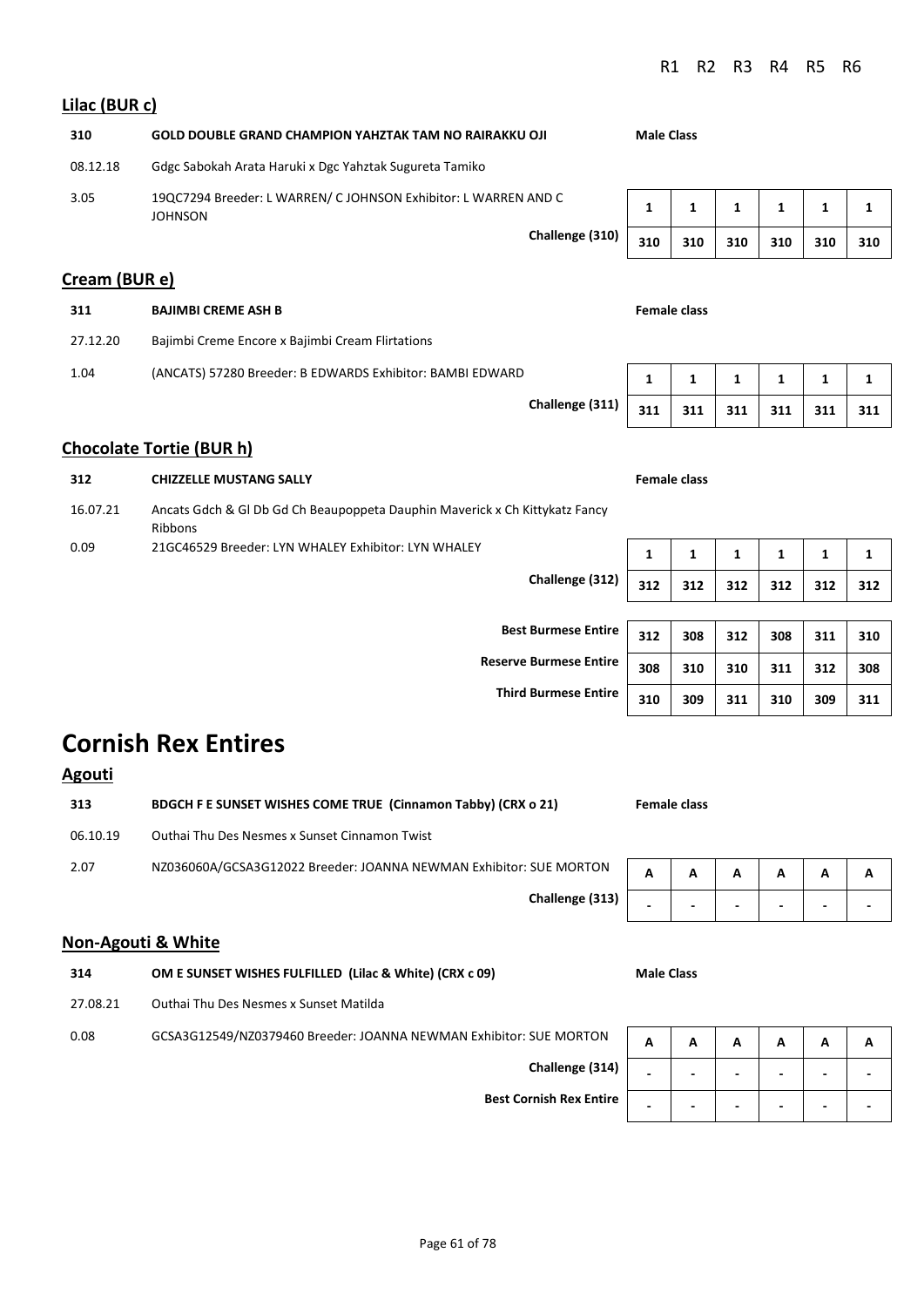# **Devon Rex Entires**

### **Non-Agouti**

| 315      | <b>CHAMPION KYAPARK A GYPSY SWIG (Lilac Tortie) (DRX j)</b> |                 |     | <b>Female class</b> |     |     |     |     |  |  |
|----------|-------------------------------------------------------------|-----------------|-----|---------------------|-----|-----|-----|-----|--|--|
| 26.08.18 | Kimbascurl Treasure Idol x Kyapark Whisky Effects           |                 |     |                     |     |     |     |     |  |  |
| 3.08     | 20QC7781 Breeder: PETA WATTS Exhibitor: AMANDA MANN         |                 |     |                     |     |     |     |     |  |  |
|          |                                                             | Challenge (315) | 315 | 315                 | 315 | 315 | 315 | 315 |  |  |

### **Non-Agouti & White**

| 316      | LAVISH TEMPLAR'S ROCK N ROLL (Black & White) (DRX n 09)      | <b>Female class</b> |     |                |                |              |    |
|----------|--------------------------------------------------------------|---------------------|-----|----------------|----------------|--------------|----|
| 16.06.21 | Ch Kyapark Templar's Treasure x Kyapark Delilah Of The Moor  |                     |     |                |                |              |    |
| 0.10     | 21QC9100 (Slv/CPC) Breeder: K FERRIS Exhibitor: KARLA FERRIS |                     | 2   |                | 1              |              |    |
| 317      | KYAPARK STELLAS DARK N STORMY (Chocolate & White) (DRX b 09) |                     |     |                |                |              |    |
| 18.09.19 | Sdgc Kyapark Mystic Effects x Kyapark Stellar Nosh           |                     |     |                |                |              |    |
| 2.07     | 20QC7837 [Slv] Breeder: PETA WATTS Exhibitor: AMANDA MANN    | $\overline{2}$      | 1   | $\overline{2}$ | $\overline{2}$ | $\mathbf{2}$ |    |
|          | <b>Challenge (316,317)</b>                                   | 316                 | 317 | 21 G           | 316            | <b>216</b>   | 31 |

**Best Non-Agouti & White Devon Rex Entire** 

|  | $1 \mid 2 \mid 1 \mid 1 \mid 1 \mid 2$ |  |  |
|--|----------------------------------------|--|--|

| $\overline{2}$ | 1   | $\overline{2}$ | 2   | 2   |     |
|----------------|-----|----------------|-----|-----|-----|
| 316            | 317 | 316            | 316 | 316 | 317 |
| 316            | 317 | 316            | 316 | 316 | 317 |
|                |     |                |     |     |     |

**Best Devon Rex Entire Reserve Devon Rex Entire** 

|     |  | 316 315 315 316 316 317 |  |
|-----|--|-------------------------|--|
| 317 |  | $317$ 316 315 317 316   |  |

# **Korat Entires**

### **Blue (KOR a)**

| 318      | RATCHASIMA(AUST)SI FAH RATANA                                  | Female class |     |     |     |     |  |
|----------|----------------------------------------------------------------|--------------|-----|-----|-----|-----|--|
| 09.08.19 | Gd Ch Lucky Jumpo Jim(imp Norway) x Ch Doklao Fah Ying Pooki   |              |     |     |     |     |  |
| 2.09     | QFA20/315105 Breeder: ELAINE VINCENT Exhibitor: ELAINE VINCENT |              |     |     |     |     |  |
|          | Challenge (318)                                                | 318          | 318 | 318 | 318 | 318 |  |

**Best Korat Entire 318 318 318 <sup>318</sup> <sup>318</sup> -** 

|   |     |     |     |     |     | А                        |
|---|-----|-----|-----|-----|-----|--------------------------|
|   | 318 | 318 | 318 | 318 | 318 | $\overline{\phantom{a}}$ |
| е | 318 | 318 | 318 | 318 | 318 |                          |

# **Mandalay Entires**

### **Black (MDY n)**

| 319             | <b>BAHATI MAISON DE NOIR</b>                                                                                                                                                                           | Female class |   |              |  |  |
|-----------------|--------------------------------------------------------------------------------------------------------------------------------------------------------------------------------------------------------|--------------|---|--------------|--|--|
| 21.08.21        | Aztec Mathias x Bahati Chamber Of Secrets                                                                                                                                                              |              |   |              |  |  |
| 0.08            | QFA21/317147 Breeder: CARISSA DYETT Exhibitor: CARISSA DYETT                                                                                                                                           |              | 2 |              |  |  |
| 320<br>30.07.13 | ACF NATIONAL GD CH ACF DIAMOND AOE DIAMOND DGC QFA DIAMOND DGC<br>QI ARGYLE DGC CCCA NAT CH CCCA CH CQ SUP CH BAHATI HIDDEN TREASURE<br>Ravenclaw Zorro x Distinguished Merit Dgc Miamber Honey Kisses |              |   |              |  |  |
| 8.09            | QFA13/306125 Breeder: C DYETT Exhibitor: CARISSA DYETT                                                                                                                                                 | -            |   | $\mathbf{2}$ |  |  |

**Challenge (319,320) 319 320 319 319 319 320** 

| 319 | $320$ | 319 319 | $\begin{array}{c} \end{array}$ | $\vert$ 320 |
|-----|-------|---------|--------------------------------|-------------|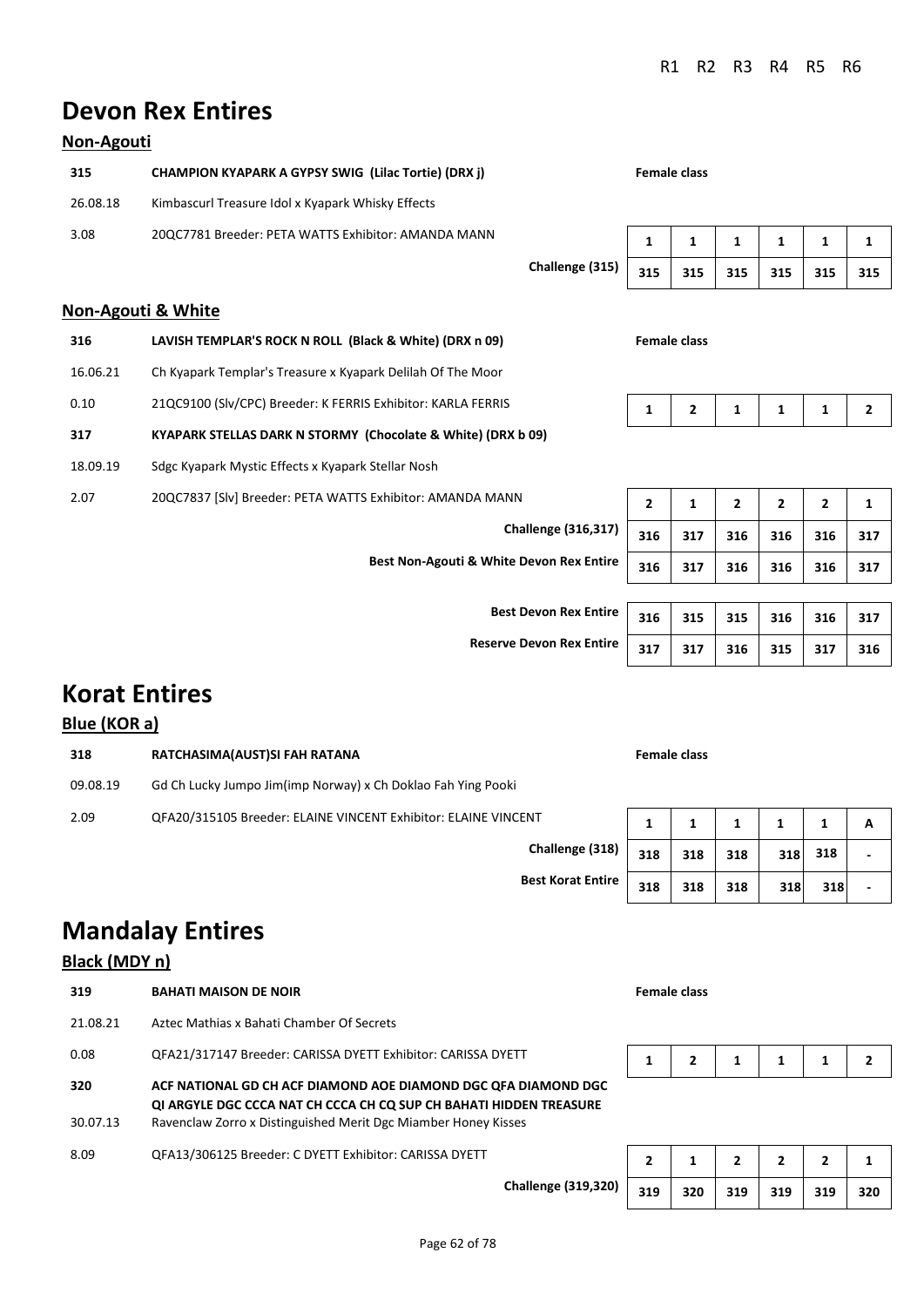|                          | <b>Best Black Mandalay Entire</b>                                                          | 319          | 320                 | 319          | 319          | 319          | 320          |  |  |
|--------------------------|--------------------------------------------------------------------------------------------|--------------|---------------------|--------------|--------------|--------------|--------------|--|--|
| Blue (MDY a)             |                                                                                            |              |                     |              |              |              |              |  |  |
| 321                      | <b>GC JOVELLES BLAME IT ON DA RAYNE</b>                                                    |              | <b>Female class</b> |              |              |              |              |  |  |
| 09.10.20                 | Batice The President x Jovelles Purple Rayne                                               |              |                     |              |              |              |              |  |  |
| 1.07                     | 21QC8487 Breeder: T & C MERRITT & C DAVIS Exhibitor: T AND C MERRITT AND C<br><b>DAVIS</b> | $\mathbf{1}$ | $\mathbf{1}$        | $\mathbf{1}$ | $\mathbf{1}$ | $\mathbf{1}$ | $\mathbf{1}$ |  |  |
|                          | Challenge (321)                                                                            | 321          | 321                 | 321          | 321          | 321          | 321          |  |  |
| <b>Chocolate (MDY b)</b> |                                                                                            |              |                     |              |              |              |              |  |  |
| 322                      | <b>BAHATI AMEDEI PORCELANA</b>                                                             |              | <b>Female class</b> |              |              |              |              |  |  |
| 14.12.20                 | Miamber High Society x Bahati Black Caviar                                                 |              |                     |              |              |              |              |  |  |
| 1.05                     | QFA21/316549 Breeder: CARISSA DYETT Exhibitor: CARISSA DYETT                               | $\mathbf{2}$ | 2                   | 2            | $\mathbf{2}$ | 2            | 2            |  |  |
| 323                      | <b>GD CH BAHATI CHAMBER OF SECRETS</b>                                                     |              | <b>Female class</b> |              |              |              |              |  |  |
| 22.06.20                 | Bahati In The Purple x Heartkatz Painted Storm                                             |              |                     |              |              |              |              |  |  |
| 1.10                     | FQ22/QFA20/315918 Breeder: CARISSA DYETT Exhibitor: CARISSA DYETT                          | $\mathbf{1}$ | $\mathbf{1}$        | $\mathbf{1}$ | $\mathbf{1}$ | $\mathbf{1}$ | $\mathbf{1}$ |  |  |
|                          | <b>Challenge (322,323)</b>                                                                 | 323          | 323                 | 323          | 323          | 323          | 323          |  |  |
|                          | <b>Best Chocolate Mandalay Entire</b>                                                      |              |                     |              |              |              |              |  |  |
|                          |                                                                                            | 323          | 323                 | 323          | 323          | 323          | 323          |  |  |
|                          | <b>Best Mandalay Entire</b>                                                                | 323          | 323                 | 319          | 319          | 319          | 323          |  |  |
|                          | <b>Reserve Mandalay Entire</b>                                                             | 319          | 320                 | 323          | 323          | 323          | 320          |  |  |
|                          | <b>Third Mandalay Entire</b>                                                               | 322          | 321                 | 321          | 321          | 321          | 321          |  |  |

# **Munchkin Longhair Entires**

### **Agouti & White**

**324 APITTAPATTA STOP DA CAPERS (Black Mackerel Tabby & White) (MUL n 09 23) Female class** 10.09.20 Apittapatta Stop Da Press x Apittapatta Shezamazing 1.08 21QC8595(Slv/CPC) Breeder: J KLIMPEL Exhibitor: STEPHANIE MARTINI **Challenge (324) 324 324 324 324 324 324** 

**Best Munchkin Longhair Entire 324 324 324 324 324 324** 

|     | 1   |     |     |     |     |
|-----|-----|-----|-----|-----|-----|
| 324 | 324 | 324 | 324 | 324 | 324 |
|     |     |     |     |     |     |
| 324 | 324 | 324 | 324 | 324 | 324 |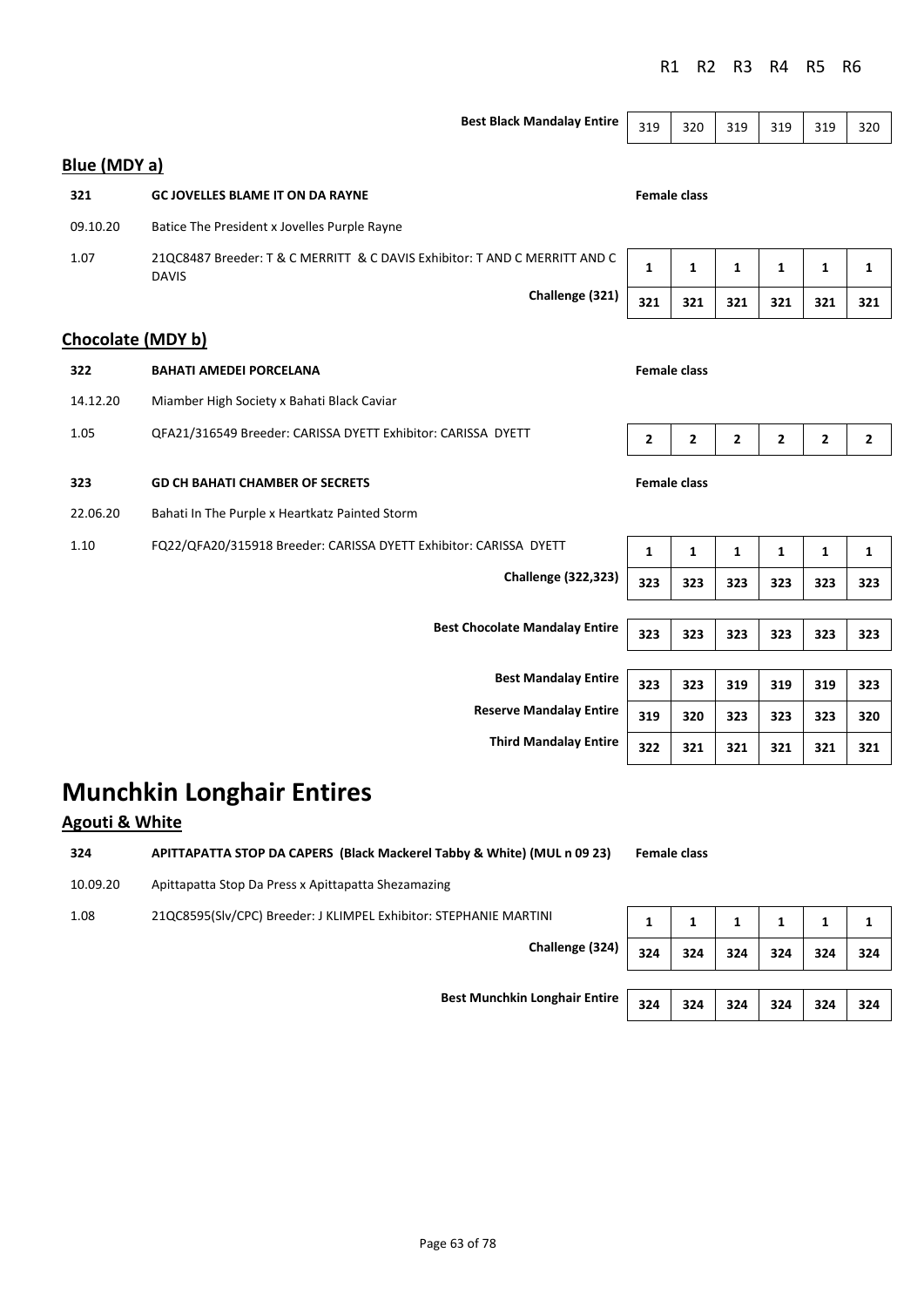# **Oriental Entires**

### **Chocolate (OSH b)**

| 326<br><b>BARRADENE SPECIAL LEGACY</b>                                      |                                |              |                     |              |     |              |     |
|-----------------------------------------------------------------------------|--------------------------------|--------------|---------------------|--------------|-----|--------------|-----|
|                                                                             |                                |              | <b>Male Class</b>   |              |     |              |     |
| 11.04.21<br>Barradene Battlecry x Barradene Alter Ego                       |                                |              |                     |              |     |              |     |
| 1.01<br>QFA21/ANCATS60700 Breeder: MATTHEW BRANAGH Exhibitor: LEIGH MCINNES |                                | 1            | 1                   | 1            | 1   | $\mathbf 1$  | 1   |
|                                                                             | Challenge (326)                | 326          | 326                 | 326          | 326 | 326          | 326 |
| <b>Black Smoke (OSH ns)</b>                                                 |                                |              |                     |              |     |              |     |
| 327<br><b>CH CARBONEL BLACK PEARL</b>                                       |                                |              | <b>Female class</b> |              |     |              |     |
| 09.02.21<br>Brz Dgc Ayudha Daydream Believer x Dgc Templeton Poison Ivy     |                                |              |                     |              |     |              |     |
| 21TFA10504(s) Breeder: C HAWKES Exhibitor: CHARLOTTE HAWKES<br>1.03         |                                | 1            | 1                   | 1            | 1   | 1            | 1   |
|                                                                             | Challenge (327)                | 327          | 327                 | 327          | 327 | 327          | 327 |
| <b>Chocolate Spotted Tabby (OSH b 24)</b>                                   |                                |              |                     |              |     |              |     |
| 328<br><b>JESSENIAH DESTINY</b>                                             |                                |              | <b>Female class</b> |              |     |              |     |
| 16.04.21<br>Zarlee Kambiri x Jesseniah Mystique                             |                                |              |                     |              |     |              |     |
| 1.00<br>QFA21/316849(s) Breeder: LEIGH MCINNES Exhibitor: LEIGH MCINNES     |                                | $\mathbf{1}$ | 1                   | 1            | 1   | $\mathbf{1}$ | 1   |
|                                                                             | Challenge (328)                | 328          | 328                 | 328          | 328 | 328          | 328 |
| Lilac Silver Spotted Tabby Bi-colour (OSH cs 03 24)                         |                                |              |                     |              |     |              |     |
| 329<br><b>CH CARBONEL MAGIC ROSE</b>                                        |                                |              | <b>Female class</b> |              |     |              |     |
| Brz Dgc Ayudha Daydream Beliver x Carbonel Country Rose<br>10.02.21         |                                |              |                     |              |     |              |     |
| 1.03<br>21TFA10512(s) Breeder: C HAWKES Exhibitor: CHARLOTTE HAWKES         |                                | $\mathbf{1}$ | 1                   | $\mathbf{1}$ | 1   | $\mathbf{1}$ | 1   |
|                                                                             | Challenge (329)                | 329          | 329                 | 329          | 329 | 329          | 329 |
|                                                                             |                                |              |                     |              |     |              |     |
|                                                                             | <b>Best Oriental Entire</b>    | 326          | 326                 | 326          | 327 | 329          | 327 |
|                                                                             | <b>Reserve Oriental Entire</b> | 328          | 327                 | 327          | 329 | 327          | 326 |
|                                                                             | <b>Third Oriental Entire</b>   | 327          | 328                 | 328          | 326 | 326          | 328 |

# **Oriental Longhair Entires**

### **Black Spotted Tabby Bi-colour (OLH n 03 24)**

| 330      | <b>DGC TEMPLETON BELLADONNA</b>                                                                        |     | <b>Female class</b> |     |     |     |     |  |
|----------|--------------------------------------------------------------------------------------------------------|-----|---------------------|-----|-----|-----|-----|--|
| 20.03.19 | Templeton Extra Dollop x Templeton Lost In Spice                                                       |     |                     |     |     |     |     |  |
| 3.01     | 20TFA - GSCA2G 14889(s) Breeder: MD & MS WOOD Exhibitor: CHARLOTTE<br><b>HAWKES</b><br>Challenge (330) |     |                     |     | 1   | 1   |     |  |
|          |                                                                                                        | 330 | 330                 | 330 | 330 | 330 | 330 |  |
|          | <b>Best Oriental Longhair Entire</b>                                                                   | 330 | 330                 | 330 | 330 | 330 | 330 |  |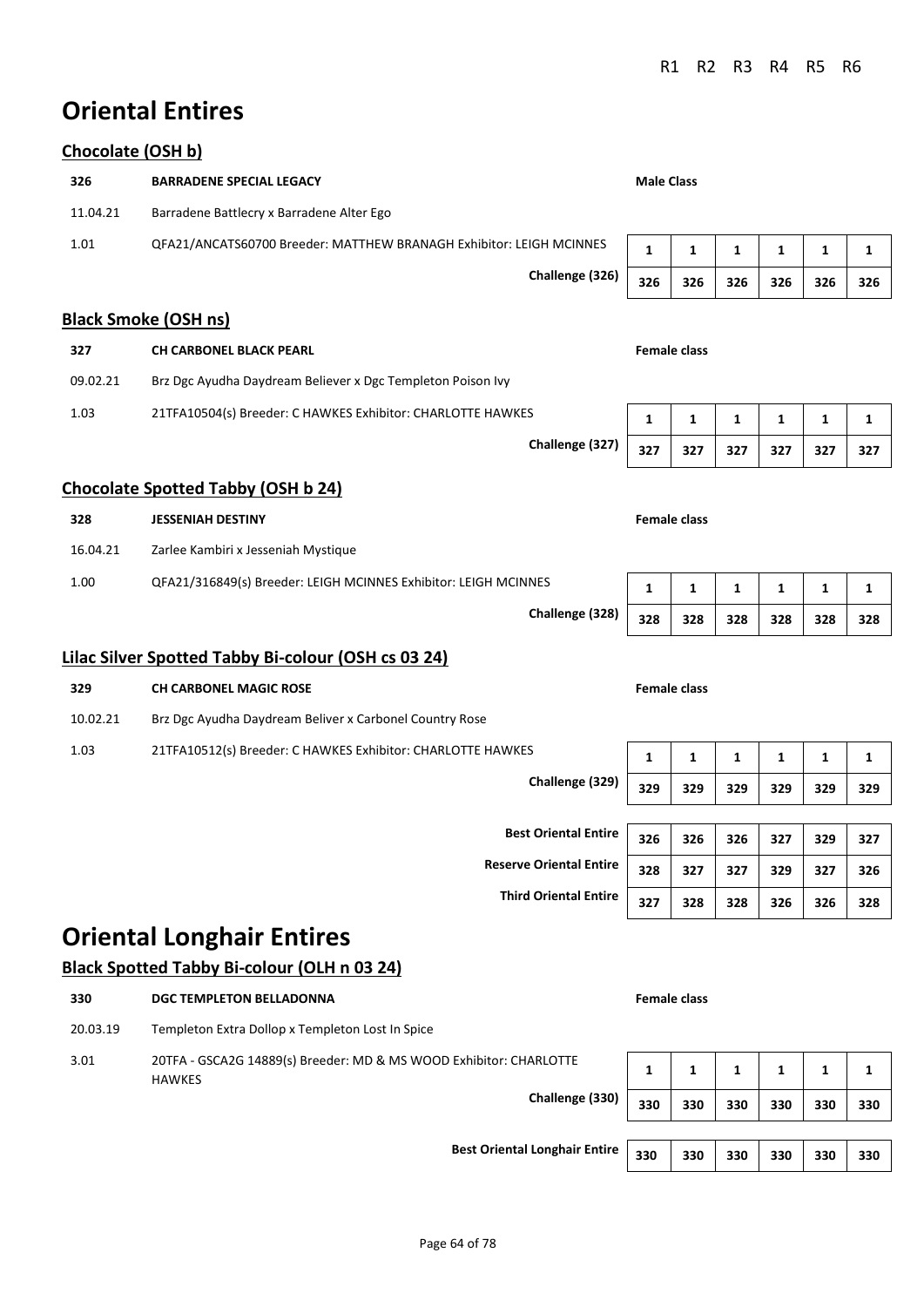**Fourth Russian Entire 335 335 336 335 335 336** 

# **Russian Entires**

### **Blue (RUS a)**

| 331      | SLV GD CH DJINDI SHIMMA SKY ROYALE                                      | <b>Male Class</b> |                     |                |                |                |                |
|----------|-------------------------------------------------------------------------|-------------------|---------------------|----------------|----------------|----------------|----------------|
| 18.03.20 | Ch & Dm Gd Ch Tachali Sky Casper x Brz Ch Kimara Metallica Blu Kaschmia |                   |                     |                |                |                |                |
| 2.01     | (V)36611 Breeder: C GRIMES Exhibitor: CINDY GRIMES                      | $\mathbf{2}$      | $\mathbf{1}$        | $\overline{2}$ | $\mathbf{1}$   | $\overline{2}$ | 1              |
| 332      | <b>TACHALI TZAR ROCCO</b>                                               |                   |                     |                |                |                |                |
| 17.02.20 | Dia Gd Ch Tachali Sky Casper x Tachali Mystic Lilah                     |                   |                     |                |                |                |                |
| 2.02     | CU20286 Breeder: MAREE CARLE Exhibitor: MAREE CARLE                     | 1                 | $\overline{2}$      | $\mathbf{1}$   | $\overline{2}$ | $\mathbf{1}$   | $\overline{2}$ |
| 333      | CH DJINDI KI MARA BLU AKANGKEME                                         |                   |                     |                |                |                |                |
| 06.09.18 | Kimara Velvet Via Shadow x Bronz Ch Kimara Metallica Blu Kaschmia       |                   |                     |                |                |                |                |
| 3.08     | CVI:3/4574/CN20 Breeder: CINDY GRIMES Exhibitor: ROBYN HACKWORTHY       | А                 | A                   | A              | A              | A              | Α              |
|          | <b>Challenge (331,332)</b>                                              | 332               | 331                 | 332            | 331            | 332            | 331            |
| 334      | <b>MINYAWOO AMBER ROSE</b>                                              |                   | <b>Female class</b> |                |                |                |                |
| 07.09.21 | Minyawoo Tsar Alexey x Minyawoo Czar Seline                             |                   |                     |                |                |                |                |
| 0.08     | (N)21N186220QC22 Breeder: MR & MRS IL & AM BAILEY Exhibitor: JENNY      |                   |                     |                |                |                |                |
|          | <b>GOWEN</b>                                                            | Α                 | А                   | А              | А              | А              | Α              |
| 335      | <b>SHYANN DANCES WITH MICE</b>                                          |                   |                     |                |                |                |                |
| 21.01.21 | Vic Ch Djindi Ki Mara Blu Akangkeme x Ch Shyann Jacintta                |                   |                     |                |                |                |                |
| 1.03     | (N) 21N185551 Breeder: ANN ELPHICK Exhibitor: ANN ELPHICK               | 3                 | $\mathbf{2}$        | 3              | $\overline{2}$ | 3              | 3              |
| 336      | <b>ARCHANGELI ANGEL DUST</b>                                            |                   |                     |                |                |                |                |
| 23.10.20 | Haxtendorf Konstantin (imp Nz) x Archangeli Camael                      |                   |                     |                |                |                |                |
| 1.06     | cn21/002110QC21 Breeder: LEANNE & NEIL RUSHFORTH Exhibitor: JENNY       | $\mathbf{2}$      | 3                   | $\overline{2}$ | 3              | 1              | 2              |
| 337      | <b>GOWEN</b><br><b>CHAMPION TACHALI MYSTIC LILAH</b>                    |                   |                     |                |                |                |                |
| 13.12.18 | Bonnatale Tzar Diablo Blu x Tachali Contessa Pandora                    |                   |                     |                |                |                |                |
| 3.05     | CU19091 Breeder: MAREE CARLE Exhibitor: MAREE CARLE                     | 1                 | 1                   | 1              | 1              | 2              | 1              |
|          | Challenge (335,336,337)                                                 | 337               | 337                 | 337            | 337            | 336            | 337            |
|          |                                                                         |                   |                     |                |                |                |                |
| 337      | <b>Best Russian Entire</b>                                              | 337               | 331                 | 332            | 331            | 336            | 331            |
| 331      | <b>Reserve Russian Entire</b>                                           | 332               | 337                 | 337            | 337            | 337            | 337            |
| 336      | <b>Third Russian Entire</b>                                             | 336               | 332                 | 331            | 332            | 332            | 332            |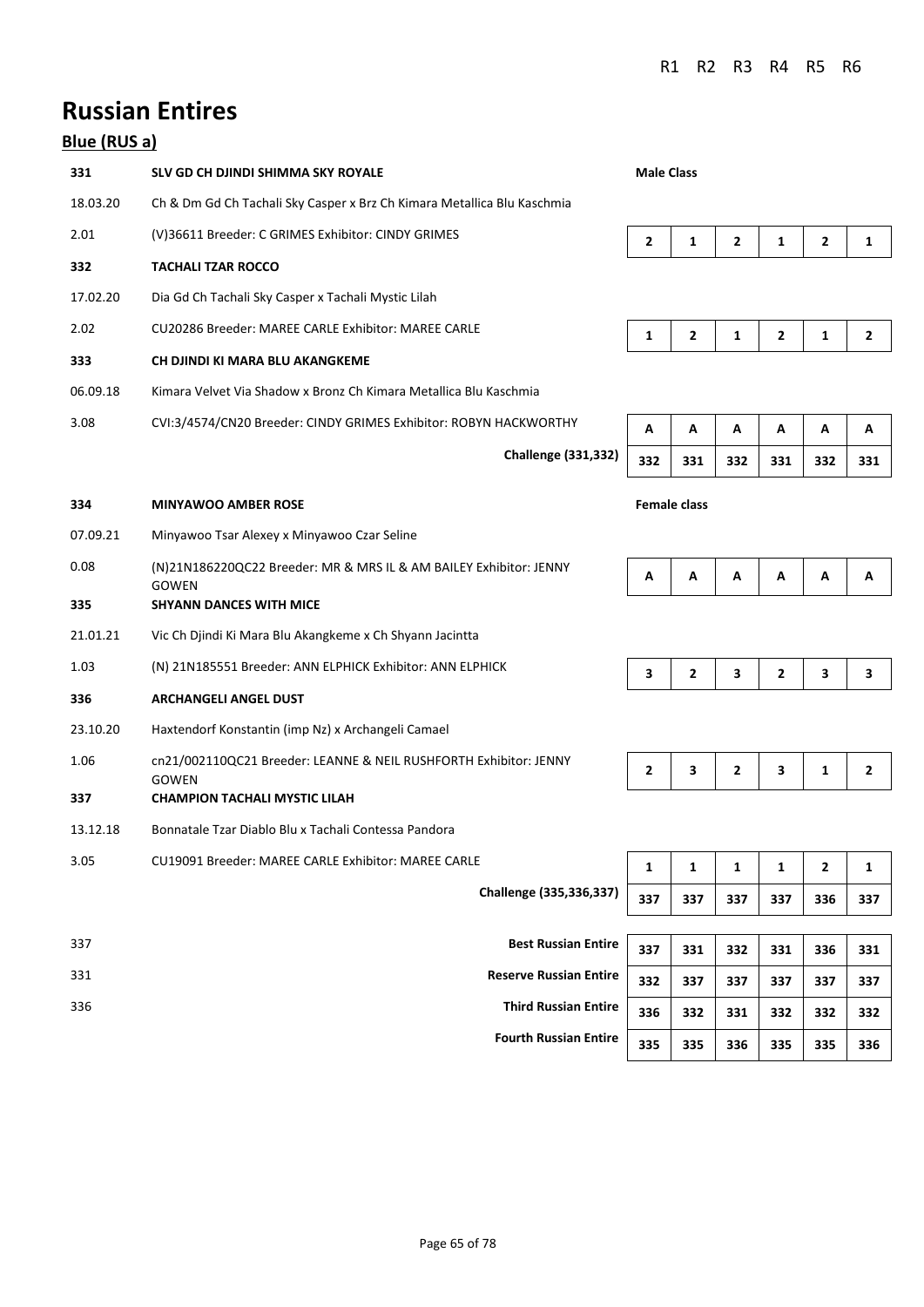# **Scottish Fold Entires**

### **Agouti**

| 338      | BIRCHFIELD SALTA (Blue Mackerel Tabby) (SFS a 23)                                       | Female class |     |              |              |     |     |
|----------|-----------------------------------------------------------------------------------------|--------------|-----|--------------|--------------|-----|-----|
| 24.08.21 | Birchfield Clansman x Birchfield Lulu's Meraki                                          |              |     |              |              |     |     |
| 0.08     | QFA21/317134 (s) Breeder: JANICE & PAUL GABLONSKI Exhibitor: JANICE<br><b>GABLONSKI</b> |              |     | $\mathbf{1}$ | $\mathbf{1}$ |     |     |
|          | Challenge (338)                                                                         | WН           | 338 | 338          | 338          | 338 | 338 |

### **Non-Agouti & White**

| 339      | <b>GRAND Champion FLUFFYFOLDS TRULUVZ KISS OF ARAMERE (Red Bi-Colour)</b><br>(SFS d 03) |   | Female class |                          |   |   |   |
|----------|-----------------------------------------------------------------------------------------|---|--------------|--------------------------|---|---|---|
| 19.01.20 | Ancats Ch Bellashai Perfect Pete x Jessicaz Maleficent                                  |   |              |                          |   |   |   |
| 2.03     | 53813/CU20 Breeder: B MCFADDEN Exhibitor: TARA MEERES                                   | A |              | А                        | А | А | A |
|          | Challenge (339)                                                                         |   |              | $\overline{\phantom{0}}$ | - |   |   |

**Best Scottish Fold Entire NA** 

| ۹ | 338 338 338 |  | 338 |
|---|-------------|--|-----|
|   |             |  |     |

# **Scottish Longhair Entires**

### **Non-Agouti**

| 340      | BIRCHFIELD MIDNIGHT STAR (Black) (SCL n)                                   |     | Female class |     |     |     |     |
|----------|----------------------------------------------------------------------------|-----|--------------|-----|-----|-----|-----|
| 09.03.21 | Ursus Major Of Great Fate x Forseti Doll Of Mio Mio                        |     |              |     |     |     |     |
| 1.02     | QFA/316809(s) Breeder: PAUL & JANICE GABLONSKI Exhibitor: JANICE GABLONSKI |     |              |     |     |     |     |
|          | Challenge (340)                                                            | 340 | 340          | 340 | 340 | 340 | 340 |

## **Siamese Entires**

### **Chocolate Point (SIA b)**

| 341      | <b>CALIAN JUST NKOSI</b>                                              | <b>Male Class</b> |     |     |     |     |     |
|----------|-----------------------------------------------------------------------|-------------------|-----|-----|-----|-----|-----|
| 13.07.20 | <b>Calian Persuasion x Firestorm Sirocco</b>                          |                   |     |     |     |     |     |
| 1.10     | QFA20/20N184582(s) Breeder: CAROLYN HARRISON Exhibitor: LEIGH MCINNES |                   |     |     |     |     |     |
|          | Challenge (341)                                                       | 341               | 341 | 341 | 341 | 341 | 341 |

### **Lilac Point (SIA c)**

| 342<br><b>SERENDIPPIDEE JACK FROST</b>                         | <b>Male Class</b> |                 |                         |                |                         |
|----------------------------------------------------------------|-------------------|-----------------|-------------------------|----------------|-------------------------|
| Glenferry Coco Republic x Serendippidee Alaska<br>08.05.19     |                   |                 |                         |                |                         |
| FQ/46573 Breeder: B PENGLIS Exhibitor: BELINDA PENGLIS<br>3.00 |                   | $1 \mid 1 \mid$ | $\overline{\mathbf{1}}$ | $\blacksquare$ | $\overline{\mathbf{1}}$ |

**Challenge (342) 342 342 342 342 342 342** 

|  | $\overline{1}$ | $\overline{1}$ | 1. |
|--|----------------|----------------|----|

**Best Scottish Longhair Entire 340 340 340 340 340 340**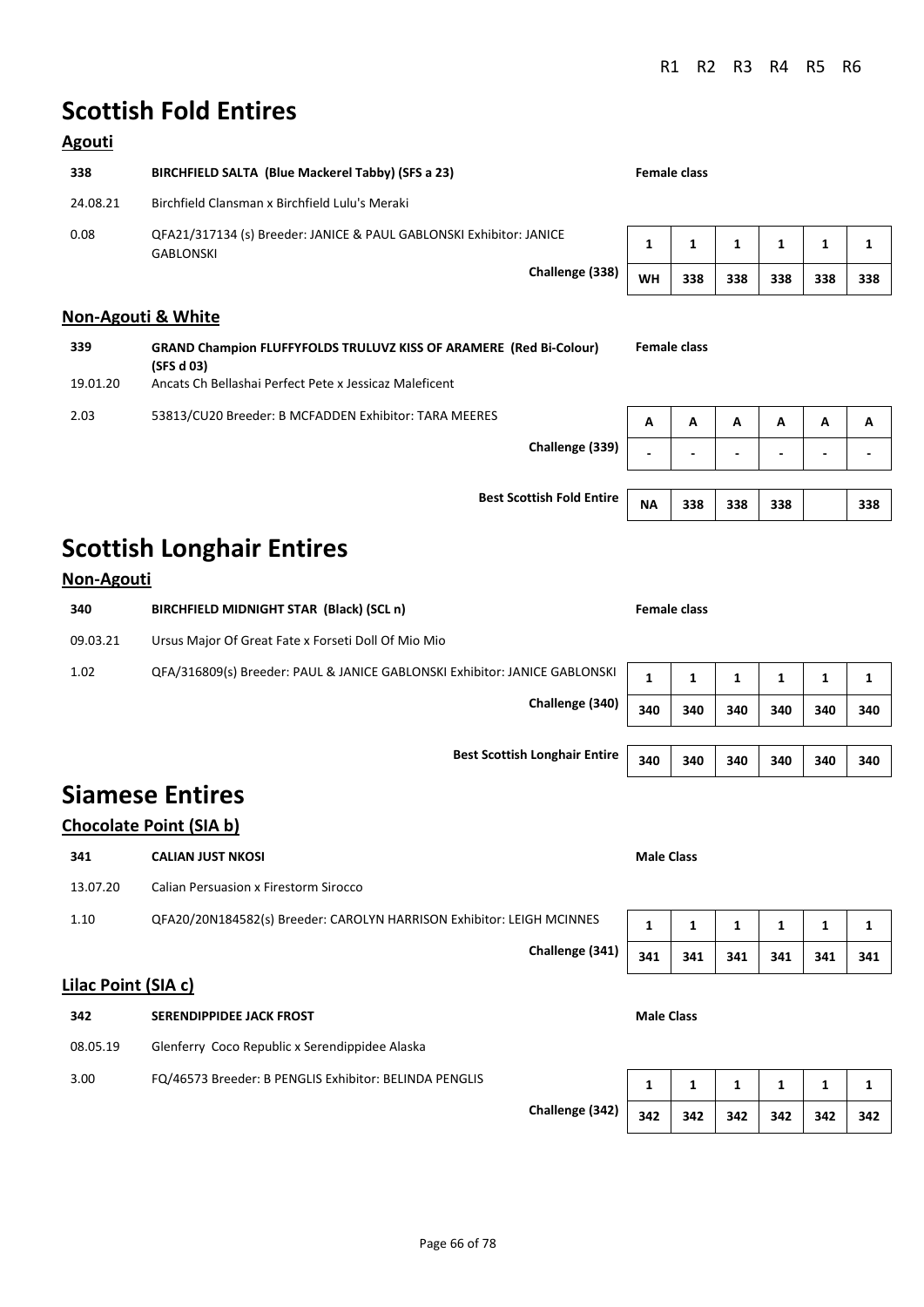### **Seal Tabby Point (SIA n 21)**

|          | Sear Tabby Politt (SIA II Z1)                                |                               |              |                     |              |              |              |              |
|----------|--------------------------------------------------------------|-------------------------------|--------------|---------------------|--------------|--------------|--------------|--------------|
| 343      | <b>JESSENIAH TENAYAH</b>                                     |                               |              | <b>Female class</b> |              |              |              |              |
| 01.09.21 | Hareem Leonardo x Gautama Kimayah                            |                               |              |                     |              |              |              |              |
| 0.08     | QFA21/317173 Breeder: LEIGH MCINNES Exhibitor: LEIGH MCINNES |                               | $\mathbf{1}$ | $\mathbf{1}$        | $\mathbf{1}$ | $\mathbf 1$  | $\mathbf{1}$ | 1            |
|          |                                                              | Challenge (343)               | 343          | 343                 | 343          | 343          | 343          | 343          |
|          | <b>Chocolate Silver Tabby Point (SIA bs 21)</b>              |                               |              |                     |              |              |              |              |
| 344      | <b>DBL GD CH HAREEM SUGAR'N'SPICE</b>                        |                               |              | <b>Female class</b> |              |              |              |              |
| 18.01.18 | Acf Bz Dbl Gd Ch Heighsiam Cougar x Hareem Magic All Ove     |                               |              |                     |              |              |              |              |
| 4.03     | 18QC6853 {Slv} Breeder: J BIDDLE Exhibitor: JAN BIDDLE       |                               | 1            | 1                   | 1            | 1            | 1            | 1            |
|          |                                                              | Challenge (344)               | 344          | 344                 | 344          | 344          | 344          | 344          |
|          | Seal Silver Tabby Point Bi-colour (SIA ns 03 21)             |                               |              |                     |              |              |              |              |
| 345      | <b>CARBONEL CALAMITY JANE</b>                                |                               |              | <b>Female class</b> |              |              |              |              |
| 22.05.21 | Brz Dgc Ayudha Daydream Believer x Ayudha Against All Odds   |                               |              |                     |              |              |              |              |
| 0.11     | 21TFA10578 Breeder: C HAWKES Exhibitor: CHARLOTTE HAWKES     |                               | $\mathbf{1}$ | $\mathbf{1}$        | $\mathbf{1}$ | $\mathbf{1}$ | $\mathbf{1}$ | $\mathbf{1}$ |
|          |                                                              | Challenge (345)               | 345          | 345                 | 345          | 345          | 345          | 345          |
|          | <b>Chocolate Silver Tabby Point Bi-colour (SIA bs 03 21)</b> |                               |              |                     |              |              |              |              |
| 346      | <b>HAREEM AMAZING AURA</b>                                   |                               |              | <b>Female class</b> |              |              |              |              |
| 19.11.20 | Amazing Superstar x Hareem Silver Echo                       |                               |              |                     |              |              |              |              |
| 1.05     | 21QC8648[Slv] Breeder: J BIDDLE Exhibitor: JANEANE MCCONNELL |                               | $\mathbf{1}$ | $\mathbf{1}$        | $\mathbf{1}$ | 1            | $\mathbf{1}$ | 1            |
|          |                                                              | Challenge (346)               | 346          | 346                 | 346          | 346          | 346          | 346          |
|          |                                                              |                               |              |                     |              |              |              |              |
|          |                                                              | <b>Best Siamese Entire</b>    | 345          | 346                 | 345          | 346          | 345          | 344          |
|          |                                                              | <b>Reserve Siamese Entire</b> | 334          | 345                 | 346          | 344          | 343          | 341          |
|          |                                                              | <b>Third Siamese Entire</b>   | 346          | 344                 | 343          | 345          | 346          | 342          |

# **Sphynx Entires**

### **Non-Agouti & White**

| 347      | BEST SHOW QUIELE (Seal Point Bi-colour) (SPH n 03 33)                                 |     | <b>Female class</b> |     |     |     |     |
|----------|---------------------------------------------------------------------------------------|-----|---------------------|-----|-----|-----|-----|
| 14.02.18 | Best Show Gic Agiotage x Best Show Fortuna                                            |     |                     |     |     |     |     |
| 4.02     | (RUS) SBT021418152 Breeder: TATIANA CHERNYSVSKAYA Exhibitor: JANE<br><b>COCKERTON</b> |     |                     |     |     |     |     |
|          | Challenge (347)                                                                       | 347 | 347                 | 347 | 347 | 347 | 347 |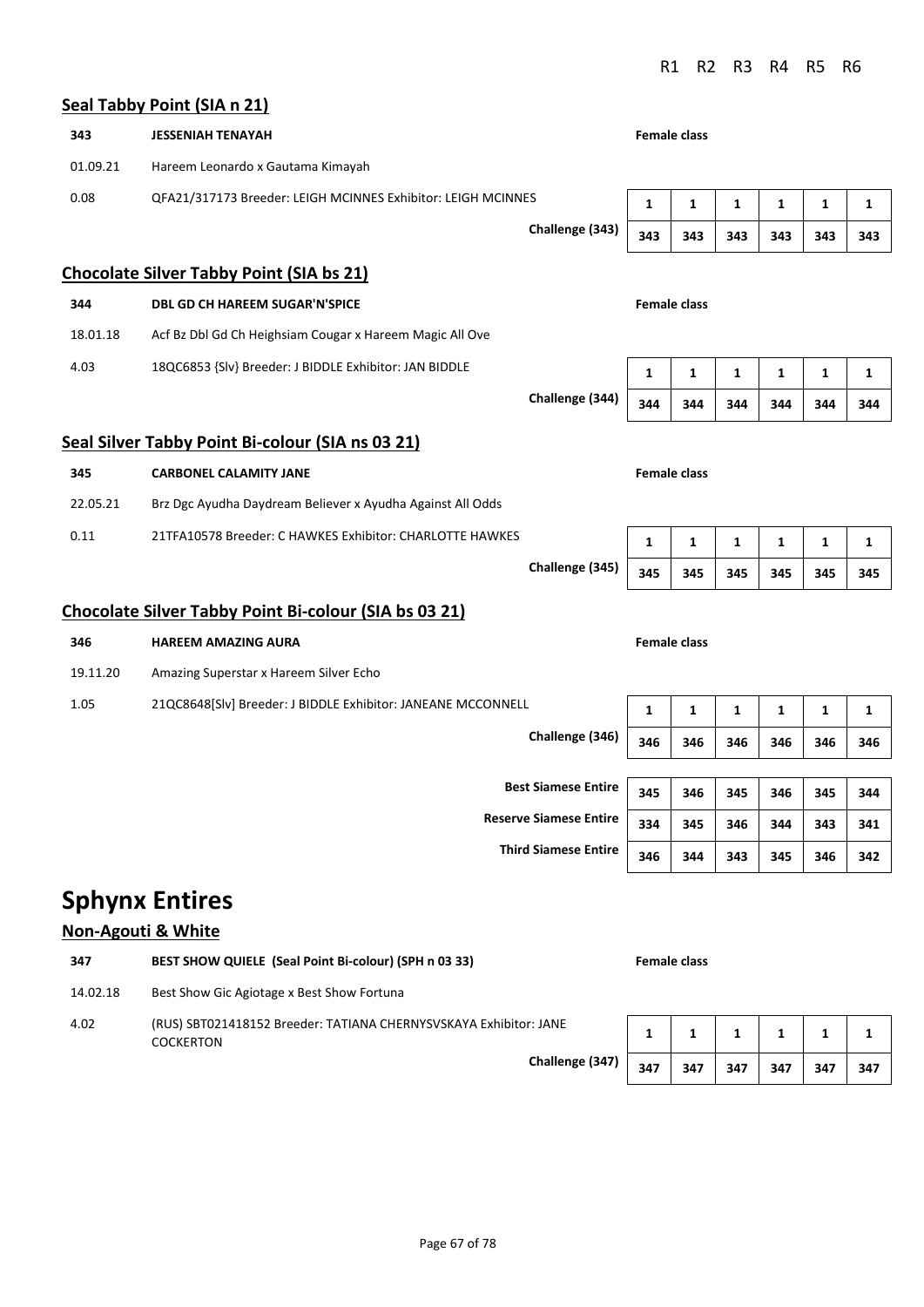#### **Non-Agouti**

| 348      | <b>BEST SHOW NEO (Blue) (SPH a)</b>                                                   | <b>Male Class</b>   |                |            |           |           |           |
|----------|---------------------------------------------------------------------------------------|---------------------|----------------|------------|-----------|-----------|-----------|
| 01.01.18 | Joser Alexis x Lunabella Tiramisu                                                     |                     |                |            |           |           |           |
| 4.04     | (RUS) SBT010118082 Breeder: TATYANA CHERNYAVSKAYA Exhibitor: JANE<br><b>COCKERTON</b> | 1                   | $\overline{2}$ | <b>UTJ</b> | <b>WD</b> | <b>WD</b> | <b>WD</b> |
| 349      | <b>BORN BOLD DEMETRIOS (Cream Point) (SPH e 33)</b>                                   |                     |                |            |           |           |           |
| 20.02.21 | Best Show Neo x Best Show Quiele                                                      |                     |                |            |           |           |           |
| 1.02     | (ANCATS) 58484 Breeder: JANE COCKERTON Exhibitor: JANE COCKERTON                      | 2                   | 1              | 1          | 1         | 1         | 1         |
|          | <b>Challenge (348,349)</b>                                                            | 348                 | 349            | 349        | 349       | 349       | 349       |
| 350      | IM EERIEDESCENT (Seal Mink) (SPH n 32)                                                | <b>Female class</b> |                |            |           |           |           |
| 24.11.20 | Furrkin Heyseus Christo x Im Billie Bads                                              |                     |                |            |           |           |           |
| 1.05     | FQ21/48602 Breeder: J MICHAEL Exhibitor: AMANDA MANN                                  | $\overline{2}$      | $\mathbf{2}$   | Α          | А         | Α         | Α         |
| 351      | SPHYNXWILLOW ZUHARRA (Blue Mink) (SPH a 32)                                           |                     |                |            |           |           |           |
| 02.09.21 | Joser Ocean x Pocahontas Of Best Show/id                                              |                     |                |            |           |           |           |
| 0.08     | (ANCATS) 63068 Breeder: JACQUI STEVENS Exhibitor: JANE COCKERTON                      | 1                   | 1              | 1          | 1         | 1         | 1         |
|          | <b>Challenge (350,351)</b>                                                            | 351                 | 351            | 351        | 351       | 351       | 351       |
|          |                                                                                       |                     |                |            |           |           |           |
|          | <b>Best Non-Agouti Sphynx Entire</b>                                                  | 351                 | 348            | 351        | 351       | 349       | 351       |

**Reserve Non-Agouti Sphynx Entire 348 351 349 349 351 349** 

**Best Sphynx Enti Reserve Sphynx Ent Third Sphynx Enti** 

| ire  | 351 | 349 | 351 | 347 | 349 | 351 |
|------|-----|-----|-----|-----|-----|-----|
| ire: | 348 | 351 | 347 | 351 | 347 | 347 |
| ire  | 350 | 347 | 349 | 349 | 351 | 349 |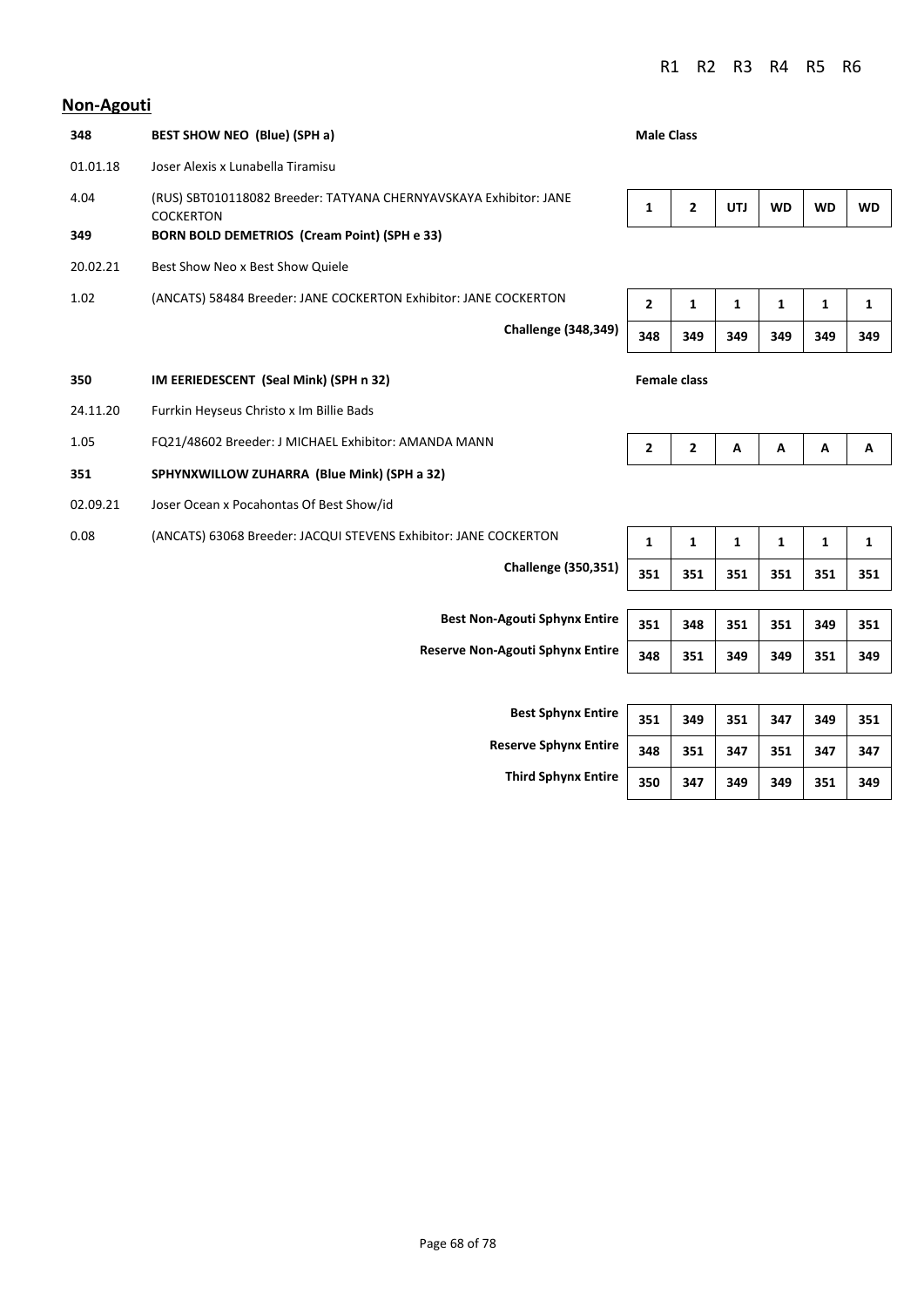# **Tonkinese Entires**

### **Chocolate (Champagne) Mink (TOS b 32)**

| 352      | <b>NIBBEL CALAMITY JANE</b>                                      |   | Female class |   |   |   |   |
|----------|------------------------------------------------------------------|---|--------------|---|---|---|---|
| 02.11.20 | Tibbel Gaius Caesar Of Emmel x Nibbel Annie Oakley               |   |              |   |   |   |   |
| 1.06     | FQ21/48631 Breeder: LAUREEN BUTZBACH Exhibitor: LAUREEN BUTZBACH | A | A            | A | A | А | A |
|          | Challenge (352)                                                  |   |              |   | - |   |   |
|          | Chocolate (Champagne) Point (TOS b 33)                           |   |              |   |   |   |   |

| 353      | <b>NIBBEL SHINAMON MUSUME</b>                                    | <b>Female class</b> |     |     |     |     |     |
|----------|------------------------------------------------------------------|---------------------|-----|-----|-----|-----|-----|
| 16.06.21 | Nibbel Cinnamon Surprise x Nibbel Ribasongu                      |                     |     |     |     |     |     |
| 0.10     | QI32110013 Breeder: LAUREEN BUTZBACH Exhibitor: LAUREEN BUTZBACH |                     |     |     |     |     |     |
|          | Challenge (353)                                                  | 353                 | 353 | 353 | 353 | 353 | 353 |

### **Lilac (Platinum) Point (TOS c 33)**

| 354      | <b>TIBBEL LAVENDAR MIST</b>                                         |     | <b>Female class</b> |     |     |     |     |
|----------|---------------------------------------------------------------------|-----|---------------------|-----|-----|-----|-----|
| 27.08.21 | Emmel Tiberius Augustus x Emmel Saratoga                            |     |                     |     |     |     |     |
| 0.08     | 22GC46556 Breeder: JEANNEE & KEN HARVEY Exhibitor: LAUREEN BUTZBACH | 1   | 1                   | 1   | 1   |     | 1   |
|          | Challenge (354)                                                     | 354 | 354                 | 354 | 354 | 354 | 354 |
|          |                                                                     |     |                     |     |     |     |     |
|          | <b>Best Tonkinese Entire</b>                                        | 354 | 354                 | 354 | 353 | 354 | 354 |
|          | <b>Reserve Tonkinese Entire</b>                                     | 353 | 353                 | 353 | 354 | 353 | 353 |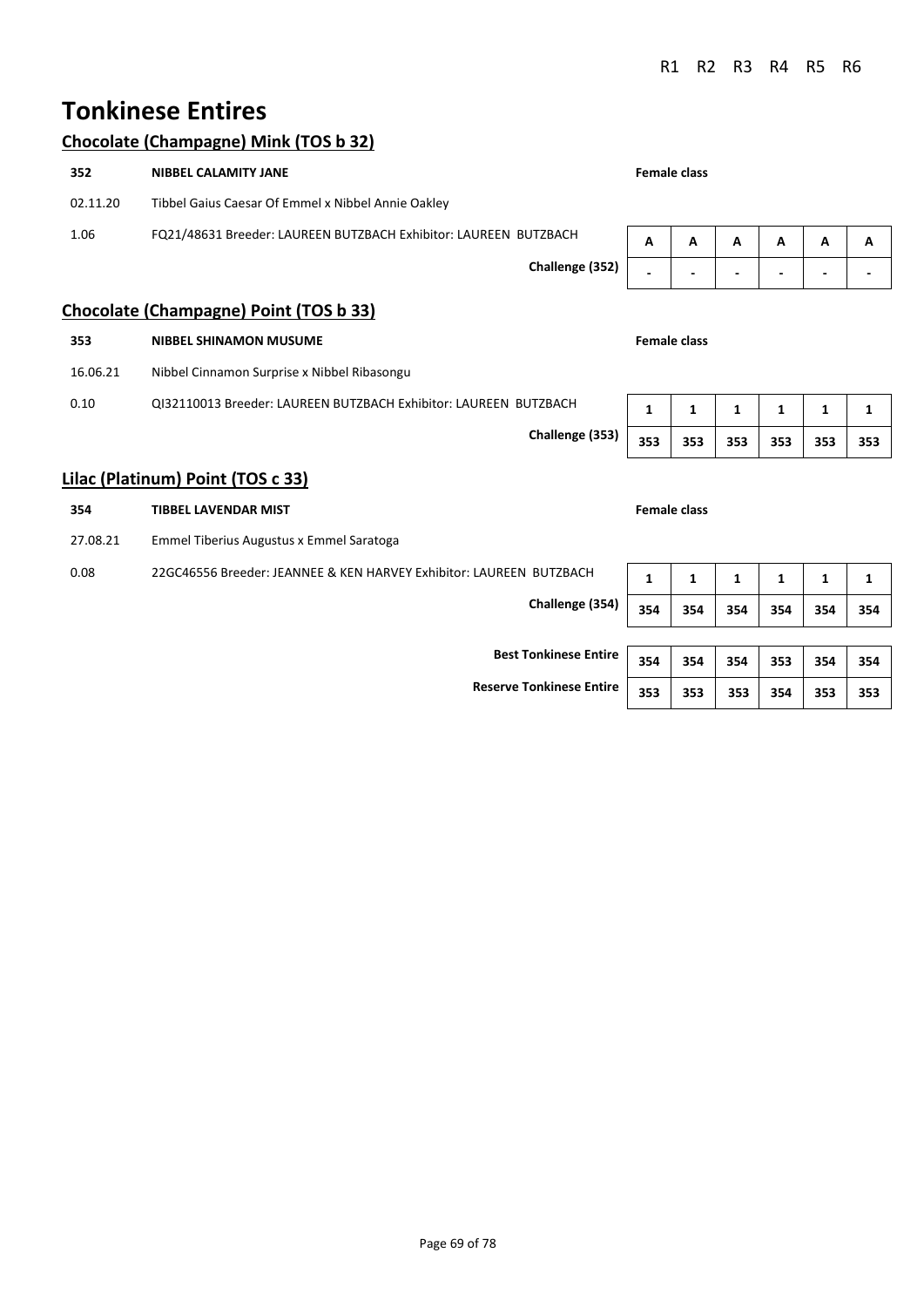# **Shorthair Desexed**

# **Abyssinian Desexed**

### **Tawny (ABY n)**

| 355             | ACF AOE PLATINUM DGC CAIROCATS TANGO IN THE DARK                                                                                                                                                            |     | Neuter class   |     |                |     |                |
|-----------------|-------------------------------------------------------------------------------------------------------------------------------------------------------------------------------------------------------------|-----|----------------|-----|----------------|-----|----------------|
| 16.09.19        | Merindalee Patrick Swayze x Cairocats Lulu Bliss                                                                                                                                                            |     |                |     |                |     |                |
| 2.07            | QFA21/Q13200101 Breeder: J COOK Exhibitor: GAIL AND MARK CLIGNETT                                                                                                                                           | 2   | 1              | 2   |                | 2   |                |
| 356<br>13.06.11 | ACF AUST NAT PREMIER ACF DIAMOND AOE CCCA RUBY TRP GC QFA<br>DIANMOND DC FCCQ PDGC QICC DDGC CATS QLD SUP CH OSIRIS(V) FAST<br><b>TALKER</b><br>Highgaitpaws Have A Chat (imp Usa) x Osiris(v) Running Bear |     |                |     |                |     |                |
| 10.11           | QFA11/10GC26340 Breeder: SUE SHAWN Exhibitor: MICHAEL AND SUE SHAWN                                                                                                                                         | 1   | $\overline{2}$ | 1   | $\overline{2}$ | 1   | $\overline{2}$ |
|                 | <b>Challenge (355,356)</b>                                                                                                                                                                                  | 356 | 355            | 356 | 355            | 356 | 355            |
|                 |                                                                                                                                                                                                             |     |                |     |                |     |                |

**Best Tawny Abyssinian Desexed 356 355 356 355 356 355** 

| 356 | 355 | 356 | 355 | 356 | 355 |
|-----|-----|-----|-----|-----|-----|
|     |     |     |     |     |     |
| 356 | 355 | 356 | 355 | 356 | 355 |

### **Fawn (ABY r)**

| 357      | SILVER DGC OSIRIS (V) CALI FAWNIA DREAMIN              |                 | Neuter class |     |     |     |     |     |
|----------|--------------------------------------------------------|-----------------|--------------|-----|-----|-----|-----|-----|
| 28.11.20 | Osiris (v) Red Superstar x Osiris (v) Red Butterfly    |                 |              |     |     |     |     |     |
| 1.05     | QI32103007 Breeder: M & S SHAWN Exhibitor: LINDA FIELD |                 |              |     |     |     |     |     |
|          |                                                        | Challenge (357) | 357          | 357 | 357 | 357 | 357 | 357 |

**Best Abyssinian Desexed 356 355 357 355 356 355** 

**Reserve Abyssinian Desexed 355 357 356 356 355 357** 

| 356 | 355 | 357 | 355 356 1 | 355 |
|-----|-----|-----|-----------|-----|
| 355 | 357 | 356 | 356 355   | 357 |

# **American Shorthair Desexed**

### **Black Silver Classic Tabby (AMS ns 22)**

| 358<br><b>PREMIER EYECANDY OAKLAND</b>                                              |            | <b>Neuter class</b> |     |     |     |     |
|-------------------------------------------------------------------------------------|------------|---------------------|-----|-----|-----|-----|
| 06.10.20<br>Gd Ch Bonnybrooke Shades Of Gray x Calci Fire's Arabella Of Ozki        |            |                     |     |     |     |     |
| 1.07<br>(V) 36868(Slv) Breeder: LEANNE ADAMS Exhibitor: LEANNE ADAMS                | 1          | 1                   | 1   | 1   | 1   | 1   |
| Challenge (358)                                                                     | 358        | 358                 | 358 | 358 | 358 | 358 |
| 359<br><b>GOLD DGC FRASCOTT ROLL THE DICE</b>                                       | Spay class |                     |     |     |     |     |
| Ozki James U Wonderful Wiz x Bonnybrooke Lady Vegas<br>13.10.18                     |            |                     |     |     |     |     |
| (N) 19N181966QC19 (SLV) Breeder: A FRASER & C SMITH Exhibitor: CARMEL PRYKE<br>3.07 | 1          | $\mathbf{1}$        | 1   | 1   | 1   | 1   |
| Challenge (359)                                                                     | 359        | 359                 | 359 | 359 | 359 | 359 |

**Best Black Silver Classic Tabby American Shorthair Desexed 358 358 358 358 358 358 358** 

Page 70 of 78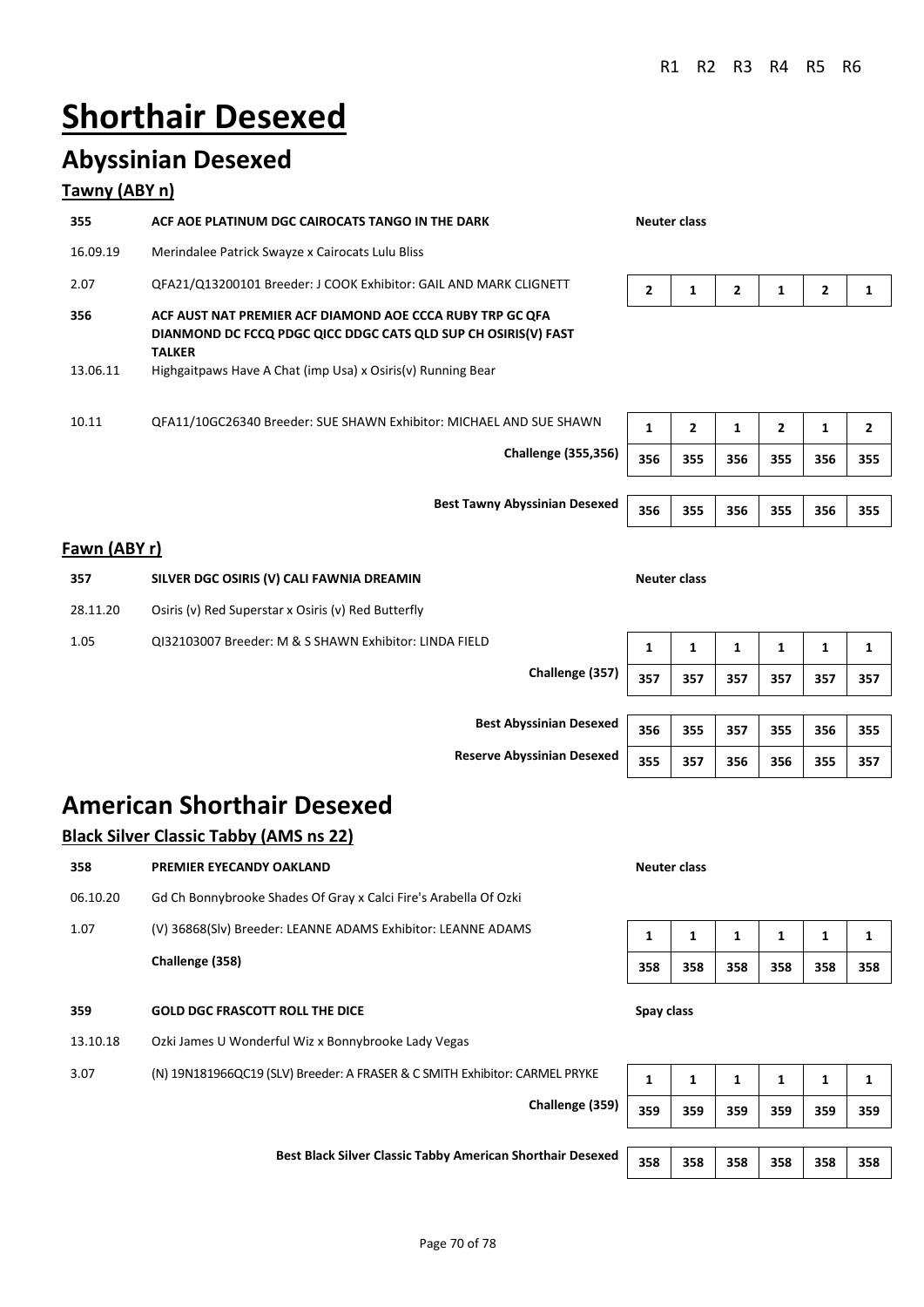# $\frac{1}{2}$

|          | <b>Black Silver Classic Tabby Bicolour (AMS ns 03 22)</b>           |            |                     |                |              |              |              |
|----------|---------------------------------------------------------------------|------------|---------------------|----------------|--------------|--------------|--------------|
| 360      | <b>SALVADOR PRINCE OF DREAMS</b>                                    |            | <b>Neuter class</b> |                |              |              |              |
| 29.03.19 | Jokitzs Pilgrim To Oz (imp Hkg) x Carocate Curtain Call             |            |                     |                |              |              |              |
| 3.01     | FQ19/46400QFA19 Breeder: JACQUELINE COLES Exhibitor: ANN ORROCK     | 1          | 1                   | 1              | 1            | 1            | 1            |
|          | Challenge (360)                                                     | 360        | 360                 | 360            | 360          | 360          | 360          |
|          | <b>Best American Shorthair Desexed</b>                              | 360        | 359                 | 358            | 360          | 358          | 358          |
|          | <b>Reserve American Shorthair Desexed</b>                           | 359        | 360                 | 360            | 358          | 360          | 360          |
|          | <b>Australian Mist Desexed</b>                                      |            |                     |                |              |              |              |
|          | <b>Brown Marbled (AUM n 24)</b>                                     |            |                     |                |              |              |              |
| 361      | ACF AOE GOLD DGC SILVERADO FREYA GODDESS OF LOVE                    | Spay class |                     |                |              |              |              |
| 04.10.19 | Nintu Marmor Lordly Odin x Silverado Tina Turner                    |            |                     |                |              |              |              |
| 2.07     | ANCATS51881/QFA20 Breeder: JOAN & KEN QUINN Exhibitor: DEBRA MARSH  | 1          | 1                   | 1              | 1            | 1            | 1            |
|          | Challenge (361)                                                     | 361        | 361                 | 361            | 361          | 361          | 361          |
|          | <b>Best Australian Mist Desexed</b>                                 | 361        | 361                 | 361            | 361          | 361          | 361          |
|          |                                                                     |            |                     |                |              |              |              |
|          | <b>Bengal Desexed</b>                                               |            |                     |                |              |              |              |
|          | <b>Brown Spotted Tabby (BEN n 24)</b>                               |            |                     |                |              |              |              |
| 362      | <b>BENZOTS LADY YUUKI</b>                                           | Spay class |                     |                |              |              |              |
| 28.12.20 | Benzots Pikachu x Benzots Anna Pavlova                              |            |                     |                |              |              |              |
| 1.04     | (N)21N185571 Breeder: CM & LM KEEVERS Exhibitor: LYN KEEVERS        | 2          | $\mathbf{2}$        | $\overline{2}$ | 1            | 1            | 1            |
| 363      | <b>BANSULI BOHEMIAN RHAPSODY</b>                                    |            |                     |                |              |              |              |
| 29.01.18 | Silverglam Pacific Cloud x Bansuli Bohemian Bliss                   |            |                     |                |              |              |              |
| 4.03     | 20TFA - 18S228231C(s)/T18 Breeder: SYBIL NELSON Exhibitor: LYN DOWD | 1          | $\mathbf{1}$        | $\mathbf{1}$   | $\mathbf{2}$ | $\mathbf{2}$ | $\mathbf{2}$ |
|          | <b>Challenge (362,363)</b>                                          | 363        | 363                 | 363            | 362          | 362          | 362          |
|          | <b>Best Brown Spotted Tabby Bengal Desexed</b>                      | 363        | 363                 | 363            | 362          | 362          | 362          |
|          | <b>Seal Mink Spotted Tabby (BEN n 24 32)</b>                        |            |                     |                |              |              |              |
| 364      | <b>GRAND PREMIER ADELHILLS POP ART EDITION</b>                      | Spay class |                     |                |              |              |              |
| 15.05.21 | Bdgch Adelhills Special Edition x Adelhills Sizzle N Pop            |            |                     |                |              |              |              |
| 1.00     | GCSA3G1237S2 Breeder: MELINDA RADUS Exhibitor: JADE TILL            | 1          | 1                   | 1              | 1            | 1            | 1            |
|          | Challenge (364)                                                     | 364        | 364                 | 364            | 364          | 364          | 364          |
|          | <b>Best Bengal Desexed</b>                                          |            |                     |                |              |              |              |
|          |                                                                     | 364        | 363                 | 364            | 362          | 362          | 364          |

**Reserve Bengal Desexed 363 364 363 363 364 362** 

Page 71 of 78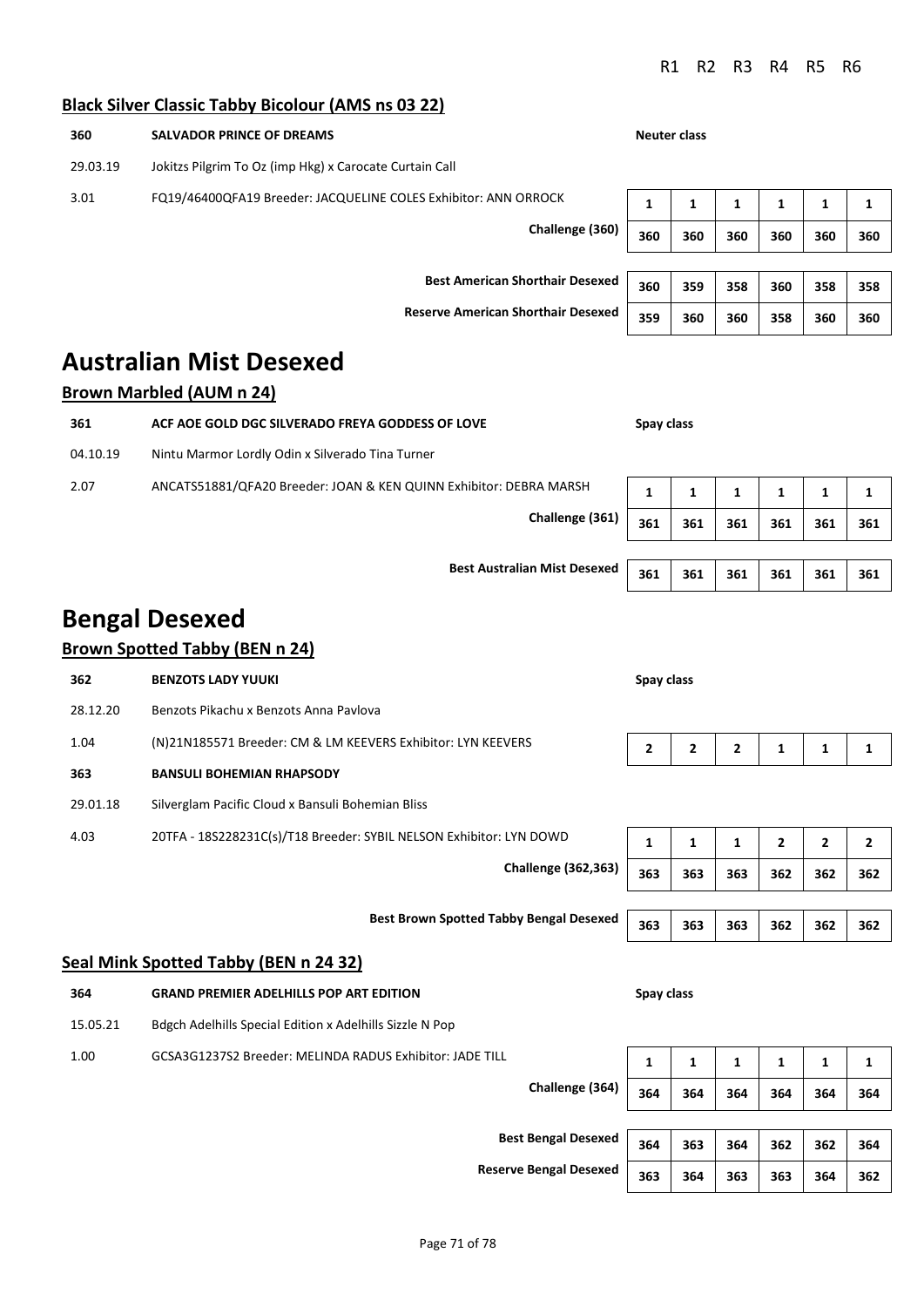# **British Shorthair Desexed**

### **Blue (BSH a)**

| 365      | <b>GC BELANTINE RICCIARDO'S DREAM</b>                                                             |     | <b>Neuter class</b> |     |              |              |                |
|----------|---------------------------------------------------------------------------------------------------|-----|---------------------|-----|--------------|--------------|----------------|
| 05.02.21 | Cool Man Von Walder*d (gmy) x Belantine Siggy Steel                                               |     |                     |     |              |              |                |
| 1.03     | GCSA4G3300(ANCATS)59176S21 Breeder: JAI & BEL PARSONS Exhibitor: SANDRA<br><b>HOCKLEY</b>         | 2   |                     | 2   |              | 3            | 3              |
| 366      | CH CARINYA BOOT CAMP WARRIOR                                                                      |     |                     |     |              |              |                |
| 20.01.21 | Carinya Bear's Oompaloompa x Carinya Petunia                                                      |     |                     |     |              |              |                |
| 1.03     | 21QC8765 Breeder: T & C MERRITT Exhibitor: T AND C MERRITT AND C DAVIS                            | 4   | 3                   | 1   | $\mathbf{2}$ | $\mathbf{2}$ | 1              |
| 367      | ACF DIAMOND AOE DIAMOND DGC FQ EMERALD DGC QI ARGYLE DGC AMBRITT<br><b>SMARTY MARTY</b>           |     |                     |     |              |              |                |
| 25.02.16 | Ambritt Gonna Knock Your Socks Off x Ambritt Sheil Put A Spell On You                             |     |                     |     |              |              |                |
| 6.02     | QFA16/310323 Breeder: JULIE & AARON MAAS Exhibitor: BARBARA HARBOUR                               | 3   | $\overline{2}$      | 3   | 1            | 1            | $\overline{2}$ |
| 368      | ACF SAPPHIRE AOE CCCA CH VIC GOLD CH PLATINUM DBL GD CH AMBRITT LET<br>THE GOOD TIMES ROLL (HONS) |     |                     |     |              |              |                |
| 25.03.15 | Casper V.angelas Sonnenhof(imp Ger) x Ambritt Shez An Uptown Girl                                 |     |                     |     |              |              |                |
| 7.01     | QFA15/308962GC15(s) Breeder: J & A MAAS Exhibitor: NICK AND CATHY<br>TRICARICO                    | 1   | 1                   | 4   | 3            |              |                |
|          | Challenge (365,366,367,368)                                                                       | 368 | 368                 | 366 | 367          | 367          | 366            |
|          |                                                                                                   |     |                     |     |              |              |                |

# **Best British Shorthair Desexed 368 368 366 367 367 366 Reserve British Shorthair Desexed 365 367 365 366 366 367**

## **Burmese Desexed**

### **Brown (BUR n)**

| 369      | SABOKAH CATHMANDU                                                 | Neuter class |     |     |     |     |     |
|----------|-------------------------------------------------------------------|--------------|-----|-----|-----|-----|-----|
| 13.10.20 | Sabokah Straight Outta Wangas x Sabokah Bam Fuddpukka             |              |     |     |     |     |     |
| 1.07     | ANCATS) 57460 Breeder: S AND C PURCELL Exhibitor: BILLIE SORENSEN |              |     |     |     |     |     |
|          | Challenge (369)                                                   | 369          | 369 | 369 | 369 | 369 | 369 |

### **Chocolate (BUR b)**

| 370      | CH DENEDEN HEIDI ROSE                                                  | Spay class |              |     |     |     |     |
|----------|------------------------------------------------------------------------|------------|--------------|-----|-----|-----|-----|
| 08.01.21 | Beaupopetta Prince Chocolat x Deneden Bonnie Bella                     |            |              |     |     |     |     |
| 1.04     | QFA21/316580 Breeder: D HEWAT Exhibitor: DIANE GILBERT                 | A          | $\mathbf{2}$ | 2   | A   | A   | A   |
| 371      | KITTYKATZ OOPS I'M NOT THAT INNOCENT                                   |            |              |     |     |     |     |
| 31.03.17 | Kittykatz Legend Of Excalibur x Kittykatz The Devine Miss M            |            |              |     |     |     |     |
| 5.01     | QI32106/QFA17/311683 Breeder: T COX & R CLARK Exhibitor: NADINE SAVAGE | 1          | 1            | 1   | 1   | 1   |     |
|          | <b>Challenge (370,371)</b>                                             | 371        | 371          | 371 | 371 | 371 | 371 |

**Best Chocolate Burmese Desexed** 371 371 371 371 371 371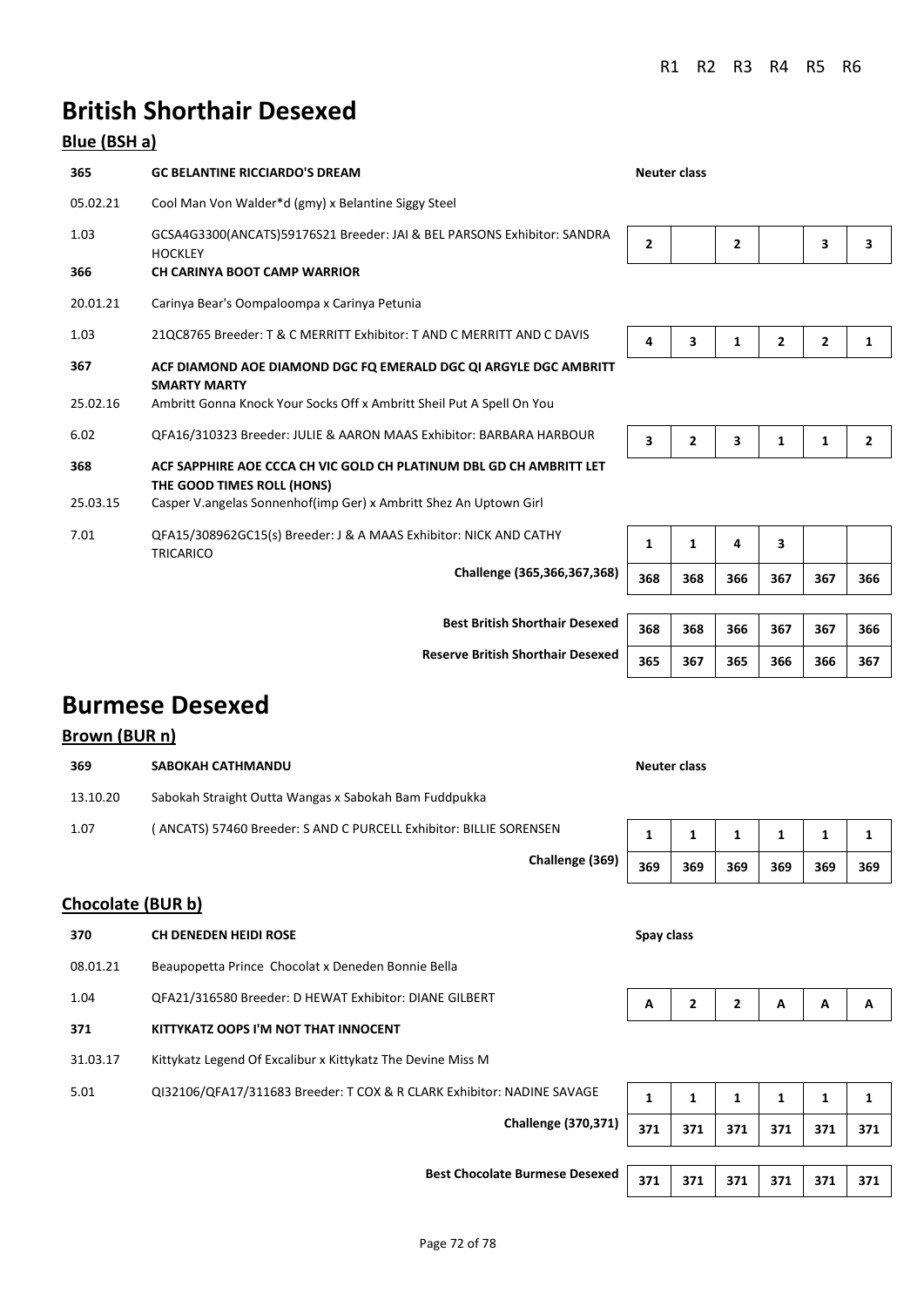# **Red (BUR d) 372 GDPN BAJIMBI RED TOPIC Neuter class** 04.12.20 Ccca Ch Gld Dgc Anell Mackenzie x Bajimbi Red Ruby 1.05 52283v20 Breeder: B EDWARDS Exhibitor: JO HAAKMAN **1** 1 1 1 1 1 1 1 1 1 1 1 **Challenge (372) 372 372 372 372 372 372 372.1 ACF AOE DGPN BUNRATTY AGAINST ALL ODDS Spay class** 10.12.20 Firefly Hotshot x Batice bohemian Rhapsody 21TFA10430 Breeder: FIONA RANSLEY Exhibior: FIONA RANSLEY **1** 1 1 1 1 1 1 1 1 1 1 **Challenge (372.1) 372.1 372.1 372.1 372.1 372.1 372.1 Best Red Burmese Desexed 372.1 372 372.1 372.1 <sup>372</sup> Chocolate Tortie (BUR h) 373 KITTYKATZ CALAMITY JANE Spay class** 27.02.15 Kittykatz Legend Of Excalibur x Firefly Callisto 7.02 QFA15/308683 Breeder: TREVOR COX & RAY CLARK Exhibitor: NADINE SAVAGE **1 1 1 1 1 1 Challenge (373) 373 373 373 373 373 373 Best Burmese Desexed** | 373 | 371 | 371 | 373 | 372.1 | 372 **Reserve Burmese Desexed** 369 372 373 372.1 369 372.1

**Burmilla Desexed**

**Brown Silver Shaded (BML ns 12 31)** 

### **374 GOLD DOUBLE GRAND CHAMPION BAHATI SERGEANT PEPPER Neuter class** 28.01.20 Cherjon Iceberg (imp Nz) x Gdch Bahati When Doves Cry 2.03 QI32006/QFA20/315582SR2 Breeder: CARISSA DYETT Exhibitor: DONNA JEYNES 2 1 1 1 1 1 1 **375 ACF BRONZE AOE SAPPHIRE DGC BAHATI IMPERIAL JADE** 22.11.15 Miamber Silver Heath x Gold Dgc Miamber Silver Jubilee 6.05 QFA16/309885 Breeder: CARISSA DYETT Exhibitor: DEBRA MARSH **12 2 2 2 2** 2 **Challenge (374,375) 375 374 374 374 374 374 376 ACF BRONZE AOE FCCQ PLATINUM DGC QFA PLATINUM DGC BAHATI WHEN DOVES CRY Spay class** 27.12.19 Silver Dgc Bahati Little Drummer Boy x Gd Ch Bahati Lady Of Winterfell 2.04 QFA19/314411GEN1 Breeder: CARISSA DYETT Exhibitor: SHARA MCKAY **1** 1 1 1 1 1 1 1 1 1

**Third Burmese Desexed 372.1 373 372.1 371 373 373**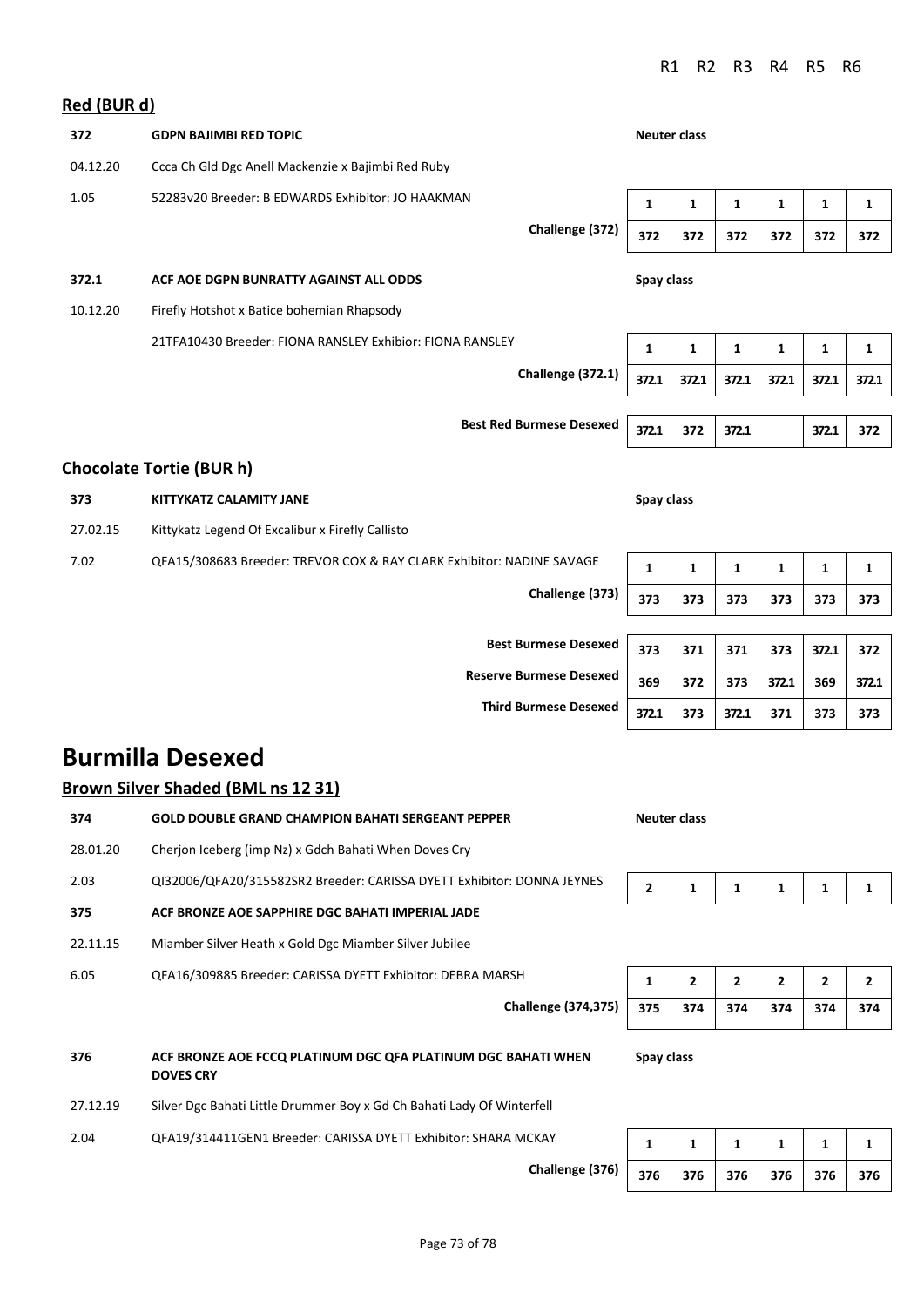# **Cornish Rex Desexed Non-Agouti 377 AWAYFARR HOT AND SPICY (Red) (CRX d) Neuter class** 05.08.21 Susaramo From Me To You x Awayarr Zincite 0.09 CN21/007452 Breeder: H &A FARRAWAY Exhibitor: HAZEL FARRAWAY **1 1 1 1 1 1 Challenge (377) 377 377 377 377 377 377 Non-Agouti & White 378 AWAYFARR THUMPER (Blue Tortie Smoke Point Bi-colour) (CRX gs 03 33) Spay class** 05.08.21 Susaramo From Me To You x Awayfarr Zincite 0.09 CN21/007456 Breeder: HAZEL AND AMELIA FARRAWAY Exhibitor: HAZEL FARRAWAY **A A A A A A A A Challenge (378) - - - - - -**

## **Foreign White (Shorthair) Desexed**

### **White (SIA w 67)**

| 379      | ACF BRONZE AOE CQI PLATINUM DGC ELYGRAD PRINCE O DIAMONDS     |     | Neuter class |     |     |     |     |
|----------|---------------------------------------------------------------|-----|--------------|-----|-----|-----|-----|
| 05.09.17 | Barradene Jorj x Elygrad Queen Tolecnal                       |     |              |     |     |     |     |
| 4.08     | (V)18V/35018QC18 Breeder: CLAIRE GORE Exhibitor: CARMEL PRYKE |     |              |     |     |     |     |
|          | Challenge (379)                                               | 379 | 379          | 379 | 379 | 379 | 379 |
|          |                                                               |     |              |     |     |     |     |
|          | <b>Boot Founiou White (Chauthaiu) Boonyed</b>                 |     |              |     |     |     |     |

## **Mandalay Desexed**

### **Lilac (MDY c)**

| 380      | CH JOVELLES DON'T RAYNE ON M'PARADE                                              | Spay class |     |     |     |     |     |
|----------|----------------------------------------------------------------------------------|------------|-----|-----|-----|-----|-----|
| 09.10.20 | Batice The President x Jovelles Purple Rayne                                     |            |     |     |     |     |     |
| 1.07     | 21QC8488 Breeder: T & C MERRITT & C DAVIS Exhibitor: T AND C MERRITT AND C DAVIS |            |     |     |     |     |     |
|          | Challenge (380)                                                                  | 380        | 380 | 380 | 380 | 380 | 380 |

| Chanelige (300)   380   380   380   380   380   380       |  |  |  |
|-----------------------------------------------------------|--|--|--|
|                                                           |  |  |  |
| Best Mandalay Desexed   380   380   380   380   380   380 |  |  |  |

**Best Cornish Rex Desexed <sup>377</sup> 377 377 377 377 377** 

**Best Foreign White (Shorthair) Desexed 379 379 379 379 379 379** 

### R1 R2 R3 R4 R5 R6

| Best Burmilla Desexed 37    |  |
|-----------------------------|--|
| Reserve Burmilla Desexed 37 |  |

**Best Burmilla Desexed 376 374 374 376 374 374 Reserve Burmilla Desexed 375 376 376 374 376 375**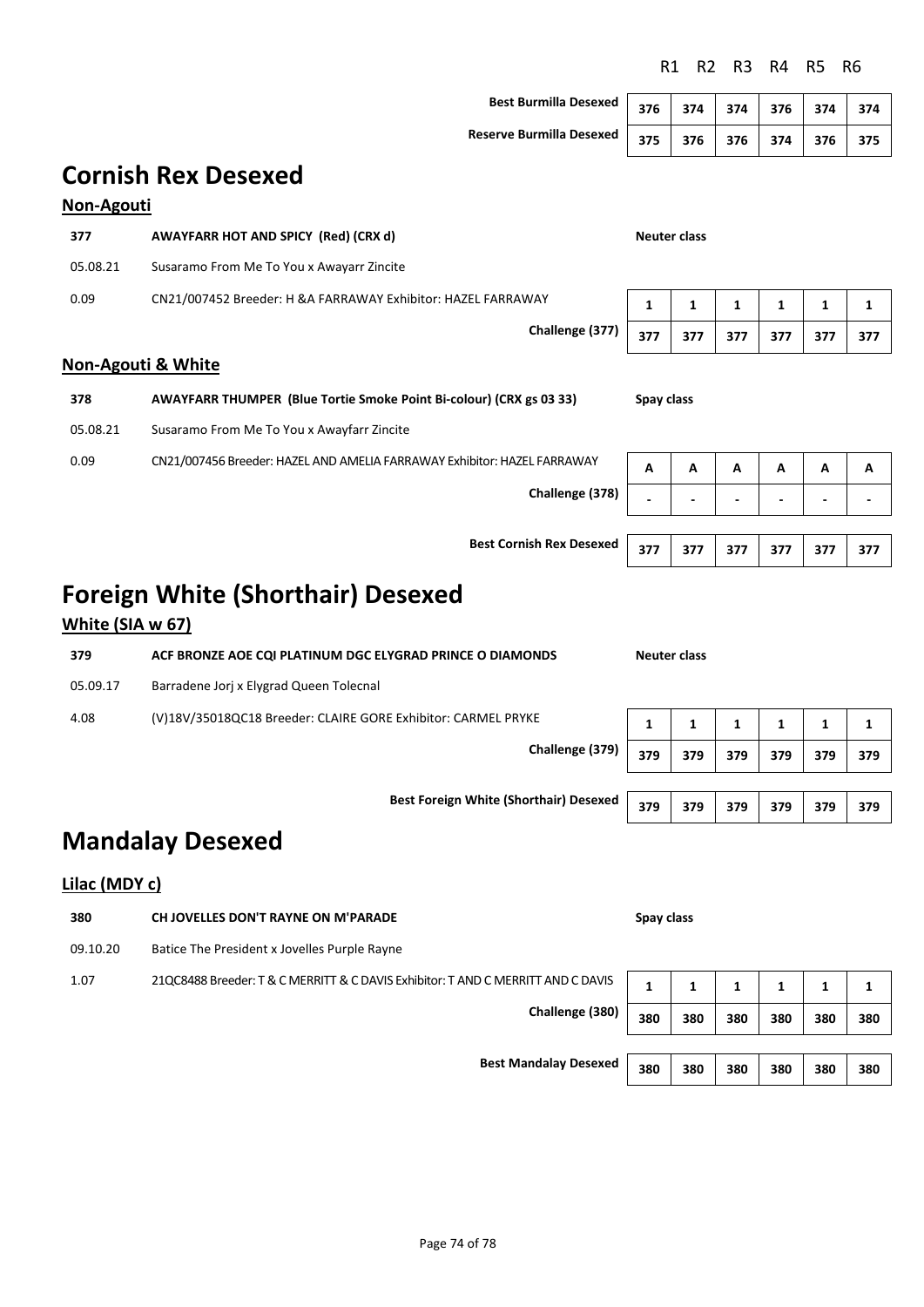## **Oriental Desexed**

| Black (OSH n)     |                                                                   |                                 |                   |              |     |     |     |     |
|-------------------|-------------------------------------------------------------------|---------------------------------|-------------------|--------------|-----|-----|-----|-----|
| 325               | ACFDIAMOND AOE EMERALD DGC MALU RICHIE MCPAW                      |                                 | <b>Male Class</b> |              |     |     |     |     |
| 18.09.10          | Ch Silverize Rockacoco x Montpelier Gucci Legacy                  |                                 |                   |              |     |     |     |     |
| 11.07             | QFA10/301240(s) Breeder: LYNDA& MARK ROPER Exhibitor: LYNDA ROPER |                                 | 1                 | 1            | 1   | 1   | 1   | 1   |
|                   |                                                                   | Challenge (325)                 | 325               | 325          | 325 | 325 | 325 | 325 |
| Chocolate (OSH b) |                                                                   |                                 |                   |              |     |     |     |     |
| 381               | <b>HAREEM A MAGICAL GIFT</b>                                      |                                 | Spay class        |              |     |     |     |     |
| 01.05.21          | Amazing Superstar x Hareem Magical All Over                       |                                 |                   |              |     |     |     |     |
| 1.00              | 21QC9175(SILV) Breeder: JAN BIDDLE Exhibitor: ELAINE GILBERT      |                                 | 1                 | 1            | 1   | 1   | 1   | 1   |
|                   |                                                                   | Challenge (381)                 | 381               | 381          | 381 | 381 | 381 | 381 |
| Cinnamon (OSH o)  |                                                                   |                                 |                   |              |     |     |     |     |
| 382               | <b>MALU QUILL</b>                                                 |                                 | Spay class        |              |     |     |     |     |
| 04.10.18          | Ch Silverize Rockacoco x Db Gd Ch Malu Perlorus Rose              |                                 |                   |              |     |     |     |     |
| 3.07              | QFA18/314111 Breeder: LYNDA ROPER Exhibitor: LYNDA ROPER          |                                 | 1                 | $\mathbf{1}$ | 1   | 1   | 1   | 1   |
|                   |                                                                   | Challenge (382)                 | 382               | 382          | 382 | 382 | 382 | 382 |
|                   | <b>Cinnamon Spotted Tabby (OSH o 24)</b>                          |                                 |                   |              |     |     |     |     |
| 383               | <b>MALU ALANI</b>                                                 |                                 | Spay class        |              |     |     |     |     |
| 04.10.18          | Ch Silverize Rockacoco x Db Gd Ch Malu Perlorus Rose              |                                 |                   |              |     |     |     |     |
| 3.07              | QFA18/314110 Breeder: LYNDA ROPER Exhibitor: LYNDA ROPER          |                                 | 1                 | 1            | 1   | 1   | 1   | 1   |
|                   |                                                                   | Challenge (383)                 | 383               | 383          | 383 | 383 | 383 | 383 |
|                   |                                                                   |                                 |                   |              |     |     |     |     |
|                   |                                                                   | <b>Best Oriental Desexed</b>    | 382               | 381          | 382 | 382 | 383 | 382 |
|                   |                                                                   | <b>Reserve Oriental Desexed</b> | 381               | 382          | 383 | 383 | 381 | 381 |

## **Russian Desexed**

### **Blue (RUS a)**

| 384      | DB GD CH BABUSHKABLUE MR PARIS                                      | Neuter class |     |     |     |     |     |
|----------|---------------------------------------------------------------------|--------------|-----|-----|-----|-----|-----|
| 22.07.20 | Gold Dgc Obanya Silver Humphrey Bogart x Obanya Silver Sophia Loren |              |     |     |     |     |     |
| 1.09     | QFA20/316028 Breeder: L DUVALLIER & M AULD Exhibitor: AMANDA WELSH  |              |     |     |     |     |     |
|          | Challenge (384)                                                     | 384          | 384 | 384 | 384 | 384 | 384 |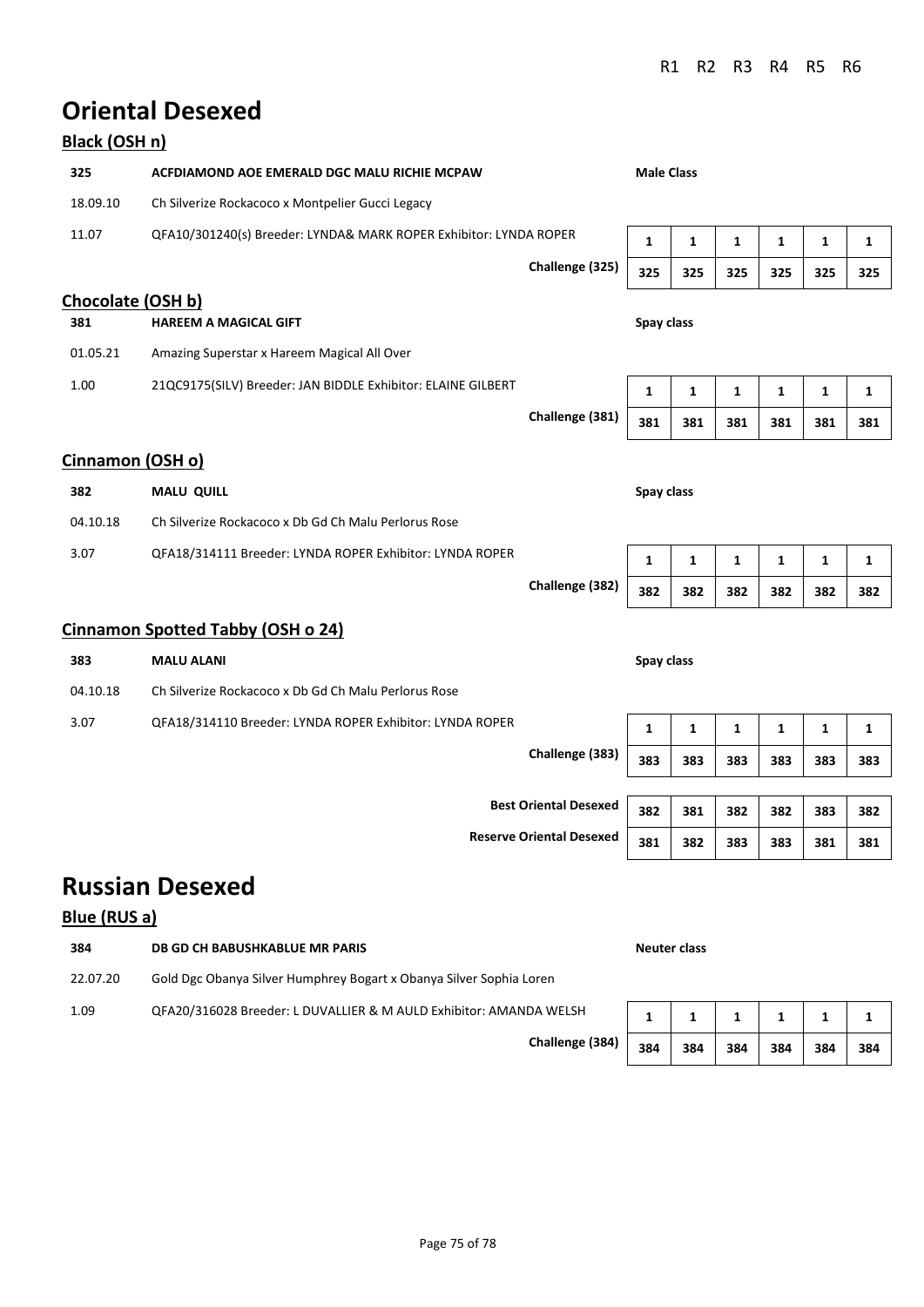R1 R2 R3 R4 R5 R6

| 385      | PR & BRZ CH KIMARA METALLICA BLU KASCHMIA                           | Spay class     |                |                |              |              |     |
|----------|---------------------------------------------------------------------|----------------|----------------|----------------|--------------|--------------|-----|
| 28.12.16 | Brz Gd Ch Kimara Azriel Buddy Awesome x Kimara Ble Shimma Aschea    |                |                |                |              |              |     |
| 5.04     | (W)19C402W17GC17V19 Breeder: LUCY NIKIFOROS Exhibitor: CINDY GRIMES | $\overline{2}$ | 1              | 1              | 1            | $\mathbf{2}$ | 1   |
| 386      | <b>UKI ASHA</b>                                                     |                |                |                |              |              |     |
| 20.11.15 | Uki Raine x Tyana Tia Salyna                                        |                |                |                |              |              |     |
| 6.05     | QFA16/310049/CN17 Breeder: P. VENESS Exhibitor: PAMELA VENESS       | 1              | $\overline{2}$ | $\overline{2}$ | $\mathbf{2}$ | 1            | 2   |
|          | <b>Challenge (385,386)</b>                                          | 386            | 385            | 385            | 385          | 386          | 385 |
|          |                                                                     |                |                |                |              |              |     |

**Reserve Russian Desex** 

| <b>Best Russian Desexed</b> | 386 | 385 L | 384 l | 384   | 384 | 385 |  |
|-----------------------------|-----|-------|-------|-------|-----|-----|--|
| erve Russian Desexed        | 384 | 384 L | 385   | 385 l | 386 | 384 |  |

### **Selkirk Rex Desexed**

#### **Non-Agouti**

| 387      | IMPERIAL DOUBLE GRAND PREMIER KILLARA SHERHERDS DELIGHT (Red) (SRS d)                       |     |     | Neuter class |     |     |     |  |  |  |  |
|----------|---------------------------------------------------------------------------------------------|-----|-----|--------------|-----|-----|-----|--|--|--|--|
| 10.10.17 | Ruby Ch Killara Redn Sky At Night x Killara Lady Frances                                    |     |     |              |     |     |     |  |  |  |  |
| 4.07     | 18/V35120(slv)S18/GCSA4G3127(s) Breeder: MR WILLIAM VAN HOBOKEN<br>Exhibitor: JUDITH JORDAN |     |     |              |     |     |     |  |  |  |  |
|          | Challenge (387)                                                                             | 387 | 387 | 387          | 387 | 387 | 387 |  |  |  |  |

**Best Selkirk Rex Desexed** 

|  | 387   387   387   387   387   387 |  |
|--|-----------------------------------|--|

## **Selkirk Rex Longhair Desexed**

### **Non-Agouti**

| 388      | <b>GOLD DOUBLE GRAND PREMIER JEMDON ALL FIRED UP (Red) (SRL d)</b>                                                  |                                                                                                                                              |  |  |  |
|----------|---------------------------------------------------------------------------------------------------------------------|----------------------------------------------------------------------------------------------------------------------------------------------|--|--|--|
| 27.11.18 | Killara Larry Tate x Kanchenjunga Icy Kat                                                                           |                                                                                                                                              |  |  |  |
| 3.05     | (T)19CT19T6386(S)V19/GCSA4G3215(Slv) Breeder: MS RACHEL BEECH Exhibitor:<br><b>JUDITH JORDAN</b><br>Challenge (388) | Neuter class<br>388<br>388<br>388<br>388<br>388<br>388<br><b>Best Selkirk Rex Longhair Desexed</b><br>388<br>388<br>388<br>388<br>388<br>388 |  |  |  |
|          |                                                                                                                     |                                                                                                                                              |  |  |  |

### **Siamese Desexed**

#### **Seal Tabby Point (SIA n 21)**

| 389      | <b>JESSENIAH OSCARH VALORENTTI</b>                       |                 | Neuter class |     |     |     |     |     |
|----------|----------------------------------------------------------|-----------------|--------------|-----|-----|-----|-----|-----|
| 01.09.21 | Hareem Leonardo x Db Gd Ch Gautama Kimayah               |                 |              |     |     |     |     |     |
| 0.08     | QFA21/317179 Breeder: JESSENIAH Exhibitor: MICHELE BROWN |                 |              |     |     |     |     |     |
|          |                                                          | Challenge (389) | 389          | 389 | 389 | 389 | 389 | 389 |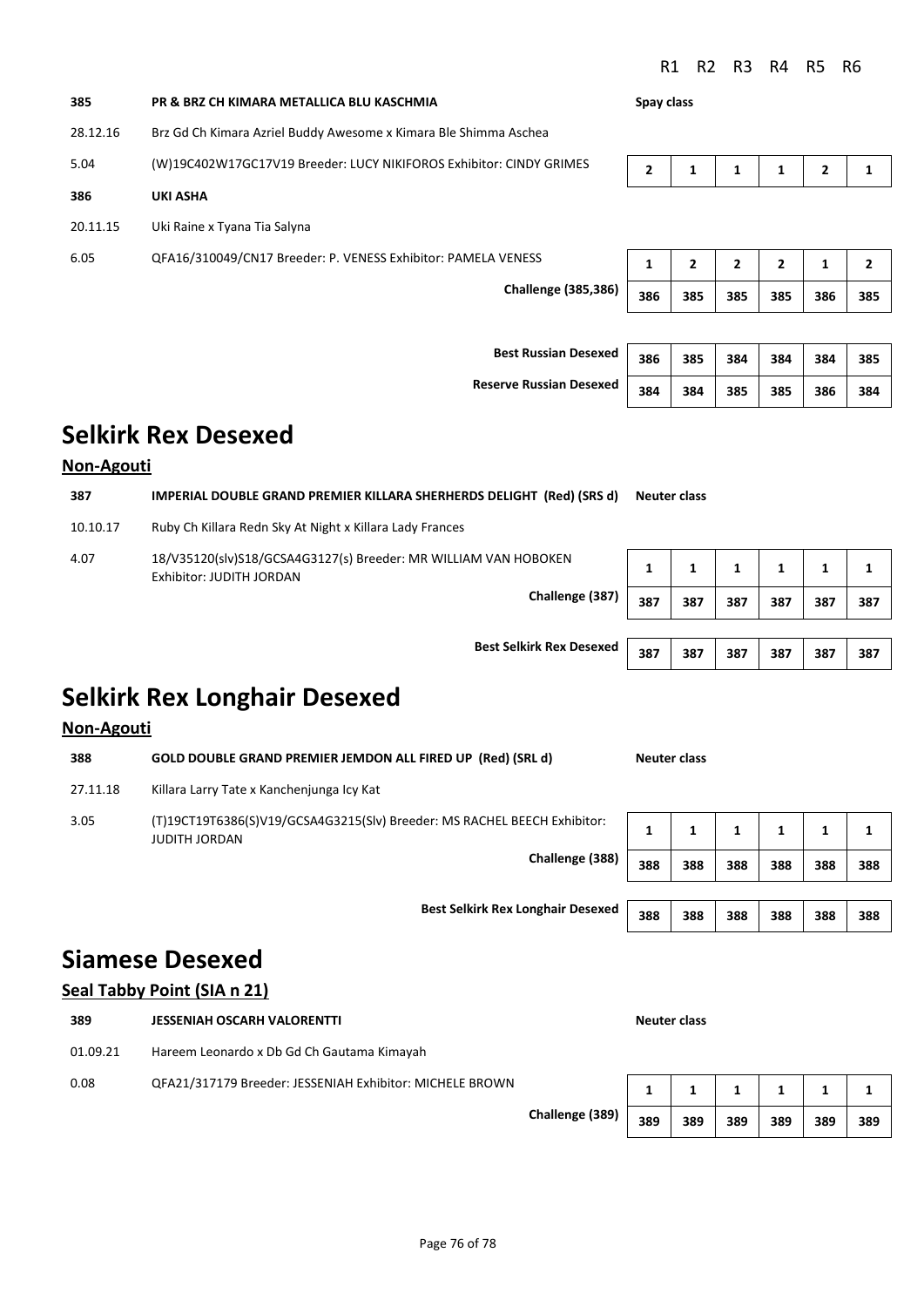**Best Snowshoe Desexed** 392 392 392 393 391 392

#### **Chocolate Tabby Point (SIA b 21)**

| 390      | <b>JESSENIAH JOYA VILLANELLE</b>                         | Spay class       |     |     |     |     |     |
|----------|----------------------------------------------------------|------------------|-----|-----|-----|-----|-----|
| 01.09.21 | Hareem Leonardo x Db Gd Ch Gautama Kimayah               |                  |     |     |     |     |     |
| 0.08     | QFA21/317177 Breeder: JESSENIAH Exhibitor: MICHELE BROWN | 1<br>1<br>1<br>1 |     |     | 1   | 1   |     |
|          | Challenge (390)                                          | 390              | 390 | 390 | 390 | 390 | 390 |
|          |                                                          |                  |     |     |     |     |     |
|          | <b>Best Siamese Desexed</b>                              | 389              | 389 | 389 | 389 | 389 | 389 |

### **Snowshoe Desexed**

#### **Seal Point Bi-colour (SNO n 03)**

| 391      | CH SKIBOOTS JASPER CHAMPION SKIBOOTS JASPER                      | Neuter class |     |     |     |     |     |
|----------|------------------------------------------------------------------|--------------|-----|-----|-----|-----|-----|
| 24.11.14 | Ch Purr Prints Ontario x Alfacentory Karli                       |              |     |     |     |     |     |
| 7.05     | QI1315V33062 Breeder: MS CATHERINE WEBB Exhibitor: SHERIE OAKLEY |              |     |     |     |     |     |
|          | Challenge (391)                                                  | 391          | 391 | 391 | 391 | 391 | 391 |

#### **Blue Point Bi-colour (SNO a 03)**

| 392      | QICC GDGC & CQI PDGC SKIBOOTS BOOMERANG                           | Neuter class |     |     |     |     |     |
|----------|-------------------------------------------------------------------|--------------|-----|-----|-----|-----|-----|
| 26.01.16 | Bitzaglitz Storm Prince x Gc Skiboots Bellatrix                   |              |     |     |     |     |     |
| 6.03     | QI31701V33927 Breeder: MS CATHERINE WEBB Exhibitor: SHERIE OAKLEY | J.           |     | 1   | ц   | 1   | 1   |
|          | Challenge (392)                                                   | 392          | 392 | 392 | 392 | 392 | 392 |
|          |                                                                   |              |     |     |     |     |     |

### **Sphynx Desexed**

| Non-Agouti |                                                                |            |              |                |                |     |                |
|------------|----------------------------------------------------------------|------------|--------------|----------------|----------------|-----|----------------|
| 393        | NUDIEBUM CATALINA (Black Tortie) (SPH f)                       | Spay class |              |                |                |     |                |
| 26.07.21   | Furvelvet Johnwick x Nudiebum Alita                            |            |              |                |                |     |                |
| 0.09       | Ancats 61076 Breeder: JARIYAH ZAMOLO Exhibitor: KERI BURNS     |            |              | $\overline{2}$ | 1              | 2   | $\overline{2}$ |
| 394        | SDGC IM BILLIE BAD S (Seal Mink) (SPH n 32)                    |            |              |                |                |     |                |
| 29.09.19   | Sphynxstar Maskapone x Sphynxstar Betty Poop Oop A Doop        |            |              |                |                |     |                |
| 2.07       | FQ20/46803QC22 Breeder: JANET MICHAEL Exhibitor: ALVIN KATHAGE |            | $\mathbf{1}$ | 1              | $\overline{2}$ | 1   | 1              |
|            | <b>Challenge (393,394)</b>                                     | 394        | 394          | 394            | 393            | 394 | 394            |
|            | <b>Best Non-Agouti Sphynx Desexed</b>                          |            |              |                |                |     |                |
|            |                                                                | 394        | 394          | 394            | 393            | 394 | 394            |